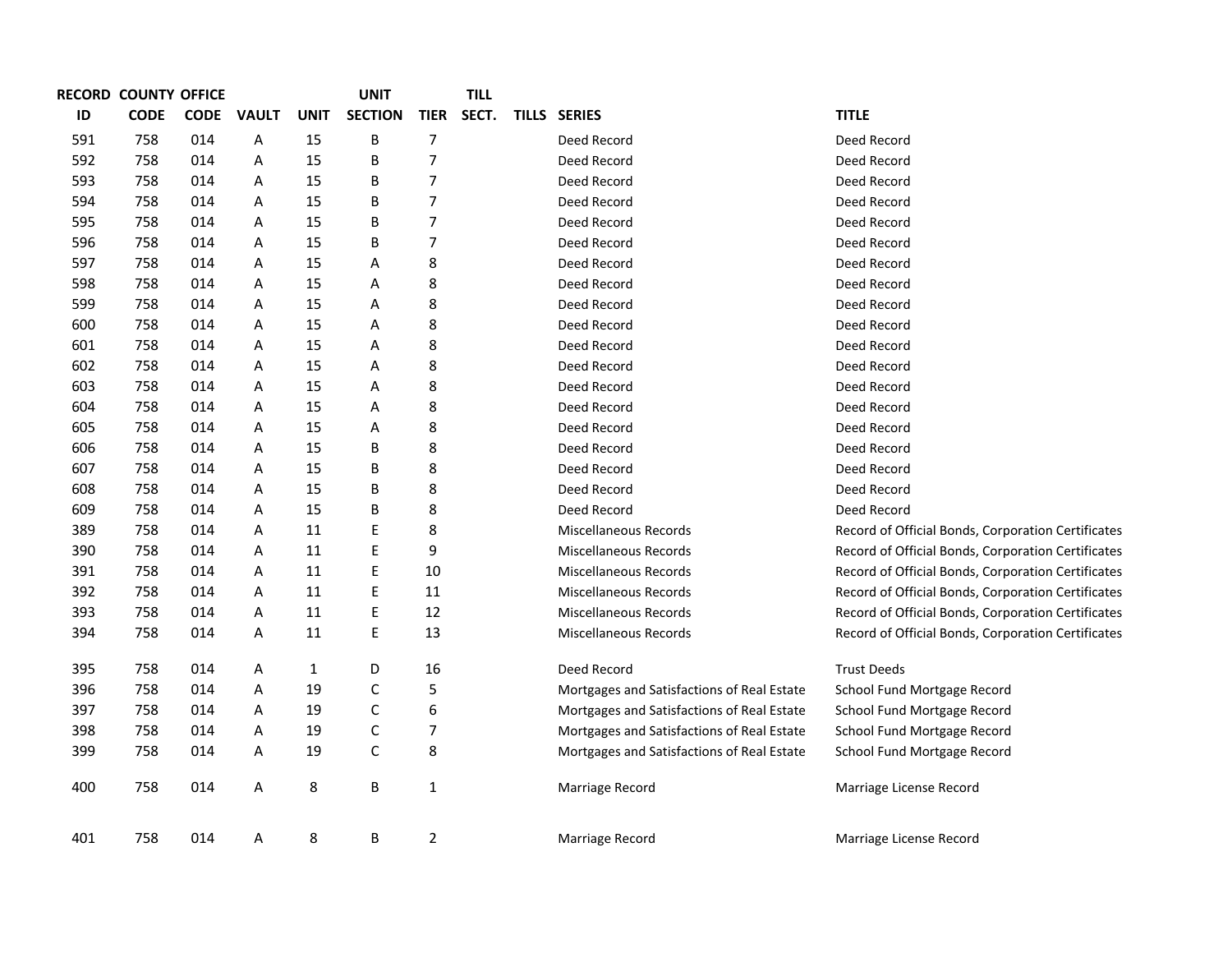|     | <b>RECORD COUNTY OFFICE</b> |             |              |              | <b>UNIT</b>              |                | <b>TILL</b> |                     |                         |
|-----|-----------------------------|-------------|--------------|--------------|--------------------------|----------------|-------------|---------------------|-------------------------|
| ID  | <b>CODE</b>                 | <b>CODE</b> | <b>VAULT</b> | <b>UNIT</b>  | <b>SECTION</b>           | <b>TIER</b>    | SECT.       | <b>TILLS SERIES</b> | <b>TITLE</b>            |
|     |                             |             |              |              |                          |                |             |                     |                         |
| 402 | 758                         | 014         | Α            | 8            | B                        | 3              |             | Marriage Record     | Marriage License Record |
| 403 | 758                         | 014         | A            | 8            | B                        | $\mathbf 1$    |             | Marriage Record     | Marriage Record         |
| 404 | 758                         | 014         | A            | 8            | B                        | $\mathbf 1$    |             | Marriage Record     | Marriage Record         |
| 405 | 758                         | 014         | Α            | 8            | B                        | $\overline{2}$ |             | Marriage Record     | Marriage Record         |
| 406 | 758                         | 014         | Α            | 8            | B                        | 3              |             | Marriage Record     | Marriage Record         |
| 407 | 758                         | 014         | Α            | 8            | B                        | 3              |             | Marriage Record     | Marriage Record         |
| 156 | 758                         | 014         | Α            | $\mathbf{1}$ | J                        | 8              |             | Deed Record         | Deed Record             |
| 157 | 758                         | 014         | Α            | $\mathbf{1}$ | $\mathsf{l}$             | 9              |             | Deed Record         | Deed Record             |
| 158 | 758                         | 014         | Α            | $\mathbf{1}$ | $\mathsf{l}$             | 10             |             | Deed Record         | <b>Trust Deeds</b>      |
| 159 | 758                         | 014         | А            | $\mathbf{1}$ | J                        | $11\,$         |             | Deed Record         | <b>Warranty Deeds</b>   |
| 160 | 758                         | 014         | Α            | $\mathbf{1}$ | $\mathsf{l}$             | 12             |             | Deed Record         | <b>Trust Deeds</b>      |
| 161 | 758                         | 014         | А            | $\mathbf{1}$ | J                        | 13             |             | Deed Record         | Deed Record             |
| 162 | 758                         | 014         | Α            | $\mathbf{1}$ | J                        | 14             |             | Deed Record         | <b>Trust Deeds</b>      |
| 163 | 758                         | 014         | Α            | $\mathbf{1}$ | J                        | 15             |             | Deed Record         | <b>Warranty Deeds</b>   |
| 164 | 758                         | 014         | А            | $\mathbf{1}$ | J                        | 16             |             | Deed Record         | <b>Warranty Deeds</b>   |
| 165 | 758                         | 014         | А            | $\mathbf 1$  | J                        | 17             |             | Deed Record         | <b>Trust Deeds</b>      |
| 166 | 758                         | 014         | А            | $\mathbf 1$  | К                        | $\overline{2}$ |             | Deed Record         | Sheriff's Deeds         |
|     |                             |             |              |              |                          |                |             |                     |                         |
| 167 | 758                         | 014         | Α            | 1            | K                        | 3              |             | Deed Record         | Deed of Trust           |
| 168 | 758                         | 014         | А            | $\mathbf{1}$ | К                        | 4              |             | Deed Record         | Deed Record             |
| 169 | 758                         | 014         | Α            | 1            | К                        | 5              |             | Deed Record         | <b>Trust Deeds</b>      |
| 170 | 758                         | 014         | Α            | $\mathbf 1$  | К                        | 6              |             | Deed Record         | Deed Record             |
| 171 | 758                         | 014         | Α            | $\mathbf{1}$ | К                        | 7              |             | Deed Record         | <b>Warranty Deeds</b>   |
| 172 | 758                         | 014         | Α            | $\mathbf{1}$ | К                        | 8              |             | Deed Record         | <b>Warranty Deeds</b>   |
| 173 | 758                         | 014         | Α            | $\mathbf 1$  | К                        | 9              |             | Deed Record         | <b>Warranty Deeds</b>   |
| 174 | 758                         | 014         | Α            | $\mathbf 1$  | К                        | 10             |             | Deed Record         | <b>Warranty Deeds</b>   |
| 175 | 758                         | 014         | Α            | $\mathbf{1}$ | К                        | 11             |             | Deed Record         | <b>Trust Deeds</b>      |
| 176 | 758                         | 014         | Α            | $\mathbf{1}$ | К                        | 12             |             | Deed Record         | <b>Warranty Deeds</b>   |
| 135 | 758                         | 014         | Α            | $\mathbf{1}$ | $\mathbf{I}$             | 5              |             | Deed Record         | Sheriff's Deeds         |
| 136 | 758                         | 014         | Α            | $\mathbf{1}$ | $\mathbf{I}$             | 6              |             | Deed Record         | Sheriff's Deeds         |
| 137 | 758                         | 014         | Α            | $\mathbf{1}$ | $\mathbf{I}$             | $\overline{7}$ |             | Deed Record         | Quit Claim              |
| 138 | 758                         | 014         | Α            | 1            | $\mathbf{I}$             | 8              |             | Deed Record         | <b>Warranty Deeds</b>   |
| 139 | 758                         | 014         | Α            | $\mathbf 1$  | $\overline{\phantom{a}}$ | 9              |             | Deed Record         | Deed Record             |
| 140 | 758                         | 014         | Α            | $\mathbf{1}$ | $\mathbf{I}$             | 10             |             | Deed Record         | <b>Warranty Deeds</b>   |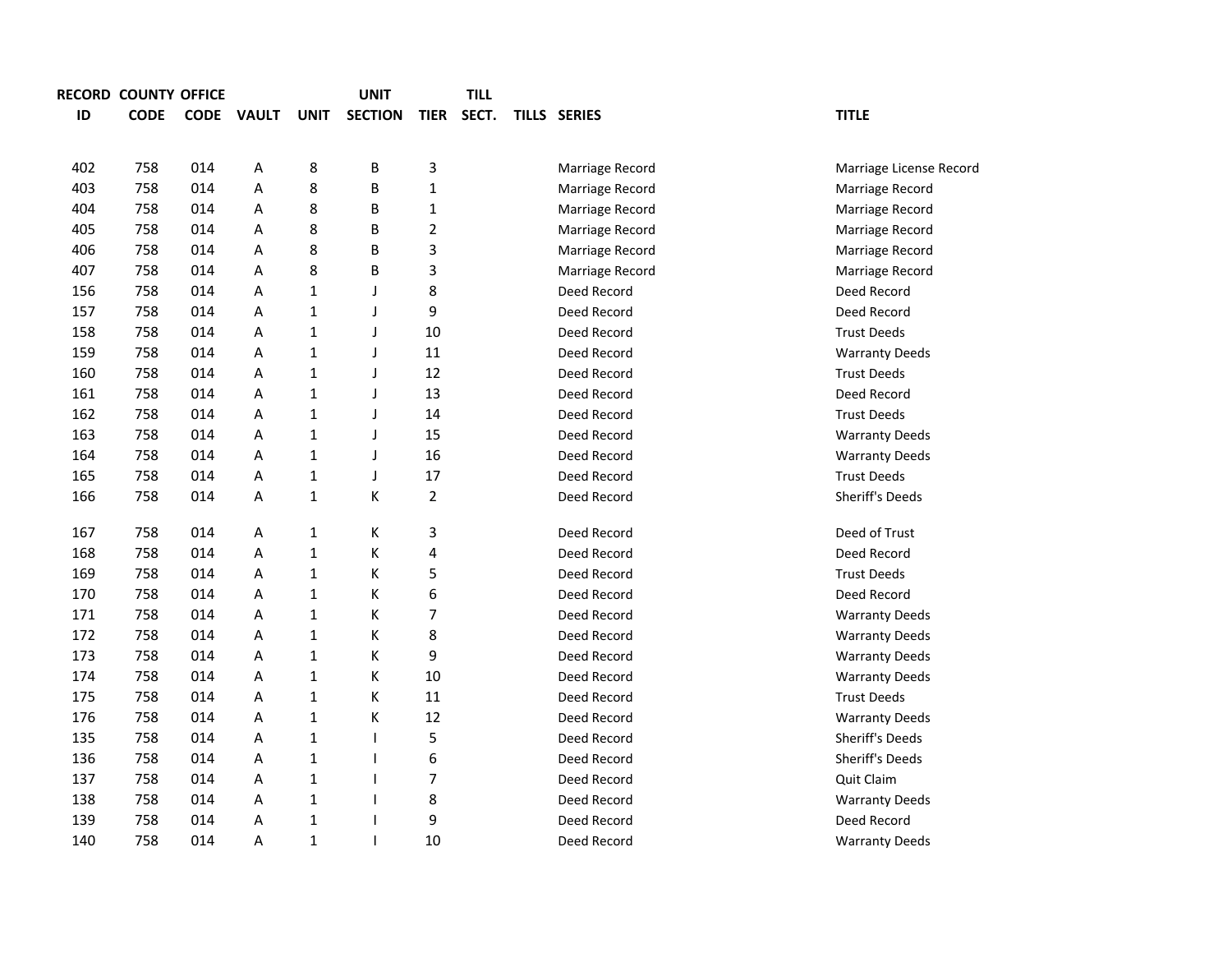| <b>RECORD COUNTY OFFICE</b> |             |             |                         |              | <b>UNIT</b>    |                | <b>TILL</b> |              |                       |
|-----------------------------|-------------|-------------|-------------------------|--------------|----------------|----------------|-------------|--------------|-----------------------|
| ID                          | <b>CODE</b> | <b>CODE</b> | <b>VAULT</b>            | <b>UNIT</b>  | <b>SECTION</b> | <b>TIER</b>    | SECT.       | TILLS SERIES | <b>TITLE</b>          |
| 141                         | 758         | 014         | $\overline{\mathsf{A}}$ | $\mathbf{1}$ | ı              | 11             |             | Deed Record  | <b>Trust Deeds</b>    |
| 142                         | 758         | 014         | Α                       | $\mathbf{1}$ | 1              | 12             |             | Deed Record  | <b>Trust Deeds</b>    |
| 143                         | 758         | 014         | Α                       | $\mathbf{1}$ | <b>I</b>       | 13             |             | Deed Record  | <b>Warranty Deeds</b> |
| 144                         | 758         | 014         | Α                       | $\mathbf 1$  |                | 14             |             | Deed Record  | Deed Record           |
| 145                         | 758         | 014         | Α                       | $\mathbf 1$  |                | 15             |             | Deed Record  | <b>Tax Deed</b>       |
| 146                         | 758         | 014         | Α                       | $\mathbf 1$  |                | 16             |             | Deed Record  | <b>Trust Deeds</b>    |
| 147                         | 758         | 014         | Α                       | 1            |                | 17             |             | Deed Record  | <b>Warranty Deeds</b> |
| 148                         | 758         | 014         | Α                       | 1            | J              | $\overline{2}$ |             | Deed Record  | Quit Claim            |
| 149                         | 758         | 014         | Α                       | $\mathbf 1$  | J              | 3              |             | Deed Record  | Deed Record           |
| 150                         | 758         | 014         | Α                       | $\mathbf 1$  | J              | 4              |             | Deed Record  | <b>Trust Deeds</b>    |
| 151                         | 758         | 014         | Α                       | $\mathbf 1$  | J              | 5              |             | Deed Record  | Deed Record           |
| 152                         | 758         | 014         | Α                       | $\mathbf 1$  | J              | 6              |             | Deed Record  | <b>Trust Deeds</b>    |
| 153                         | 758         | 014         | A                       | $\mathbf 1$  | J              | 7              |             | Deed Record  | Deed Record           |
| 154                         | 758         | 014         | Α                       | 1            | 1              | $\mathbf 1$    |             | Deed Record  | <b>Warranty Deeds</b> |
| 155                         | 758         | 014         | A                       | 1            | J              | $\mathbf{1}$   |             | Deed Record  | <b>Trust Deeds</b>    |
| 177                         | 758         | 014         | A                       | 1            | К              | 13             |             | Deed Record  | Deed of Trust         |
| 312                         | 758         | 014         | A                       | 2            | н              | 11             |             | Deed Record  | <b>Trust Deeds</b>    |
| 1                           | 758         | 014         | A                       | 1            | Α              | $\mathbf{1}$   |             | Deed Record  | Deed Record           |
| 2                           | 758         | 014         | A                       | 1            | Α              | $\overline{2}$ |             | Deed Record  | Deed Record           |
| 3                           | 758         | 014         | A                       | 1            | Α              | 3              |             | Deed Record  | Deed Record           |
| 4                           | 758         | 014         | A                       | 1            | Α              | 4              |             | Deed Record  | Deed Record           |
| 5                           | 758         | 014         | A                       | 1            | Α              | 5              |             | Deed Record  | Deed Record           |
| 6                           | 758         | 014         | A                       | $\mathbf{1}$ | Α              | 6              |             | Deed Record  | Deed Record           |
| 7                           | 758         | 014         | Α                       | $\mathbf{1}$ | Α              | 7              |             | Deed Record  | Deed Record           |
| 8                           | 758         | 014         | Α                       | 11           | F              | 14             |             | Deed Record  | Deed Record           |
| 9                           | 758         | 014         | Α                       | $\mathbf{1}$ | Α              | 10             |             | Deed Record  | Deed Record           |
| 10                          | 758         | 014         | Α                       | $\mathbf{1}$ | Α              | 11             |             | Deed Record  | Deed Record           |
|                             |             |             |                         |              |                |                |             |              |                       |
| 11                          | 758         | 014         | Α                       | $\mathbf{1}$ | A              | 12             |             | Deed Record  | Deed Record           |
| 12                          | 758         | 014         | Α                       | 1            | Α              | 13             |             | Deed Record  | Deed Record           |
| 13                          | 758         | 014         | A                       | 1            | Α              | 14             |             | Deed Record  | Deed Record           |
| 14                          | 758         | 014         | Α                       | 1            | В              | $\mathbf{1}$   |             | Deed Record  | Deed Record           |
| 15                          | 758         | 014         | A                       | 1            | B              | $\overline{2}$ |             | Deed Record  | Deed Record           |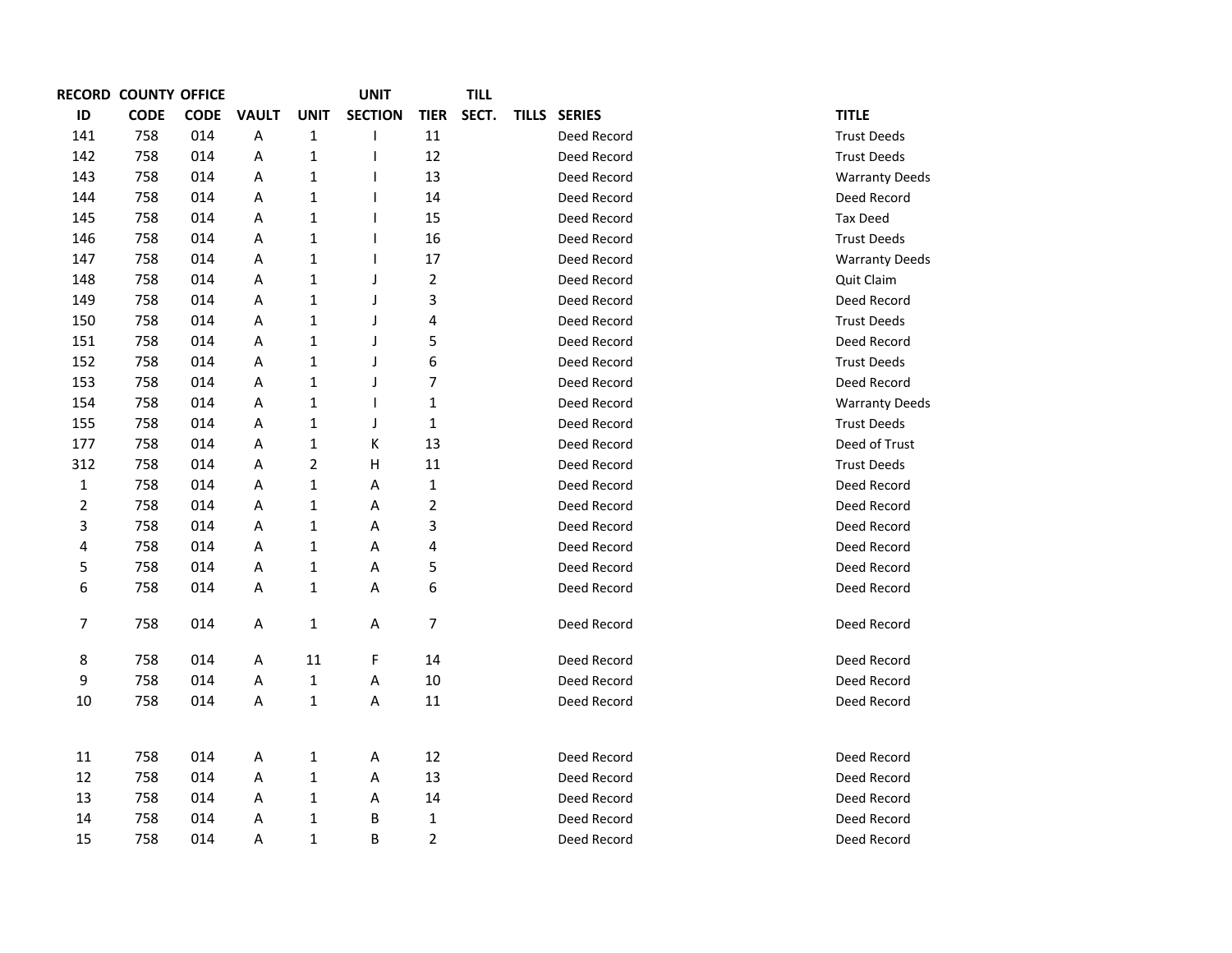|     | <b>RECORD COUNTY OFFICE</b> |             |              |                         | UNIT           |                | TILL  |              |               |                       |
|-----|-----------------------------|-------------|--------------|-------------------------|----------------|----------------|-------|--------------|---------------|-----------------------|
| ID  | <b>CODE</b>                 | <b>CODE</b> | <b>VAULT</b> | <b>UNIT</b>             | <b>SECTION</b> | <b>TIER</b>    | SECT. | <b>TILLS</b> | <b>SERIES</b> | <b>TITLE</b>          |
| 16  | 758                         | 014         | A            | $\mathbf 1$             | B              | 3              |       |              | Deed Record   | <b>Trust Deeds</b>    |
| 17  | 758                         | 014         | Α            | $\mathbf{1}$            | B              | 4              |       |              | Deed Record   | Deed of Trust         |
| 18  | 758                         | 014         | А            | $\mathbf 1$             | B              | 5              |       |              | Deed Record   | Deed Record           |
| 19  | 758                         | 014         | А            | 1                       | В              | 6              |       |              | Deed Record   | Deed Record           |
| 20  | 758                         | 014         | А            | $\mathbf 1$             | В              | 7              |       |              | Deed Record   | Deed Record           |
| 21  | 758                         | 014         | А            | $\mathbf 1$             | B              | 8              |       |              | Deed Record   | Deed Record           |
| 22  | 758                         | 014         | А            | $\mathbf 1$             | B              | 9              |       |              | Deed Record   | Deed Record           |
| 199 | 758                         | 014         | A            | $\overline{2}$          | Α              | 17             |       |              | Deed Record   | <b>Trust Deeds</b>    |
| 200 | 758                         | 014         | A            | $\overline{2}$          | B              | $\mathbf 1$    |       |              | Deed Record   | <b>Warranty Deeds</b> |
| 201 | 758                         | 014         | A            | $\mathbf 2$             | В              | $\overline{2}$ |       |              | Deed Record   | <b>Trust Deeds</b>    |
| 202 | 758                         | 014         | А            | $\mathbf 2$             | B              | 3              |       |              | Deed Record   | Deed Record           |
| 203 | 758                         | 014         | А            | $\overline{2}$          | B              | 4              |       |              | Deed Record   | <b>Warranty Deeds</b> |
| 204 | 758                         | 014         | А            | $\overline{2}$          | B              | 5              |       |              | Deed Record   | <b>Trust Deeds</b>    |
| 205 | 758                         | 014         | A            | $\overline{2}$          | B              | 6              |       |              | Deed Record   | <b>Trust Deeds</b>    |
| 206 | 758                         | 014         | A            | $\overline{2}$          | В              | $\overline{7}$ |       |              | Deed Record   | Deed Record           |
| 207 | 758                         | 014         | А            | $\mathbf 2$             | B              | 8              |       |              | Deed Record   | <b>Trust Deeds</b>    |
| 208 | 758                         | 014         | А            | $\overline{2}$          | B              | 9              |       |              | Deed Record   | Quit Claim            |
| 209 | 758                         | 014         | А            | $\overline{2}$          | B              | 10             |       |              | Deed Record   | <b>Warranty Deeds</b> |
| 210 | 758                         | 014         | A            | $\overline{2}$          | B              | 11             |       |              | Deed Record   | Deed Record           |
| 211 | 758                         | 014         | A            | $\overline{2}$          | B              | 12             |       |              | Deed Record   | <b>Trust Deeds</b>    |
| 212 | 758                         | 014         | A            | $\overline{2}$          | В              | 13             |       |              | Deed Record   | <b>Warranty Deeds</b> |
| 213 | 758                         | 014         | А            | $\mathbf 2$             | B              | 14             |       |              | Deed Record   | Deed Records          |
| 214 | 758                         | 014         | А            | $\overline{2}$          | B              | 15             |       |              | Deed Record   | Deed Records          |
| 215 | 758                         | 014         | А            | $\overline{2}$          | B              | 16             |       |              | Deed Record   | <b>Trust Deeds</b>    |
| 216 | 758                         | 014         | A            | $\overline{2}$          | B              | 17             |       |              | Deed Record   | <b>Warranty Deeds</b> |
| 217 | 758                         | 014         | A            | $\overline{2}$          | C              | $\mathbf 1$    |       |              | Deed Record   | Deed Record           |
| 218 | 758                         | 014         | A            | $\mathbf 2$             | C              | $\overline{2}$ |       |              | Deed Record   | <b>Warranty Deeds</b> |
| 219 | 758                         | 014         | А            | $\overline{2}$          | C              | 3              |       |              | Deed Record   | Deed Record           |
| 220 | 758                         | 014         | А            | $\overline{2}$          | C              | 4              |       |              | Deed Record   | <b>Warranty Deeds</b> |
| 221 | 758                         | 014         | А            | $\overline{2}$          | C              | 5              |       |              | Deed Record   | Quit Claim Deeds      |
| 222 | 758                         | 014         | Α            | $\overline{2}$          | C              | 6              |       |              | Deed Record   | Deed Record           |
| 223 | 758                         | 014         | A            | $\overline{2}$          | C              | $\overline{7}$ |       |              | Deed Record   | Deed Record           |
| 224 | 758                         | 014         | Α            | $\overline{2}$          | C              | 8              |       |              | Deed Record   | <b>Trust Deeds</b>    |
| 225 | 758                         | 014         | Α            | $\overline{\mathbf{c}}$ | C              | 9              |       |              | Deed Record   | Deed Record           |
| 226 | 758                         | 014         | A            | $\overline{2}$          | C              | 10             |       |              | Deed Record   | <b>Warranty Deeds</b> |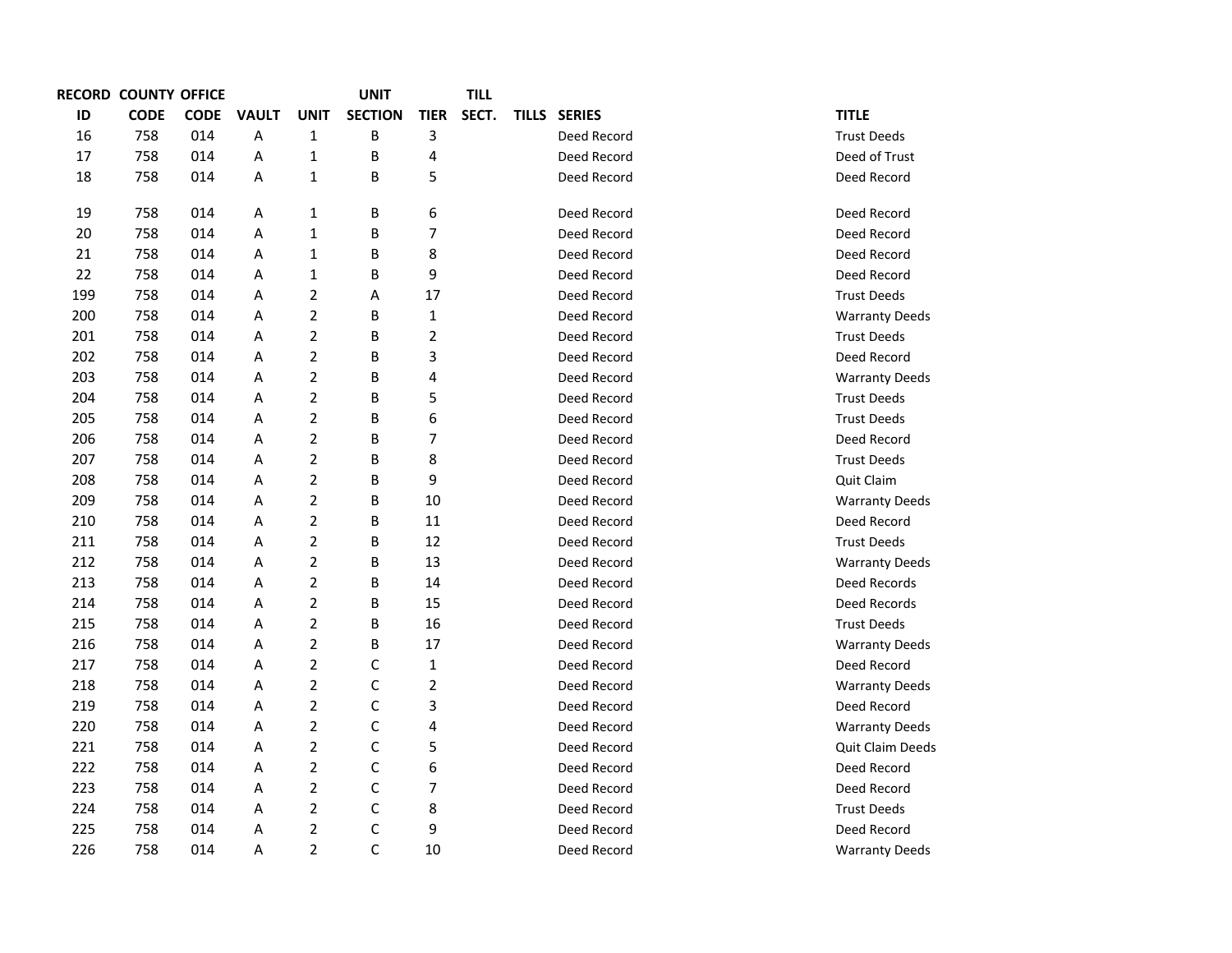|     | <b>RECORD COUNTY OFFICE</b> |             |              |                         | UNIT           |                | TILL  |              |                       |
|-----|-----------------------------|-------------|--------------|-------------------------|----------------|----------------|-------|--------------|-----------------------|
| ID  | <b>CODE</b>                 | <b>CODE</b> | <b>VAULT</b> | <b>UNIT</b>             | <b>SECTION</b> | <b>TIER</b>    | SECT. | TILLS SERIES | <b>TITLE</b>          |
| 227 | 758                         | 014         | Α            | $\overline{2}$          | C              | 11             |       | Deed Record  | <b>Trust Deeds</b>    |
| 228 | 758                         | 014         | A            | $\overline{2}$          | $\mathsf{C}$   | 12             |       | Deed Record  | <b>Trust Deeds</b>    |
| 229 | 758                         | 014         | Α            | 2                       | C              | 13             |       | Deed Record  | Deed Record           |
| 230 | 758                         | 014         | A            | $\overline{2}$          | $\mathsf{C}$   | 14             |       | Deed Record  | <b>Warranty Deeds</b> |
| 231 | 758                         | 014         | Α            | 2                       | $\mathsf C$    | 15             |       | Deed Record  | <b>Trust Deeds</b>    |
| 232 | 758                         | 014         | A            | $\overline{2}$          | $\mathsf C$    | 16             |       | Deed Record  | <b>Trust Deeds</b>    |
| 233 | 758                         | 014         | A            | $\overline{2}$          | $\mathsf{C}$   | 17             |       | Deed Record  | <b>Trust Deeds</b>    |
| 234 | 758                         | 014         | A            | $\overline{2}$          | D              | $\mathbf{1}$   |       | Deed Record  | <b>Warranty Deeds</b> |
| 235 | 758                         | 014         | A            | $\overline{2}$          | D              | $\overline{2}$ |       | Deed Record  | Deed Record           |
| 236 | 758                         | 014         | A            | $\overline{2}$          | D              | 3              |       | Deed Record  | <b>Trust Deeds</b>    |
| 237 | 758                         | 014         | A            | $\overline{2}$          | D              | 4              |       | Deed Record  | Deed Record           |
| 238 | 758                         | 014         | A            | $\overline{2}$          | D              | 5              |       | Deed Record  | Deed Record           |
| 239 | 758                         | 014         | A            | $\overline{\mathbf{c}}$ | D              | 6              |       | Deed Record  | <b>Trust Deeds</b>    |
| 240 | 758                         | 014         | A            | $\overline{2}$          | D              | $\overline{7}$ |       | Deed Record  | <b>Trust Deeds</b>    |
| 241 | 758                         | 014         | A            | $\overline{2}$          | D              | 8              |       | Deed Record  | Deed Record           |
| 242 | 758                         | 014         | Α            | 2                       | D              | 9              |       | Deed Record  | Quit Claim            |
| 243 | 758                         | 014         | Α            | $\overline{2}$          | D              | 10             |       | Deed Record  | <b>Warranty Deeds</b> |
| 244 | 758                         | 014         | A            | $\overline{2}$          | D              | 11             |       | Deed Record  | <b>Trust Deeds</b>    |
| 245 | 758                         | 014         | Α            | $\overline{2}$          | D              | 12             |       | Deed Record  | Deed Record           |
| 246 | 758                         | 014         | Α            | $\overline{2}$          | D              | 13             |       | Deed Record  | Deed Record           |
| 247 | 758                         | 014         | A            | $\overline{2}$          | D              | 14             |       | Deed Record  | Deed Record           |
| 248 | 758                         | 014         | A            | $\overline{2}$          | D              | 15             |       | Deed Record  | Deed Record           |
| 249 | 758                         | 014         | A            | $\overline{2}$          | D              | 15             |       | Deed Record  | Deed Record           |
| 250 | 758                         | 014         | Α            | 2                       | D              | 16             |       | Deed Record  | Deed Record           |
| 251 | 758                         | 014         | A            | $\overline{2}$          | Ε              | $\mathbf{1}$   |       | Deed Record  | Deed Record           |
| 252 | 758                         | 014         | A            | $\overline{2}$          | $\mathsf E$    | $\overline{2}$ |       | Deed Record  | <b>Trust Deeds</b>    |
| 253 | 758                         | 014         | Α            | 2                       | E              | 3              |       | Deed Record  | <b>Warranty Deeds</b> |
| 254 | 758                         | 014         | A            | $\overline{2}$          | E              | 4              |       | Deed Record  | Deed Record           |
| 255 | 758                         | 014         | A            | $\overline{2}$          | E              | 5              |       | Deed Record  | <b>Trust Deeds</b>    |
| 256 | 758                         | 014         | Α            | $\overline{2}$          | E              | 6              |       | Deed Record  | <b>Trust Deeds</b>    |
| 257 | 758                         | 014         | A            | $\overline{2}$          | E              | $\overline{7}$ |       | Deed Record  | Deed Record           |
| 258 | 758                         | 014         | A            | $\overline{2}$          | $\mathsf{E}$   | 8              |       | Deed Record  | <b>Warranty Deeds</b> |
| 259 | 758                         | 014         | Α            | $\overline{2}$          | $\mathsf E$    | 9              |       | Deed Record  | Deed Record           |
| 260 | 758                         | 014         | A            | $\overline{2}$          | E              | 10             |       | Deed Record  | <b>Warranty Deeds</b> |
| 261 | 758                         | 014         | Α            | $\overline{2}$          | E              | 11             |       | Deed Record  | <b>Trust Deeds</b>    |
| 262 | 758                         | 014         | A            | $\overline{2}$          | E              | 12             |       | Deed Record  | <b>Trust Deeds</b>    |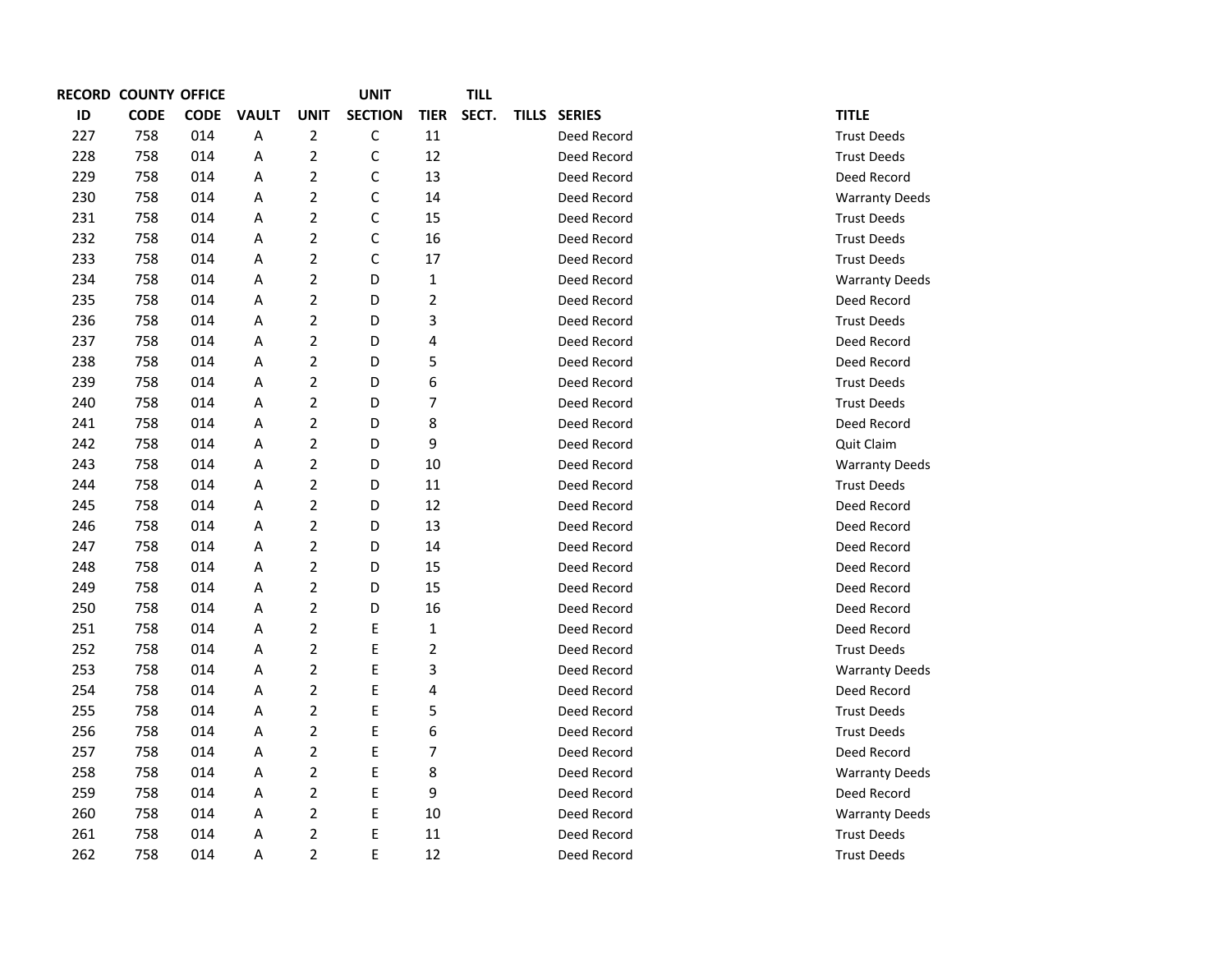| <b>RECORD COUNTY OFFICE</b> |             |             |              |                | <b>UNIT</b>    |                | <b>TILL</b> |              |               |                       |
|-----------------------------|-------------|-------------|--------------|----------------|----------------|----------------|-------------|--------------|---------------|-----------------------|
| ID                          | <b>CODE</b> | <b>CODE</b> | <b>VAULT</b> | <b>UNIT</b>    | <b>SECTION</b> | <b>TIER</b>    | SECT.       | <b>TILLS</b> | <b>SERIES</b> | <b>TITLE</b>          |
| 263                         | 758         | 014         | A            | $\overline{2}$ | E              | 13             |             |              | Deed Record   | <b>Trust Deeds</b>    |
| 264                         | 758         | 014         | A            | $\overline{2}$ | E              | 14             |             |              | Deed Record   | Deed Record           |
| 265                         | 758         | 014         | A            | $\overline{2}$ | E              | 15             |             |              | Deed Record   | Deed Record           |
| 266                         | 758         | 014         | A            | $\overline{2}$ | E              | 16             |             |              | Deed Record   | <b>Trust Deeds</b>    |
| 178                         | 758         | 014         | Α            | $\mathbf 1$    | Κ              | 14             |             |              | Deed Record   | Deed of Trust         |
| 179                         | 758         | 014         | A            | $\mathbf 1$    | К              | 15             |             |              | Deed Record   | <b>Warranty Deeds</b> |
| 180                         | 758         | 014         | Α            | $\mathbf 1$    | К              | 16             |             |              |               |                       |
|                             |             |             |              |                |                |                |             |              | Deed Record   | <b>Warranty Deeds</b> |
| 181                         | 758         | 014         | Α            | $\mathbf 1$    | К              | 17             |             |              | Deed Record   | <b>Trust Deeds</b>    |
| 182                         | 758         | 014         | Α            | $\mathbf 1$    | К              | $\mathbf 1$    |             |              | Deed Record   | Deed Record           |
| 183                         | 758         | 014         | Α            | $\mathbf 2$    | Α              | $\mathbf 1$    |             |              | Deed Record   | <b>Trust Deeds</b>    |
| 184                         | 758         | 014         | Α            | $\overline{2}$ | Α              | $\overline{c}$ |             |              | Deed Record   | Deed Record           |
| 185                         | 758         | 014         | A            | $\overline{2}$ | Α              | 3              |             |              | Deed Record   | <b>Warranty Deed</b>  |
| 186                         | 758         | 014         | Α            | $\overline{2}$ | Α              | 4              |             |              | Deed Record   | <b>Trust Deeds</b>    |
| 187                         | 758         | 014         | Α            | $\overline{2}$ | Α              | 5              |             |              | Deed Record   | Deed Record           |
| 188                         | 758         | 014         | Α            | $\overline{2}$ | Α              | 6              |             |              | Deed Record   | <b>Warranty Deeds</b> |
| 189                         | 758         | 014         | Α            | $\overline{2}$ | Α              | $\overline{7}$ |             |              | Deed Record   | <b>Trust Deeds</b>    |
| 190                         | 758         | 014         | Α            | $\overline{2}$ | Α              | 8              |             |              | Deed Record   | Deed Record           |
| 191                         | 758         | 014         | Α            | $\overline{2}$ | Α              | 9              |             |              | Deed Record   | Deed Record           |
| 192                         | 758         | 014         | Α            | $\overline{2}$ | Α              | 10             |             |              | Deed Record   | Deed Record           |
| 193                         | 758         | 014         | Α            | $\overline{c}$ | Α              | 11             |             |              | Deed Record   | Deed Record           |
| 194                         | 758         | 014         | Α            | $\overline{2}$ | Α              | 12             |             |              | Deed Record   | <b>Warranty Deeds</b> |
| 195                         | 758         | 014         | Α            | $\overline{2}$ | Α              | 13             |             |              | Deed Record   | Deed Record           |
| 196                         | 758         | 014         | Α            | $\mathbf 2$    | Α              | 14             |             |              | Deed Record   | Deed Record           |
| 197                         | 758         | 014         | Α            | $\overline{2}$ | Α              | 15             |             |              | Deed Record   | <b>Warranty Deeds</b> |
| 198                         | 758         | 014         | Α            | $\overline{2}$ | Α              | 16             |             |              | Deed Record   | Deed Record           |
| 267                         | 758         | 014         | Α            | $\overline{2}$ | E              | 17             |             |              | Deed Record   | <b>Trust Deeds</b>    |
| 23                          | 758         | 014         | A            | $\mathbf 1$    | B              | 10             |             |              | Deed Record   | Deed Record           |
| 24                          | 758         | 014         | Α            | $\mathbf{1}$   | В              | 11             |             |              | Deed Record   | Deed Record           |
| 25                          | 758         | 014         | Α            | $\mathbf{1}$   | B              | 12             |             |              | Deed Record   | Deed Record           |
| 26                          | 758         | 014         | Α            | $\mathbf{1}$   | B              | 13             |             |              | Deed Record   | Deed Record           |
| 27                          | 758         | 014         | Α            | $\mathbf 1$    | B              | 14             |             |              | Deed Record   | Deed Record           |
| 28                          | 758         | 014         | Α            | $\mathbf 1$    | B              | 15             |             |              | Deed Record   | Deed Record           |
| 29                          | 758         | 014         | Α            | $\mathbf 1$    | B              | 16             |             |              | Deed Record   | Deed Record           |
| 30                          | 758         | 014         | Α            | $\mathbf 1$    | B              | 17             |             |              | Deed Record   | Deed Record           |
| 31                          | 758         | 014         | A            | $\mathbf{1}$   | C              | $\mathbf{1}$   |             |              | Deed Record   | <b>Trust Deeds</b>    |
|                             |             |             |              |                |                |                |             |              |               |                       |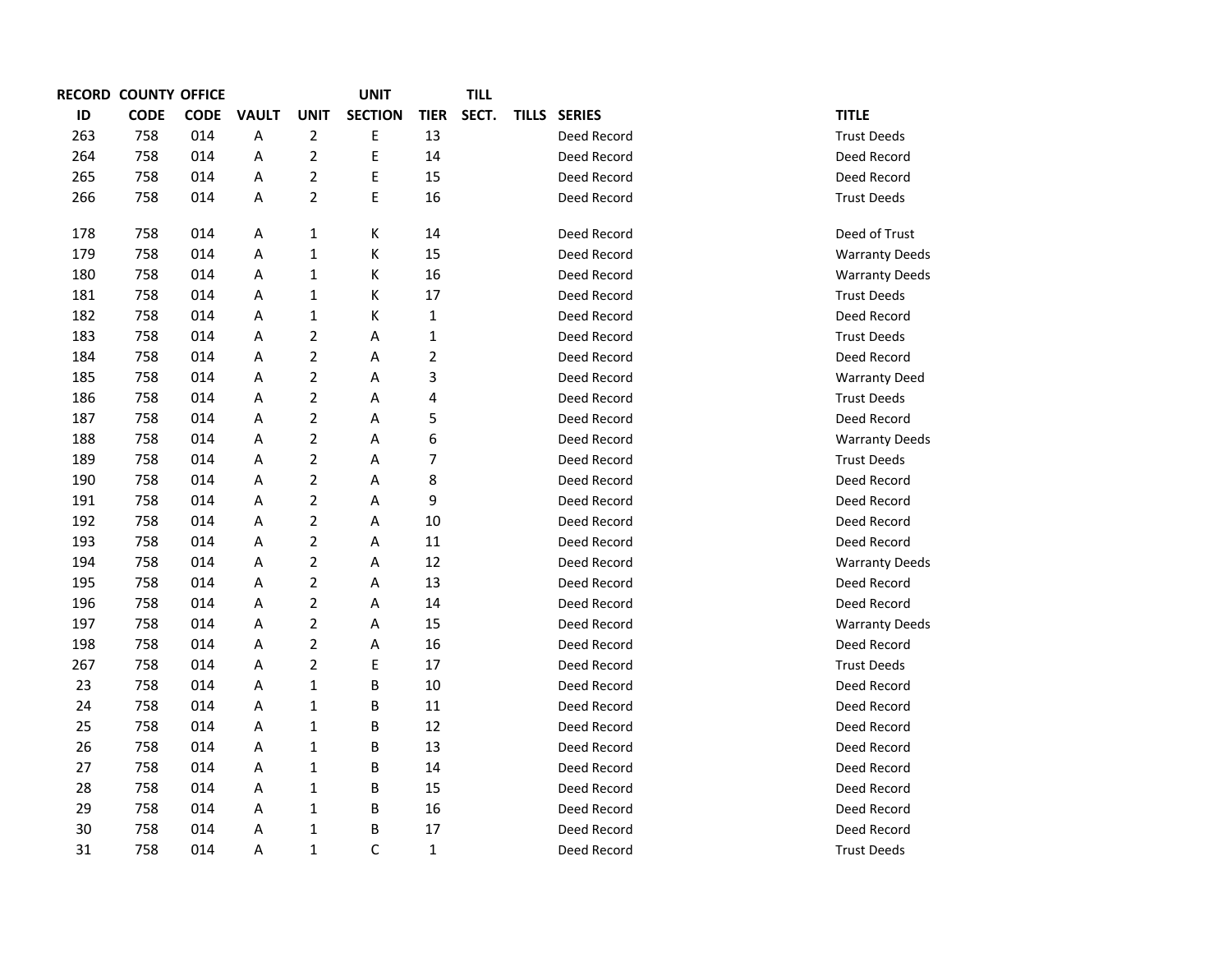|     | <b>RECORD COUNTY OFFICE</b> |             |              |              | UNIT           |                  | <b>TILL</b> |              |                       |
|-----|-----------------------------|-------------|--------------|--------------|----------------|------------------|-------------|--------------|-----------------------|
| ID  | <b>CODE</b>                 | <b>CODE</b> | <b>VAULT</b> | <b>UNIT</b>  | <b>SECTION</b> | <b>TIER</b>      | SECT.       | TILLS SERIES | <b>TITLE</b>          |
| 32  | 758                         | 014         | Α            | $\mathbf 1$  | C              | $\overline{2}$   |             | Deed Record  | <b>Trust Deeds</b>    |
| 33  | 758                         | 014         | Α            | $\mathbf{1}$ | $\mathsf{C}$   | 3                |             | Deed Record  | <b>Trust Deeds</b>    |
| 34  | 758                         | 014         | A            | 1            | C              | 4                |             | Deed Record  | <b>Trust Deeds</b>    |
| 35  | 758                         | 014         | A            | $\mathbf{1}$ | $\mathsf{C}$   | 5                |             | Deed Record  | <b>Trust Deeds</b>    |
| 36  | 758                         | 014         | A            | $\mathbf 1$  | $\mathsf{C}$   | 6                |             | Deed Record  | <b>Trust Deeds</b>    |
| 37  | 758                         | 014         | A            | 1            | $\mathsf{C}$   | 7                |             | Deed Record  | <b>Trust Deeds</b>    |
| 38  | 758                         | 014         | Α            | $\mathbf 1$  | $\mathsf C$    | 8                |             | Deed Record  | <b>Trust Deeds</b>    |
| 39  | 758                         | 014         | A            | $\mathbf 1$  | $\mathsf{C}$   | 9                |             | Deed Record  | <b>Trust Deeds</b>    |
| 40  | 758                         | 014         | A            | $\mathbf{1}$ | $\mathsf{C}$   | 10               |             | Deed Record  | <b>Trust Deeds</b>    |
| 41  | 758                         | 014         | Α            | $\mathbf 1$  | C              | 11               |             | Deed Record  | <b>Trust Deeds</b>    |
| 102 | 758                         | 014         | Α            | $\mathbf 1$  | G              | 4                |             | Deed Record  | <b>Trust Deeds</b>    |
| 103 | 758                         | 014         | A            | $\mathbf 1$  | G              | 5                |             | Deed Record  | <b>Warranty Deeds</b> |
| 104 | 758                         | 014         | A            | 1            | G              | 6                |             | Deed Record  | Deed Record           |
| 105 | 758                         | 014         | Α            | $\mathbf 1$  | G              | 7                |             | Deed Record  | Deed Record           |
| 106 | 758                         | 014         | A            | $\mathbf 1$  | G              | 8                |             | Deed Record  | Deed Record           |
| 107 | 758                         | 014         | A            | 1            | G              | 9                |             | Deed Record  | Deed Record           |
| 108 | 758                         | 014         | Α            | $\mathbf 1$  | G              | 10               |             | Deed Record  | Quit Claim            |
| 109 | 758                         | 014         | A            | $\mathbf 1$  | G              | 11               |             | Deed Record  | Deed Record           |
| 110 | 758                         | 014         | A            | $\mathbf 1$  | G              | 12               |             | Deed Record  | <b>Trust Deeds</b>    |
| 111 | 758                         | 014         | A            | $\mathbf 1$  | G              | 13               |             | Deed Record  | <b>Trust Deeds</b>    |
| 112 | 758                         | 014         | A            | 1            | G              | 14               |             | Deed Record  | Deed Record           |
| 113 | 758                         | 014         | A            | $\mathbf{1}$ | G              | 15               |             | Deed Record  | Deed Record           |
| 114 | 758                         | 014         | A            | 1            | G              | 16               |             | Deed Record  | <b>Warranty Deeds</b> |
| 115 | 758                         | 014         | Α            | $\mathbf 1$  | G              | 17               |             | Deed Record  | <b>Trust Deeds</b>    |
| 116 | 758                         | 014         | A            | $\mathbf{1}$ | Н              | 1                |             | Deed Record  | <b>Trustees Deeds</b> |
| 117 | 758                         | 014         | A            | $\mathbf{1}$ | Н              | $\overline{2}$   |             | Deed Record  | <b>Trust Deeds</b>    |
| 118 | 758                         | 014         | Α            | $\mathbf 1$  | Н              | 3                |             | Deed Record  | Deed Record           |
| 119 | 758                         | 014         | Α            | $\mathbf 1$  | Н              | 4                |             | Deed Record  | <b>Trust Deeds</b>    |
| 120 | 758                         | 014         | A            | $\mathbf{1}$ | H              | 5                |             | Deed Record  | Deed Record           |
| 121 | 758                         | 014         | A            | $\mathbf 1$  | H              | $\boldsymbol{6}$ |             | Deed Record  | <b>Trust Deeds</b>    |
| 122 | 758                         | 014         | Α            | 1            | Н              | 7                |             | Deed Record  | Quit Claim            |
| 42  | 758                         | 014         | A            | $\mathbf{1}$ | $\mathsf{C}$   | 12               |             | Deed Record  | <b>Trust Deeds</b>    |
| 43  | 758                         | 014         | A            | 1            | $\mathsf{C}$   | 13               |             | Deed Record  | <b>Trust Deeds</b>    |
| 44  | 758                         | 014         | Α            | 1            | $\mathsf C$    | 14               |             | Deed Record  | Deed Record           |
| 45  | 758                         | 014         | Α            | $\mathbf{1}$ | $\mathsf{C}$   | 15               |             | Deed Record  | <b>Trust Deeds</b>    |
| 46  | 758                         | 014         | A            | $\mathbf{1}$ | C              | 16               |             | Deed Record  | <b>Trust Deeds</b>    |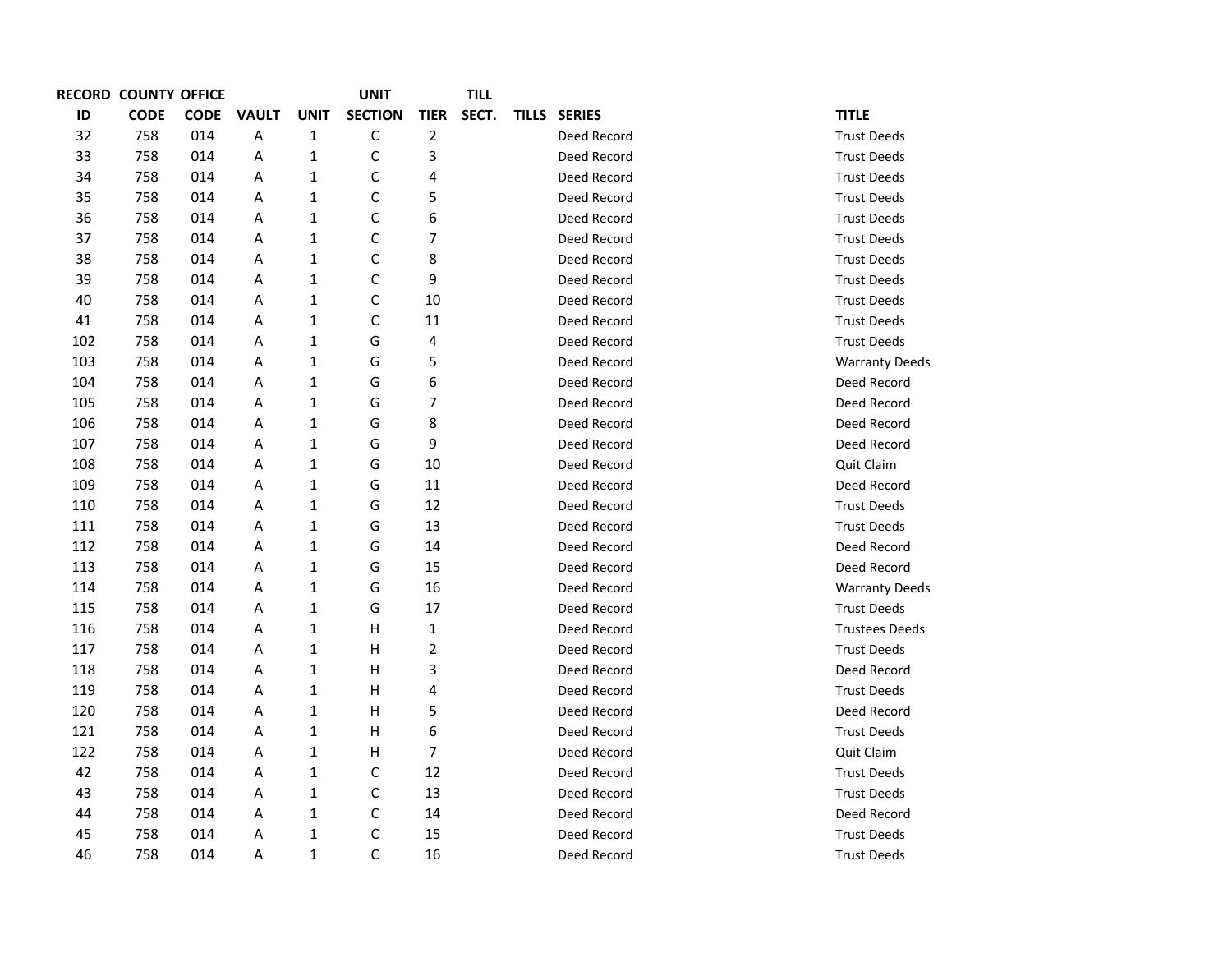|    | <b>RECORD COUNTY OFFICE</b> |             |              |              | <b>UNIT</b>    |                | <b>TILL</b> |              |                    |
|----|-----------------------------|-------------|--------------|--------------|----------------|----------------|-------------|--------------|--------------------|
| ID | <b>CODE</b>                 | <b>CODE</b> | <b>VAULT</b> | <b>UNIT</b>  | <b>SECTION</b> | <b>TIER</b>    | SECT.       | TILLS SERIES | <b>TITLE</b>       |
| 47 | 758                         | 014         | Α            | $\mathbf{1}$ | $\mathsf{C}$   | 17             |             | Deed Record  | <b>Trust Deeds</b> |
|    |                             |             |              |              |                |                |             |              |                    |
| 48 | 758                         | 014         | Α            | 1            | D              | $\mathbf{1}$   |             | Deed Record  | Deed Record        |
| 49 | 758                         | 014         | А            | $\mathbf{1}$ | D              | $\overline{2}$ |             | Deed Record  | Deed Record        |
| 50 | 758                         | 014         | А            | $\mathbf{1}$ | D              | 3              |             | Deed Record  | Deed Record        |
| 51 | 758                         | 014         | Α            | 1            | D              | 4              |             | Deed Record  | Deed Record        |
| 52 | 758                         | 014         | Α            | 1            | D              | 5              |             | Deed Record  | Deed Record        |
| 53 | 758                         | 014         | Α            | 1            | D              | 6              |             | Deed Record  | Deed Record        |
| 54 | 758                         | 014         | Α            | 1            | D              | 7              |             | Deed Record  | Deed Record        |
| 55 | 758                         | 014         | Α            | 1            | D              | 8              |             | Deed Record  | Deed Record        |
| 56 | 758                         | 014         | Α            | $\mathbf{1}$ | D              | 9              |             | Deed Record  | Deed Record        |
| 57 | 758                         | 014         | А            | 1            | D              | 10             |             | Deed Record  | <b>Trust Deeds</b> |
| 58 | 758                         | 014         | Α            | 1            | D              | 11             |             | Deed Record  | Deed Record        |
| 59 | 758                         | 014         | Α            | $\mathbf{1}$ | D              | 12             |             | Deed Record  | Deed Record        |
| 60 | 758                         | 014         | A            | 1            | D              | 13             |             | Deed Record  | Deed Record        |
| 61 | 758                         | 014         | Α            | 1            | D              | 14             |             | Deed Record  | Deed Record        |
| 62 | 758                         | 014         | Α            | 1            | D              | 15             |             | Deed Record  | Deed Record        |
| 63 | 758                         | 014         | Α            | 1            | $\mathbf{I}$   | $\overline{2}$ |             | Deed Record  | <b>Trust Deeds</b> |
| 64 | 758                         | 014         | А            | 1            | D              | 17             |             | Deed Record  | <b>Trust Deeds</b> |
| 65 | 758                         | 014         | А            | 1            | E              | $\mathbf 1$    |             | Deed Record  | Deed Record        |
| 66 | 758                         | 014         | Α            | 1            | E              | $\overline{c}$ |             | Deed Record  | Deed Record        |
| 67 | 758                         | 014         | Α            | 1            | E              | 3              |             | Deed Record  | Deed Record        |
| 68 | 758                         | 014         | А            | 1            | E              | 4              |             | Deed Record  | Deed Record        |
| 69 | 758                         | 014         | Α            | $\mathbf 1$  | E              | 5              |             | Deed Record  | Deed Record        |
| 70 | 758                         | 014         | А            | 1            | E              | 6              |             | Deed Record  | Deed Record        |
| 71 | 758                         | 014         | Α            | 1            | E              | 7              |             | Deed Record  | Deed Record        |
| 72 | 758                         | 014         | А            | 1            | E              | 8              |             | Deed Record  | Deed Record        |
| 73 | 758                         | 014         | А            | 1            | E              | 9              |             | Deed Record  | Deed Record        |
| 74 | 758                         | 014         | Α            |              | E              | 10             |             | Deed Record  | Deed Record        |
| 75 | 758                         | 014         |              | 1            |                | 11             |             | Deed Record  | Deed Record        |
|    |                             |             | Α            | 1            | E              |                |             |              |                    |
| 76 | 758                         | 014         | А            | $\mathbf 1$  | E              | 12             |             | Deed Record  | Deed Record        |
| 77 | 758                         | 014         | Α            | 1            | $\mathsf E$    | 13             |             | Deed Record  | Deed Record        |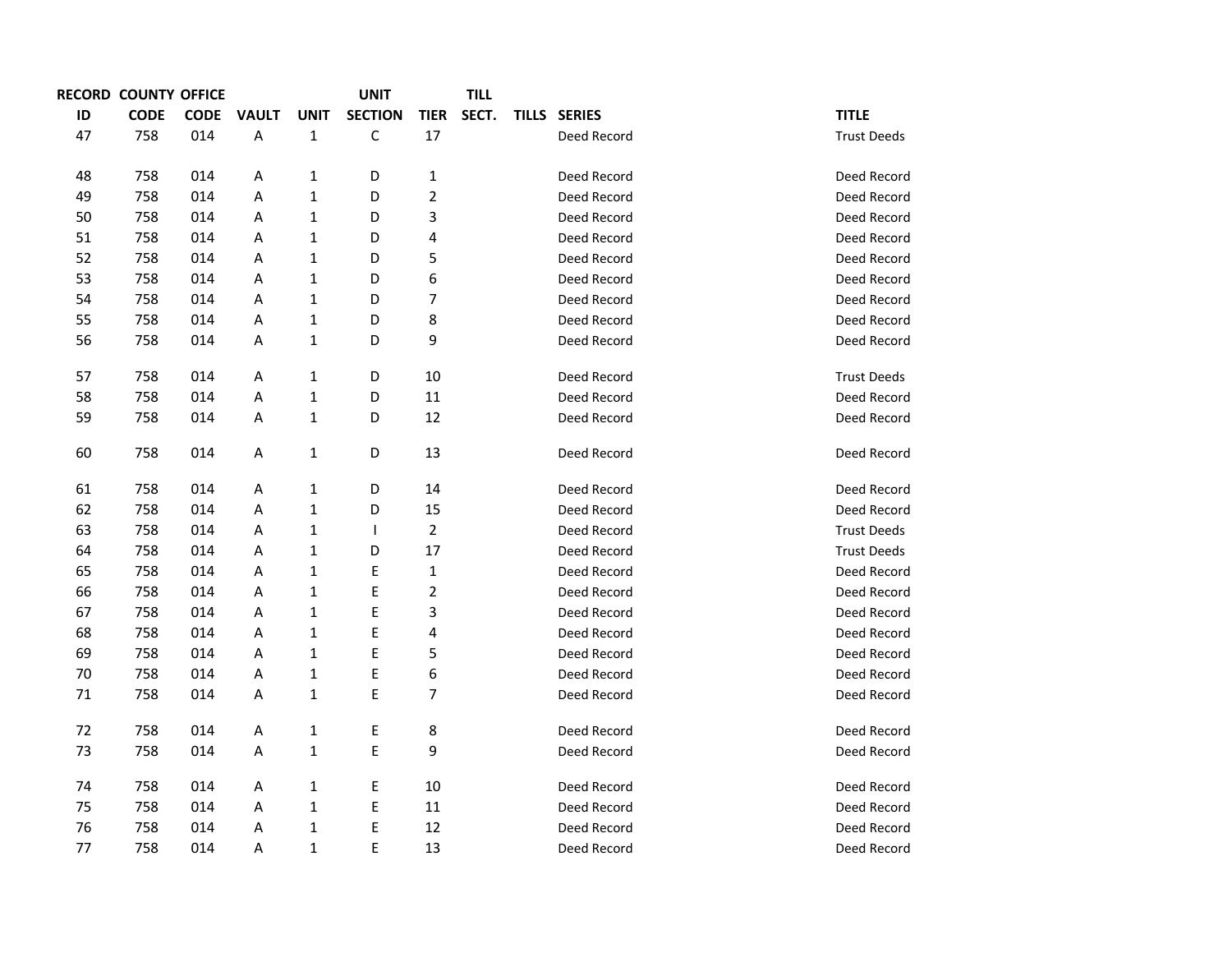|     | <b>RECORD COUNTY OFFICE</b> |             |              |              | UNIT           |                         | TILL  |                     |                       |
|-----|-----------------------------|-------------|--------------|--------------|----------------|-------------------------|-------|---------------------|-----------------------|
| ID  | <b>CODE</b>                 | <b>CODE</b> | <b>VAULT</b> | <b>UNIT</b>  | <b>SECTION</b> | <b>TIER</b>             | SECT. | <b>TILLS SERIES</b> | <b>TITLE</b>          |
| 78  | 758                         | 014         | А            | $\mathbf{1}$ | Ε              | 14                      |       | Deed Record         | Quit Claim            |
| 79  | 758                         | 014         | Α            | $\mathbf{1}$ | E              | 15                      |       | Deed Record         | Deed Record           |
| 80  | 758                         | 014         | А            | $\mathbf{1}$ | E              | 16                      |       | Deed Record         | Deed Record           |
| 81  | 758                         | 014         | Α            | $\mathbf{1}$ | $\mathsf E$    | 17                      |       | Deed Record         | Deed Record           |
| 82  | 758                         | 014         | Α            | $\mathbf{1}$ | F              | $\mathbf{1}$            |       | Deed Record         | Deed Record           |
| 83  | 758                         | 014         | А            | $\mathbf{1}$ | F              | $\overline{\mathbf{c}}$ |       | Deed Record         | <b>Trust Deeds</b>    |
| 84  | 758                         | 014         | А            | 1            | F              | 3                       |       | Deed Record         | Deed Record           |
| 85  | 758                         | 014         | Α            | $\mathbf{1}$ | F              | 4                       |       | Deed Record         | Deed Record           |
| 86  | 758                         | 014         | А            | 1            | F              | 5                       |       | Deed Record         | <b>Trust Deeds</b>    |
| 87  | 758                         | 014         | Α            | $\mathbf{1}$ | F              | 6                       |       | Deed Record         | <b>Trust Deeds</b>    |
| 88  | 758                         | 014         | Α            | $\mathbf{1}$ | F              | $\overline{7}$          |       | Deed Record         | <b>Trust Deeds</b>    |
| 89  | 758                         | 014         | А            | $\mathbf{1}$ | F              | 8                       |       | Deed Record         | Deed Record           |
| 90  | 758                         | 014         | А            | 1            | F              | 9                       |       | Deed Record         | Deed Record           |
| 91  | 758                         | 014         | Α            | $\mathbf{1}$ | F              | 10                      |       | Deed Record         | Deed Record           |
| 92  | 758                         | 014         | А            | $\mathbf{1}$ | F              | 11                      |       | Deed Record         | Quit Claim            |
| 93  | 758                         | 014         | А            | $\mathbf{1}$ | F              | 12                      |       | Deed Record         | Deed Record           |
| 94  | 758                         | 014         | Α            | $\mathbf{1}$ | F              | 13                      |       | Deed Record         | Deed Record           |
| 95  | 758                         | 014         | Α            | $\mathbf{1}$ | F              | 14                      |       | Deed Record         | Deed Record           |
| 96  | 758                         | 014         | Α            | $\mathbf{1}$ | F              | 15                      |       | Deed Record         | <b>Warranty Deed</b>  |
| 97  | 758                         | 014         | Α            | $\mathbf{1}$ | F              | 16                      |       | Deed Record         | Deed Record           |
| 98  | 758                         | 014         | А            | $\mathbf{1}$ | F              | 17                      |       | Deed Record         | Deed Record           |
| 99  | 758                         | 014         | А            | $\mathbf{1}$ | G              | $\mathbf 1$             |       | Deed Record         | Deed Record           |
| 100 | 758                         | 014         | А            | $\mathbf{1}$ | G              | $\mathbf 2$             |       | Deed Record         | <b>Warranty Deeds</b> |
| 101 | 758                         | 014         | Α            | $\mathbf{1}$ | G              | 3                       |       | Deed Record         | <b>Trust Deeds</b>    |
| 123 | 758                         | 014         | А            | $\mathbf{1}$ | H              | 8                       |       | Deed Record         | Deed Record           |
| 124 | 758                         | 014         | А            | $\mathbf{1}$ | H              | 9                       |       | Deed Record         | <b>Warranty Deeds</b> |
| 125 | 758                         | 014         | А            | $\mathbf{1}$ | Н              | 10                      |       | Deed Record         | Quit Claim            |
| 126 | 758                         | 014         | Α            | 1            | $\mathsf{H}$   | 11                      |       | Deed Record         | <b>Warranty Deeds</b> |
| 127 | 758                         | 014         | Α            | $\mathbf{1}$ | H              | 12                      |       | Deed Record         | <b>Warranty Deeds</b> |
| 128 | 758                         | 014         | Α            | $\mathbf{1}$ | H              | 13                      |       | Deed Record         | <b>Trust Deeds</b>    |
| 129 | 758                         | 014         | Α            | 1            | н              | 14                      |       | Deed Record         | <b>Warranty Deeds</b> |
| 130 | 758                         | 014         | Α            | $\mathbf{1}$ | H              | 15                      |       | Deed Record         | <b>Trust Deeds</b>    |
| 131 | 758                         | 014         | Α            | $\mathbf{1}$ | Н              | 16                      |       | Deed Record         | Deed Record           |
| 132 | 758                         | 014         | Α            | 1            | Н              | 17                      |       | Deed Record         | <b>Trust Deeds</b>    |
| 133 | 758                         | 014         | А            | $\mathbf 1$  |                | 3                       |       | Deed Record         | <b>Trust Deeds</b>    |
| 134 | 758                         | 014         | A            | $\mathbf{1}$ | $\mathsf{l}$   | 4                       |       | Deed Record         | <b>Trust Deeds</b>    |
|     |                             |             |              |              |                |                         |       |                     |                       |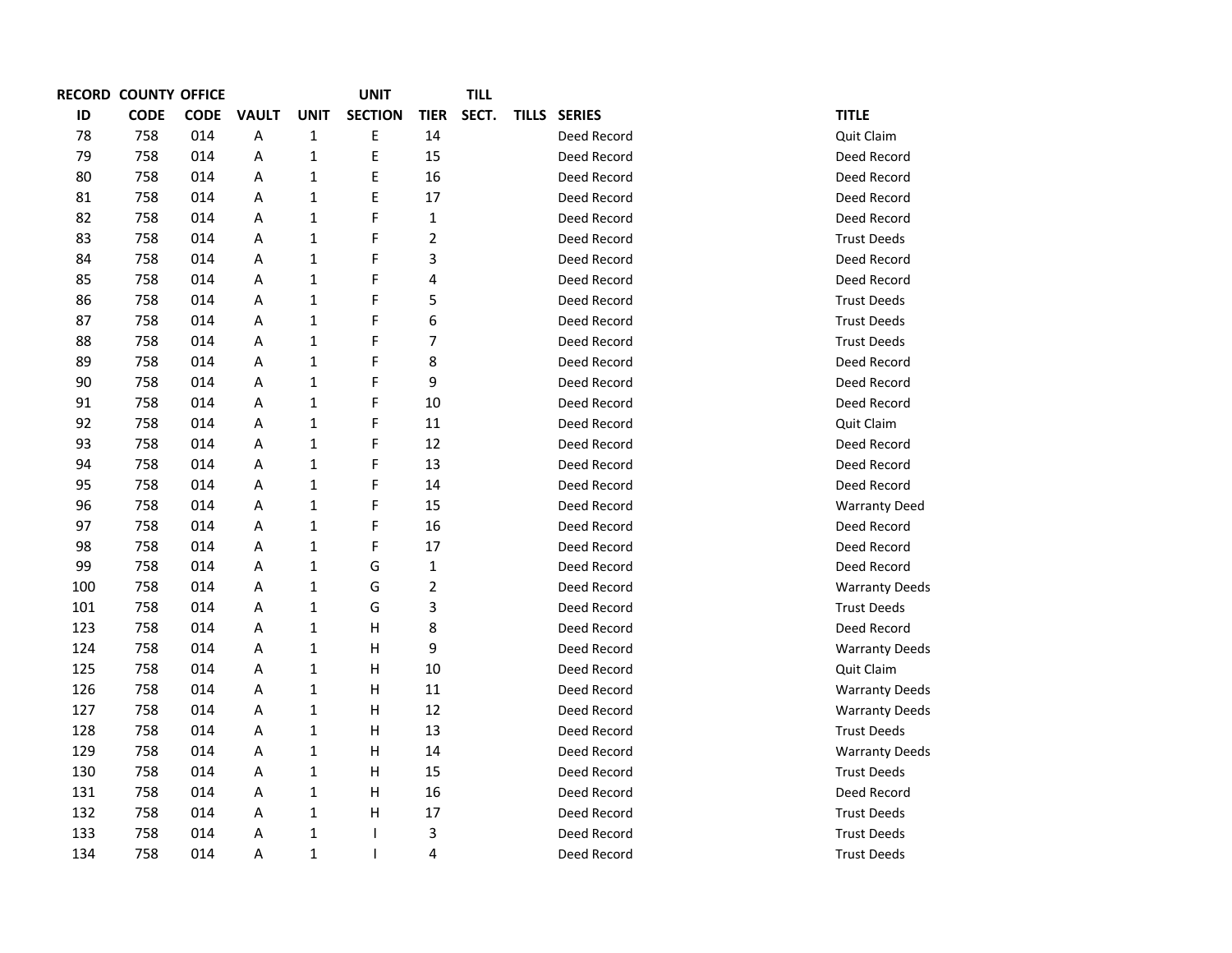|     | <b>RECORD COUNTY OFFICE</b> |             |              |                | <b>UNIT</b>    |                | TILL  |              |                       |  |
|-----|-----------------------------|-------------|--------------|----------------|----------------|----------------|-------|--------------|-----------------------|--|
| ID  | <b>CODE</b>                 | <b>CODE</b> | <b>VAULT</b> | <b>UNIT</b>    | <b>SECTION</b> | <b>TIER</b>    | SECT. | TILLS SERIES | <b>TITLE</b>          |  |
| 268 | 758                         | 014         | Α            | $\overline{2}$ | F              | $\mathbf{1}$   |       | Deed Record  | Miscellaneous Deeds   |  |
| 269 | 758                         | 014         | Α            | $\overline{2}$ | F              | $\overline{2}$ |       | Deed Record  | <b>Trust Deeds</b>    |  |
| 270 | 758                         | 014         | Α            | $\overline{2}$ | F              | 3              |       | Deed Record  | Deed Record           |  |
| 271 | 758                         | 014         | Α            | $\overline{2}$ | F              | 4              |       | Deed Record  | <b>Trust Deeds</b>    |  |
| 272 | 758                         | 014         | A            | $\overline{2}$ | F              | 5              |       | Deed Record  | <b>Warranty Deeds</b> |  |
| 273 | 758                         | 014         | Α            | $\mathbf 2$    | F              | 6              |       | Deed Record  | Miscellaneous Deeds   |  |
| 274 | 758                         | 014         | Α            | $\overline{2}$ | F              | 7              |       | Deed Record  | Deed Record           |  |
| 275 | 758                         | 014         | Α            | $\overline{2}$ | F              | 8              |       | Deed Record  | <b>Trust Deeds</b>    |  |
| 276 | 758                         | 014         | Α            | $\overline{2}$ | F              | 9              |       | Deed Record  | Deed Record           |  |
| 277 | 758                         | 014         | Α            | $\overline{2}$ | F              | 10             |       | Deed Record  | <b>Warranty Deeds</b> |  |
| 278 | 758                         | 014         | A            | $\overline{2}$ | F              | 11             |       | Deed Record  | Deed Record           |  |
| 279 | 758                         | 014         | Α            | $\overline{2}$ | F              | 12             |       | Deed Record  | <b>Trust Deeds</b>    |  |
| 280 | 758                         | 014         | Α            | $\overline{2}$ | F              | 13             |       | Deed Record  | <b>Warranty Deeds</b> |  |
| 281 | 758                         | 014         | Α            | $\mathbf 2$    | F              | 14             |       | Deed Record  | Deed Record           |  |
| 282 | 758                         | 014         | Α            | $\overline{2}$ | F              | 15             |       | Deed Record  | <b>Trust Deeds</b>    |  |
| 283 | 758                         | 014         | Α            | $\overline{2}$ | F              | 16             |       | Deed Record  | Deed Record           |  |
| 284 | 758                         | 014         | A            | $\overline{2}$ | F              | 17             |       | Deed Record  | <b>Trust Deeds</b>    |  |
| 285 | 758                         | 014         | Α            | $\overline{2}$ | G              | $\mathbf{1}$   |       | Deed Record  | Deed Records          |  |
| 286 | 758                         | 014         | Α            | $\overline{2}$ | G              | $\overline{c}$ |       | Deed Record  | <b>Warranty Deeds</b> |  |
| 287 | 758                         | 014         | Α            | $\overline{2}$ | G              | 3              |       | Deed Record  | <b>Trust Deeds</b>    |  |
| 288 | 758                         | 014         | Α            | $\overline{2}$ | G              | 4              |       | Deed Record  | Deed Record           |  |
| 289 | 758                         | 014         | Α            | $\overline{2}$ | G              | 5              |       | Deed Record  | <b>Trust Deeds</b>    |  |
| 290 | 758                         | 014         | Α            | $\overline{2}$ | G              | 6              |       | Deed Record  | Deed Records          |  |
| 291 | 758                         | 014         | Α            | $\overline{2}$ | G              | 7              |       | Deed Record  | <b>Warranty Deeds</b> |  |
| 292 | 758                         | 014         | Α            | $\overline{2}$ | G              | 8              |       | Deed Record  | Deed Record           |  |
| 293 | 758                         | 014         | Α            | $\overline{2}$ | G              | 9              |       | Deed Record  | <b>Trust Deeds</b>    |  |
| 294 | 758                         | 014         | Α            | $\overline{2}$ | G              | 10             |       | Deed Record  | <b>Trust Deeds</b>    |  |
| 295 | 758                         | 014         | Α            | $\overline{2}$ | G              | 11             |       | Deed Record  | <b>Warranty Deeds</b> |  |
| 296 | 758                         | 014         | Α            | $\mathbf 2$    | G              | 12             |       | Deed Record  | Quit Claim            |  |
| 297 | 758                         | 014         | Α            | $\overline{2}$ | G              | 13             |       | Deed Record  | Deed Record           |  |
| 298 | 758                         | 014         | Α            | $\overline{2}$ | G              | 14             |       | Deed Record  | Deed Record           |  |
| 299 | 758                         | 014         | Α            | $\overline{2}$ | G              | 15             |       | Deed Record  | <b>Trust Deeds</b>    |  |
| 300 | 758                         | 014         | Α            | $\overline{2}$ | G              | 16             |       | Deed Record  | <b>Trust Deeds</b>    |  |
| 301 | 758                         | 014         | Α            | $\overline{2}$ | G              | 17             |       | Deed Record  | <b>Warranty Deeds</b> |  |
| 302 | 758                         | 014         | Α            | $\overline{2}$ | Н              | $\mathbf 1$    |       | Deed Record  | Deed Record           |  |
| 303 | 758                         | 014         | A            | $\overline{2}$ | H              | $\overline{2}$ |       | Deed Record  | <b>Trust Deeds</b>    |  |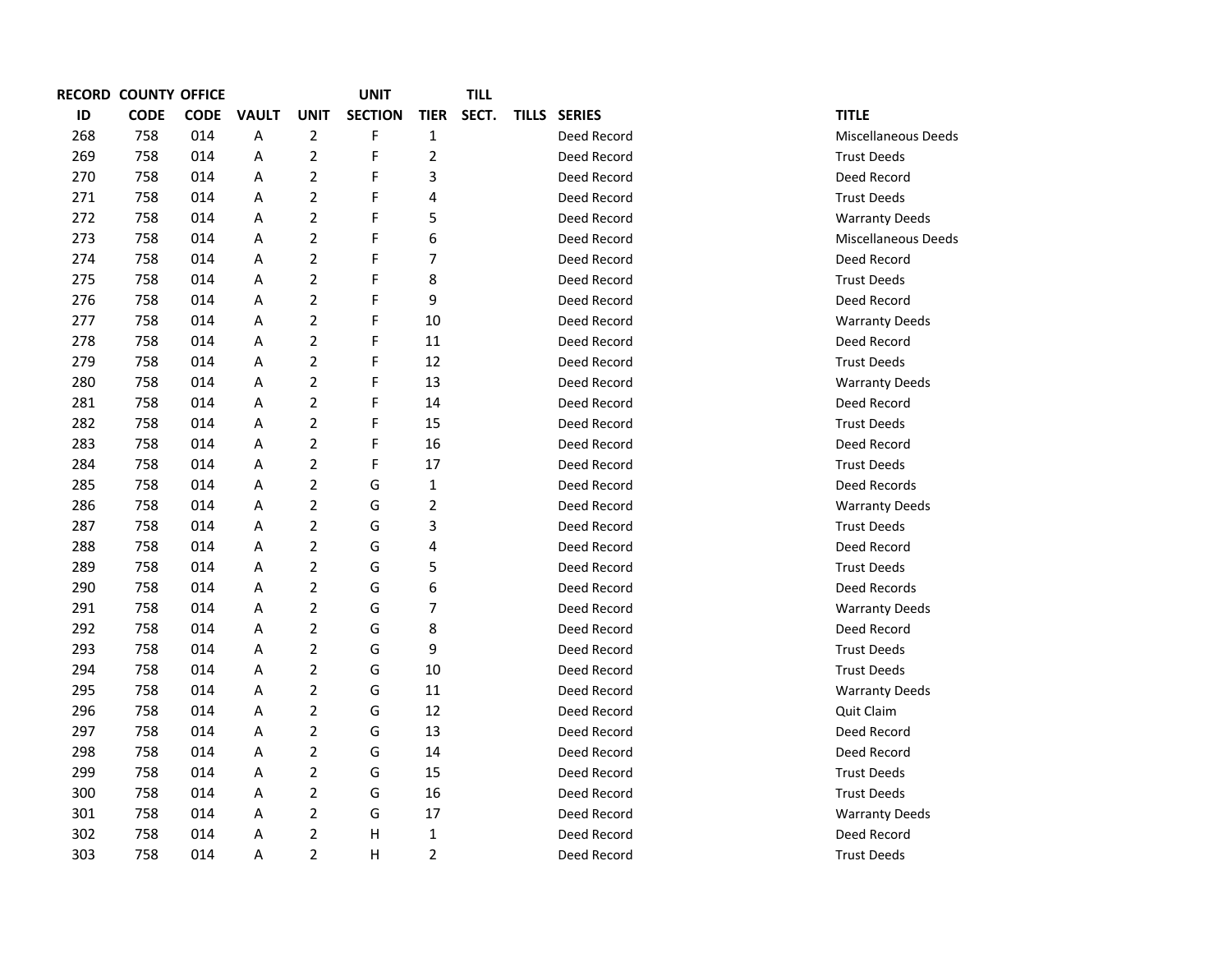|     | <b>RECORD COUNTY OFFICE</b> |             |              |                | <b>UNIT</b>              |                | <b>TILL</b> |              |             |                       |
|-----|-----------------------------|-------------|--------------|----------------|--------------------------|----------------|-------------|--------------|-------------|-----------------------|
| ID  | <b>CODE</b>                 | <b>CODE</b> | <b>VAULT</b> | <b>UNIT</b>    | <b>SECTION</b>           | <b>TIER</b>    | SECT.       | TILLS SERIES |             | <b>TITLE</b>          |
| 304 | 758                         | 014         | A            | $\overline{2}$ | $\mathsf{H}$             | 3              |             |              | Deed Record | <b>Warranty Deeds</b> |
| 305 | 758                         | 014         | Α            | $\overline{2}$ | H                        | 4              |             |              | Deed Record | <b>Trust Deeds</b>    |
| 306 | 758                         | 014         | Α            | $\overline{2}$ | H                        | 5              |             |              | Deed Record | <b>Trust Deeds</b>    |
| 307 | 758                         | 014         | Α            | $\overline{2}$ | Н                        | 6              |             |              | Deed Record | <b>Warranty Deeds</b> |
| 308 | 758                         | 014         | Α            | $\overline{2}$ | Н                        | $\overline{7}$ |             |              | Deed Record | <b>Warranty Deeds</b> |
| 309 | 758                         | 014         | Α            | $\overline{2}$ | Н                        | 8              |             |              | Deed Record | <b>Warranty Deeds</b> |
| 310 | 758                         | 014         | Α            | $\overline{2}$ | Н                        | 9              |             |              | Deed Record | Deed Record           |
|     |                             |             |              |                |                          |                |             |              |             |                       |
| 311 | 758                         | 014         | Α            | $\overline{2}$ | Н                        | 10             |             |              | Deed Record | Deed Record           |
| 313 | 758                         | 014         | Α            | $\mathbf 2$    | H                        | 12             |             |              | Deed Record | Deed Record           |
| 314 | 758                         | 014         | Α            | $\overline{2}$ | Н                        | 13             |             |              | Deed Record | <b>Warranty Deeds</b> |
|     |                             |             |              |                |                          |                |             |              |             |                       |
| 315 | 758                         | 014         | Α            | $\overline{2}$ | Н                        | 14             |             |              | Deed Record | <b>Trust Deeds</b>    |
|     |                             |             |              |                |                          |                |             |              |             |                       |
| 316 | 758                         | 014         | Α            | $\overline{2}$ | Н                        | 15             |             |              | Deed Record | <b>Trust Deeds</b>    |
| 317 | 758                         | 014         | Α            | $\overline{c}$ | H                        | 16             |             |              | Deed Record | <b>Trust Deeds</b>    |
| 318 | 758                         | 014         | Α            | $\overline{2}$ | H                        | 17             |             |              | Deed Record | Quit Claim Deeds      |
| 319 | 758                         | 014         | Α            | $\overline{2}$ | $\mathsf{I}$             | $\mathbf{1}$   |             |              | Deed Record | Deed Record           |
| 320 | 758                         | 014         | А            | $\overline{2}$ | $\overline{\phantom{a}}$ | $\mathbf 2$    |             |              | Deed Record | <b>Trust Deeds</b>    |
| 321 | 758                         | 014         | А            | $\overline{2}$ | $\overline{\phantom{a}}$ | 3              |             |              | Deed Record | <b>Warranty Deeds</b> |
| 322 | 758                         | 014         | Α            | $\overline{2}$ | $\mathsf{l}$             | 4              |             |              | Deed Record | <b>Trust Deeds</b>    |
| 323 | 758                         | 014         | Α            | $\overline{2}$ | $\overline{1}$           | 5              |             |              | Deed Record | <b>Trust Deeds</b>    |
| 324 | 758                         | 014         | А            | $\overline{2}$ | $\overline{\phantom{a}}$ | 6              |             |              | Deed Record | <b>Warranty Deeds</b> |
| 325 | 758                         | 014         | Α            | $\overline{2}$ | $\mathsf{I}$             | $\overline{7}$ |             |              | Deed Record | <b>Trust Deeds</b>    |
| 326 | 758                         | 014         | Α            | $\overline{2}$ | $\overline{\phantom{a}}$ | 8              |             |              | Deed Record | Deed Record           |
| 327 | 758                         | 014         | Α            | $\overline{2}$ | $\overline{\phantom{a}}$ | 8              |             |              | Deed Record | Deed Record           |
| 328 | 758                         | 014         | Α            | $\mathbf 2$    | $\mathsf{I}$             | 9              |             |              | Deed Record | Deed Record           |
| 329 | 758                         | 014         | Α            | $\overline{2}$ | $\overline{\phantom{a}}$ | 10             |             |              | Deed Record | <b>Trust Deeds</b>    |
| 330 | 758                         | 014         | Α            | $\overline{2}$ | $\mathsf{l}$             | 11             |             |              | Deed Record | Quit Claim            |
| 331 | 758                         | 014         | Α            | $\overline{2}$ | $\mathsf{l}$             | 12             |             |              | Deed Record | <b>Trust Deeds</b>    |
| 332 | 758                         | 014         | А            | $\overline{2}$ | $\overline{\phantom{a}}$ | 13             |             |              | Deed Record | <b>Trust Deeds</b>    |
| 333 | 758                         | 014         | Α            | $\mathbf 2$    | $\overline{\phantom{a}}$ | 14             |             |              | Deed Record | <b>Warranty Deeds</b> |
| 334 | 758                         | 014         | Α            | $\overline{2}$ | $\mathsf{l}$             | 15             |             |              | Deed Record | Deed Record           |
| 335 | 758                         | 014         | Α            | $\overline{2}$ | $\overline{\phantom{a}}$ | 16             |             |              | Deed Record |                       |
|     |                             |             |              |                |                          |                |             |              |             | <b>Warranty Deeds</b> |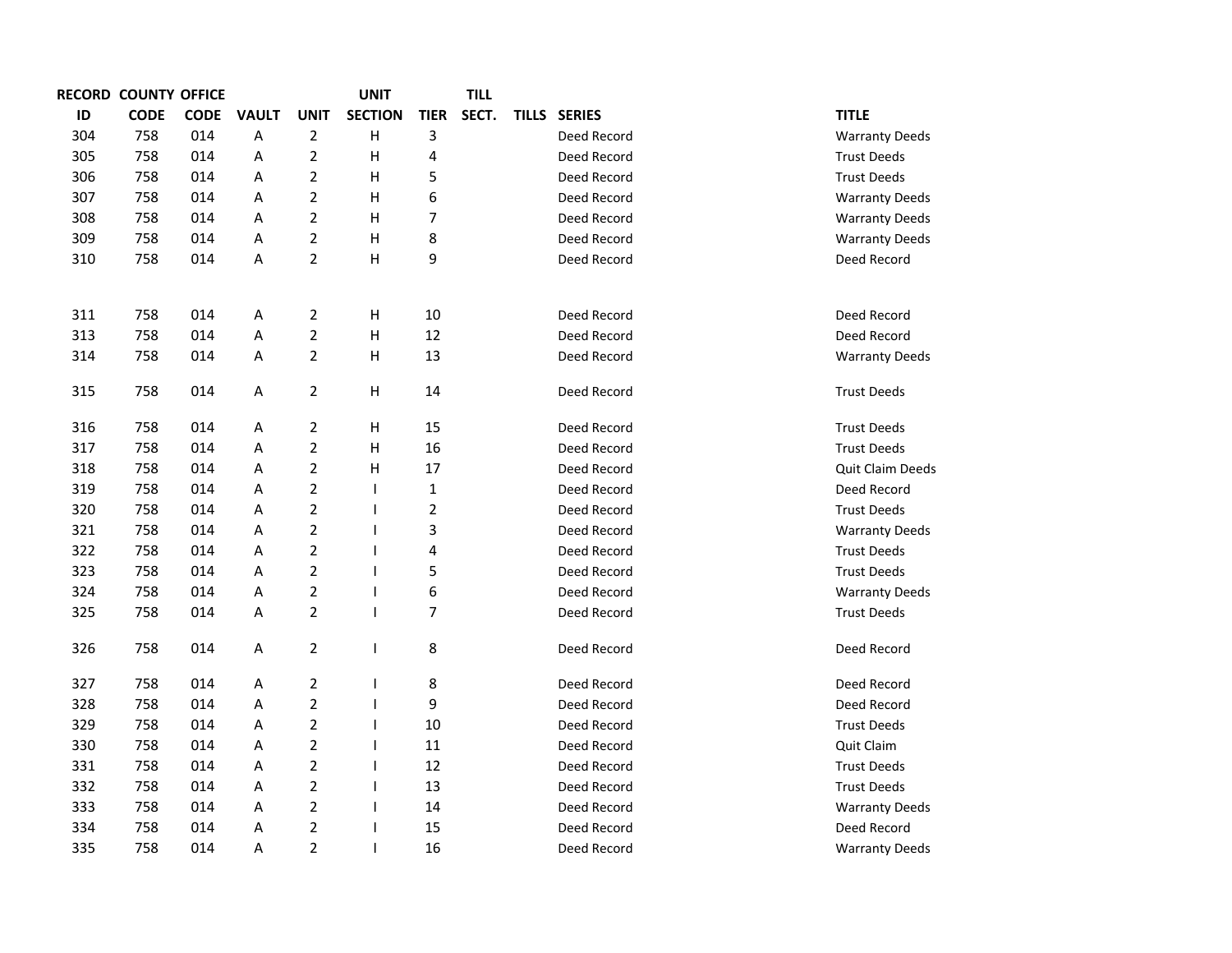|     | <b>RECORD COUNTY OFFICE</b> |             |              |                | UNIT           |                | TILL  |              |                            |
|-----|-----------------------------|-------------|--------------|----------------|----------------|----------------|-------|--------------|----------------------------|
| ID  | <b>CODE</b>                 | <b>CODE</b> | <b>VAULT</b> | <b>UNIT</b>    | <b>SECTION</b> | <b>TIER</b>    | SECT. | TILLS SERIES | <b>TITLE</b>               |
| 336 | 758                         | 014         | Α            | $\overline{2}$ |                | 17             |       | Deed Record  | <b>Warranty Deeds</b>      |
| 337 | 758                         | 014         | A            | $\overline{2}$ | J              | $\mathbf{1}$   |       | Deed Record  | <b>Warranty Deeds</b>      |
| 338 | 758                         | 014         | Α            | $\overline{2}$ | J              | $\overline{2}$ |       | Deed Record  | <b>Trust Deeds</b>         |
| 339 | 758                         | 014         | A            | $\overline{2}$ | J              | 3              |       | Deed Record  | <b>Trust Deeds</b>         |
| 340 | 758                         | 014         | A            | $\overline{2}$ | J              | 4              |       | Deed Record  | <b>Warranty Deeds</b>      |
| 341 | 758                         | 014         | A            | $\overline{2}$ | J              | 5              |       | Deed Record  | Deed Record                |
| 342 | 758                         | 014         | A            | $\overline{2}$ | J              | 6              |       | Deed Record  | <b>Trust Deeds</b>         |
| 343 | 758                         | 014         | A            | $\overline{2}$ | J              | $\overline{7}$ |       | Deed Record  | <b>Trust Deeds</b>         |
| 344 | 758                         | 014         | Α            | $\overline{2}$ | J              | 8              |       | Deed Record  | Deed Record                |
| 345 | 758                         | 014         | A            | $\overline{2}$ | J              | 9              |       | Deed Record  | Deed Record                |
| 346 | 758                         | 014         | A            | $\overline{2}$ | J              | 10             |       | Deed Record  | <b>Warranty Deeds</b>      |
| 347 | 758                         | 014         | A            | $\overline{2}$ | J              | 11             |       | Deed Record  | <b>Record of Estates</b>   |
| 348 | 758                         | 014         | A            | $\overline{2}$ | J              | 12             |       | Deed Record  | Deed Record                |
| 349 | 758                         | 014         | A            | $\overline{2}$ | J              | 13             |       | Deed Record  | <b>Warranty Deeds</b>      |
| 350 | 758                         | 014         | A            | 2              | J              | 14             |       | Deed Record  | <b>Trust Deeds</b>         |
| 351 | 758                         | 014         | A            | $\overline{2}$ | J              | 15             |       | Deed Record  | <b>Trust Deeds</b>         |
| 352 | 758                         | 014         | A            | $\overline{2}$ | J              | 16             |       | Deed Record  | <b>Warranty Deeds</b>      |
| 353 | 758                         | 014         | A            | $\overline{2}$ | J              | 17             |       | Deed Record  | <b>Warranty Deeds</b>      |
| 354 | 758                         | 014         | A            | $\overline{2}$ | Κ              | $\mathbf{1}$   |       | Deed Record  | <b>Trust Deeds</b>         |
| 355 | 758                         | 014         | A            | $\overline{2}$ | K              | $\overline{2}$ |       | Deed Record  | <b>Warranty Deeds</b>      |
| 356 | 758                         | 014         | A            | $\overline{2}$ | Κ              | 3              |       | Deed Record  | <b>Trust Deeds</b>         |
| 357 | 758                         | 014         | Α            | $\overline{2}$ | Κ              | 4              |       | Deed Record  | <b>Miscellaneous Deeds</b> |
| 358 | 758                         | 014         | A            | $\overline{2}$ | Κ              | 5              |       | Deed Record  | <b>Trust Deeds</b>         |
| 359 | 758                         | 014         | A            | $\overline{2}$ | Κ              | 6              |       | Deed Record  | <b>Warranty Deeds</b>      |
| 360 | 758                         | 014         | A            | $\overline{2}$ | Κ              | $\overline{7}$ |       | Deed Record  | <b>Trust Deeds</b>         |
| 361 | 758                         | 014         | A            | $\overline{2}$ | Κ              | 8              |       | Deed Record  | <b>Trust Deeds</b>         |
| 362 | 758                         | 014         | A            | $\overline{2}$ | Κ              | 9              |       | Deed Record  | <b>Trust Deeds</b>         |
| 363 | 758                         | 014         | Α            | $\overline{2}$ | Κ              | 10             |       | Deed Record  | <b>Warranty Deeds</b>      |
| 364 | 758                         | 014         | Α            | $\overline{2}$ | K              | 11             |       | Deed Record  | Deed Record                |
| 365 | 758                         | 014         | A            | $\overline{2}$ | Κ              | 12             |       | Deed Record  | <b>Miscellaneous Deeds</b> |
| 366 | 758                         | 014         | Α            | $\overline{2}$ | Κ              | 13             |       | Deed Record  | <b>Warranty Deeds</b>      |
| 367 | 758                         | 014         | Α            | $\overline{2}$ | Κ              | 14             |       | Deed Record  | <b>Trust Deeds</b>         |
| 368 | 758                         | 014         | A            | $\overline{2}$ | Κ              | 15             |       | Deed Record  | Quit Claim Deeds           |
| 369 | 758                         | 014         | Α            | $\overline{2}$ | Κ              | 16             |       | Deed Record  | <b>Warranty Deeds</b>      |
| 370 | 758                         | 014         | A            | $\overline{2}$ | К              | 17             |       | Deed Record  | <b>Trust Deeds</b>         |
| 371 | 758                         | 014         | A            | $\overline{2}$ | L              | $\mathbf{1}$   |       | Deed Record  | <b>Warranty Deeds</b>      |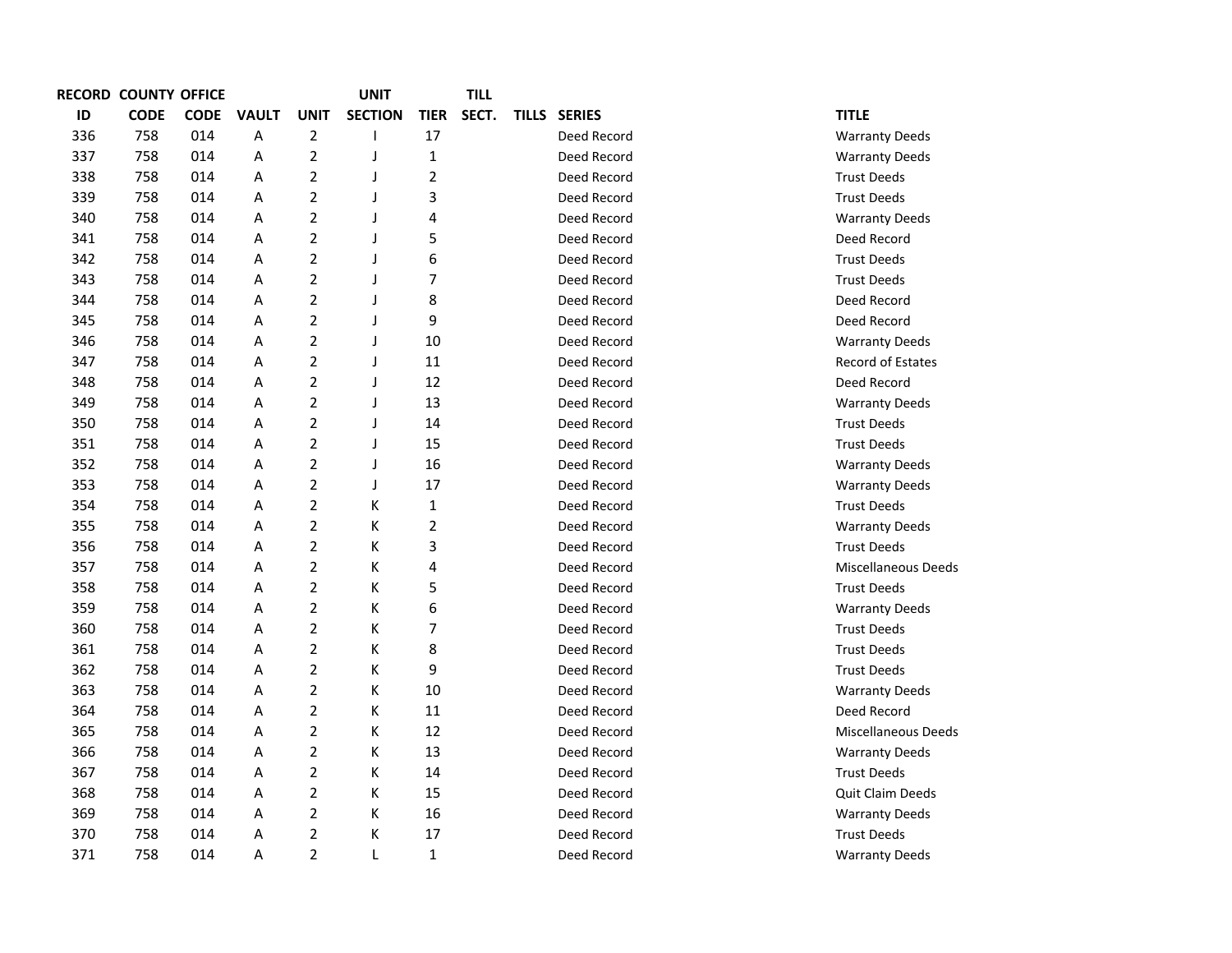|     | RECORD COUNTY OFFICE |             |              |                | <b>UNIT</b>    |                | <b>TILL</b> |                       |                                                    |
|-----|----------------------|-------------|--------------|----------------|----------------|----------------|-------------|-----------------------|----------------------------------------------------|
| ID  | <b>CODE</b>          | <b>CODE</b> | <b>VAULT</b> | <b>UNIT</b>    | <b>SECTION</b> | <b>TIER</b>    | SECT.       | TILLS SERIES          | <b>TITLE</b>                                       |
| 372 | 758                  | 014         | Α            | $\overline{2}$ | L              | $\overline{2}$ |             | Deed Record           | Miscellaneous Deeds                                |
| 373 | 758                  | 014         | A            | $\overline{2}$ | L              | $\mathsf 3$    |             | Deed Record           | <b>Quit Claim Deeds</b>                            |
| 374 | 758                  | 014         | A            | $\overline{2}$ | L              | 4              |             | Deed Record           | <b>Trust Deeds</b>                                 |
| 375 | 758                  | 014         | Α            | $\overline{2}$ | L              | 5              |             | Deed Record           | Deed Record                                        |
| 376 | 758                  | 014         | Α            | $\overline{2}$ | L              | 6              |             | Deed Record           | <b>Trust Deeds</b>                                 |
| 377 | 758                  | 014         | Α            | $\overline{2}$ | L              | 7              |             | Deed Record           | <b>Trust Deeds</b>                                 |
| 378 | 758                  | 014         | Α            | $\overline{2}$ | L              | 8              |             | Deed Record           | <b>Trust Deeds</b>                                 |
| 379 | 758                  | 014         | Α            | $\overline{2}$ | L              | 9              |             | Deed Record           | <b>Warranty Deeds</b>                              |
| 380 | 758                  | 014         | Α            | $\overline{2}$ | L              | 10             |             | Deed Record           | <b>Trust Deeds</b>                                 |
| 381 | 758                  | 014         | Α            | $\overline{2}$ | L              | 11             |             | Deed Record           | <b>Trust Deeds</b>                                 |
| 382 | 758                  | 014         | Α            | $\overline{2}$ | L              | 12             |             | Deed Record           | <b>Warranty Deeds</b>                              |
| 383 | 758                  | 014         | Α            | $\overline{2}$ | L              | 13             |             | Deed Record           | Deed Record                                        |
| 384 | 758                  | 014         | Α            | $\overline{2}$ | L              | 14             |             | Deed Record           | <b>Warranty Deeds</b>                              |
| 385 | 758                  | 014         | Α            | $\overline{2}$ | L              | 15             |             | Deed Record           | <b>Trust Deeds</b>                                 |
| 386 | 758                  | 014         | Α            | $\overline{2}$ | L              | 16             |             | Deed Record           | <b>Warranty Deeds</b>                              |
| 387 | 758                  | 014         | Α            | $\overline{2}$ | L              | 17             |             | Deed Record           | Deed Record                                        |
| 388 | 758                  | 014         | Α            | 11             | $\mathsf E$    | 7              |             | Miscellaneous Records | Record of Official Bonds, Corporation Certificates |
| 408 | 758                  | 014         | Α            | 8              | B              | $\pmb{4}$      |             | Marriage Record       | Marriage Record                                    |
| 409 | 758                  | 014         | Α            | 8              | B              | 4              |             | Marriage Record       | Marriage Record                                    |
| 410 | 758                  | 014         | Α            | 8              | B              | 5              |             | Marriage Record       | Marriage Record                                    |
| 411 | 758                  | 014         | Α            | 8              | B              | 5              |             | Marriage Record       | Marriage Record                                    |
|     |                      |             |              |                |                |                |             |                       |                                                    |
| 412 | 758                  | 014         | Α            | 9              |                | 17             |             | Marriage Record       | Marriage License Record                            |
|     |                      |             |              |                |                |                |             |                       |                                                    |
| 413 | 758                  | 014         | A            | 9              |                | 17             |             | Marriage Record       | Marriage License Record                            |
| 414 | 758                  | 014         | А            | 9              |                | 16             |             | Marriage Record       | Marriage License Record                            |
| 415 | 758                  | 014         | Α            | 9              |                | 15             |             | Marriage Record       | Marriage License Record                            |
| 416 | 758                  | 014         | Α            | 9              |                | 14             |             | Marriage Record       | Marriage License Record                            |
| 417 | 758                  | 014         | Α            | 9              |                | 13             |             | Marriage Record       | Marriage License Record                            |
| 418 | 758                  | 014         | А            | 9              |                | 12             |             | Marriage Record       | Marriage Record                                    |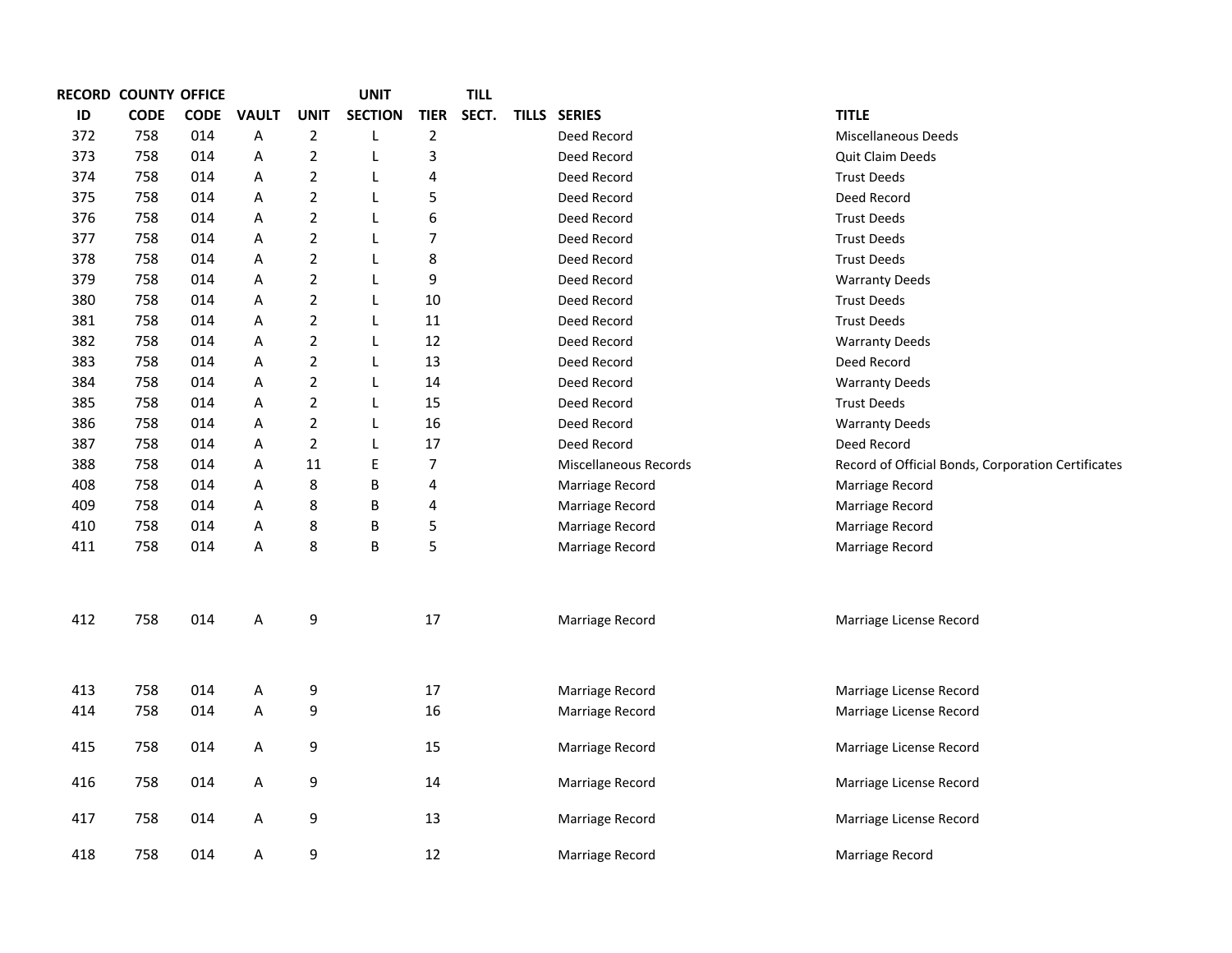|     | RECORD COUNTY OFFICE |             |              |             | <b>UNIT</b>    |                | <b>TILL</b> |                 |                         |
|-----|----------------------|-------------|--------------|-------------|----------------|----------------|-------------|-----------------|-------------------------|
| ID  | <b>CODE</b>          | <b>CODE</b> | <b>VAULT</b> | <b>UNIT</b> | <b>SECTION</b> | <b>TIER</b>    | SECT.       | TILLS SERIES    | <b>TITLE</b>            |
| 419 | 758                  | 014         | $\sf A$      | 9           |                | $11\,$         |             | Marriage Record | Marriage Record         |
| 420 | 758                  | 014         | A            | 9           |                | $10\,$         |             | Marriage Record | Marriage Record         |
| 421 | 758                  | 014         | A            | 9           |                | 9              |             | Marriage Record | Marriage Record         |
| 422 | 758                  | 014         | A            | 9           |                | 8              |             | Marriage Record | Marriage Record         |
| 423 | 758                  | 014         | A            | 9           |                | 7              |             | Marriage Record | Marriage Record         |
| 424 | 758                  | 014         | A            | 9           |                | 6              |             | Marriage Record | Marriage Record         |
| 425 | 758                  | 014         | A            | 9           |                | 5              |             | Marriage Record | Marriage License Record |
| 426 | 758                  | 014         | Α            | 9           |                | 4              |             | Marriage Record | Marriage License Record |
| 427 | 758                  | 014         | A            | 9           |                | 4              |             | Marriage Record | Marriage License Record |
| 428 | 758                  | 014         | A            | 9           |                | 18             |             | Marriage Record | Marriage License Record |
| 429 | 758                  | 014         | $\sf A$      | 9           |                | 18             |             | Marriage Record | Marriage License Record |
| 430 | 758                  | 014         | A            | 9           |                | 18             |             | Marriage Record | Marriage License Record |
| 431 | 758                  | 014         | Α            | 9           |                | 19             |             | Marriage Record | Marriage Record         |
| 432 | 758                  | 014         | А            | 9           |                | 19             |             | Marriage Record | Marriage Record         |
| 433 | 758                  | 014         | Α            | 9           |                | 19             |             | Marriage Record | Marriage Record         |
| 434 | 758                  | 014         | A            | 9           |                | 19             |             | Marriage Record | Marriage Record         |
| 435 | 758                  | 014         | A            | 8           | B              | $\mathbf 1$    |             | Marriage Record | Marriage Record         |
| 436 | 758                  | 014         | A            | 9           | B              | 6              |             | Marriage Index  | Marriage Index          |
| 437 | 758                  | 014         | A            | 8           | А              | $\mathbf 1$    |             | Plats-Maps      | Plats-Maps              |
| 438 | 758                  | 014         | A            | 8           | А              | $\overline{2}$ |             | Plats           | Plats                   |
| 439 | 758                  | 014         | Α            | 8           | Α              | $\overline{2}$ |             | Plats           | Plats                   |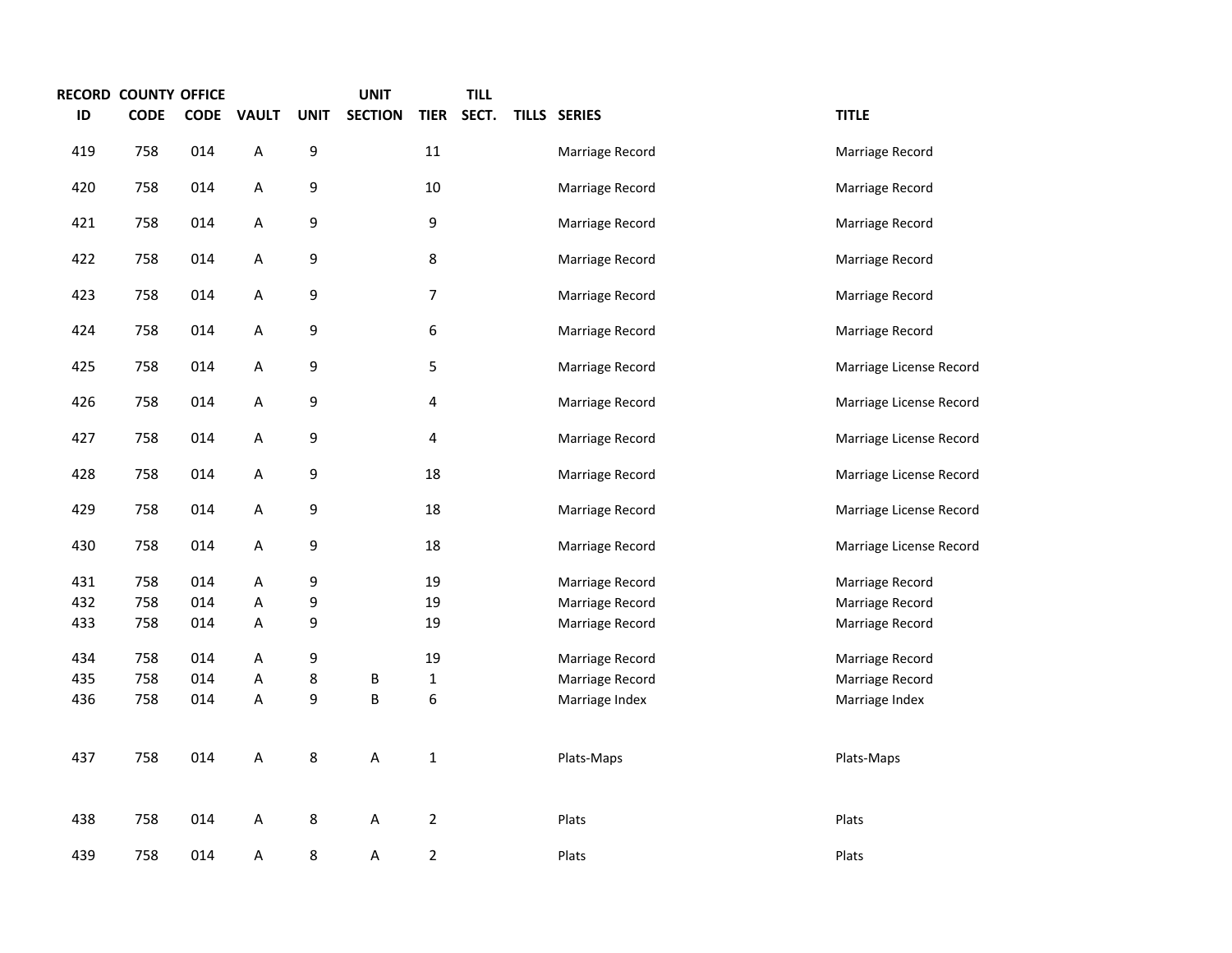|     | RECORD COUNTY OFFICE |             |              |             | <b>UNIT</b>    |                | <b>TILL</b> |                          |                          |
|-----|----------------------|-------------|--------------|-------------|----------------|----------------|-------------|--------------------------|--------------------------|
| ID  | <b>CODE</b>          | <b>CODE</b> | <b>VAULT</b> | <b>UNIT</b> | <b>SECTION</b> | <b>TIER</b>    | SECT.       | TILLS SERIES             | <b>TITLE</b>             |
| 440 | 758                  | 014         | Α            | 8           | Α              | 3              |             | Plats-Maps               | Plats-Maps               |
| 441 | 758                  | 014         | Α            | 8           | Α              | 4              |             | Deed Record              | Deed Records             |
| 442 | 758                  | 014         | A            | 8           | A              | 5              |             | Plats                    | Plats                    |
| 443 | 758                  | 014         | A            | 8           | Α              | 6              |             | Plats                    | Plats                    |
| 444 | 758                  | 014         | Α            | 13          | Α              | 1              |             | Index to Deeds           | Index to Deeds           |
| 445 | 758                  | 014         | Α            | 13          | Α              | 2              |             | Index to Deeds           | Index to Deeds           |
| 446 | 758                  | 014         | Α            | 13          | Α              | 3              |             | Index to Deeds           | Index to Deeds           |
| 447 | 758                  | 014         | Α            | 13          | Α              | 4              |             | Index to Deeds           | Index to Deeds           |
| 448 | 758                  | 014         | Α            | 13          | Α              | 5              |             | Index to Deeds           | Index to Deeds           |
| 449 | 758                  | 014         | Α            | 13          | Α              | 6              |             | Index to Deeds           | Index to Deeds           |
| 450 | 758                  | 014         | Α            | 13          | Α              | 7              |             | Index to Deeds           | Index to Deeds           |
| 451 | 758                  | 014         | Α            | 13          | Α              | 8              |             | Index to Deeds           | Index to Deeds           |
| 452 | 758                  | 014         | Α            | 13          | Α              | 9              |             | Index to Deeds           | Index to Deeds           |
| 453 | 758                  | 014         | Α            | 13          | Α              | 10             |             | Index to Deeds           | Index to Deeds           |
| 454 | 758                  | 014         | Α            | 13          | Α              | 11             |             | Index to Deeds           | Index to Deeds           |
| 455 | 758                  | 014         | Α            | 13          | Α              | 12             |             | Index to Deeds           | Index to Deeds           |
| 456 | 758                  | 014         | Α            | 13          | Α              | 13             |             | Index to Deeds           | Index to Deeds           |
| 457 | 758                  | 014         | Α            | 13          | Α              | 14             |             | Index to Notices of Sale | Index to Notices of Sale |
| 458 | 758                  | 014         | Α            | 13          | В              | 1              |             | Index to Deeds           | Index to Deeds           |
| 459 | 758                  | 014         | Α            | 13          | B              | $\overline{2}$ |             | Index to Deeds           | Index to Deeds           |
| 460 | 758                  | 014         | Α            | 13          | В              | 3              |             | Index to Deeds           | Index to Deeds           |
| 461 | 758                  | 014         | Α            | 13          | В              | 4              |             | Index to Deeds           | Index to Deeds           |
| 462 | 758                  | 014         | Α            | 13          | В              | 5              |             | Index to Deeds           | Index to Deeds           |
| 463 | 758                  | 014         | Α            | 13          | В              | 6              |             | Index to Deeds           | Index to Deeds           |
| 464 | 758                  | 014         | Α            | 13          | В              | 7              |             | Index to Deeds           | Index to Deeds           |
| 465 | 758                  | 014         | Α            | 13          | В              | 8              |             | Index to Deeds           | Index to Deeds           |
| 466 | 758                  | 014         | Α            | 13          | В              | 9              |             | Index to Deeds           | Index to Deeds           |
| 467 | 758                  | 014         | Α            | 13          | B              | 10             |             | Index to Deeds           | Index to Deeds           |
| 468 | 758                  | 014         | Α            | 13          | В              | 11             |             | Index to Deeds           | Index to Deeds           |
| 469 | 758                  | 014         | Α            | 13          | В              | 12             |             | Index to Deeds           | Index to Deeds           |
| 470 | 758                  | 014         | A            | 13          | B              | 13             |             | Index to Deeds           | Index to Deeds           |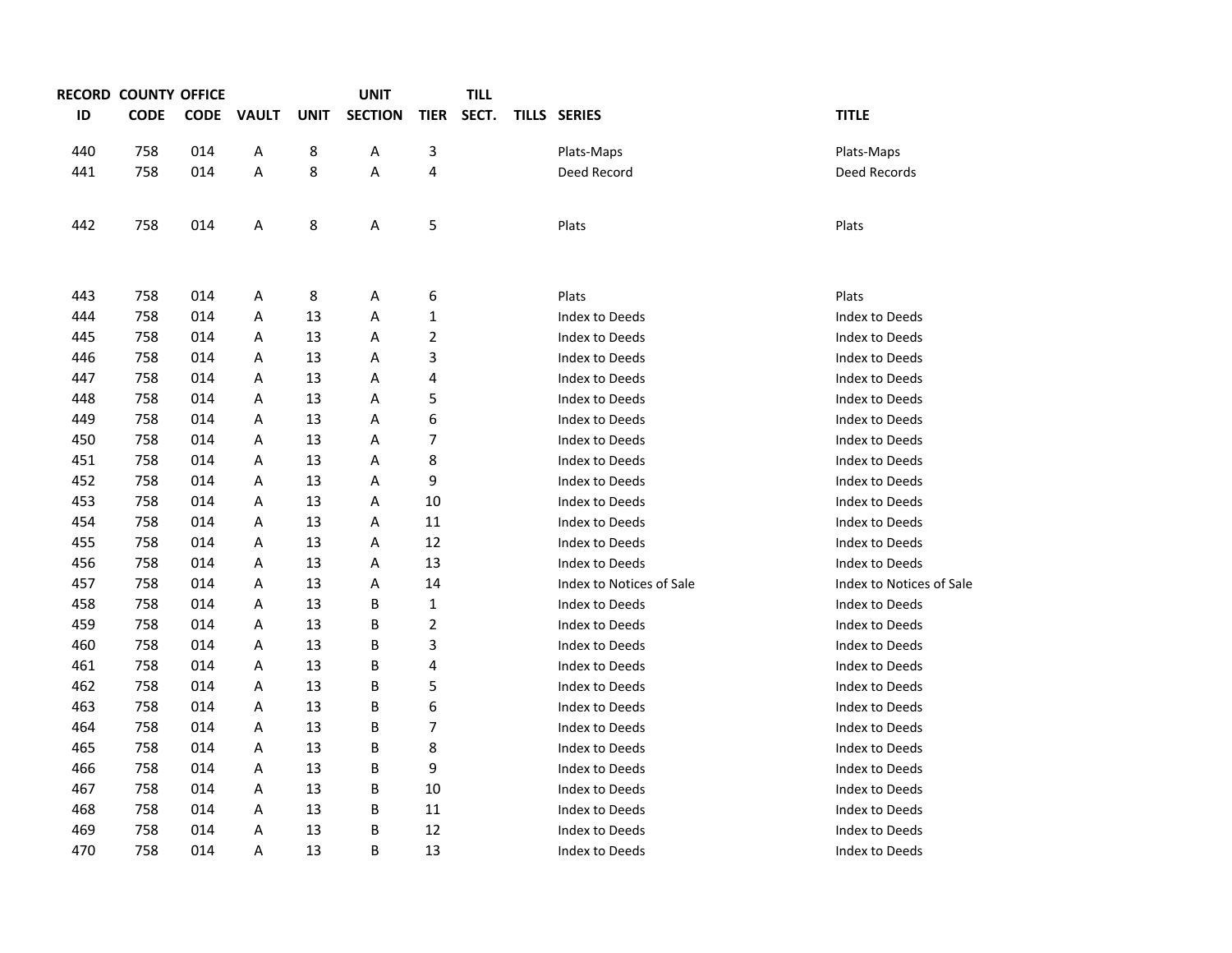|     | <b>RECORD COUNTY OFFICE</b> |             |              |             | <b>UNIT</b>    |                          | <b>TILL</b> |                |                |
|-----|-----------------------------|-------------|--------------|-------------|----------------|--------------------------|-------------|----------------|----------------|
| ID  | <b>CODE</b>                 | <b>CODE</b> | <b>VAULT</b> | <b>UNIT</b> | <b>SECTION</b> | <b>TIER</b>              | SECT.       | TILLS SERIES   | <b>TITLE</b>   |
| 471 | 758                         | 014         | А            | 13          | В              | 14                       |             | Index to Deeds | Index to Deeds |
| 472 | 758                         | 014         | Α            | 13          | $\mathsf{C}$   | $\mathbf{1}$             |             | Index to Deeds | Index to Deeds |
| 473 | 758                         | 014         | Α            | 13          | $\mathsf C$    | $\overline{2}$           |             | Index to Deeds | Index to Deeds |
| 474 | 758                         | 014         | Α            | 13          | $\mathsf C$    | 3                        |             | Index to Deeds | Index to Deeds |
| 475 | 758                         | 014         | Α            | 13          | $\mathsf{C}$   | 4                        |             | Index to Deeds | Index to Deeds |
| 476 | 758                         | 014         | Α            | 13          | $\mathsf C$    | 5                        |             | Index to Deeds | Index to Deeds |
| 477 | 758                         | 014         | Α            | 13          | $\mathsf C$    | 6                        |             | Index to Deeds | Index to Deeds |
| 478 | 758                         | 014         | Α            | 13          | C              | 7                        |             | Index to Deeds | Index to Deeds |
| 479 | 758                         | 014         | Α            | 13          | $\mathsf C$    | 8                        |             | Index to Deeds | Index to Deeds |
| 480 | 758                         | 014         | Α            | 13          | $\mathsf C$    | 9                        |             | Index to Deeds | Index to Deeds |
| 481 | 758                         | 014         | А            | 13          | C              | 10                       |             | Index to Deeds | Index to Deeds |
| 482 | 758                         | 014         | Α            | 13          | $\mathsf C$    | 11                       |             | Index to Deeds | Index to Deeds |
| 483 | 758                         | 014         | Α            | 13          | $\mathsf C$    | 12                       |             | Index to Deeds | Index to Deeds |
| 484 | 758                         | 014         | Α            | 13          | C              | 13                       |             | Index to Deeds | Index to Deeds |
| 485 | 758                         | 014         | Α            | 13          | C              | 14                       |             | Index to Deeds | Index to Deeds |
| 486 | 758                         | 014         | Α            | 13          | D              | 1                        |             | Index to Deeds | Index to Deeds |
| 487 | 758                         | 014         | Α            | 13          | D              | $\overline{\mathbf{c}}$  |             | Index to Deeds | Index to Deeds |
| 488 | 758                         | 014         | Α            | 13          | D              | 3                        |             | Index to Deeds | Index to Deeds |
| 489 | 758                         | 014         | Α            | 13          | D              | 4                        |             | Index to Deeds | Index to Deeds |
| 490 | 758                         | 014         | А            | 13          | D              | 5                        |             | Index to Deeds | Index to Deeds |
| 491 | 758                         | 014         | Α            | 13          | D              | $\boldsymbol{6}$         |             | Index to Deeds | Index to Deeds |
| 492 | 758                         | 014         | Α            | 13          | D              | $\overline{\phantom{a}}$ |             | Index to Deeds | Index to Deeds |
| 493 | 758                         | 014         | Α            | 13          | D              | 8                        |             | Index to Deeds | Index to Deeds |
| 494 | 758                         | 014         | Α            | 13          | D              | 9                        |             | Index to Deeds | Index to Deeds |
| 495 | 758                         | 014         | Α            | 13          | D              | 10                       |             | Index to Deeds | Index to Deeds |
| 496 | 758                         | 014         | Α            | 13          | D              | 11                       |             | Index to Deeds | Index to Deeds |
| 497 | 758                         | 014         | Α            | 13          | D              | 12                       |             | Index to Deeds | Index to Deeds |
| 498 | 758                         | 014         | Α            | 13          | D              | 13                       |             | Index to Deeds | Index to Deeds |
| 499 | 758                         | 014         | Α            | 13          | D              | 14                       |             | Index to Deeds | Index to Deeds |
| 500 | 758                         | 014         | Α            | 13          | Е              | 7                        |             | Index to Deeds | Index to Deeds |
| 501 | 758                         | 014         | Α            | 13          | E              | 8                        |             | Index to Deeds | Index to Deeds |
| 502 | 758                         | 014         | Α            | 13          | E              | 9                        |             | Index to Deeds | Index to Deeds |
| 503 | 758                         | 014         | Α            | 13          | E              | 10                       |             | Index to Deeds | Index to Deeds |
| 504 | 758                         | 014         | Α            | 13          | E              | 11                       |             | Index to Deeds | Index to Deeds |
| 505 | 758                         | 014         | Α            | 13          | E              | 12                       |             | Index to Deeds | Index to Deeds |
| 506 | 758                         | 014         | Α            | 13          | E              | 13                       |             | Index to Deeds | Index to Deeds |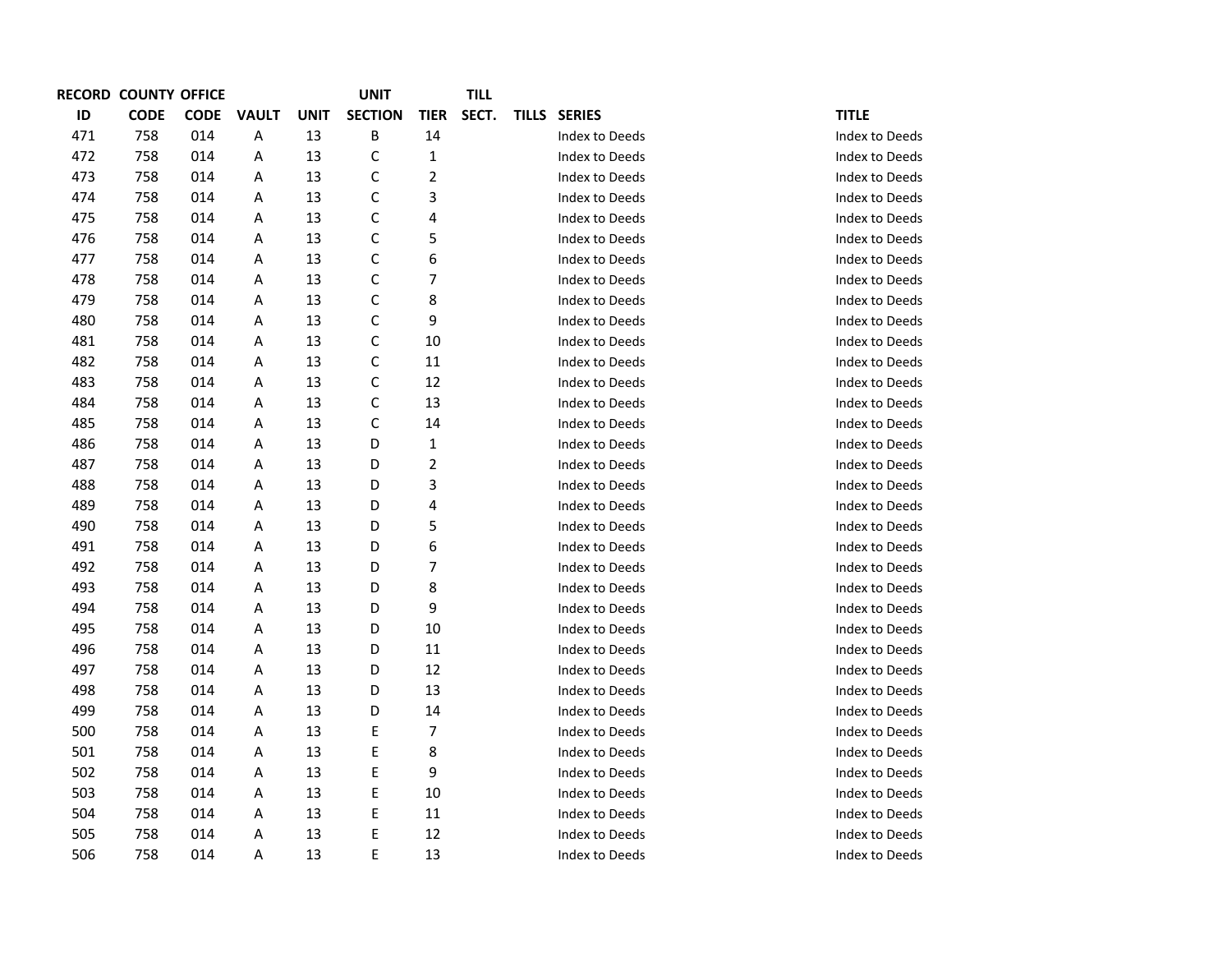|     | <b>RECORD COUNTY OFFICE</b> |             |              |      | <b>UNIT</b>    |                | <b>TILL</b> |                |                                    |                                |
|-----|-----------------------------|-------------|--------------|------|----------------|----------------|-------------|----------------|------------------------------------|--------------------------------|
| ID  | <b>CODE</b>                 | <b>CODE</b> | <b>VAULT</b> | UNIT | <b>SECTION</b> | <b>TIER</b>    | SECT.       |                | TILLS SERIES                       | <b>TITLE</b>                   |
| 507 | 758                         | 014         | Α            | 13   | E              | 14             |             |                | Index to Deeds                     | Index to Deeds                 |
| 508 | 758                         | 014         | A            | 13   | E              | 6              |             |                | Index to Deeds                     | Index to Deeds                 |
| 509 | 758                         | 014         | A            | 13   | E              | 5              |             |                | Index to Deeds                     | Index to Deeds                 |
| 510 | 758                         | 014         | A            | 13   | F              | 14             |             |                | Liens, Federal and State Tax-Index | Liens, Federal and State Tax   |
| 511 | 758                         | 014         | A            | 13   | F              | 14             |             |                | Liens, Federal and State Tax-Index | Liens, Federal and State Tax   |
| 512 | 758                         | 014         | A            | 13   | F              | 13             |             |                | Liens, Federal and State Tax-Index | Liens, Federal and State Tax   |
| 513 | 758                         | 014         | A            | 13   | F              | 13             |             |                | Liens, Federal and State Tax-Index | Liens, Federal and State Tax   |
|     |                             |             |              |      |                |                |             |                |                                    |                                |
| 514 | 758                         | 014         | Α            | 13   | F              | 12             |             |                | Notice of Levy on Real Estate      | Notice of Levy on Real Estate  |
| 515 | 758                         | 014         | A            | 13   | F              | 12             |             |                | <b>Miscellaneous Records</b>       | Power of Attorney              |
| 516 | 758                         | 014         | Α            | 13   | F              | 12             |             |                | Liens, Federal and State Tax-Index | Liens, Federal and State Tax   |
| 517 | 758                         | 014         | Α            | 13   | F              | $\mathbf{1}$   |             |                | Deed Record                        | Deed Record                    |
| 518 | 758                         | 014         | Α            | 13   | F              | $\overline{2}$ |             |                | Deed Record                        | <b>Warranty Deeds</b>          |
| 519 | 758                         | 014         | Α            | 13   | F              | 3              |             |                | Deed Record                        | <b>Trust Deeds</b>             |
| 520 | 758                         | 014         | A            | 12   | B              | $\mathbf{1}$   |             |                | <b>Military Service Record</b>     | Military Service Record        |
| 521 | 758                         | 014         | A            | 12   | B              | $\overline{2}$ |             |                | <b>Military Service Record</b>     | <b>Military Service Record</b> |
| 522 | 758                         | 014         | A            | 12   | В              | 3              |             |                | <b>Military Service Record</b>     | <b>Military Service Record</b> |
| 523 | 758                         | 014         | A            | 12   | В              | 4              |             |                | <b>Military Service Record</b>     | <b>Military Service Record</b> |
| 524 | 758                         | 014         | A            | 12   | B              | 5              |             |                | <b>Military Service Record</b>     | <b>Military Service Record</b> |
| 525 | 758                         | 014         | A            | 12   | В              | 6              |             |                | Military Service Record            | <b>Military Service Record</b> |
| 526 | 758                         | 014         | A            | 12   | В              | $\overline{7}$ |             |                | Military Service Record            | Military Service Record        |
|     |                             |             |              |      |                |                |             |                |                                    |                                |
| 527 | 758                         | 014         | Α            | 12   | B              | 8              |             |                | <b>Military Service Record</b>     | <b>Military Service Record</b> |
| 528 | 758                         | 014         | Α            | 12   | B              | 9              |             |                | Index Military Service Record      | Index Military Service Record  |
| 529 | 758                         | 014         | Α            | 12   | B              | 10             |             |                | Index Military Service Record      | Index Military Service Record  |
| 530 | 758                         | 014         | A            | 14   |                |                | D           | $\mathbf{1}$   | Liens, Federal and State Tax       | Liens, Federal and State Tax   |
| 531 | 758                         | 014         | A            | 14   |                |                | D           | $\overline{2}$ | Liens, Federal and State Tax       | Liens, Federal and State Tax   |
| 532 | 758                         | 014         | A            | 14   |                |                | D           | 3              | Liens, Federal and State Tax       | Liens, Federal and State Tax   |
| 533 | 758                         | 014         | Α            | 14   |                |                | D           | 4              | Liens, Federal and State Tax       | Liens, Federal and State Tax   |
| 534 | 758                         | 014         | Α            | 14   |                |                | Е           | $\mathbf{1}$   | Liens, Federal and State Tax       | Liens, Federal and State Tax   |
| 535 | 758                         | 014         | Α            | 14   |                |                | E           | $\overline{2}$ | Liens, Federal and State Tax       | Liens, Federal and State Tax   |
| 536 | 758                         | 014         | A            | 14   |                |                | E           | 3              | Liens, Federal and State Tax       | Liens, Federal and State Tax   |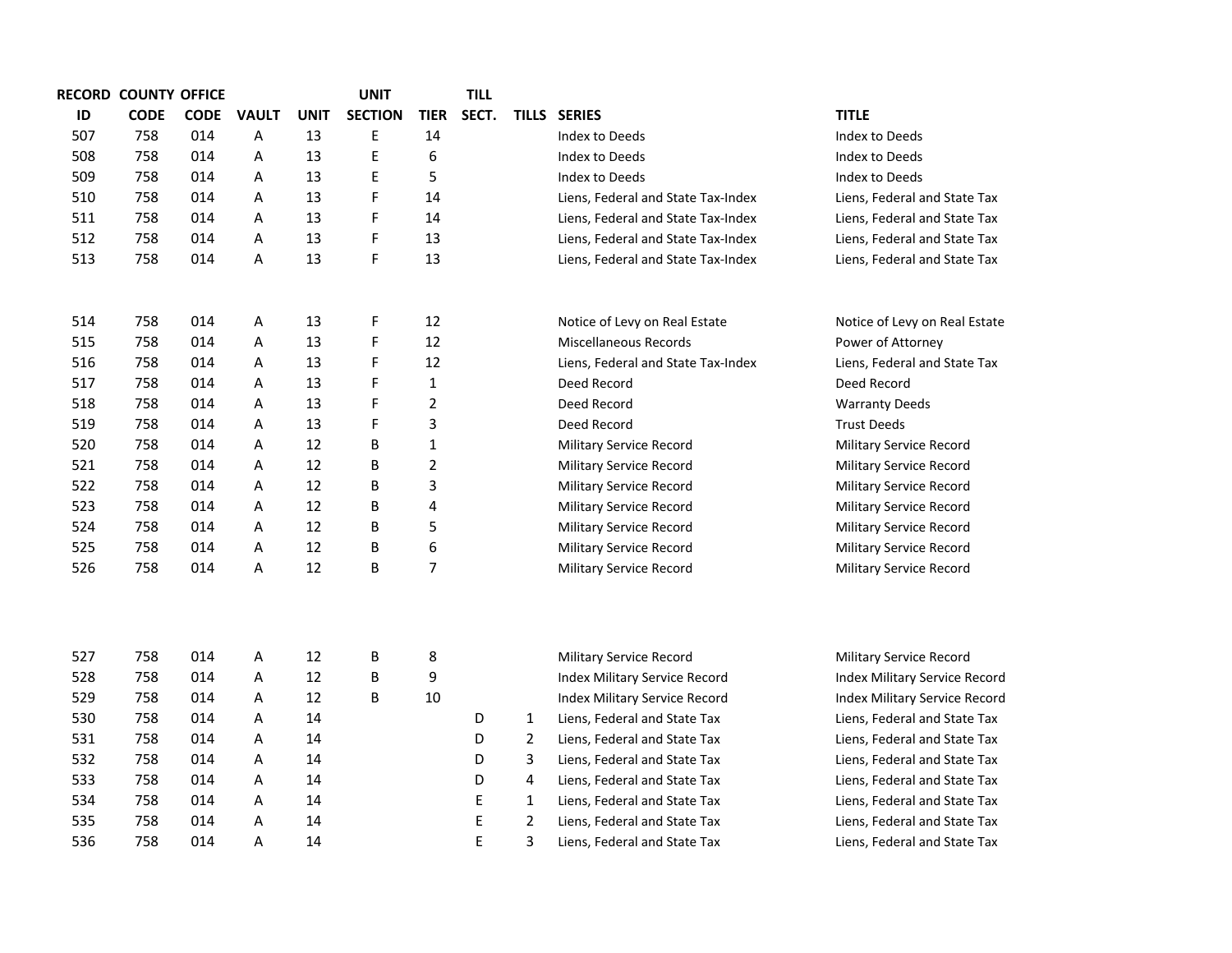|     | <b>RECORD COUNTY OFFICE</b> |             |              |             | <b>UNIT</b>    |                  | TILL  |                |                              |                              |
|-----|-----------------------------|-------------|--------------|-------------|----------------|------------------|-------|----------------|------------------------------|------------------------------|
| ID  | <b>CODE</b>                 | <b>CODE</b> | <b>VAULT</b> | <b>UNIT</b> | <b>SECTION</b> | <b>TIER</b>      | SECT. | <b>TILLS</b>   | <b>SERIES</b>                | <b>TITLE</b>                 |
| 537 | 758                         | 014         | Α            | 14          |                |                  | E     | 4              | Liens, Federal and State Tax | Liens, Federal and State Tax |
| 538 | 758                         | 014         | Α            | 14          |                |                  | F     | 4              | Liens, Federal and State Tax | Liens, Federal and State Tax |
| 539 | 758                         | 014         | Α            | 14          |                |                  | F     | 3              | Liens, Federal and State Tax | Liens, Federal and State Tax |
| 540 | 758                         | 014         | Α            | 14          |                |                  | F     | $\overline{2}$ | Plat-Survey                  | Plat-Survey                  |
| 541 | 758                         | 014         | Α            | 14          |                |                  | F     | $\mathbf{1}$   | Plat-Survey                  | Plat-Survey                  |
| 542 | 758                         | 014         | Α            | 15          | Α              | $\mathbf{1}$     |       |                | Deed Record                  | Deed Record                  |
| 543 | 758                         | 014         | Α            | 15          | Α              | $\mathbf{1}$     |       |                | Deed Record                  | Deed Record                  |
| 544 | 758                         | 014         | Α            | 15          | В              | 1                |       |                | Deed Record                  | Deed Record                  |
| 545 | 758                         | 014         | Α            | 15          | B              | $\mathbf 1$      |       |                | Deed Record                  | Deed Record                  |
| 546 | 758                         | 014         | Α            | 15          | Α              | $\overline{2}$   |       |                | Deed Record                  | Deed Record                  |
| 547 | 758                         | 014         | Α            | 15          | Α              | $\overline{2}$   |       |                | Deed Record                  | Deed Record                  |
| 548 | 758                         | 014         | Α            | 15          | B              | $\overline{2}$   |       |                | Deed Record                  | Deed Record                  |
| 549 | 758                         | 014         | Α            | 15          | Β              | $\overline{2}$   |       |                | Deed Record                  | Deed Record                  |
| 550 | 758                         | 014         | Α            | 15          | Α              | $\mathsf 3$      |       |                | Deed Record                  | Deed Record                  |
| 551 | 758                         | 014         | Α            | 15          | Α              | 3                |       |                | Deed Record                  | Deed Record                  |
| 552 | 758                         | 014         | А            | 15          | Β              | $\mathsf 3$      |       |                | Deed Record                  | Deed Record                  |
| 553 | 758                         | 014         | А            | 15          | Β              | 3                |       |                | Deed Record                  | Deed Record                  |
| 554 | 758                         | 014         | А            | 15          | Α              | 4                |       |                | Deed Record                  | Deed Record                  |
| 555 | 758                         | 014         | А            | 15          | Α              | 4                |       |                | Deed Record                  | Deed Record                  |
| 556 | 758                         | 014         | А            | 15          | B              | 4                |       |                | Deed Record                  | Deed Record                  |
| 557 | 758                         | 014         | А            | 15          | B              | 4                |       |                | Deed Record                  | Deed Record                  |
| 558 | 758                         | 014         | А            | 15          | B              | 4                |       |                | Deed Record                  | Deed Record                  |
| 559 | 758                         | 014         | Α            | 15          | Α              | 5                |       |                | Deed Record                  | Deed Record                  |
| 560 | 758                         | 014         | А            | 15          | Α              | 5                |       |                | Deed Record                  | Deed Record                  |
| 561 | 758                         | 014         | Α            | 15          | Α              | 5                |       |                | Deed Record                  | Deed Record                  |
| 562 | 758                         | 014         | А            | 15          | B              | 5                |       |                | Deed Record                  | Deed Record                  |
| 563 | 758                         | 014         | А            | 15          | Β              | 5                |       |                | Deed Record                  | Deed Record                  |
| 564 | 758                         | 014         | Α            | 15          | Α              | 6                |       |                | Deed Record                  | Deed Record                  |
| 565 | 758                         | 014         | А            | 15          | Α              | 6                |       |                | Deed Record                  | Deed Record                  |
| 566 | 758                         | 014         | А            | 15          | Α              | 6                |       |                | Deed Record                  | Deed Record                  |
| 567 | 758                         | 014         | Α            | 15          | Α              | 6                |       |                | Deed Record                  | Deed Record                  |
| 568 | 758                         | 014         | А            | 15          | Α              | $\boldsymbol{6}$ |       |                | Deed Record                  | Deed Record                  |
| 569 | 758                         | 014         | А            | 15          | Α              | 6                |       |                | Deed Record                  | Deed Record                  |
| 570 | 758                         | 014         | А            | 15          | B              | 6                |       |                | Deed Record                  | Deed Record                  |
| 571 | 758                         | 014         | А            | 15          | Β              | 6                |       |                | Deed Record                  | Deed Record                  |
| 572 | 758                         | 014         | Α            | 15          | B              | 6                |       |                | Deed Record                  | Deed Record                  |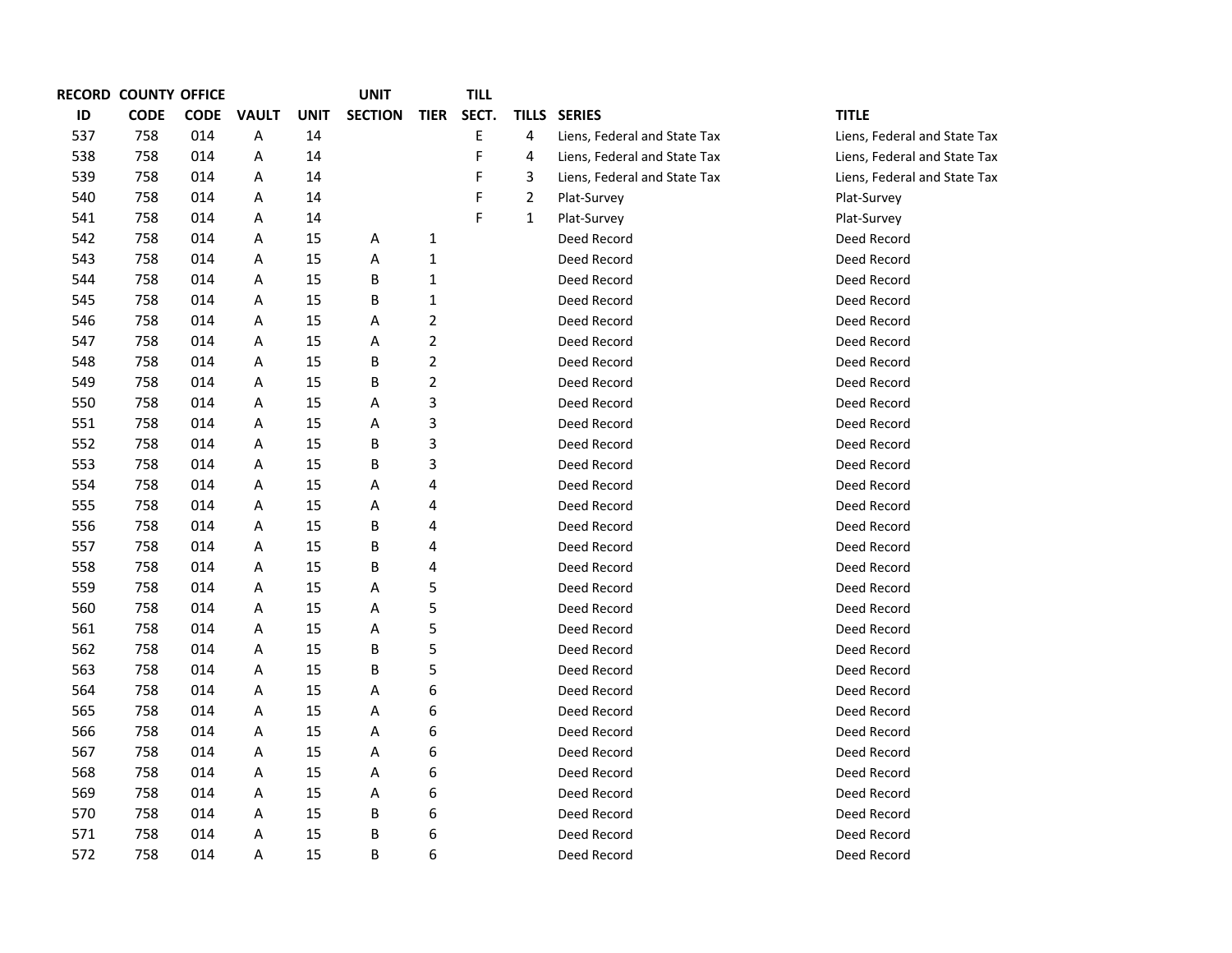| <b>RECORD</b> | <b>COUNTY</b> | <b>OFFICE</b> |              |             | <b>UNIT</b>    |             | TILL  |              |              |
|---------------|---------------|---------------|--------------|-------------|----------------|-------------|-------|--------------|--------------|
| ID            | <b>CODE</b>   | <b>CODE</b>   | <b>VAULT</b> | <b>UNIT</b> | <b>SECTION</b> | <b>TIER</b> | SECT. | TILLS SERIES | <b>TITLE</b> |
| 573           | 758           | 014           | Α            | 15          | B              | 6           |       | Deed Record  | Deed Record  |
| 574           | 758           | 014           | A            | 15          | B              | 6           |       | Deed Record  | Deed Record  |
| 575           | 758           | 014           | Α            | 15          | B              | 6           |       | Deed Record  | Deed Record  |
| 576           | 758           | 014           | A            | 15          | B              | 6           |       | Deed Record  | Deed Record  |
| 577           | 758           | 014           | A            | 15          | B              | 6           |       | Deed Record  | Deed Record  |
| 578           | 758           | 014           | Α            | 15          | B              | 6           |       | Deed Record  | Deed Record  |
| 579           | 758           | 014           | Α            | 15          | А              | 7           |       | Deed Record  | Deed Record  |
| 580           | 758           | 014           | A            | 15          | А              | 7           |       | Deed Record  | Deed Record  |
| 581           | 758           | 014           | Α            | 15          | А              | 7           |       | Deed Record  | Deed Record  |
| 582           | 758           | 014           | Α            | 15          | А              | 7           |       | Deed Record  | Deed Record  |
| 583           | 758           | 014           | A            | 15          | А              | 7           |       | Deed Record  | Deed Record  |
| 584           | 758           | 014           | Α            | 15          | А              | 7           |       | Deed Record  | Deed Record  |
| 585           | 758           | 014           | Α            | 15          | А              | 7           |       | Deed Record  | Deed Record  |
| 586           | 758           | 014           | Α            | 15          | А              | 7           |       | Deed Record  | Deed Record  |
| 587           | 758           | 014           | Α            | 15          | Α              | 7           |       | Deed Record  | Deed Record  |
| 588           | 758           | 014           | Α            | 15          | B              | 7           |       | Deed Record  | Deed Record  |
| 589           | 758           | 014           | A            | 15          | B              | 7           |       | Deed Record  | Deed Record  |
| 590           | 758           | 014           | Α            | 15          | B              | 7           |       | Deed Record  | Deed Record  |
| 610           | 758           | 014           | Α            | 15          | B              | 8           |       | Deed Record  | Deed Record  |
| 611           | 758           | 014           | A            | 15          | B              | 8           |       | Deed Record  | Deed Record  |
| 612           | 758           | 014           | Α            | 15          | B              | 8           |       | Deed Record  | Deed Record  |
| 613           | 758           | 014           | Α            | 15          | B              | 8           |       | Deed Record  | Deed Record  |
| 614           | 758           | 014           | A            | 15          | $\sf B$        | 8           |       | Deed Record  | Deed Record  |
| 615           | 758           | 014           | Α            | 15          | Α              | 9           |       | Deed Record  | Deed Record  |
| 616           | 758           | 014           | Α            | 15          | А              | 9           |       | Deed Record  | Deed Record  |
| 617           | 758           | 014           | Α            | 15          | А              | 9           |       | Deed Record  | Deed Record  |
| 618           | 758           | 014           | A            | 15          | Α              | 9           |       | Deed Record  | Deed Record  |
| 619           | 758           | 014           | Α            | 15          | А              | 9           |       | Deed Record  | Deed Record  |
| 620           | 758           | 014           | Α            | 15          | А              | 9           |       | Deed Record  | Deed Record  |
| 621           | 758           | 014           | Α            | 15          | Α              | 9           |       | Deed Record  | Deed Record  |
| 622           | 758           | 014           | А            | 15          | А              | 9           |       | Deed Record  | Deed Record  |
| 623           | 758           | 014           | Α            | 15          | Α              | 9           |       | Deed Record  | Deed Record  |
| 624           | 758           | 014           | A            | 15          | Α              | 9           |       | Deed Record  | Deed Record  |
| 625           | 758           | 014           | Α            | 15          | B              | 9           |       | Deed Record  | Deed Record  |
| 626           | 758           | 014           | A            | 15          | B              | 9           |       | Deed Record  | Deed Record  |
| 627           | 758           | 014           | A            | 15          | B              | 9           |       | Deed Record  | Deed Record  |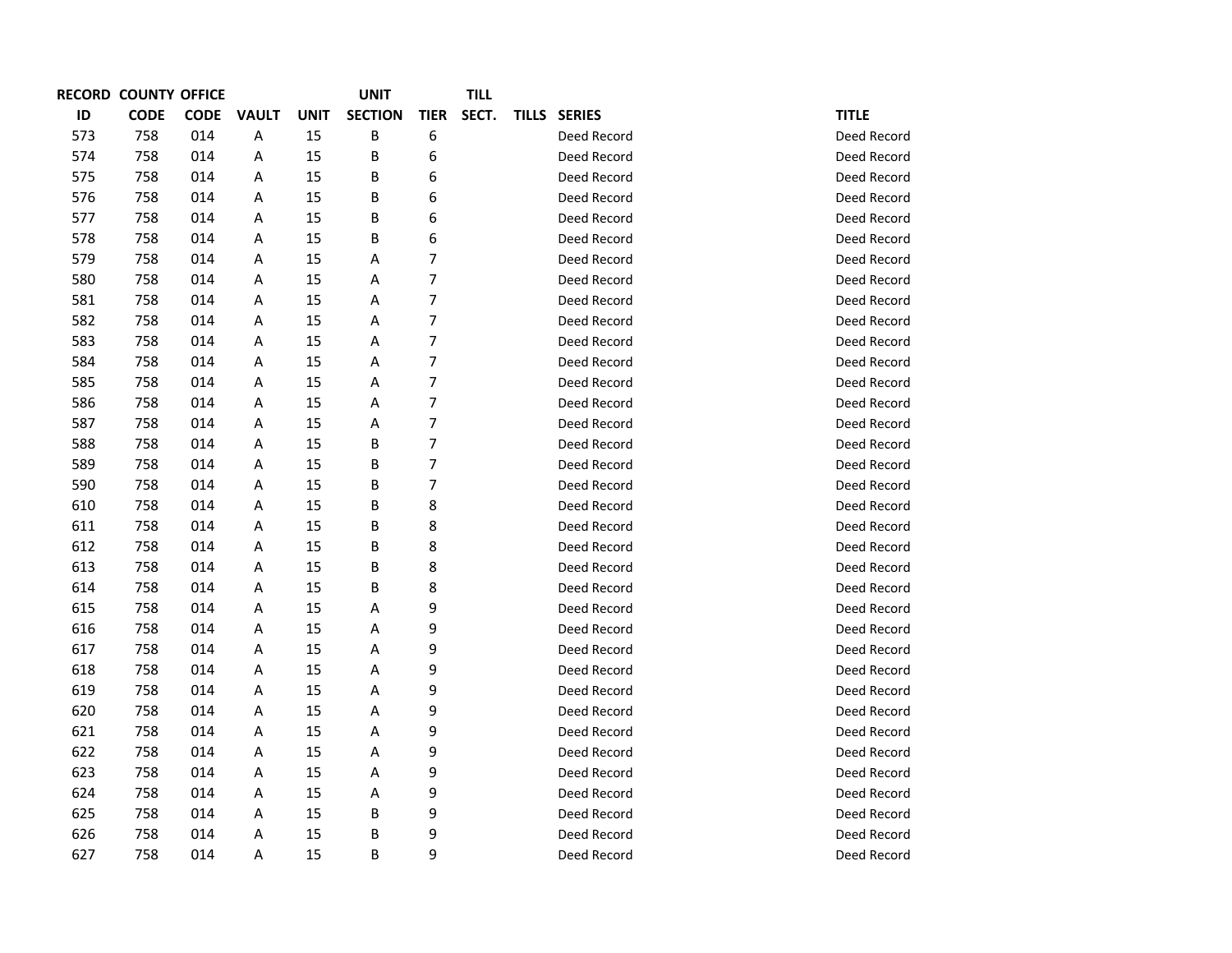|     | <b>RECORD COUNTY OFFICE</b> |             |                         |             | <b>UNIT</b>    |             | <b>TILL</b> |                |                         |
|-----|-----------------------------|-------------|-------------------------|-------------|----------------|-------------|-------------|----------------|-------------------------|
| ID  | <b>CODE</b>                 | <b>CODE</b> | <b>VAULT</b>            | <b>UNIT</b> | <b>SECTION</b> | <b>TIER</b> | SECT.       | TILLS SERIES   | <b>TITLE</b>            |
| 628 | 758                         | 014         | $\overline{\mathsf{A}}$ | 15          | B              | 9           |             | Deed Record    | Deed Record             |
| 629 | 758                         | 014         | Α                       | 15          | B              | 9           |             | Deed Record    | Deed Record             |
| 630 | 758                         | 014         | A                       | 15          | B              | 9           |             | Deed Record    | Deed Record             |
| 631 | 758                         | 014         | A                       | 15          | B              | 9           |             | Deed Record    | Deed Record             |
| 632 | 758                         | 014         | $\overline{\mathsf{A}}$ | 15          | B              | 9           |             | Deed Record    | Deed Record             |
| 633 | 758                         | 014         | A                       | 15          | B              | 9           |             | Deed Record    | Deed Record             |
| 634 | 758                         | 014         | A                       | 15          | B              | 9           |             | Deed Record    | Deed Record             |
| 635 | 758                         | 014         | Α                       | 15          | Α              | 10          |             | Deed Record    | Deed Record             |
| 636 | 758                         | 014         | A                       | 15          | Α              | 10          |             | Deed Record    | Deed Record             |
| 637 | 758                         | 014         | Α                       | 15          | A              | 10          |             | Deed Record    | Deed Record             |
| 638 | 758                         | 014         | Α                       | 15          | Α              | 10          |             | Deed Record    | Deed Record             |
| 639 | 758                         | 014         | Α                       | 15          | Α              | 10          |             | Deed Record    | Deed Record             |
| 640 | 758                         | 014         | Α                       | 15          | Α              | 10          |             | Deed Record    | Deed Record             |
| 641 | 758                         | 014         | Α                       | 15          | Α              | 10          |             | Deed Record    | Deed Record             |
| 642 | 758                         | 014         | Α                       | 15          | Α              | 10          |             | Deed Record    | Deed Record             |
| 643 | 758                         | 014         | Α                       | 15          | B              | 10          |             | Deed Record    | Deed Record             |
| 644 | 758                         | 014         | Α                       | 15          | B              | 10          |             | Deed Record    | Deed Record             |
| 645 | 758                         | 014         | Α                       | 15          | B              | 10          |             | Deed Record    | Deed Record             |
| 646 | 758                         | 014         | Α                       | 15          | B              | 10          |             | Deed Record    | Deed Record             |
| 647 | 758                         | 014         | Α                       | 15          | B              | 10          |             | Deed Record    | Deed Record             |
| 648 | 758                         | 014         | A                       | 15          | B              | 10          |             | Deed Record    | Deed Record             |
| 649 | 758                         | 014         | Α                       | 15          | B              | 10          |             | Deed Record    | Deed Record             |
| 650 | 758                         | 014         | A                       | 15          | B              | 10          |             | Deed Record    | Deed Record             |
| 651 | 758                         | 014         | Α                       | 15          | B              | 10          |             | Deed Record    | Deed Record             |
| 652 | 758                         | 014         | Α                       | 15          | Α              | 11          |             | Deed Record    | Deed Record             |
| 653 | 758                         | 014         | A                       | 15          | A              | 11          |             | Deed Record    | Deed Record             |
| 654 | 758                         | 014         | A                       | 15          | A              | 10          |             | Deed Record    | Deed Record             |
| 655 | 758                         | 014         | $\overline{\mathsf{A}}$ | 15          | Α              | 10          |             | Deed Record    | Deed Record             |
| 656 | 758                         | 014         | $\overline{\mathsf{A}}$ | $\,8\,$     | $\, {\bf B}$   | 3           |             | Marriage Index | Marriage License Record |
| 657 | 758                         | 014         | A                       | 8           | B              | 3           |             | Marriage Index | Marriage Index          |
| 658 | 758                         | 014         | A                       | 15          | Α              | 10          |             | Deed Record    | Deed Record             |
| 659 | 758                         | 014         | A                       | 15          | A              | 10          |             | Deed Record    | Deed Record             |
| 660 | 758                         | 014         | A                       | 15          | Α              | 10          |             | Deed Record    | Deed Record             |
|     |                             |             |                         |             |                |             |             |                |                         |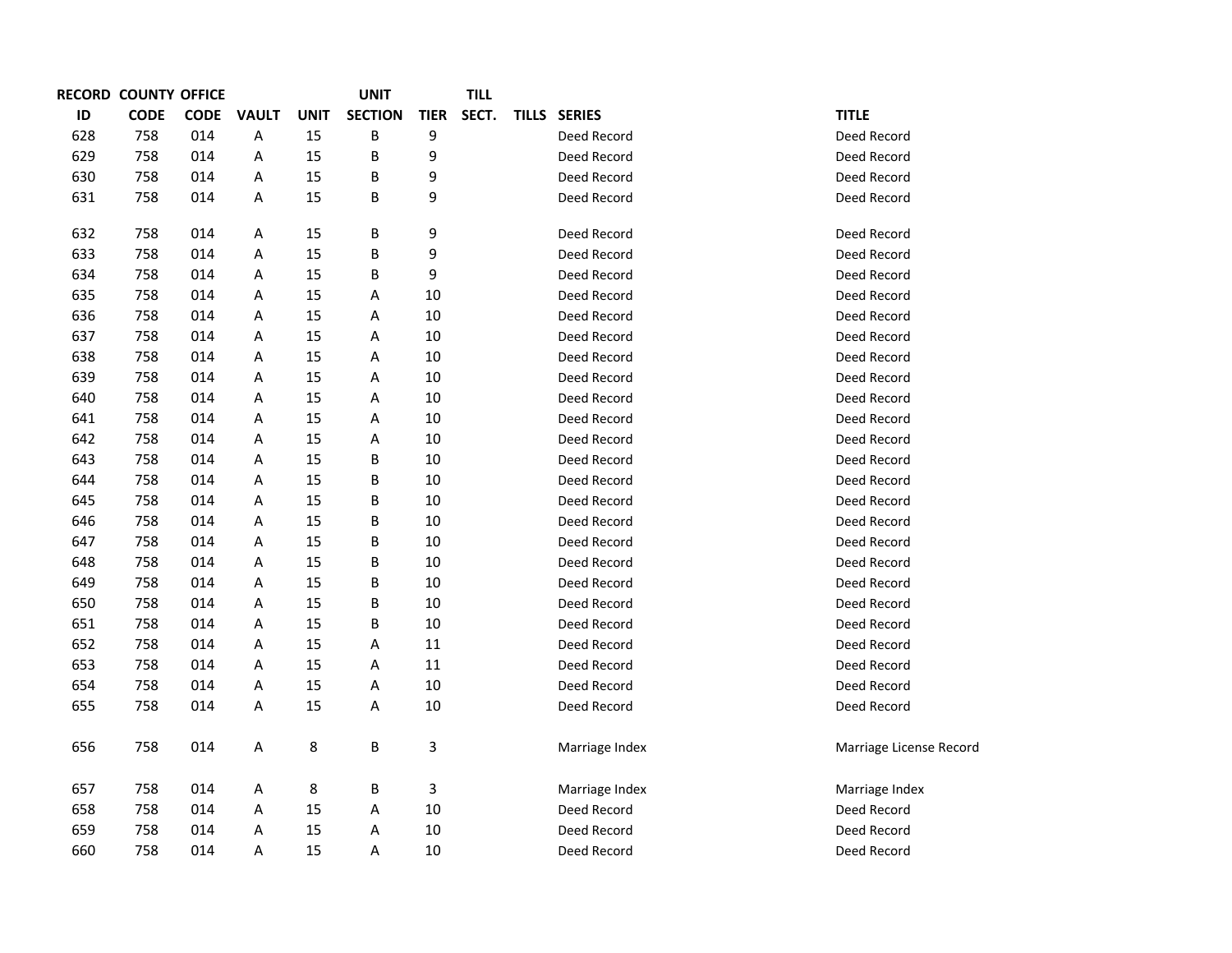|     | <b>RECORD COUNTY OFFICE</b> |             |              |             | <b>UNIT</b>    |                | <b>TILL</b> |                       |                            |
|-----|-----------------------------|-------------|--------------|-------------|----------------|----------------|-------------|-----------------------|----------------------------|
| ID  | <b>CODE</b>                 | <b>CODE</b> | <b>VAULT</b> | <b>UNIT</b> | <b>SECTION</b> | <b>TIER</b>    | SECT.       | TILLS SERIES          | <b>TITLE</b>               |
| 661 | 758                         | 014         | Α            | 15          | Α              | 10             |             | Deed Record           | Deed Record                |
| 662 | 758                         | 014         | Α            | 15          | Α              | 10             |             | Deed Record           | Deed Record                |
| 663 | 758                         | 014         | Α            | 15          | В              | 11             |             | Deed Record           | Deed Record                |
| 664 | 758                         | 014         | Α            | 15          | B              | 11             |             | Deed Record           | Deed Record                |
| 665 | 758                         | 014         | Α            | 15          | Β              | 11             |             | Deed Record           | Deed Record                |
| 666 | 758                         | 014         | Α            | 15          | B              | 11             |             | Deed Record           | Deed Record                |
| 667 | 758                         | 014         | A            | 15          | Β              | 11             |             | Deed Record           | Deed Record                |
| 668 | 758                         | 014         | Α            | 15          | Β              | $11\,$         |             | Deed Record           | Deed Record                |
| 670 | 758                         | 014         | Α            | 16          | Α              | $\overline{2}$ |             | Deed Record           | Deed Record                |
| 671 | 758                         | 014         | Α            | 16          | Α              | $\overline{2}$ |             | Deed Record           | Deed Record                |
| 672 | 758                         | 014         | Α            | 16          | Β              | $\overline{2}$ |             | Deed Record           | Deed Record                |
| 673 | 758                         | 014         | A            | 16          | В              | $\overline{2}$ |             | Deed Record           | Deed Record                |
| 674 | 758                         | 014         | Α            | 16          | В              | $\overline{2}$ |             | Deed Record           | Deed Record                |
| 675 | 758                         | 014         | Α            | 16          | Α              | 3              |             | Deed Record           | Deed Record                |
| 676 | 758                         | 014         | Α            | 16          | Α              | 3              |             | Deed Record           | Deed Record                |
| 677 | 758                         | 014         | Α            | 16          | В              | 3              |             | Deed Record           | Deed Record                |
| 678 | 758                         | 014         | A            | 16          | В              | 3              |             | Deed Record           | Deed Record                |
| 679 | 758                         | 014         | Α            | 16          | Α              | 5              |             | Deed Record           | Deed Record                |
| 680 | 758                         | 014         | Α            | 16          | Α              | 5              |             | Deed Record           | Deed Record                |
| 681 | 758                         | 014         | Α            | 16          | В              | 5              |             | Deed Record           | Deed Record                |
| 682 | 758                         | 014         | Α            | 16          | B              | 5              |             | Deed Record           | Deed Record                |
| 683 | 758                         | 014         | A            | 16          | Α              | 6              |             | Deed Record           | Deed Record                |
| 684 | 758                         | 014         | Α            | 16          | Α              | 6              |             | Deed Record           | Deed Record                |
| 685 | 758                         | 014         | Α            | 16          | B              | 6              |             | Deed Record           | Deed Record                |
| 686 | 758                         | 014         | A            | 16          | Α              | 7              |             | Deed Record           | Deed Record                |
| 687 | 758                         | 014         | Α            | 16          | Α              | $\overline{7}$ |             | Deed Record           | Deed Record                |
| 688 | 758                         | 014         | Α            | 16          | Α              | $\overline{7}$ |             | Deed Record           | Deed Record                |
| 689 | 758                         | 014         | Α            | 16          | Α              | $\overline{7}$ |             | Deed Record           | Deed Record                |
| 690 | 758                         | 014         | Α            | 16          | Α              | 7              |             | Deed Record           | Deed Record                |
| 691 | 758                         | 014         | A            | 16          | Α              | 4              |             | Deed Record           | Deed Record                |
| 692 | 758                         | 014         | Α            | 16          | Α              | 4              |             | Deed Record           | Deed Record                |
| 693 | 758                         | 014         | Α            | 16          | B              | 4              |             | Deed Record           | Deed Record                |
| 694 | 758                         | 014         | Α            | 16          | В              | 4              |             | Deed Record           | Deed Record                |
| 695 | 758                         | 014         | Α            | 16          | В              | 7              |             | Deed Record           | Deed Record                |
| 696 | 758                         | 014         | Α            | 16          | Β              | $\overline{7}$ |             | Deed Record           | Deed Record                |
| 697 | 758                         | 014         | Α            | 16          | B              | 8              |             | Miscellaneous Records | <b>Corporation Records</b> |
|     |                             |             |              |             |                |                |             |                       |                            |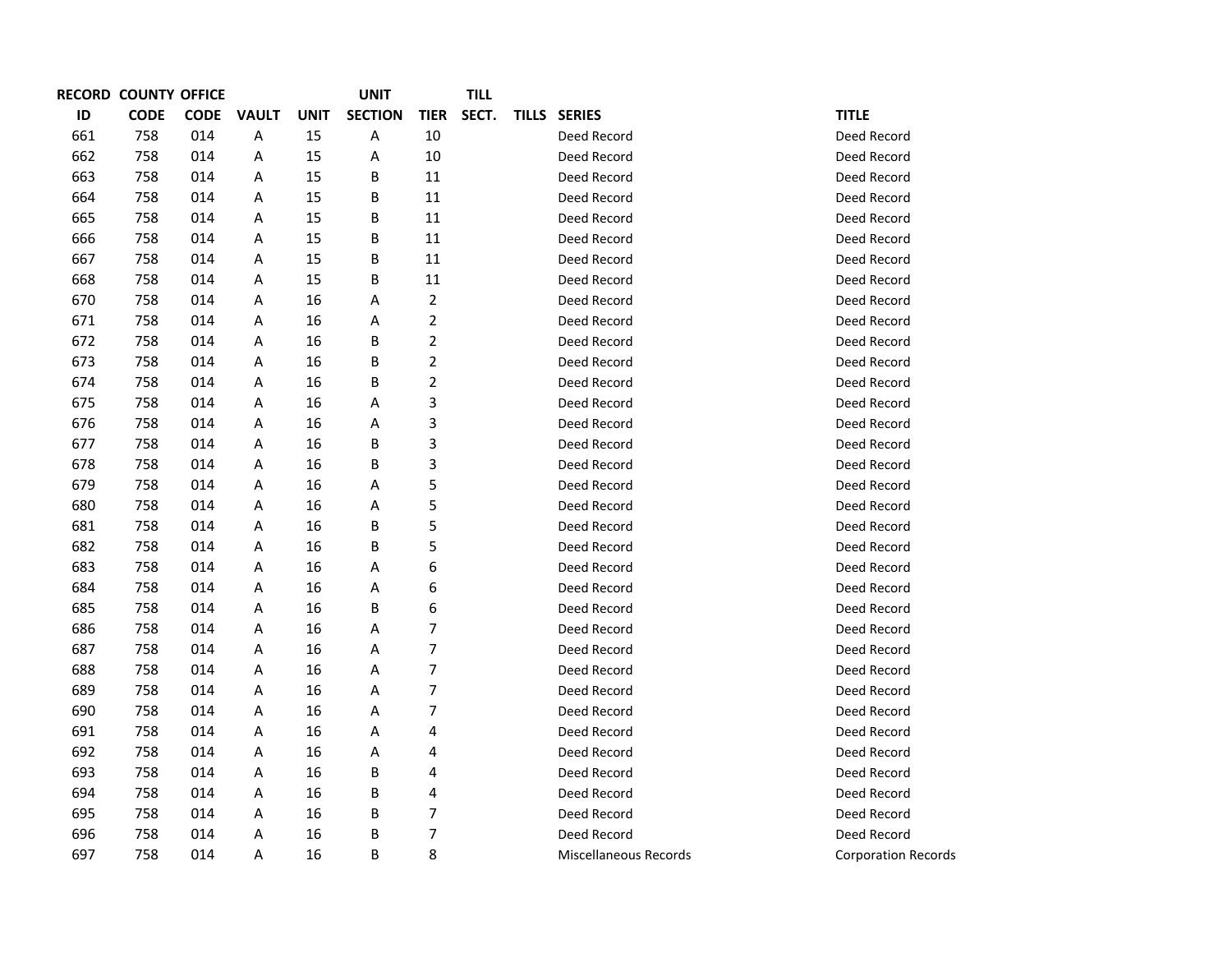|             |     |   |                                    | <b>UNIT</b>    |                | <b>TILL</b> |                       |                             |
|-------------|-----|---|------------------------------------|----------------|----------------|-------------|-----------------------|-----------------------------|
| <b>CODE</b> |     |   | <b>UNIT</b>                        | <b>SECTION</b> | <b>TIER</b>    | SECT.       |                       | <b>TITLE</b>                |
|             |     |   |                                    |                |                |             |                       |                             |
| 758         | 014 | Α | 16                                 | А              | 9              |             | Marriage Record       | Marriage License Record     |
| 758         | 014 | A | 16                                 | A              | 9              |             | Marriage Record       | Marriage License Record     |
| 758         | 014 | A | 16                                 | Α              | 9              |             | Marriage Record       | Marriage License Record     |
| 758         | 014 | Α | 16                                 | В              | 9              |             | Marriage Record       | Marriage License Record     |
| 758         | 014 | A | 16                                 | В              | 9              |             | Marriage Record       | Marriage License Record     |
| 758         | 014 | Α | 16                                 | В              | 9              |             | Marriage Record       | Marriage License Record     |
| 758         | 014 | Α | 16                                 | А              | 10             |             | Plats                 | Plats                       |
| 758         | 014 | A | 16                                 | Α              | 10             |             | Plats                 | Plats                       |
| 758         | 014 | A | 16                                 | A              | 10             |             | Plats                 | Plats                       |
| 758         | 014 | Α | 16                                 | Α              | 10             |             | Plats                 | Plats-Miscellaneous Surveys |
| 758         | 014 | Α | 16                                 | Α              | 10             |             | Plats                 | Plats-Surveys               |
| 758         | 014 | A | 16                                 | А              | 10             |             | Surveys               | Surveys                     |
| 758         | 014 | A | 16                                 | Α              | 10             |             | Plats                 | Plats                       |
| 758         | 014 | A | 16                                 | Α              | 10             |             | Plats                 | Plats                       |
| 758         | 014 | A | 16                                 | Α              | 10             |             | Plats                 | Plats                       |
| 758         | 014 | A | 16                                 | A              | 10             |             | Plats                 | Plats                       |
|             |     |   |                                    |                |                |             |                       |                             |
| 758         | 014 | Α | 17                                 |                |                |             | Plats                 | Plats-Surveys               |
|             |     |   |                                    |                |                |             |                       |                             |
| 758         | 014 | A | 7                                  |                |                |             | <b>Survey Records</b> | <b>Survey Records</b>       |
| 758         | 014 | A | 11                                 | A              | 3              |             | Index to Deeds        | Index to Deeds              |
| 758         | 014 | A | 11                                 | A              | 4              |             | Index to Deeds        | Index to Deeds              |
| 758         | 014 | A | 11                                 | A              | 5              |             | Index to Deeds        | Index to Deeds              |
| 758         | 014 | Α | 11                                 | Α              | 6              |             | Index to Deeds        | Index to Deeds              |
| 758         | 014 | А | 11                                 | Α              | 7              |             | Index to Deeds        | Index to Deeds              |
| 758         | 014 | A | 11                                 | Α              | 8              |             | Index to Deeds        | Index to Deeds              |
| 758         | 014 | A | 11                                 | Α              | 9              |             | Index to Deeds        | Index to Deeds              |
| 758         | 014 | A | 11                                 | Α              | 10             |             | Index to Deeds        | Index to Deeds              |
| 758         | 014 | A | 11                                 | A              | 11             |             | Index to Deeds        | Index to Deeds              |
| 758         | 014 | Α | 11                                 | Α              | 12             |             | Index to Deeds        | Index to Deeds              |
| 758         | 014 | Α | 11                                 | Α              | 13             |             | Index to Deeds        | Index to Deeds              |
| 758         | 014 | А | 11                                 | Α              | 14             |             | Index to Deeds        | Index to Deeds              |
| 758         | 014 | A | 11                                 | В              | $\mathbf 1$    |             | Index to Deeds        | Index to Deeds              |
| 758         | 014 | A | 11                                 | B              | $\overline{2}$ |             | Index to Deeds        | Index to Deeds              |
|             |     |   | RECORD COUNTY OFFICE<br>CODE VAULT |                |                |             |                       | <b>TILLS SERIES</b>         |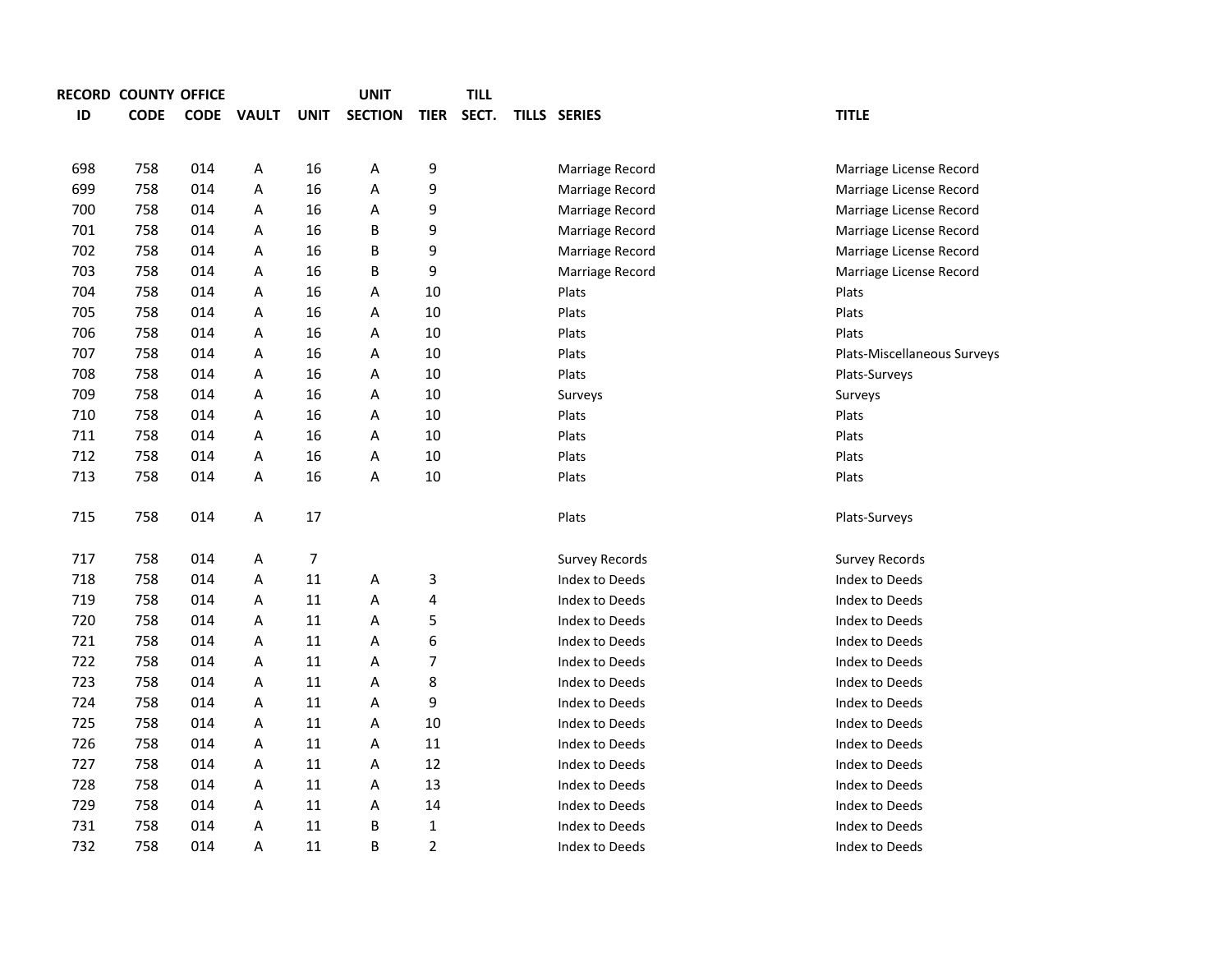|     | <b>RECORD COUNTY OFFICE</b> |             |              |              | <b>UNIT</b>    |                | <b>TILL</b> |                 |                         |
|-----|-----------------------------|-------------|--------------|--------------|----------------|----------------|-------------|-----------------|-------------------------|
| ID  | <b>CODE</b>                 | <b>CODE</b> | <b>VAULT</b> | <b>UNIT</b>  | <b>SECTION</b> | <b>TIER</b>    | SECT.       | TILLS SERIES    | <b>TITLE</b>            |
| 733 | 758                         | 014         | А            | 11           | B              | 3              |             | Index to Deeds  | Index to Deeds          |
| 734 | 758                         | 014         | А            | 11           | B              | 4              |             | Index to Deeds  | Index to Deeds          |
| 736 | 758                         | 014         | B            | $\mathbf{1}$ |                |                |             | Marriage Record | Marriage License Record |
| 737 | 758                         | 014         | B            | 1            |                |                |             | Marriage Record | Marriage License Record |
| 738 | 758                         | 014         | А            | 9            |                | 3              |             | Marriage Record | Marriage License Record |
| 739 | 758                         | 014         | А            | 9            |                | $\overline{2}$ |             | Marriage Record | Marriage License Record |
| 740 | 758                         | 014         | А            | 9            |                | 1              |             | Marriage Record | Marriage License Record |
| 741 | 758                         | 014         | А            | 11           | B              | 5              |             | Index to Deeds  | Index to Deeds          |
| 742 | 758                         | 014         | А            | 11           | B              | 6              |             | Index to Deeds  | Index to Deeds          |
| 743 | 758                         | 014         | А            | $11\,$       | B              | 7              |             | Index to Deeds  | Index to Deeds          |
| 744 | 758                         | 014         | A            | 11           | B              | 8              |             | Index to Deeds  | Index to Deeds          |
| 745 | 758                         | 014         | А            | 11           | B              | 9              |             | Index to Deeds  | Index to Deeds          |
| 746 | 758                         | 014         | Α            | 11           | B              | 10             |             | Index to Deeds  | Index to Deeds          |
| 747 | 758                         | 014         | А            | 11           | B              | 11             |             | Index to Deeds  | Index to Deeds          |
| 748 | 758                         | 014         | А            | 11           | В              | 12             |             | Index to Deeds  | Index to Deeds          |
| 749 | 758                         | 014         | Α            | 11           | B              | 13             |             | Index to Deeds  | Index to Deeds          |
| 750 | 758                         | 014         | Α            | 11           | B              | 14             |             | Index to Deeds  | Index to Deeds          |
| 751 | 758                         | 014         | А            | 11           | C              | 1              |             | Index to Deeds  | Index to Deeds          |
| 752 | 758                         | 014         | Α            | 11           | $\mathsf{C}$   | 2              |             | Index to Deeds  | Index to Deeds          |
| 753 | 758                         | 014         | Α            | 11           | C              | 3              |             | Index to Deeds  | Index to Deeds          |
| 754 | 758                         | 014         | Α            | 11           | $\mathsf{C}$   | 4              |             | Index to Deeds  | Index to Deeds          |
| 755 | 758                         | 014         | Α            | 11           | $\mathsf{C}$   | 5              |             | Index to Deeds  | Index to Deeds          |
| 756 | 758                         | 014         | А            | 11           | $\mathsf{C}$   | 6              |             | Index to Deeds  | Index to Deeds          |
| 757 | 758                         | 014         | Α            | 11           | $\mathsf{C}$   | 7              |             | Index to Deeds  | Index to Deeds          |
| 758 | 758                         | 014         | Α            | 11           | $\mathsf C$    | 8              |             | Index to Deeds  | Index to Deeds          |
| 759 | 758                         | 014         | Α            | 11           | $\mathsf{C}$   | 9              |             | Index to Deeds  | Index to Deeds          |
| 760 | 758                         | 014         | Α            | 11           | $\mathsf C$    | 10             |             | Index to Deeds  | Index to Deeds          |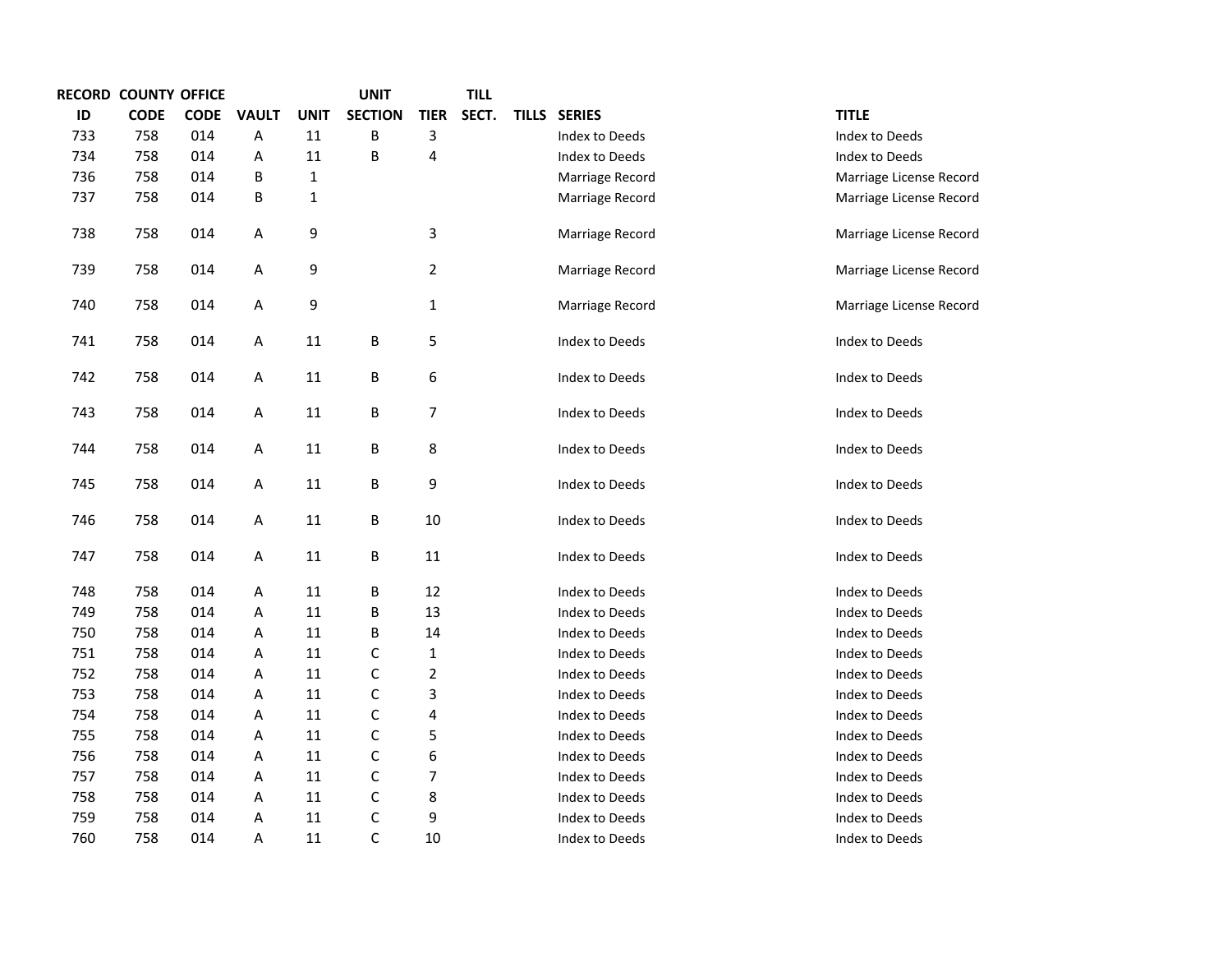|     | <b>RECORD COUNTY OFFICE</b> |             |              |             | <b>UNIT</b>    |                | <b>TILL</b> |                                |                                |
|-----|-----------------------------|-------------|--------------|-------------|----------------|----------------|-------------|--------------------------------|--------------------------------|
| ID  | <b>CODE</b>                 | <b>CODE</b> | <b>VAULT</b> | <b>UNIT</b> | <b>SECTION</b> | <b>TIER</b>    | SECT.       | TILLS SERIES                   | <b>TITLE</b>                   |
| 761 | 758                         | 014         | Α            | 11          | $\mathsf C$    | 11             |             | Index to Deeds                 | Index to Deeds                 |
| 762 | 758                         | 014         | A            | 11          | C              | 12             |             | Index to Deeds                 | Index to Deeds                 |
| 763 | 758                         | 014         | Α            | 11          | C              | 13             |             | Index to Deeds                 | Index to Deeds                 |
| 764 | 758                         | 014         | A            | 11          | C              | 14             |             | Index to Deeds                 | Index to Deeds                 |
| 765 | 758                         | 014         | A            | 11          | D              | 1              |             | Index to Deeds                 | Index to Deeds                 |
| 766 | 758                         | 014         | Α            | 11          | D              | $\overline{2}$ |             | Index to Deeds                 | Index to Deeds                 |
| 767 | 758                         | 014         | Α            | 11          | D              | 3              |             | Index to Deeds                 | Index to Deeds                 |
| 768 | 758                         | 014         | A            | 11          | D              | 4              |             | Index to Deeds                 | Index to Deeds                 |
| 769 | 758                         | 014         | Α            | 11          | D              | 5              |             | Index to Deeds                 | Index to Deeds                 |
| 770 | 758                         | 014         | Α            | 11          | D              | 6              |             | Index to Deeds                 | Index to Deeds                 |
| 771 | 758                         | 014         | A            | 11          | E              | 1              |             | Lease Record                   | Lease Record                   |
| 772 | 758                         | 014         | Α            | 11          | E              | $\overline{2}$ |             | Lease Record                   | Lease Record                   |
| 773 | 758                         | 014         | A            | 11          | Ε              | 3              |             | Lease Record                   | Lease Record                   |
| 774 | 758                         | 014         | A            | 11          | E              | 4              |             | Lease Record                   | Lease Record                   |
| 775 | 758                         | 014         | A            | 11          | $\mathsf E$    | 5              |             | Deed Record                    | Deed Record                    |
| 776 | 758                         | 014         | A            | 11          | F              | 2              |             | Surveyor's Record              | Surveyor's Record              |
| 777 | 758                         | 014         | Α            | 11          | F              | $\mathbf{1}$   |             | Index to Deeds                 | Index to Deeds                 |
| 778 | 758                         | 014         | A            | 11          | F              | 3              |             | Index to Miscellaneous Records | Index to Miscellaneous Records |
| 779 | 758                         | 014         | A            | 11          | $\mathsf F$    | 4              |             | Deed Record                    | Deed Record                    |
| 780 | 758                         | 014         | Α            | 11          | F              | 5              |             | Deed Record                    | Deed Record                    |
| 781 | 758                         | 014         | A            | 11          | F              | 6              |             | Surveyor's Record              | Surveyor's Record              |
| 782 | 758                         | 014         | A            | 11          | F              | 7              |             | Surveyor's Record              | Surveyor's Record              |
| 783 | 758                         | 014         | Α            | 11          | F              | 8              |             | Surveyor's Record              | Surveyor's Record              |
| 784 | 758                         | 014         | A            | 11          | F              | 9              |             | Surveyor's Record              | Surveyor's Record              |
| 785 | 758                         | 014         | A            | 11          | $\mathsf F$    | 10             |             | Surveyor's Record              | Surveyor's Record              |
| 786 | 758                         | 014         | Α            | 11          | F              | 11             |             | Miscellaneous Records          | Miscellaneous Records          |
| 787 | 758                         | 014         | Α            | 11          | F              | 12             |             | Index to Deeds                 | Index to Deeds                 |
| 788 | 758                         | 014         | A            | 11          | $\mathsf F$    | 13             |             | Deed Record                    | Deed Record                    |
| 789 | 758                         | 014         | A            | 11          | F              | 13             |             | Deed Record                    | <b>Trust Deeds</b>             |
|     |                             |             |              |             |                |                |             |                                |                                |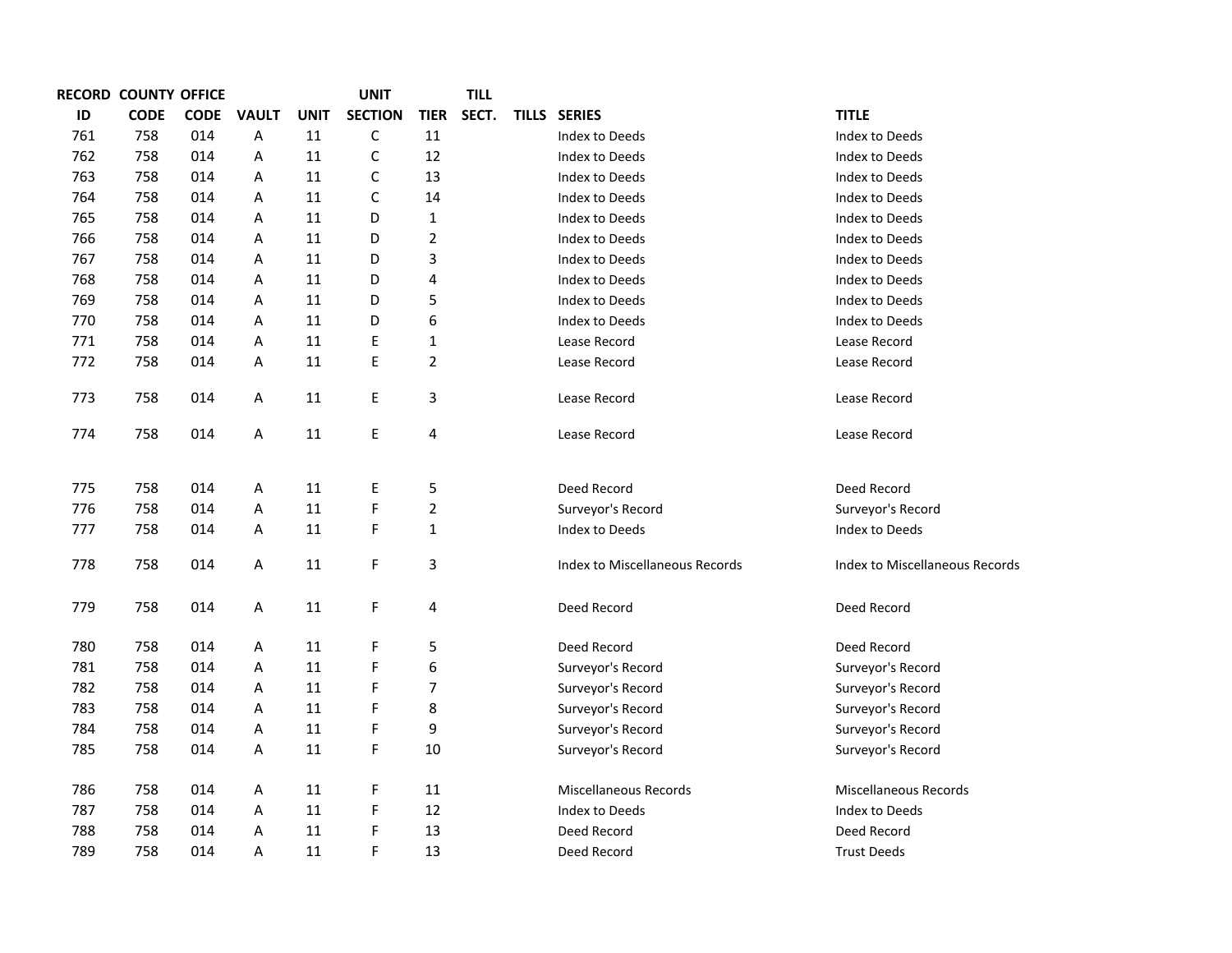|     | <b>RECORD COUNTY OFFICE</b> |             |              |             | <b>UNIT</b>    |             | <b>TILL</b> |                |                              |                              |
|-----|-----------------------------|-------------|--------------|-------------|----------------|-------------|-------------|----------------|------------------------------|------------------------------|
| ID  | <b>CODE</b>                 | <b>CODE</b> | <b>VAULT</b> | <b>UNIT</b> | <b>SECTION</b> | <b>TIER</b> | SECT.       |                | TILLS SERIES                 | <b>TITLE</b>                 |
| 790 | 758                         | 014         | $\mathsf C$  |             |                |             |             |                | Miscellaneous Records        | Drainage District Records    |
| 791 | 758                         | 014         | A            |             |                |             |             |                | Deed Records                 | Deed Records                 |
| 792 | 758                         | 014         | Α            | 14          |                |             | F           | $\mathbf{1}$   | Survey Record                | Survey Record                |
| 793 | 758                         | 014         | Α            | 14          |                |             | F           | $\overline{2}$ | Survey Record                | Survey Record                |
| 794 | 758                         | 014         | Α            | 14          |                |             | F           | 3              | Survey Record                | Survey Record                |
| 795 | 758                         | 014         | А            | 14          |                |             | F           | 4              | Survey Record                | Survey Record                |
| 796 | 758                         | 014         | Α            | 14          |                |             | E           | $\mathbf{1}$   | Survey Record                | Survey Record                |
| 797 | 758                         | 014         | Α            | 14          |                |             | E           | $\overline{2}$ | Survey Record                | Survey Record                |
| 798 | 758                         | 014         | Α            | 14          |                |             | E           | 3              | Survey Record                | Survey Record                |
| 799 | 758                         | 014         | Α            | 14          |                |             | E           | 4              | Survey Record                | Survey Record                |
| 800 | 758                         | 014         | Α            | 14          |                |             | D           | $\mathbf{1}$   | Survey Record                | Survey Record                |
| 801 | 758                         | 014         | Α            | 10          |                |             | F           | $\overline{2}$ | Liens, Federal and State Tax | Liens, Federal and State Tax |
| 802 | 758                         | 014         | Α            | 10          |                |             | F           | 3              | Liens, Federal and State Tax | Liens, Federal and State Tax |
| 803 | 758                         | 014         | Α            | 10          |                |             | F           | 4              | Liens, Federal and State Tax | Liens, Federal and State Tax |
| 804 | 758                         | 014         | Α            | 10          |                |             | F           | 5              | Liens, Federal and State Tax | Liens, Federal and State Tax |
| 805 | 758                         | 014         | А            | 10          |                |             | F           | 6              | Liens, Federal and State Tax | Liens, Federal and State Tax |
| 806 | 758                         | 014         | Α            | 10          |                |             | E           | $\mathbf{1}$   | Liens, Federal and State Tax | Liens, Federal and State Tax |
| 807 | 758                         | 014         | Α            | 10          |                |             | E           | $\overline{2}$ | Liens, Federal and State Tax | Liens, Federal and State Tax |
| 808 | 758                         | 014         | Α            | 10          |                |             | E           | 3              | Liens, Federal and State Tax | Liens, Federal and State Tax |
| 809 | 758                         | 014         | Α            | 10          |                |             | E           | 4              | Liens, Federal and State Tax | Liens, Federal and State Tax |
| 810 | 758                         | 014         | А            | 10          |                |             | E           | 5              | Liens, Federal and State Tax | Liens, Federal and State Tax |
| 811 | 758                         | 014         | Α            | 10          |                |             | Ε           | 6              | Liens, Federal and State Tax | Liens, Federal and State Tax |
| 812 | 758                         | 014         | Α            | 10          |                |             | D           | $\mathbf{1}$   | Liens, Federal and State Tax | Liens, Federal and State Tax |
| 813 | 758                         | 014         | Α            | 10          |                |             | D           | $\overline{2}$ | Liens, Federal and State Tax | Liens, Federal and State Tax |
| 814 | 758                         | 014         | Α            | 10          |                |             | D           | 3              | Liens, Federal and State Tax | Liens, Federal and State Tax |
| 815 | 758                         | 014         | Α            | 10          |                |             | D           | 4              | Liens, Federal and State Tax | Liens, Federal and State Tax |
| 816 | 758                         | 014         | Α            | 10          |                |             | D           | 5              | Liens, Federal and State Tax | Liens, Federal and State Tax |
| 817 | 758                         | 014         | Α            | 10          |                |             | D           | 6              | Liens, Federal and State Tax | Liens, Federal and State Tax |
| 818 | 758                         | 014         | Α            | 10          |                |             | С           | $\mathbf{1}$   | Liens, Federal and State Tax | Liens, Federal and State Tax |
| 819 | 758                         | 014         | Α            | 10          |                |             | C           | $\overline{2}$ | Liens, Federal and State Tax | Liens, Federal and State Tax |
| 820 | 758                         | 014         | Α            | 10          |                |             | C           | 3              | Liens, Federal and State Tax | Liens, Federal and State Tax |
| 821 | 758                         | 014         | Α            | 10          |                |             | С           | 4              | Liens, Federal and State Tax | Liens, Federal and State Tax |
| 822 | 758                         | 014         | Α            | 10          |                |             | С           | 5              | Liens, Federal and State Tax | Liens, Federal and State Tax |
| 823 | 758                         | 014         | А            | 10          |                |             | C           | 6              | Liens, Federal and State Tax | Liens, Federal and State Tax |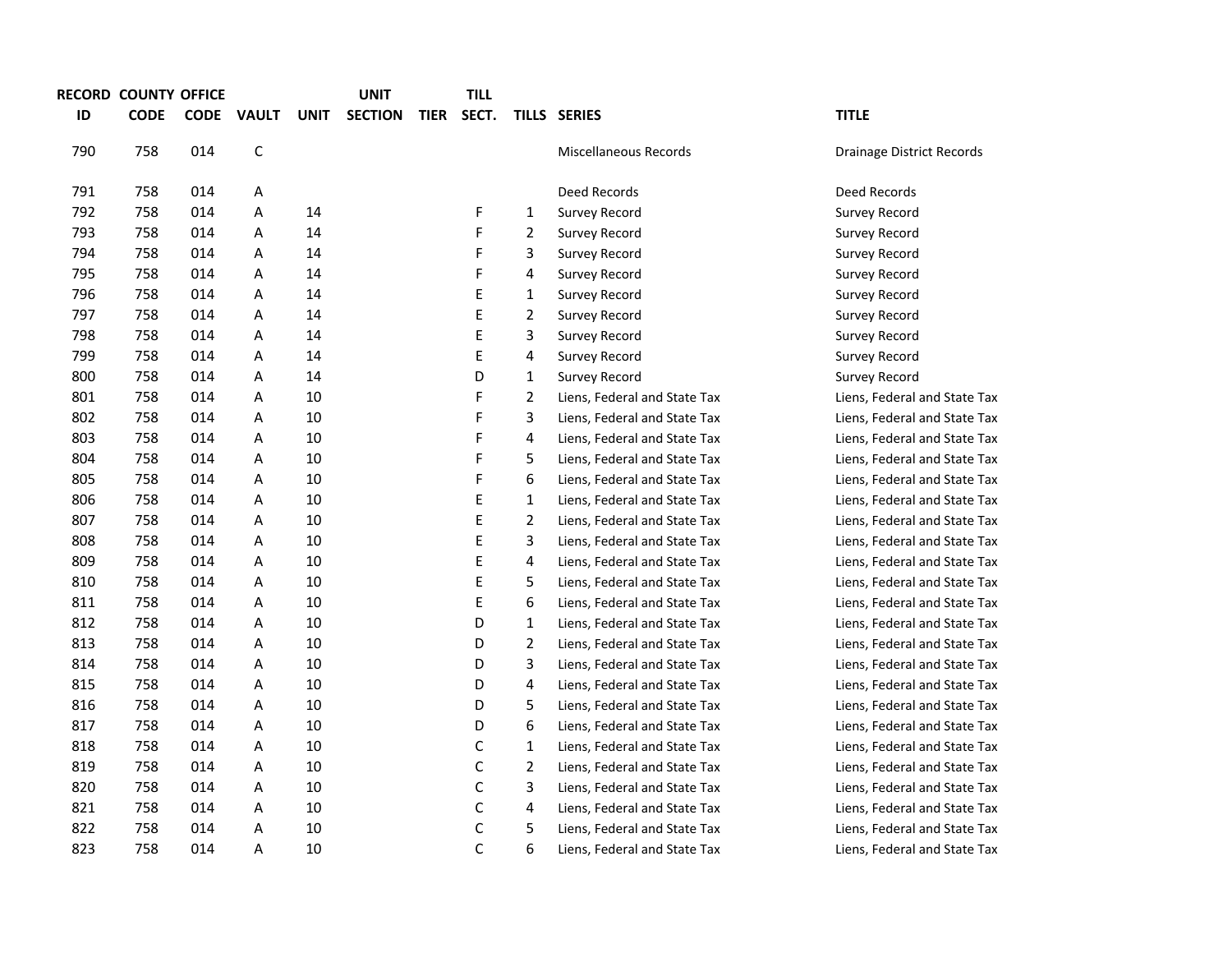|     | <b>RECORD COUNTY OFFICE</b> |             |              |             | <b>UNIT</b>    |             | <b>TILL</b> |   |                              |                                  |
|-----|-----------------------------|-------------|--------------|-------------|----------------|-------------|-------------|---|------------------------------|----------------------------------|
| ID  | <b>CODE</b>                 | <b>CODE</b> | <b>VAULT</b> | <b>UNIT</b> | <b>SECTION</b> | <b>TIER</b> | SECT.       |   | TILLS SERIES                 | <b>TITLE</b>                     |
| 824 | 758                         | 014         | Α            | 10          |                |             | B           | 1 | Liens, Federal and State Tax | Liens, Federal and State Tax     |
| 825 | 758                         | 014         | С            |             |                |             |             |   | Marriage Records             | Marriage Application and License |
| 826 | 758                         | 014         | $\mathsf C$  |             |                |             |             |   | Marriage Records             | Marriage Application and License |
| 827 | 758                         | 014         | $\mathsf C$  |             |                |             |             |   | Marriage Records             | Marriage Application and License |
| 828 | 758                         | 014         | $\mathsf C$  |             |                |             |             |   | Marriage Records             | Marriage Application and License |
| 829 | 758                         | 014         | $\mathsf C$  |             |                |             |             |   | Marriage Records             | Marriage Application and License |
| 830 | 758                         | 014         | $\mathsf C$  |             |                |             |             |   | Marriage Records             | Marriage Application and License |
| 831 | 758                         | 014         | $\mathsf C$  |             |                |             |             |   | Marriage Records             | Marriage Application and License |
| 832 | 758                         | 014         | $\mathsf C$  |             |                |             |             |   | Marriage Records             | Marriage Application and License |
| 833 | 758                         | 014         | $\mathsf C$  |             |                |             |             |   | Marriage Records             | Marriage Application and License |
| 834 | 758                         | 014         | $\mathsf C$  |             |                |             |             |   | Marriage Records             | Marriage Application and License |
| 835 | 758                         | 014         | $\mathsf C$  |             |                |             |             |   | Marriage Records             | Marriage Application and License |
| 836 | 758                         | 014         | $\mathsf C$  |             |                |             |             |   | Marriage Records             | Marriage Application and License |
| 837 | 758                         | 014         | $\mathsf C$  |             |                |             |             |   | Marriage Records             | Marriage Application and License |
| 838 | 758                         | 014         | $\mathsf C$  |             |                |             |             |   | Marriage Records             | Marriage Application and License |
| 839 | 758                         | 014         | $\mathsf C$  |             |                |             |             |   | Marriage Records             | Marriage Application and License |
| 840 | 758                         | 014         | C            |             |                |             |             |   | Marriage Records             | Marriage Application and License |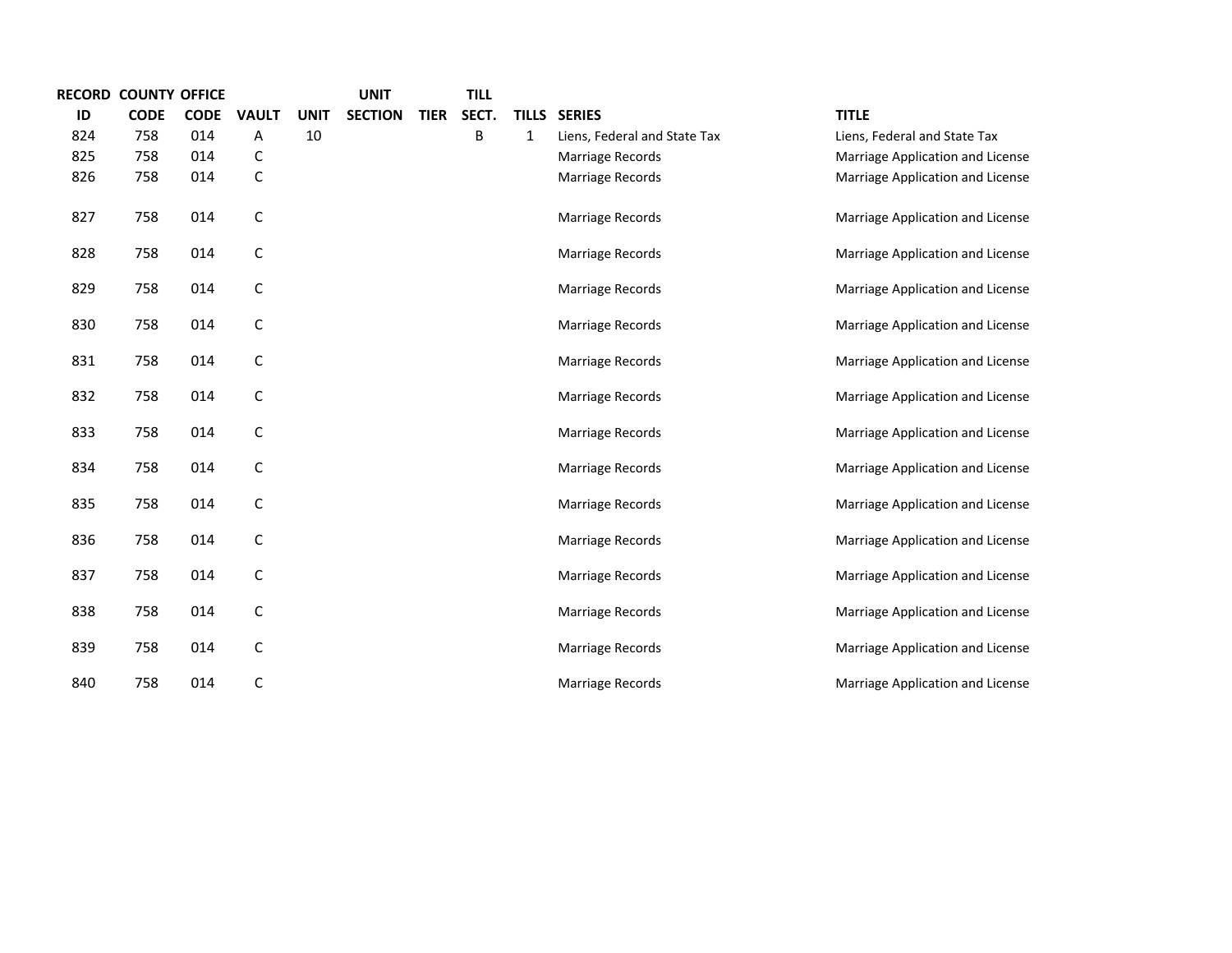| <b>RECORD COUNTY</b> |             |                         | <b>VOLUME</b>     | <b>BEGIN</b>    | <b>END</b>      |               |               |                    | <b>BOX</b> |                     |
|----------------------|-------------|-------------------------|-------------------|-----------------|-----------------|---------------|---------------|--------------------|------------|---------------------|
| ID                   | <b>CODE</b> | <b>SUBTITLE</b>         | #<br><b>RANGE</b> | <b>DATE</b>     | <b>DATE</b>     | <b>FORMAT</b> | <b>MEDIUM</b> | <b>ARRANGEMENT</b> | #          | <b>MICROFILMED?</b> |
| 591                  | 758         |                         | 429               | 1991-04         | 1992-01         | $\mathsf O$   | MF            | N                  |            | N                   |
| 592                  | 758         |                         | 430               | 1991-05         | 1992-05         | O             | MF            | N                  |            | N                   |
| 593                  | 758         |                         | 431               | 1991-07         | 1991-11         | 0             | MF            | N                  |            | Ν                   |
| 594                  | 758         |                         | 432               | 1991-08         | 1992-07         | 0             | MF            | N                  |            | Ν                   |
| 595                  | 758         |                         | 433               |                 | 1991-12 1992-03 | 0             | MF            | N                  |            | Ν                   |
| 596                  | 758         |                         | 434               | 1992-01         | 1992-09         | 0             | MF            | N                  |            | Ν                   |
| 597                  | 758         |                         | 444               | 1993-09         | 1994-05         | 0             | MF            | N                  |            | Ν                   |
| 598                  | 758         |                         | 445               | 1993-05         | 1994-05         | 0             | MF            | N                  |            | Ν                   |
| 599                  | 758         |                         | 446               |                 | 1993-07 1993-10 | 0             | MF            | N                  |            | N                   |
| 600                  | 758         |                         | 447               | 1993-07         | 1994-05         | 0             | MF            | N                  |            | N                   |
| 601                  | 758         |                         | 448               | 1993-10         | 1997-06         | 0             | MF            | N                  |            | N                   |
| 602                  | 758         |                         | 449               | 1993-10         | 1993-12         | O             | MF            | N                  |            | N                   |
| 603                  | 758         |                         | 450               | 1993-12         | 1994-03         | O             | MF            | N                  |            | N                   |
| 604                  | 758         |                         | 451               | 1994-03         | 1994-04         | 0             | MF            | N                  |            | Ν                   |
| 605                  | 758         |                         | 452               | 1994-05         | 1994-07         | 0             | MF            | N                  |            | N                   |
| 606                  | 758         |                         | 453               | 1994-05         | 1995-08         | 0             | MF            | N                  |            | N                   |
| 607                  | 758         |                         | 454               | 1994-05         | 1995-02         | 0             | MF            | N                  |            | N                   |
| 608                  | 758         |                         | 455               | 1994-06         | 1995-04         | 0             | MF            | N                  |            | N                   |
| 609                  | 758         |                         | 456               | 1994-07         | 1994-10         | 0             | MF            | N                  |            | N                   |
| 389                  | 758         |                         | $\overline{2}$    | 1892-03         | 1908-04         | <b>BD</b>     | P             | С                  |            | N                   |
| 390                  | 758         |                         | 3                 | 1908-05         | 1919-12         | <b>BD</b>     | P             | С                  |            | N                   |
| 391                  | 758         |                         | 4                 | 1920-01         | 1931-01         | <b>BD</b>     | P             | С                  |            | N                   |
| 392                  | 758         |                         | 5                 | 1931-01         | 1952-02         | PB            | P             | C                  |            | N                   |
| 393                  | 758         |                         | 6                 | 1952-03         | 1967-06         | PB            | P             | C                  |            | N                   |
| 394                  | 758         |                         | $\overline{7}$    | 1967-09         | 1971-02         | PB            | P             | C                  |            | Ν                   |
| 395                  | 758         |                         | 24                | 1886-02         | 1888-05         | <b>BD</b>     | P             | С                  |            | N                   |
| 396                  | 758         | <b>County Mortgages</b> | $\mathbf{1}$      | 1871-07         | 1882-11         | <b>BD</b>     | P             | C                  |            | Ν                   |
| 397                  | 758         | <b>County Mortgages</b> | $\overline{2}$    | 1882-11         | 1895-03         | <b>BD</b>     | P             | С                  |            | N                   |
| 398                  | 758         |                         | 3                 | 1893-05         | 1919-06         | <b>BD</b>     | P             | C                  |            | N                   |
| 399                  | 758         |                         | 4                 | 1919-08         | 1943-11         | <b>BD</b>     | P             | C                  |            | Ν                   |
| 400                  | 758         |                         | 23                |                 | 1951-05 1957-06 | <b>BD</b>     | P             | $\mathsf C$        |            | Ν                   |
| 401                  | 758         |                         | 24                | 1957-06 1966-01 |                 | PB            | P             | C                  |            | N                   |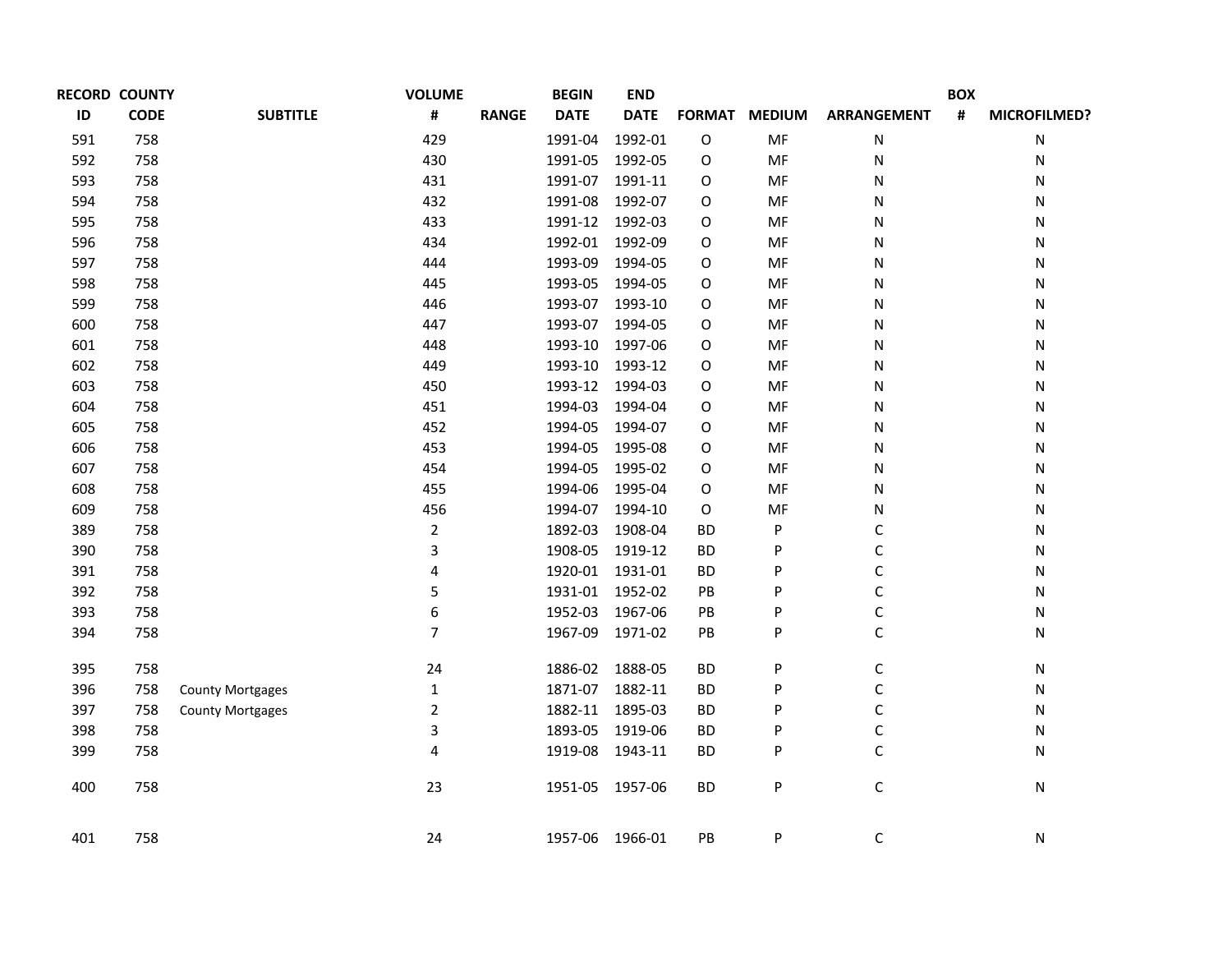|     | <b>RECORD COUNTY</b> |                  | <b>VOLUME</b> |              | <b>BEGIN</b>    | <b>END</b>      |           |               |                    | <b>BOX</b> |                     |
|-----|----------------------|------------------|---------------|--------------|-----------------|-----------------|-----------|---------------|--------------------|------------|---------------------|
| ID  | <b>CODE</b>          | <b>SUBTITLE</b>  | #             | <b>RANGE</b> | <b>DATE</b>     | <b>DATE</b>     |           | FORMAT MEDIUM | <b>ARRANGEMENT</b> | #          | <b>MICROFILMED?</b> |
| 402 | 758                  |                  | 25            |              | 1966-01 1971-01 |                 | PB        | P             | C                  |            | N                   |
| 403 | 758                  | Abstract         | $\pmb{4}$     |              | 1915-09         | 1920-12         | PB        | P             | $\mathsf C$        |            | Υ                   |
| 404 | 758                  | Abstract         | 5             |              | 1920-12 1928-08 |                 | PB        | P             | $\mathsf C$        |            | Υ                   |
| 405 | 758                  | Abstract         | 6             |              | 1928-08 1937-01 |                 | PB        | P             | $\mathsf C$        |            | Υ                   |
| 406 | 758                  | Abstract         | 7             |              | 1937-01 1946-07 |                 | PB        | P             | $\mathsf C$        |            | Υ                   |
| 407 | 758                  | Abstract         | 8             |              | 1946-07 1958-01 |                 | <b>BD</b> | P             | $\mathsf C$        |            | Υ                   |
| 156 | 758                  |                  | 135           |              | 1903-08         | 1905-02         | <b>BD</b> | P             | N                  |            | Ν                   |
| 157 | 758                  |                  | 134           |              | 1904-05         | 1906-01         | PB        | P             | N                  |            | Ν                   |
| 158 | 758                  |                  | 133           |              | 1904-03         | 1905-05         | PB        | P             | N                  |            | N                   |
| 159 | 758                  |                  | 132           |              | 1903-05         | 1904-04         | <b>BD</b> | P             | N                  |            | Ν                   |
| 160 | 758                  |                  | 131           |              | 1904-11         | 1908-02         | <b>BD</b> | P             | N                  |            | Ν                   |
| 161 | 758                  |                  | 130           |              | 1902-11         | 1904-05         | PB        | P             | N                  |            | Ν                   |
| 162 | 758                  |                  | 129           |              | 1902-09         | 1904-03         | PB        | P             | N                  |            | N                   |
| 163 | 758                  |                  | 128           |              | 1902-08         | 1903-05         | PB        | P             | N                  |            | N                   |
| 164 | 758                  |                  | 127           |              | 1902-03         | 1904-11         | <b>BD</b> | P             | N                  |            | N                   |
| 165 | 758                  |                  | 126           |              | 1902-02 1911-08 |                 | PB        | P             | N                  |            | N                   |
| 166 | 758                  | <b>Tax Sales</b> | 158           |              |                 | 1909-06 1923-04 | ВD        | P             | N                  |            | N                   |
| 167 | 758                  | Missouri Farms   | 157           |              | 1909-03         | 1911-09         | ВD        | P             | Ν                  |            | Ν                   |
| 168 | 758                  |                  | 156           |              | 1909-04 1910-09 |                 | ВD        | P             | Ν                  |            | Ν                   |
| 169 | 758                  |                  | 155           |              |                 | 1910-07 1913-08 | ВD        | P             | N                  |            | Ν                   |
| 170 | 758                  |                  | 154           |              | 1909-03         | 1909-12         | ВD        | P             | N                  |            | Ν                   |
| 171 | 758                  |                  | 153           |              | 1909-09         | 1910-08         | <b>BD</b> | P             | N                  |            | N                   |
| 172 | 758                  |                  | 152           |              | 1908-10         | 1909-09         | <b>BD</b> | P             | N                  |            | Ν                   |
| 173 | 758                  |                  | 151           |              | 1908-04 1909-03 |                 | <b>BD</b> | P             | N                  |            | Ν                   |
| 174 | 758                  |                  | 150           |              | 1908-01 1908-10 |                 | <b>BD</b> | P             | Ν                  |            | N                   |
| 175 | 758                  |                  | 149           |              | 1908-01 1909-04 |                 | <b>BD</b> | P             | N                  |            | N                   |
| 176 | 758                  |                  | 148           |              | 1907-05         | 1908-04         | BD        | P             | N                  |            | N                   |
| 135 | 758                  |                  | 121           |              | 1898-10         | 1901-01         | <b>BD</b> | P             | N                  |            | N                   |
| 136 | 758                  |                  | 120           |              | 1898-05         | 1913-04         | <b>BD</b> | P             | N                  |            | Ν                   |
| 137 | 758                  |                  | 119           |              | 1901-05         | 1906-04         | PB        | P             | N                  |            | N                   |
| 138 | 758                  |                  | 118           |              | 1900-10         | 1901-10         | PB        | P             | N                  |            | N                   |
| 139 | 758                  |                  | 117           |              | 1901-05         | 1902-11         | PB.       | P             | N                  |            | N                   |
| 140 | 758                  |                  | 116           |              | 1906-03         | 1906-11         | PB        | P             | N                  |            | N                   |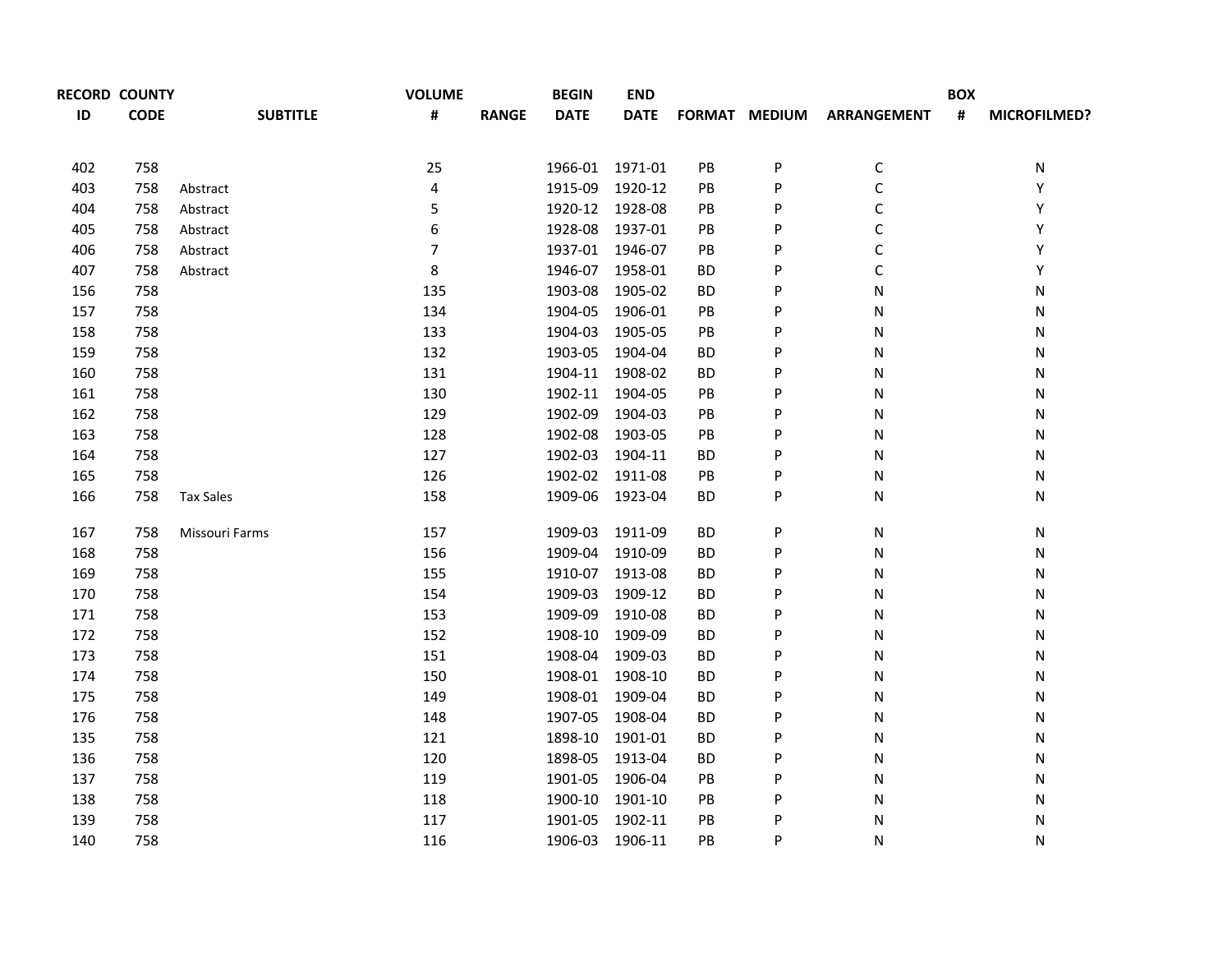|                         | <b>RECORD COUNTY</b> |                       | <b>VOLUME</b> |              | <b>BEGIN</b>    | <b>END</b>  |           |               |             | <b>BOX</b> |              |
|-------------------------|----------------------|-----------------------|---------------|--------------|-----------------|-------------|-----------|---------------|-------------|------------|--------------|
| ID                      | <b>CODE</b>          | <b>SUBTITLE</b>       | #             | <b>RANGE</b> | <b>DATE</b>     | <b>DATE</b> |           | FORMAT MEDIUM | ARRANGEMENT | #          | MICROFILMED? |
| 141                     | 758                  |                       | 115           |              | 1899-02 1900-01 |             | <b>BD</b> | P             | N           |            | N            |
| 142                     | 758                  |                       | 113           |              | 1900-07 1901-11 |             | <b>BD</b> | P             | Ν           |            | N            |
| 143                     | 758                  |                       | 112           |              | 1899-10 1900-10 |             | PB        | P             | N           |            | N            |
| 144                     | 758                  |                       | 111           |              | 1900-02 1901-05 |             | <b>BD</b> | P             | N           |            | N            |
| 145                     | 758                  | <b>Sheriffs Deeds</b> | 110           |              | 1898-05 1909-02 |             | <b>BD</b> | P             | N           |            | N            |
| 146                     | 758                  |                       | 109           |              | 1899-04 1900-07 |             | <b>BD</b> | P             | N           |            | N            |
| 147                     | 758                  |                       | 108           |              | 1898-12 1899-10 |             | <b>BD</b> | P             | N           |            | N            |
| 148                     | 758                  |                       | 141           |              | 1906-04 1911-09 |             | <b>BD</b> | P             | N           |            | N            |
| 149                     | 758                  |                       | 140           |              | 1906-01 1907-05 |             | <b>BD</b> | P             | N           |            | N            |
| 150                     | 758                  |                       | 139           |              | 1905-07 1908-06 |             | <b>BD</b> | P             | N           |            | N            |
| 151                     | 758                  | Warranty              | 138           |              | 1905-04 1906-02 |             | <b>BD</b> | P             | N           |            | N            |
| 152                     | 758                  |                       | 137           |              | 1905-02 1906-04 |             | <b>BD</b> | P             | ${\sf N}$   |            | N            |
| 153                     | 758                  | Warranty              | 136           |              | 1904-04 1905-04 |             | <b>BD</b> | P             | N           |            | N            |
| 154                     | 758                  |                       | 125           |              | 1901-10 1902-08 |             | ВD        | P             | N           |            | N            |
| 155                     | 758                  |                       | 142           |              | 1906-05         | 1908-05     | PB        | P             | N           |            | N            |
| 177                     | 758                  |                       | 147           |              | 1908-03 1910-07 |             | ВD        | P             | N           |            | N            |
| 312                     | 758                  |                       | 285           |              | 1943-10 1950-10 |             | PB        | P             | N           |            | N            |
| $\mathbf{1}$            | 758                  |                       | M             |              | 1860-09         | 1862-07     | PB        | P             | N           |            | Υ            |
| $\overline{2}$          | 758                  |                       | L             |              | 1859-09         | 1860-09     | PB        | P             | N           |            | Υ            |
| 3                       | 758                  |                       | Κ             |              | 1859-02 1859-09 |             | PB        | P             | N           |            | N            |
| $\overline{\mathbf{4}}$ | 758                  |                       | К             |              | 1858-04         | 1859-01     | PB        | P             | N           |            | Υ            |
| 5                       | 758                  |                       | J             |              | 1857-05         | 1858-04     | PB        | P             | N           |            | Υ            |
| 6                       | 758                  |                       | Н             |              | 1856-11 1857-05 |             | PB        | P             | N           |            | Y            |
| $\overline{7}$          | 758                  |                       | G             |              | 1856-04 1856-11 |             | PB        | P             | N           |            | Υ            |
| 8                       | 758                  |                       | F             |              | 1852-12 1856-04 |             | ВD        | P             | ${\sf N}$   |            | N            |
| 9                       | 758                  |                       | E             |              | 1848-02 1852-12 |             | PB        | P             | ${\sf N}$   |            | Υ            |
| 10                      | 758                  |                       | D             |              | 1846-12 1848-10 |             | PB        | P             | N           |            | Υ            |
| 11                      | 758                  |                       | C             |              | 1838-07 1846-07 |             | ВD        | P             | ${\sf N}$   |            | Υ            |
| 12                      | 758                  |                       | В             |              | 1842-02 1842-08 |             | PB        | P             | N           |            | Υ            |
| 13                      | 758                  |                       | А             |              | 1837-04 1842-02 |             | PB        | P             | N           |            | Υ            |
| 14                      | 758                  |                       | 5             |              | 1867-05 1870-05 |             | PB        | P             | N           |            | N            |
| 15                      | 758                  |                       | 4             |              | 1866-05 1867-10 |             | PB        | P             | Ν           |            | N            |
|                         |                      |                       |               |              |                 |             |           |               |             |            |              |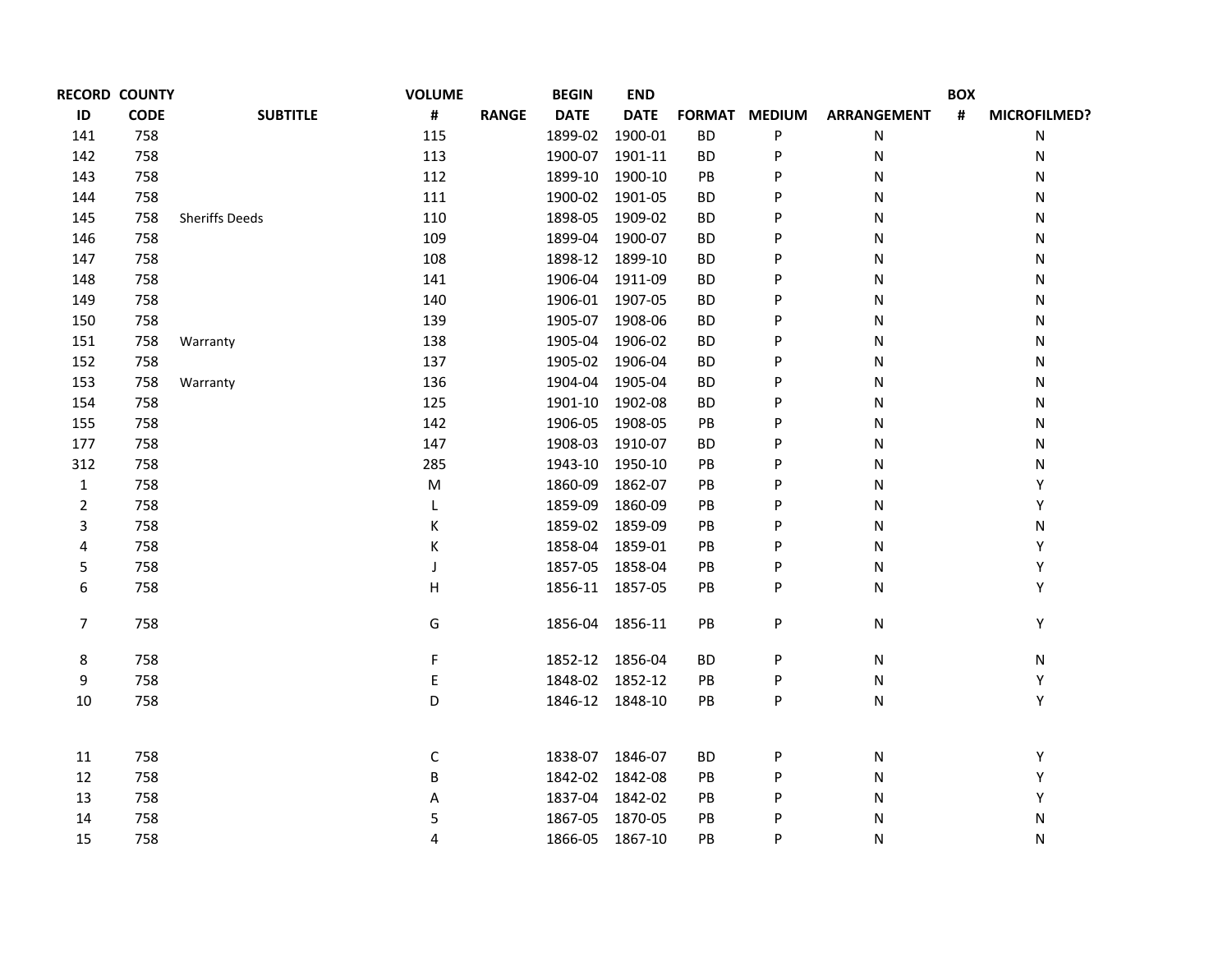|     | <b>RECORD COUNTY</b> |                 | <b>VOLUME</b>  |              | <b>BEGIN</b>    | <b>END</b>  |               |               |                    | <b>BOX</b>     |              |
|-----|----------------------|-----------------|----------------|--------------|-----------------|-------------|---------------|---------------|--------------------|----------------|--------------|
| ID  | <b>CODE</b>          | <b>SUBTITLE</b> | #              | <b>RANGE</b> | <b>DATE</b>     | <b>DATE</b> |               | FORMAT MEDIUM | <b>ARRANGEMENT</b> | $\pmb{\sharp}$ | MICROFILMED? |
| 16  | 758                  |                 | 3              |              | 1862-05         | 1866-04     | $\mathsf{PB}$ | P             | N                  |                | Ν            |
| 17  | 758                  |                 | $\overline{2}$ |              | 1860-03         | 1862-05     | PB            | P             | Ν                  |                | Ν            |
| 18  | 758                  |                 | Z              |              | 1869-04         | 1869-11     | PB            | P             | N                  |                | Υ            |
| 19  | 758                  |                 | Υ              |              | 1868-10         | 1869-04     | PB            | P             | Ν                  |                | Υ            |
| 20  | 758                  |                 | Χ              |              | 1868-06         | 1869-03     | PB            | P             | N                  |                | Υ            |
| 21  | 758                  |                 | W              |              | 1868-03         | 1868-10     | $\mathsf{PB}$ | P             | N                  |                | Υ            |
| 22  | 758                  |                 | $\sf V$        |              | 1867-07         | 1868-03     | PB            | P             | N                  |                | Υ            |
| 199 | 758                  |                 | 160            |              | 1912-09         | 1914-10     | <b>BD</b>     | P             | N                  |                | Ν            |
| 200 | 758                  |                 | 193            |              | 1917-11         | 1918-11     | $\mathsf{PB}$ | P             | N                  |                | N            |
| 201 | 758                  |                 | 192            |              | 1917-06         | 1930-10     | PB            | P             | N                  |                | Ν            |
| 202 | 758                  |                 | 191            |              | 1917-06         | 1919-01     | PB            | P             | N                  |                | Ν            |
| 203 | 758                  |                 | 190            |              | 1916-11 1917-11 |             | PB            | P             | N                  |                | N            |
| 204 | 758                  |                 | 189            |              | 1917-02 1919-03 |             | PB            | P             | N                  |                | Ν            |
| 205 | 758                  |                 | 188            |              | 1916-12 1918-12 |             | PB            | P             | N                  |                | Ν            |
| 206 | 758                  |                 | 187            |              | 1916-08         | 1928-07     | <b>PB</b>     | P             | N                  |                | N            |
| 207 | 758                  |                 | 186            |              | 1917-01 1920-03 |             | PB            | P             | N                  |                | N            |
| 208 | 758                  |                 | 185            |              | 1916-05         | 1921-01     | PB            | P             | N                  |                | Ν            |
| 209 | 758                  |                 | 184            |              | 1915-10 1916-11 |             | <b>PB</b>     | P             | N                  |                | N            |
| 210 | 758                  |                 | 183            |              | 1915-01 1917-02 |             | PB            | P             | N                  |                | N            |
| 211 | 758                  |                 | 182            |              | 1914-12 1916-12 |             | PB            | P             | N                  |                | Ν            |
| 212 | 758                  |                 | 181            |              | 1914-10 1915-10 |             | ВD            | P             | N                  |                | N            |
| 213 | 758                  |                 | 180            |              | 1915-01 1916-08 |             | PB            | P             | N                  |                | N            |
| 214 | 758                  |                 | 179            |              | 1914-04 1914-12 |             | ВD            | P             | N                  |                | Ν            |
| 215 | 758                  |                 | 178            |              | 1913-11 1914-12 |             | <b>BD</b>     | P             | N                  |                | N            |
| 216 | 758                  |                 | 177            |              | 1914-01 1914-10 |             | ВD            | P             | N                  |                | N            |
| 217 | 758                  |                 | 210            |              | 1920-12 1922-02 |             | PB            | P             | N                  |                | N            |
| 218 | 758                  |                 | 209            |              | 1922-02 1923-03 |             | PB            | P             | N                  |                | Ν            |
| 219 | 758                  |                 | 208            |              | 1922-02 1925-02 |             | PB            | P             | N                  |                | N            |
| 220 | 758                  |                 | 207            |              | 1920-10 1922-02 |             | PB            | P             | N                  |                | N            |
| 221 | 758                  |                 | 206            |              | 1921-01 1927-08 |             | PB            | P             | N                  |                | Ν            |
| 222 | 758                  |                 | 205            |              | 1920-04 1920-12 |             | PB            | P             | N                  |                | N            |
| 223 | 758                  |                 | 204            |              | 1920-04 1920-12 |             | PB            | P             | N                  |                | Ν            |
| 224 | 758                  |                 | 203            |              | 1920-03         | 1923-12     | PB            | P             | N                  |                | Ν            |
| 225 | 758                  |                 | 202            |              | 1919-09         | 1920-04     | PB            | P             | Ν                  |                | Ν            |
| 226 | 758                  |                 | 201            |              | 1919-08         | 1920-03     | PB            | P             | N                  |                | N            |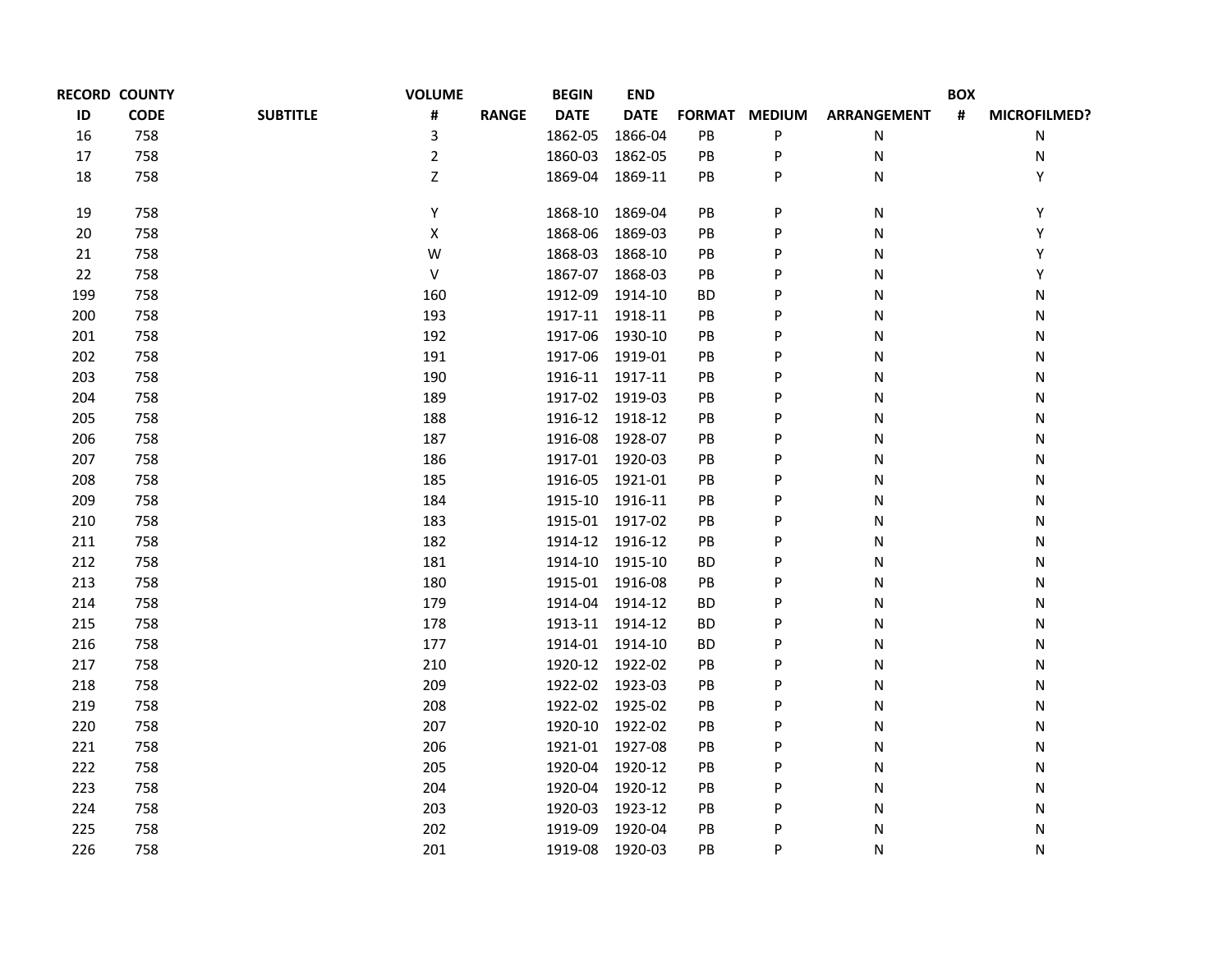| <b>RECORD COUNTY</b> |             |                 | <b>VOLUME</b> |              | <b>BEGIN</b>    | <b>END</b>  |                        |               |                    | <b>BOX</b>     |                     |
|----------------------|-------------|-----------------|---------------|--------------|-----------------|-------------|------------------------|---------------|--------------------|----------------|---------------------|
| ID                   | <b>CODE</b> | <b>SUBTITLE</b> | #             | <b>RANGE</b> | <b>DATE</b>     | <b>DATE</b> |                        | FORMAT MEDIUM | <b>ARRANGEMENT</b> | $\pmb{\sharp}$ | <b>MICROFILMED?</b> |
| 227                  | 758         |                 | 200           |              | 1919-03         | 1935-12     | PB                     | P             | N                  |                | N                   |
| 228                  | 758         |                 | 199           |              | 1919-03         | 1922-02     | PB                     | P             | N                  |                | N                   |
| 229                  | 758         |                 | 198           |              | 1919-01 1919-10 |             | PB                     | P             | N                  |                | N                   |
| 230                  | 758         |                 | 197           |              | 1918-11 1919-08 |             | PB                     | P             | N                  |                | N                   |
| 231                  | 758         |                 | 196           |              | 1920-10         | 1922-11     | PB                     | P             | N                  |                | N                   |
| 232                  | 758         |                 | 195           |              | 1919-01 1920-10 |             | PB                     | P             | N                  |                | N                   |
| 233                  | 758         |                 | 194           |              | 1928-11 1933-02 |             | PB                     | P             | N                  |                | N                   |
| 234                  | 758         |                 | 227           |              | 1927-03         | 1928-09     | PB                     | P             | N                  |                | N                   |
| 235                  | 758         |                 | 226           |              | 1926-06 1934-05 |             | PB                     | P             | N                  |                | N                   |
| 236                  | 758         |                 | 225           |              | 1925-05 1935-03 |             | PB                     | P             | N                  |                | N                   |
| 237                  | 758         |                 | 224           |              | 1925-08         | 1933-11     | PB                     | P             | N                  |                | N                   |
| 238                  | 758         |                 | 223           |              | 1925-08 1927-03 |             | PB                     | P             | N                  |                | N                   |
| 239                  | 758         |                 | 222           |              | 1924-11 1928-11 |             | PB                     | P             | N                  |                | N                   |
| 240                  | 758         |                 | 221           |              | 1924-04 1937-07 |             | <b>BD</b>              | P             | N                  |                | N                   |
| 241                  | 758         |                 | 220           |              | 1924-05 1925-08 |             | PB                     | P             | N                  |                | N                   |
| 242                  | 758         |                 | 219           |              | 1927-08 1936-04 |             | PB                     | P             | N                  |                | N                   |
| 243                  | 758         |                 | 218           |              | 1924-05 1925-08 |             | PB                     | P             | N                  |                | N                   |
| 244                  | 758         |                 | 217           |              | 1924-11 1927-12 |             | PB                     | P             | N                  |                | N                   |
| 245                  | 758         |                 | 216           |              | 1923-02 1926-11 |             | PB                     | Ρ             | N                  |                | N                   |
| 246                  | 758         |                 | 215           |              | 1923-04         | 1924-05     | PB                     | P             | N                  |                | N                   |
| 247                  | 758         |                 | 214           |              | 1923-03 1924-05 |             | PB                     | P             | N                  |                | N                   |
| 248                  | 758         |                 | 213           |              | 1922-11 1924-11 |             | PB                     | P             | N                  |                | N                   |
| 249                  | 758         |                 | 212           |              | 1923-12 1928-09 |             | PB                     | Ρ             | N                  |                | N                   |
| 250                  | 758         |                 | 211           |              | 1922-03         | 1923-04     | PB                     | P             | N                  |                | N                   |
| 251                  | 758         |                 | 244           |              | 1932-09         | 1934-02     | PB                     | P             | N                  |                | N                   |
| 252                  | 758         |                 | 243           |              | 1932-03         | 1936-02     | PB                     | P             | N                  |                | N                   |
| 253                  | 758         |                 | 242           |              | 1931-12         | 1933-12     | PB                     | P             | N                  |                | Ν                   |
| 254                  | 758         |                 | 241           |              | 1931-11         | 1933-09     | PB                     | P             | N                  |                | N                   |
| 255                  | 758         |                 | 240           |              | 1931-04         | 1937-12     | $\mathsf{P}\mathsf{B}$ | P             | N                  |                | N                   |
| 256                  | 758         |                 | 239           |              | 1930-10         | 1932-06     | PB                     | P             | N                  |                | N                   |
| 257                  | 758         |                 | 238           |              | 1930-09         | 1932-01     | PB                     | P             | N                  |                | N                   |
| 258                  | 758         |                 | 237           |              | 1930-03         | 1931-11     | PB                     | P             | N                  |                | N                   |
| 259                  | 758         |                 | 236           |              | 1929-04         | 1931-03     | $\mathsf{P}\mathsf{B}$ | P             | N                  |                | N                   |
| 260                  | 758         |                 | 235           |              | 1928-09         | 1930-03     | PB                     | P             | N                  |                | N                   |
| 261                  | 758         |                 | 234           |              | 1928-04         | 1937-06     | PB                     | P             | N                  |                | N                   |
| 262                  | 758         |                 | 233           |              | 1927-05         | 1930-10     | PB                     | P             | N                  |                | N                   |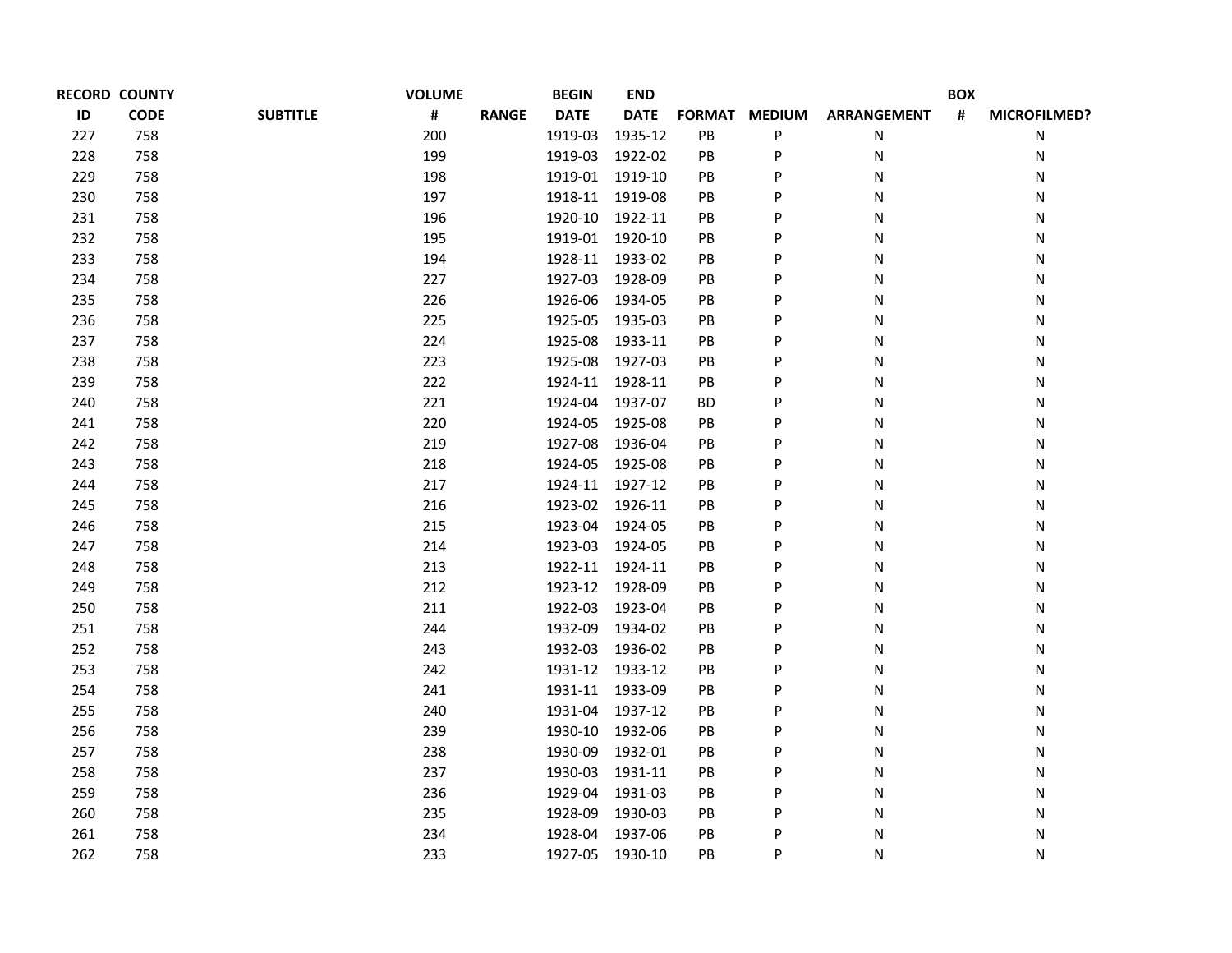|     | <b>RECORD COUNTY</b> |                 | <b>VOLUME</b>     | <b>BEGIN</b> | <b>END</b>      |                        |               |                    | <b>BOX</b>     |                     |
|-----|----------------------|-----------------|-------------------|--------------|-----------------|------------------------|---------------|--------------------|----------------|---------------------|
| ID  | <b>CODE</b>          | <b>SUBTITLE</b> | #<br><b>RANGE</b> | <b>DATE</b>  | <b>DATE</b>     | <b>FORMAT</b>          | <b>MEDIUM</b> | <b>ARRANGEMENT</b> | $\pmb{\sharp}$ | <b>MICROFILMED?</b> |
| 263 | 758                  |                 | 232               | 1928-09      | 1944-04         | PB                     | P             | ${\sf N}$          |                | N                   |
| 264 | 758                  |                 | 231               | 1928-08      | 1933-11         | $\mathsf{P}\mathsf{B}$ | P             | N                  |                | N                   |
| 265 | 758                  |                 | 230               | 1927-07      | 1933-08         | PB                     | P             | N                  |                | N                   |
| 266 | 758                  |                 | 229               | 1927-12      | 1931-04         | PB                     | P             | ${\sf N}$          |                | N                   |
| 178 | 758                  |                 | 146               | 1908-05      | 1910-06         | <b>BD</b>              | P             | N                  |                | N                   |
| 179 | 758                  |                 | 145               | 1907-02      | 1908-01         | <b>BD</b>              | P             | N                  |                | N                   |
| 180 | 758                  |                 | 144               | 1906-03      | 1907-02         | PB                     | P             | N                  |                | N                   |
| 181 | 758                  |                 | 143               | 1906-04      | 1908-06         | PB                     | P             | N                  |                | N                   |
| 182 | 758                  |                 | 159               | 1910-06      | 1912-08         | <b>BD</b>              | P             | N                  |                | N                   |
| 183 | 758                  |                 | 176               |              | 1914-02 1925-04 | BD                     | Ρ             | N                  |                | N                   |
| 184 | 758                  |                 | 175               | 1913-06      | 1914-04         | <b>BD</b>              | P             | N                  |                | N                   |
| 185 | 758                  |                 | 174               |              | 1913-04 1916-10 | <b>BD</b>              | P             | N                  |                | N                   |
| 186 | 758                  |                 | 173               |              | 1912-11 1913-11 | BD                     | Ρ             | N                  |                | N                   |
| 187 | 758                  |                 | 172               | 1912-09      | 1913-06         | <b>BD</b>              | P             | N                  |                | N                   |
| 188 | 758                  |                 | 171               |              | 1912-07 1913-04 | <b>BD</b>              | P             | N                  |                | N                   |
| 189 | 758                  |                 | 170               |              | 1912-02 1924-08 | <b>BD</b>              | Ρ             | N                  |                | N                   |
| 190 | 758                  |                 | 169               |              | 1911-11 1912-09 | BD                     | P             | N                  |                | N                   |
| 191 | 758                  |                 | 168               |              | 1911-10 1916-05 | <b>BD</b>              | P             | N                  |                | N                   |
| 192 | 758                  |                 | 167               |              | 1914-10 1917-01 | <b>BD</b>              | Ρ             | N                  |                | N                   |
| 193 | 758                  |                 | 166               |              | 1912-01 1917-05 | BD                     | P             | N                  |                | N                   |
| 194 | 758                  |                 | 165               | 1911-09      | 1912-06         | ВD                     | P             | N                  |                | N                   |
| 195 | 758                  |                 | 164               |              | 1910-10 1911-11 | <b>BD</b>              | P             | N                  |                | N                   |
| 196 | 758                  |                 | 163               | 1910-09      | 1915-06         | BD                     | P             | N                  |                | N                   |
| 197 | 758                  |                 | 162               | 1910-08      | 1911-08         | PB                     | P             | N                  |                | N                   |
| 198 | 758                  |                 | 161               |              | 1909-12 1910-10 | <b>BD</b>              | P             | N                  |                | N                   |
| 267 | 758                  |                 | 228               |              | 1927-03 1929-04 | PB                     | P             | N                  |                | Ν                   |
| 23  | 758                  |                 | U                 |              | 1867-04 1868-06 | PB                     | P             | N                  |                | Υ                   |
| 24  | 758                  |                 | T                 |              | 1866-12 1867-06 | PB                     | P             | N                  |                | Υ                   |
| 25  | 758                  |                 | S                 | 1866-06      | 1866-12         | PB                     | P             | N                  |                | Υ                   |
| 26  | 758                  |                 | R                 |              | 1866-02 1866-06 | PB                     | P             | N                  |                | Υ                   |
| 27  | 758                  |                 | Q                 | 1863-09      | 1866-02         | PB                     | P             | N                  |                | Υ                   |
| 28  | 758                  |                 | P                 |              | 1865-02 1865-08 | PB                     | P             | N                  |                | Υ                   |
| 29  | 758                  |                 | O                 |              | 1864-07 1865-02 | PB                     | P             | N                  |                | Υ                   |
| 30  | 758                  |                 | N                 | 1862-07      | 1864-06         | PB                     | P             | N                  |                | Υ                   |
| 31  | 758                  |                 | 22                |              | 1884-12 1899-09 | BD                     | P             | N                  |                | Ν                   |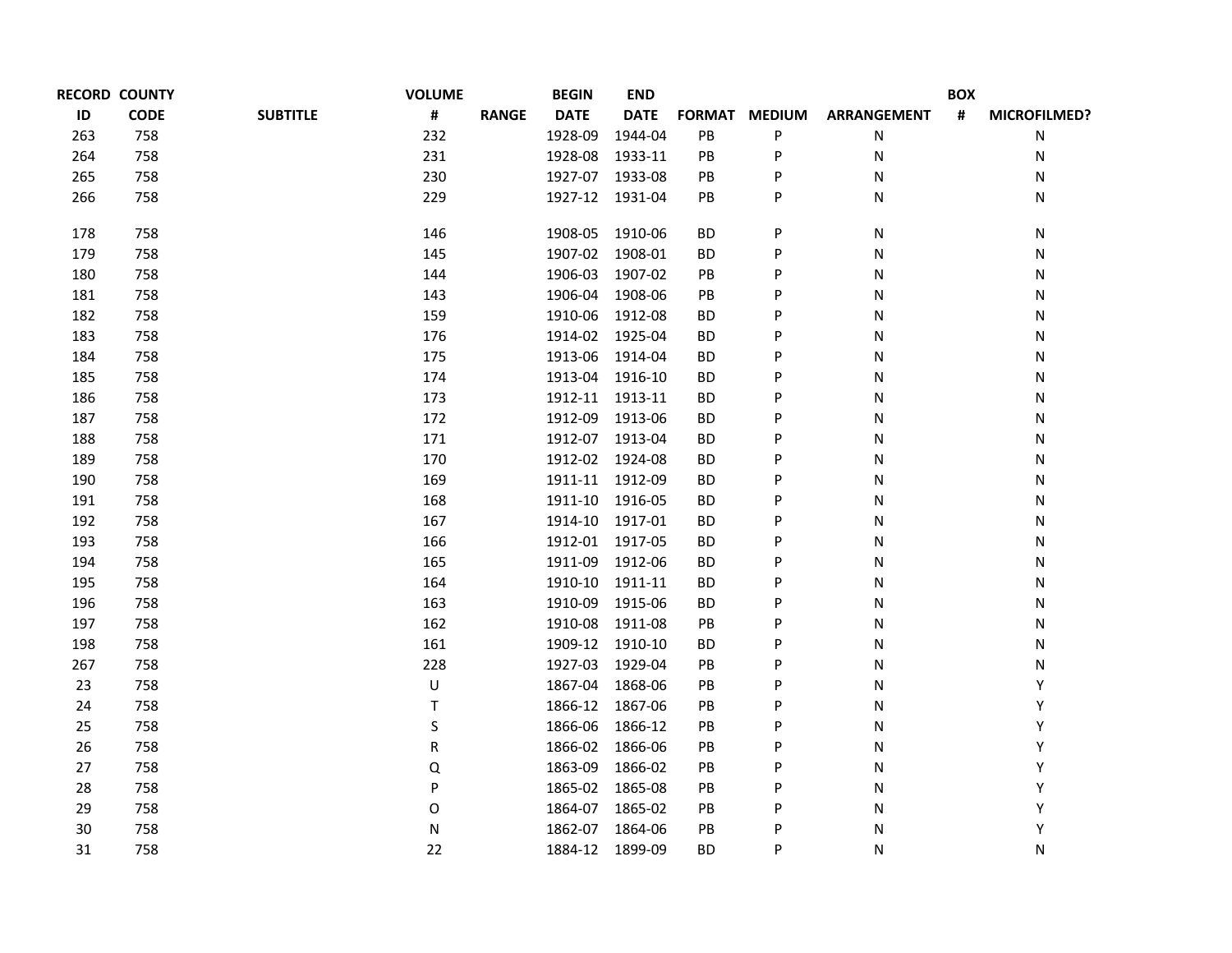| <b>RECORD COUNTY</b> |             |                       | <b>VOLUME</b>  |              | <b>BEGIN</b>    | <b>END</b>  |           |               |                    | <b>BOX</b> |              |
|----------------------|-------------|-----------------------|----------------|--------------|-----------------|-------------|-----------|---------------|--------------------|------------|--------------|
| ID                   | <b>CODE</b> | <b>SUBTITLE</b>       | #              | <b>RANGE</b> | <b>DATE</b>     | <b>DATE</b> |           | FORMAT MEDIUM | <b>ARRANGEMENT</b> | #          | MICROFILMED? |
| 32                   | 758         |                       | 21             |              | 1883-09         | 1884-12     | <b>BD</b> | P             | N                  |            | Ν            |
| 33                   | 758         |                       | 20             |              | 1882-11         | 1884-03     | <b>BD</b> | P             | N                  |            | N            |
| 34                   | 758         |                       | 19             |              | 1881-06         | 1882-11     | ВD        | P             | N                  |            | Ν            |
| 35                   | 758         |                       | 18             |              | 1882-05         | 1886-02     | <b>BD</b> | P             | N                  |            | N            |
| 36                   | 758         |                       | 17             |              | 1879-10         | 1881-06     | PB        | P             | N                  |            | Ν            |
| 37                   | 758         |                       | 16             |              | 1878-04         | 1882-07     | <b>BD</b> | P             | N                  |            | N            |
| 38                   | 758         |                       | 15             |              | 1877-03         | 1879-10     | PB        | P             | N                  |            | Ν            |
| 39                   | 758         |                       | 14             |              | 1875-01         | 1877-03     | ВD        | P             | N                  |            | N            |
| 40                   | 758         |                       | <b>NA</b>      |              | 1874-06         | 1878-04     | ВD        | P             | N                  |            | Ν            |
| 41                   | 758         |                       | 12             |              | 1872-09         | 1875-01     | PB        | P             | N                  |            | N            |
| 102                  | 758         |                       | 87             |              | 1893-10         | 1897-08     | PB        | P             | N                  |            | Ν            |
| 103                  | 758         |                       | 86             |              | 1893-04         | 1894-04     | PB        | P             | N                  |            | N            |
| 104                  | 758         | <b>Warranty Deeds</b> | 85             |              | 1892-06         | 1893-04     | ВD        | P             | Ν                  |            | Ν            |
| 105                  | 758         | <b>Trust Deeds</b>    | 84             |              | 1892-07         | 1893-10     | <b>BD</b> | P             | N                  |            | N            |
| 106                  | 758         |                       | 83             |              | 1892-11         | 1895-01     | ВD        | P             | Ν                  |            | N            |
| 107                  | 758         | <b>Warranty Deeds</b> | 82             |              | 1891-10         | 1892-06     | <b>BD</b> | P             | Ν                  |            | N            |
| 108                  | 758         |                       | 81             |              | 1891-05         | 1897-05     | PB        | P             | Ν                  |            | Ν            |
| 109                  | 758         | Warranty              | 80             |              | 1893-04         | 1910-03     | ВD        | P             | Ν                  |            | N            |
| 110                  | 758         |                       | 79             |              | 1891-04         | 1893-10     | PB        | P             | Ν                  |            | N            |
| 111                  | 758         |                       | 78             |              | 1891-05         | 1892-07     | ВD        | P             | Ν                  |            | N            |
| 112                  | 758         | Warranty              | 77             |              | 1891-01         | 1892-10     | ВD        | P             | Ν                  |            | N            |
| 113                  | 758         | Warranty              | 76             |              | 1891-01         | 1891-10     | ВD        | P             | N                  |            | N            |
| 114                  | 758         |                       | 75             |              | 1889-12         | 1891-01     | ВD        | P             | N                  |            | N            |
| 115                  | 758         |                       | 74             |              | 1890-01         | 1891-05     | PB        | P             | N                  |            | N            |
| 116                  | 758         |                       | 107            |              | 1899-09         | 1925-07     | ВD        | P             | N                  |            | Ν            |
| 117                  | 758         |                       | 106            |              | 1898-03         | 1906-09     | <b>BD</b> | P             | N                  |            | N            |
| 118                  | 758         |                       | 105            |              | 1898-03         | 1909-04     | <b>BD</b> | P             | N                  |            | Ν            |
| 119                  | 758         |                       | 104            |              | 1898-03         | 1899-02     | <b>BD</b> | P             | N                  |            | N            |
| 120                  | 758         | Warranty              | 103            |              | 1898-01         | 1898-12     | ВD        | P             | N                  |            | Ν            |
| 121                  | 758         |                       | 102            |              | 1897-03         | 1898-03     | <b>BD</b> | P             | N                  |            | N            |
| 122                  | 758         |                       | 101            |              | 1897-05         | 1901-05     | ВD        | P             | N                  |            | Ν            |
| 42                   | 758         |                       | 11             |              | 1872-03         | 1874-06     | ВD        | P             | N                  |            | N            |
| 43                   | 758         |                       | 10             |              | 1870-12 1872-02 |             | <b>BD</b> | P             | N                  |            | Ν            |
| 44                   | 758         |                       | 9              |              | 1870-03         | 1870-12     | ВD        | P             | N                  |            | Ν            |
| 45                   | 758         |                       | 8              |              | 1870-05         | 1872-09     | <b>BD</b> | P             | N                  |            | Ν            |
| 46                   | 758         |                       | $\overline{7}$ |              | 1869-06         | 1870-03     | ВD        | P             | N                  |            | N            |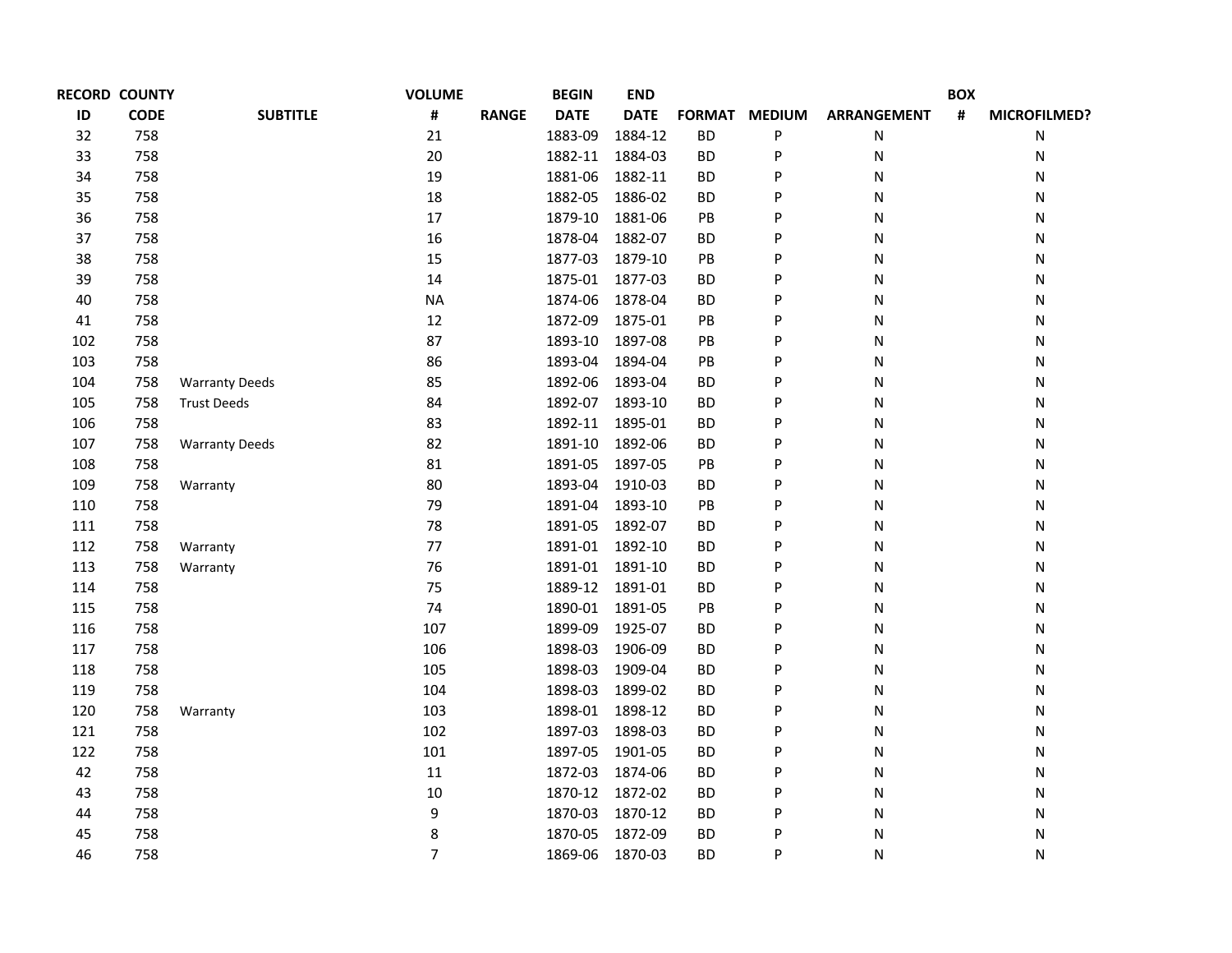| <b>RECORD COUNTY</b> |             |                       | <b>VOLUME</b>  |              | <b>BEGIN</b>    | <b>END</b>      |               |               |                    | <b>BOX</b> |              |
|----------------------|-------------|-----------------------|----------------|--------------|-----------------|-----------------|---------------|---------------|--------------------|------------|--------------|
| ID                   | <b>CODE</b> | <b>SUBTITLE</b>       | $\pmb{\sharp}$ | <b>RANGE</b> | <b>DATE</b>     | <b>DATE</b>     |               | FORMAT MEDIUM | <b>ARRANGEMENT</b> | #          | MICROFILMED? |
| 47                   | 758         |                       | 6              |              | 1867-10         | 1869-06         | $\mathsf{PB}$ | P             | ${\sf N}$          |            | N            |
| 48                   | 758         | <b>Warranty Deeds</b> | 39             |              | 1874-07         | 1876-03         | PB            | P             | ${\sf N}$          |            | N            |
| 49                   | 758         |                       | 38             |              | 1874-02         | 1875-05         | PB            | P             | $\mathsf{N}$       |            | Υ            |
| 50                   | 758         |                       | 37             |              | 1872-12         | 1874-07         | PB            | P             | N                  |            | Υ            |
| 51                   | 758         |                       | 36             |              | 1872-06         | 1874-02         | PB            | P             | ${\sf N}$          |            | Υ            |
| 52                   | 758         |                       | 35             |              |                 | 1872-01 1877-11 | PB            | P             | ${\sf N}$          |            | Υ            |
| 53                   | 758         |                       | 34             |              | 1872-01 1878-03 |                 | <b>PB</b>     | P             | N                  |            | Υ            |
| 54                   | 758         |                       | 33             |              |                 | 1871-07 1872-06 | PB            | P             | N                  |            | Υ            |
| 55                   | 758         |                       | 32             |              |                 | 1871-07 1872-11 | PB            | P             | ${\sf N}$          |            | Υ            |
| 56                   | 758         |                       | 31             |              |                 | 1871-01 1871-07 | PB            | P             | N                  |            | Υ            |
| 57                   | 758         |                       | 30             |              | 1870-06         | 1871-01         | <b>BD</b>     | P             | ${\sf N}$          |            | Y            |
| 58                   | 758         | Railroad              | 29             |              | 1870-03         | 1903-02         | PB            | P             | N                  |            | Y            |
| 59                   | 758         |                       | 28             |              | 1870-02 1871-07 |                 | ВD            | P             | ${\sf N}$          |            | N            |
| 60                   | 758         |                       | 27             |              |                 | 1869-12 1870-06 | <b>BD</b>     | P             | ${\sf N}$          |            | Y            |
| 61                   | 758         |                       | 26             |              | 1869-03         | 1870-03         | <b>BD</b>     | P             | ${\sf N}$          |            | Y            |
| 62                   | 758         |                       | 25             |              | 1887-03         | 1888-09         | <b>BD</b>     | P             | ${\sf N}$          |            | Υ            |
| 63                   | 758         |                       | 124            |              | 1901-04 1902-09 |                 | <b>BD</b>     | P             | $\mathsf{N}$       |            | Υ            |
| 64                   | 758         |                       | 23             |              | 1885-06         | 1887-03         | <b>BD</b>     | P             | N                  |            | Υ            |
| 65                   | 758         |                       | 56             |              | 1882-03         | 1918-04         | <b>BD</b>     | P             | ${\sf N}$          |            | N            |
| 66                   | 758         | Warranty              | 55             |              | 1882-08         | 1883-12         | <b>BD</b>     | P             | $\mathsf{N}$       |            | Υ            |
| 67                   | 758         | Warranty              | 54             |              | 1882-01 1883-09 |                 | PB            | P             | N                  |            | Υ            |
| 68                   | 758         |                       | 53             |              | 1881-10         | 1909-06         | BD            | P             | N                  |            | Υ            |
| 69                   | 758         |                       | 52             |              | 1881-09         | 1883-10         | PB            | P             | ${\sf N}$          |            | Υ            |
| 70                   | 758         | Warranty              | 51             |              | 1881-02 1882-08 |                 | $\mathsf{PB}$ | P             | N                  |            | Υ            |
| 71                   | 758         | Warranty              | 50             |              | 1880-06         | 1882-01         | BD            | P             | N                  |            | Υ            |
| 72                   | 758         |                       | 49             |              | 1880-01 1906-05 |                 | <b>BD</b>     | P             | ${\sf N}$          |            | Υ            |
| 73                   | 758         |                       | 48             |              | 1880-04         | 1881-09         | BD            | P             | N                  |            | Υ            |
| 74                   | 758         |                       | 47             |              | 1879-02 1880-04 |                 | PB            | P             | ${\sf N}$          |            | Υ            |
| 75                   | 758         |                       | 46             |              |                 | 1877-12 1879-02 | PB            | P             | N                  |            | Υ            |
| 76                   | 758         |                       | 45             |              | 1878-03         | 1881-02         | ВD            | P             | N                  |            | Υ            |
| 77                   | 758         |                       | 44             |              | 1878-02 1880-06 |                 | ВD            | P             | N                  |            | Υ            |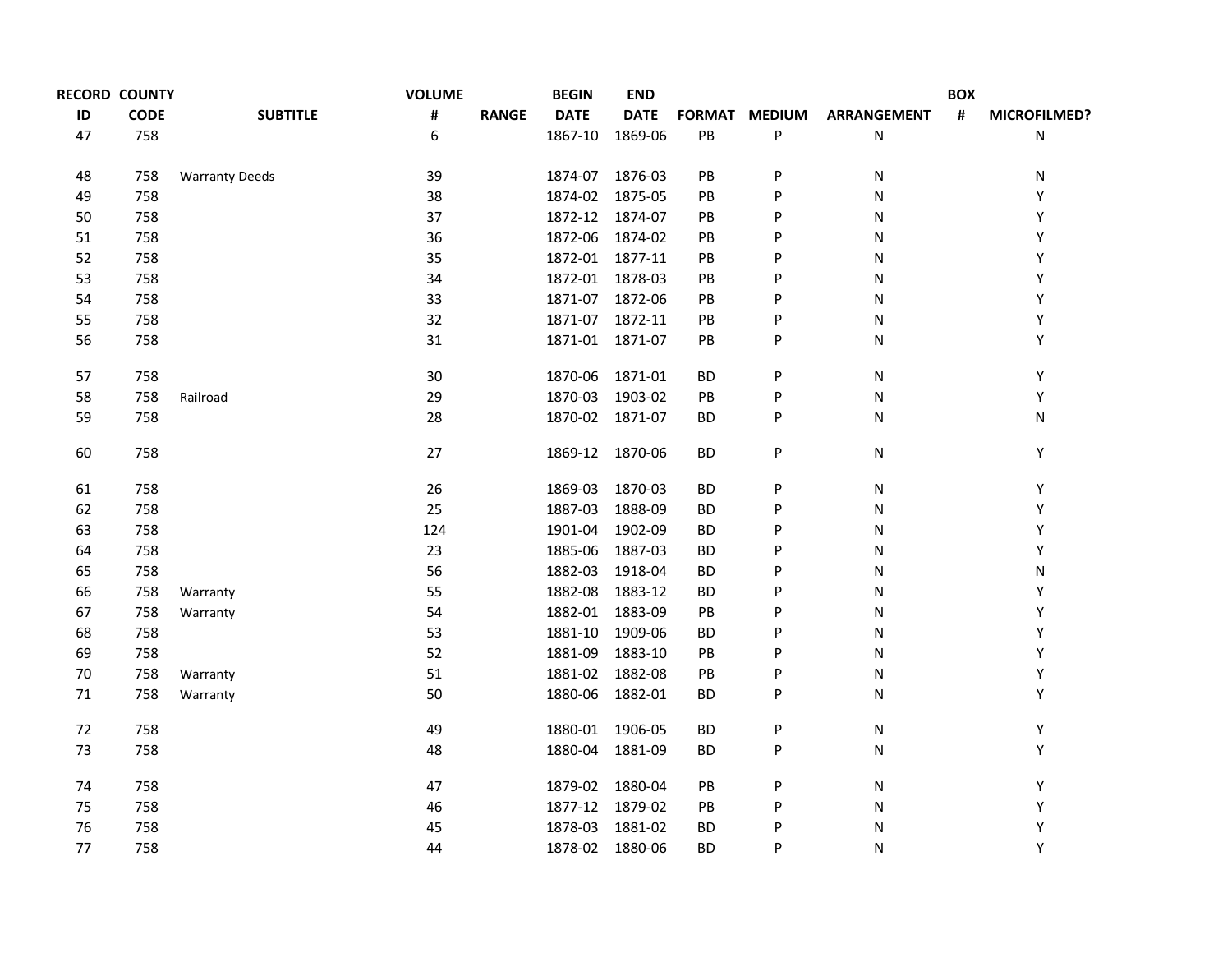| <b>RECORD COUNTY</b> |                 | <b>VOLUME</b> |              | <b>BEGIN</b> | <b>END</b>  |                                                                                                                                                       |   |                    | <b>BOX</b> |              |
|----------------------|-----------------|---------------|--------------|--------------|-------------|-------------------------------------------------------------------------------------------------------------------------------------------------------|---|--------------------|------------|--------------|
| <b>CODE</b>          | <b>SUBTITLE</b> | #             | <b>RANGE</b> | <b>DATE</b>  | <b>DATE</b> |                                                                                                                                                       |   | <b>ARRANGEMENT</b> | #          | MICROFILMED? |
| 758                  |                 | 43            |              | 1877-11      | 1882-12     | PB                                                                                                                                                    | P | N                  |            | Υ            |
| 758                  |                 | 42            |              | 1876-09      | 1877-12     | <b>BD</b>                                                                                                                                             | P | N                  |            | Υ            |
| 758                  | Warranty        | 41            |              | 1876-03      | 1878-01     | PB                                                                                                                                                    | P | N                  |            | Υ            |
| 758                  |                 | 40            |              | 1875-05      | 1876-09     | PB                                                                                                                                                    | P | N                  |            | Υ            |
| 758                  | Quit Claim      | 73            |              | 1890-01      | 1893-12     | BD                                                                                                                                                    | P | N                  |            | Ν            |
| 758                  |                 | 72            |              | 1889-06      | 1891-12     | BD                                                                                                                                                    | P | N                  |            | N            |
| 758                  | Warranty        | $71\,$        |              |              | 1889-12     | BD                                                                                                                                                    | P | N                  |            | Ν            |
| 758                  |                 | 70            |              | 1888-10      | 1891-01     | BD                                                                                                                                                    | P | N                  |            | N            |
| 758                  |                 | 69            |              | 1888-09      | 1890-01     | BD                                                                                                                                                    | P | N                  |            | Ν            |
| 758                  |                 | 68            |              | 1888-05      | 1889-05     | BD                                                                                                                                                    | P | N                  |            | Ν            |
| 758                  |                 | 67            |              |              | 1893-03     | BD                                                                                                                                                    | P | N                  |            | N            |
| 758                  | Warranty        | 66            |              |              | 1888-12     | BD                                                                                                                                                    | P | N                  |            | N            |
| 758                  | Warranty        | 65            |              |              | 1887-12     | BD                                                                                                                                                    | P | N                  |            | N            |
| 758                  |                 | 64            |              | 1886-06      | 1888-10     | PB                                                                                                                                                    | P | N                  |            | Y            |
| 758                  |                 | 63            |              | 1885-05      | 1890-01     | PB                                                                                                                                                    | P | N                  |            | Υ            |
| 758                  | Warranty        | 62            |              |              | 1886-12     | PB                                                                                                                                                    | P | N                  |            | Υ            |
| 758                  | Warranty        | 61            |              |              | 1907-09     | BD                                                                                                                                                    | P | N                  |            | Υ            |
| 758                  | Warranty        | 60            |              | 1883-08      | 1885-07     | BD                                                                                                                                                    | P | N                  |            | Υ            |
| 758                  |                 | 59            |              | 1883-09      | 1893-02     | PB                                                                                                                                                    | P | N                  |            | Υ            |
| 758                  |                 | 58            |              | 1883-10      | 1886-06     | BD                                                                                                                                                    | P | N                  |            | Υ            |
| 758                  | Quit Claim      | 57            |              |              | 1891-03     | <b>BD</b>                                                                                                                                             | P | N                  |            | Υ            |
| 758                  | Sheriff's Deed  | 90            |              | 1894-02      | 1925-07     | BD                                                                                                                                                    | P | N                  |            | N            |
| 758                  |                 | 89            |              | 1894-04      | 1895-03     | PB                                                                                                                                                    | P | N                  |            | N            |
| 758                  |                 | 88            |              | 1893-10      | 1895-02     | PB                                                                                                                                                    | P | N                  |            | N            |
| 758                  |                 | 100           |              | 1898-07      | 1900-02     | <b>BD</b>                                                                                                                                             | P | N                  |            | N            |
| 758                  |                 | 99            |              | 1897-01      | 1898-01     | <b>BD</b>                                                                                                                                             | P | N                  |            | N            |
| 758                  |                 | 98            |              | 1896-09      | 1898-07     | BD                                                                                                                                                    | P | N                  |            | Ν            |
| 758                  |                 | 97            |              | 1896-04      | 1906-03     | PB                                                                                                                                                    | P | N                  |            | N            |
| 758                  |                 | 96            |              | 1896-01      | 1897-01     | BD                                                                                                                                                    | P | N                  |            | Ν            |
| 758                  |                 | 95            |              | 1895-07      | 1897-03     | BD                                                                                                                                                    | P | N                  |            | N            |
| 758                  |                 | 94            |              | 1895-03      | 1896-01     | <b>BD</b>                                                                                                                                             | P | N                  |            | Ν            |
| 758                  |                 | 93            |              | 1897-08      | 1899-04     | BD                                                                                                                                                    | P | N                  |            | N            |
| 758                  |                 | 92            |              |              |             | BD                                                                                                                                                    | P | N                  |            | N            |
| 758                  |                 | 91            |              |              |             | BD                                                                                                                                                    | P | N                  |            | Ν            |
| 758                  |                 | 123           |              |              |             | BD                                                                                                                                                    | P | N                  |            | N            |
| 758                  |                 | 122           |              |              |             | ВD                                                                                                                                                    | P | N                  |            | N            |
|                      |                 |               |              |              |             | 1888-12<br>1887-10<br>1887-12<br>1886-12<br>1885-07<br>1883-12<br>1882-12<br>1895-02 1897-03<br>1895-02 1896-05<br>1900-01 1901-04<br>1899-02 1911-06 |   | FORMAT MEDIUM      |            |              |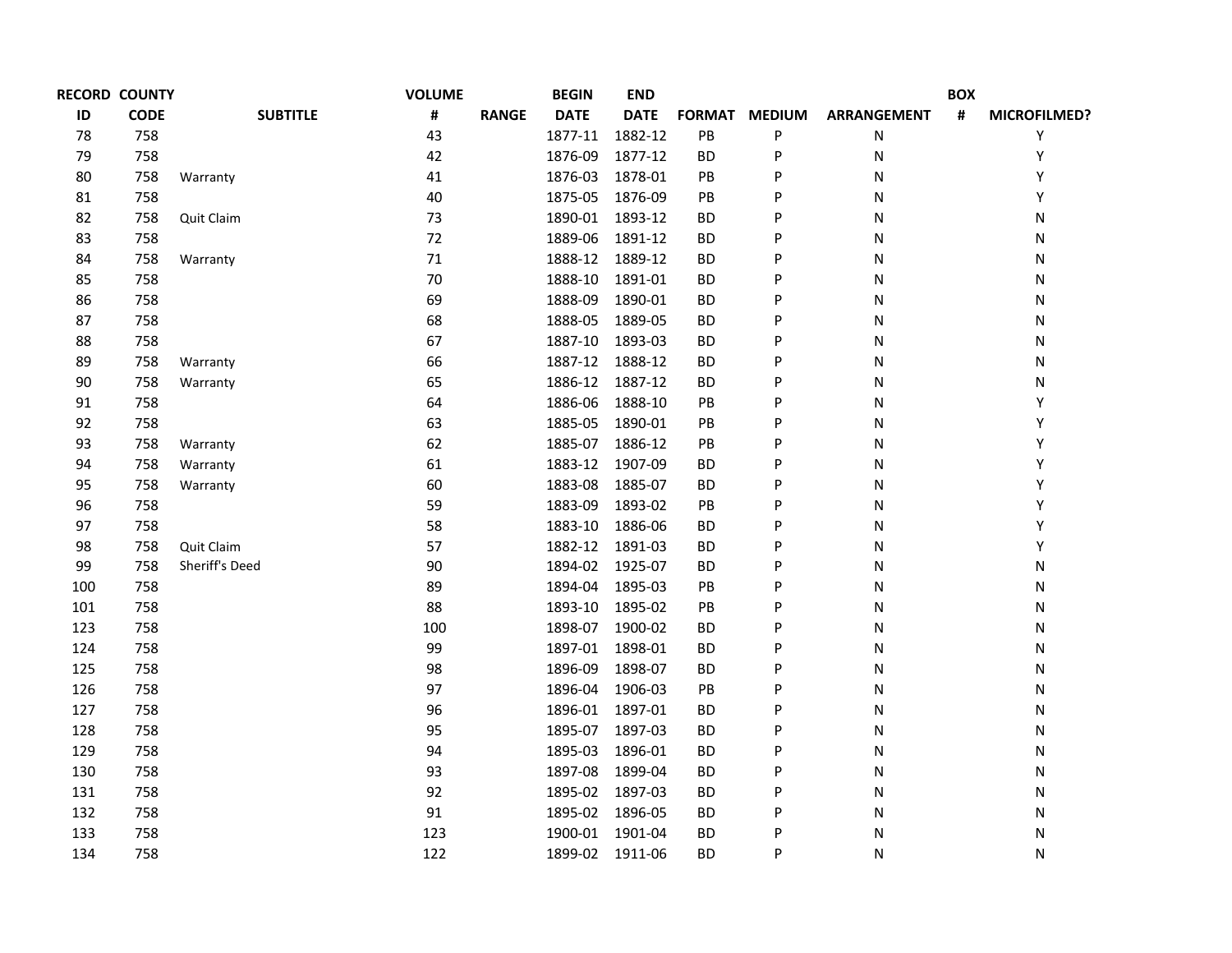| <b>RECORD COUNTY</b> |             |                 | <b>VOLUME</b> |              | <b>BEGIN</b>    | <b>END</b>  |            |                      |                    | <b>BOX</b>     |                     |
|----------------------|-------------|-----------------|---------------|--------------|-----------------|-------------|------------|----------------------|--------------------|----------------|---------------------|
| ID                   | <b>CODE</b> | <b>SUBTITLE</b> | #             | <b>RANGE</b> | <b>DATE</b>     | <b>DATE</b> |            | <b>FORMAT MEDIUM</b> | <b>ARRANGEMENT</b> | $\pmb{\sharp}$ | <b>MICROFILMED?</b> |
| 268                  | 758         |                 | 261           |              | 1938-12         | 1948-10     | PB         | P                    | N                  |                | N                   |
| 269                  | 758         |                 | 260           |              | 1937-12         | 1948-03     | PB         | P                    | N                  |                | N                   |
| 270                  | 758         |                 | 259           |              | 1937-04         | 1939-11     | PB         | P                    | N                  |                | N                   |
| 271                  | 758         |                 | 258           |              | 1936-12 1939-11 |             | PB         | P                    | N                  |                | N                   |
| 272                  | 758         |                 | 257           |              | 1937-03         | 1938-10     | PB         | P                    | N                  |                | N                   |
| 273                  | 758         |                 | 256           |              | 1936-07         | 1938-04     | PB         | P                    | N                  |                | N                   |
| 274                  | 758         |                 | 255           |              | 1936-04         | 1940-03     | PB         | P                    | N                  |                | N                   |
| 275                  | 758         |                 | 254           |              | 1935-12 1943-06 |             | PB         | P                    | N                  |                | N                   |
| 276                  | 758         |                 | 253           |              | 1935-09         | 1939-01     | PB         | P                    | N                  |                | N                   |
| 277                  | 758         |                 | 252           |              | 1935-09         | 1937-03     | PB         | P                    | N                  |                | N                   |
| 278                  | 758         |                 | 251           |              | 1935-05         | 1937-03     | PB         | P                    | N                  |                | N                   |
| 279                  | 758         |                 | 250           |              | 1933-11 1945-11 |             | PB         | P                    | N                  |                | N                   |
| 280                  | 758         |                 | 249           |              | 1933-12 1940-10 |             | PB         | P                    | N                  |                | N                   |
| 281                  | 758         |                 | 248           |              | 1934-01 1943-10 |             | PB         | P                    | N                  |                | N                   |
| 282                  | 758         |                 | 247           |              | 1933-12 1941-02 |             | PB         | P                    | N                  |                | N                   |
| 283                  | 758         |                 | 246           |              | 1933-10 1935-08 |             | PB         | P                    | N                  |                | N                   |
| 284                  | 758         |                 | 245           |              | 1933-08         | 1940-03     | PB         | P                    | N                  |                | N                   |
| 285                  | 758         |                 | 278           |              | 1944-09         | 1948-03     | PB         | P                    | N                  |                | N                   |
| 286                  | 758         |                 | 277           |              | 1943-06         | 1944-06     | PB         | P                    | N                  |                | N                   |
| 287                  | 758         |                 | 276           |              | 1942-07         | 1948-01     | PB         | P                    | N                  |                | N                   |
| 288                  | 758         |                 | 275           |              | 1942-12         | 1946-06     | PB         | P                    | N                  |                | N                   |
| 289                  | 758         |                 | 274           |              | 1942-10         | 1947-09     | PB         | P                    | N                  |                | N                   |
| 290                  | 758         |                 | 273           |              | 1941-11         | 1959-06     | PB         | P                    | N                  |                | N                   |
| 291                  | 758         |                 | 272           |              | 1942-01         | 1943-06     | PB         | P                    | N                  |                | N                   |
| 292                  | 758         |                 | 271           |              | 1941-09         | 1943-01     | PB         | P                    | N                  |                | N                   |
| 293                  | 758         |                 | 270           |              | 1941-12         | 1946-07     | PB         | P                    | N                  |                | N                   |
| 294                  | 758         |                 | 269           |              | 1940-04         | 1947-11     | PB         | P                    | N                  |                | Ν                   |
| 295                  | 758         |                 | 268           |              | 1940-07 1942-01 |             | PB         | P                    | N                  |                | N                   |
| 296                  | 758         |                 | 267           |              | 1940-03         | 1945-06     | ${\sf PB}$ | P                    | N                  |                | N                   |
| 297                  | 758         |                 | 266           |              | 1940-11         | 1943-05     | PB         | P                    | N                  |                | N                   |
| 298                  | 758         |                 | 265           |              | 1939-11         | 1941-08     | ${\sf PB}$ | P                    | N                  |                | N                   |
| 299                  | 758         |                 | 264           |              | 1939-02 1947-09 |             | PB         | P                    | N                  |                | N                   |
| 300                  | 758         |                 | 263           |              | 1939-02 1946-12 |             | ${\sf PB}$ | P                    | N                  |                | N                   |
| 301                  | 758         |                 | 262           |              | 1938-10         | 1940-07     | PB         | P                    | N                  |                | N                   |
| 302                  | 758         |                 | 295           |              | 1948-12         | 1953-08     | PB         | P                    | N                  |                | N                   |
| 303                  | 758         |                 | 294           |              | 1948-01         | 1950-01     | PB         | P                    | N                  |                | N                   |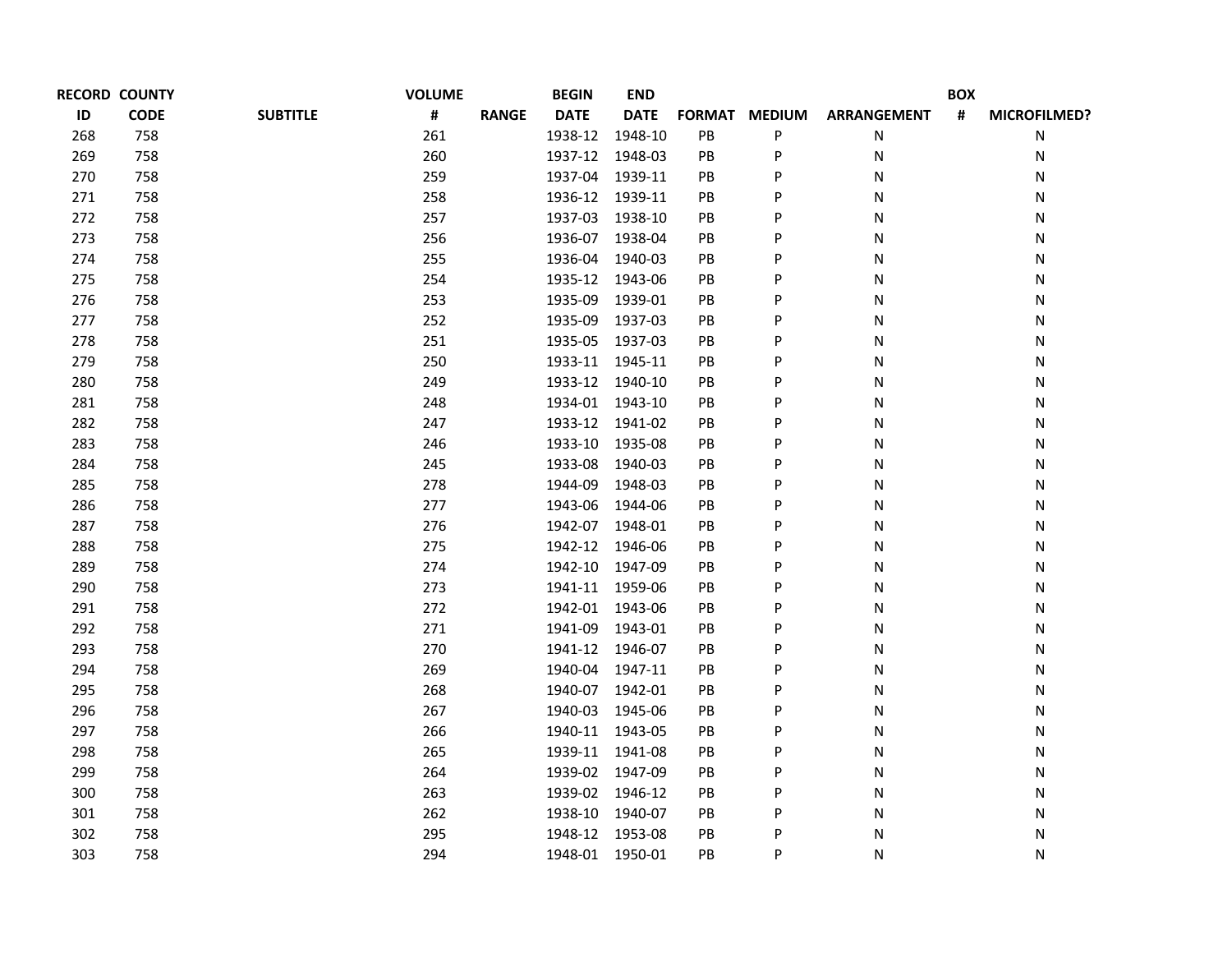|     | <b>RECORD COUNTY</b> |                 | <b>VOLUME</b>     | <b>BEGIN</b> | <b>END</b>      |            |               | <b>BOX</b>         |   |              |  |
|-----|----------------------|-----------------|-------------------|--------------|-----------------|------------|---------------|--------------------|---|--------------|--|
| ID  | <b>CODE</b>          | <b>SUBTITLE</b> | #<br><b>RANGE</b> | <b>DATE</b>  | <b>DATE</b>     |            | FORMAT MEDIUM | <b>ARRANGEMENT</b> | # | MICROFILMED? |  |
| 304 | 758                  |                 | 293               | 1947-09      | 1948-08         | PB         | P             | N                  |   | Ν            |  |
| 305 | 758                  |                 | 292               |              | 1948-03 1952-09 | PB         | P             | N                  |   | Ν            |  |
| 306 | 758                  |                 | 291               |              | 1946-08 1950-10 | PB         | P             | N                  |   | Ν            |  |
| 307 | 758                  |                 | 290               |              | 1946-12 1947-09 | PB         | P             | N                  |   | Ν            |  |
| 308 | 758                  |                 | 289               |              | 1946-02 1946-12 | <b>PB</b>  | P             | N                  |   | Ν            |  |
| 309 | 758                  |                 | 288               |              | 1945-04 1946-02 | PB         | P             | N                  |   | Ν            |  |
| 310 | 758                  |                 | 287               |              | 1948-03 1952-01 | PB         | P             | N                  |   | Ν            |  |
| 311 | 758                  |                 | 286               |              | 1945-12 1950-11 | PB         | P             | N                  |   | N            |  |
| 313 | 758                  |                 | 284               | 1945-09      | 1950-02         | PB         | P             | N                  |   | Ν            |  |
| 314 | 758                  |                 | 283               |              | 1944-06 1945-04 | PB         | P             | N                  |   | Ν            |  |
| 315 | 758                  |                 | 282               |              | 1946-01 1955-05 | ${\sf PB}$ | P             | N                  |   | Ν            |  |
| 316 | 758                  |                 | 281               |              | 1946-08 1947-10 | PB         | P             | N                  |   | Ν            |  |
| 317 | 758                  |                 | 280               |              | 1943-11 1946-08 | PB         | P             | N                  |   | Ν            |  |
| 318 | 758                  |                 | 279               |              | 1944-04 1951-03 | PB         | P             | N                  |   | Ν            |  |
| 319 | 758                  |                 | 312               |              | 1953-02 1956-02 | PB         | P             | N                  |   | N            |  |
| 320 | 758                  |                 | 311               |              | 1952-08 1958-09 | PB         | P             | N                  |   | Ν            |  |
| 321 | 758                  |                 | 310               |              | 1952-05 1953-08 | PB         | P             | N                  |   | Ν            |  |
| 322 | 758                  |                 | 309               |              | 1952-02 1958-02 | PB         | P             | N                  |   | Ν            |  |
| 323 | 758                  |                 | 308               | 1952-10      | 1954-05         | PB         | P             | N                  |   | Ν            |  |
| 324 | 758                  |                 | 307               | 1951-06      | 1952-05         | PB         | P             | N                  |   | Ν            |  |
| 325 | 758                  |                 | 306               |              | 1951-04 1952-10 | PB         | P             | N                  |   | Ν            |  |
| 326 | 758                  |                 | 305               |              | 1954-07 1958-05 | PB         | P             | N                  |   | N            |  |
| 327 | 758                  |                 | 305A              |              | 1958-03 1966-12 | PB         | P             | N                  |   | N            |  |
| 328 | 758                  |                 | 304               |              | 1952-06 1953-10 | PB         | P             | N                  |   | Ν            |  |
| 329 | 758                  |                 | 303               |              | 1950-10 1959-01 | <b>PB</b>  | P             | N                  |   | Ν            |  |
| 330 | 758                  |                 | 302               |              | 1951-03 1960-01 | PB         | P             | N                  |   | Ν            |  |
| 331 | 758                  |                 | 301               |              | 1950-03 1954-04 | PB         | P             | N                  |   | Ν            |  |
| 332 | 758                  |                 | 300               |              | 1950-01 1951-04 | PB         | P             | N                  |   | Ν            |  |
| 333 | 758                  |                 | 299               | 1950-09      | 1951-06         | <b>PB</b>  | P             | N                  |   | Ν            |  |
| 334 | 758                  |                 | 298               |              | 1949-11 1953-09 | PB         | P             | N                  |   | Ν            |  |
| 335 | 758                  |                 | 297               |              | 1949-09 1950-09 | PB         | P             | N                  |   | N            |  |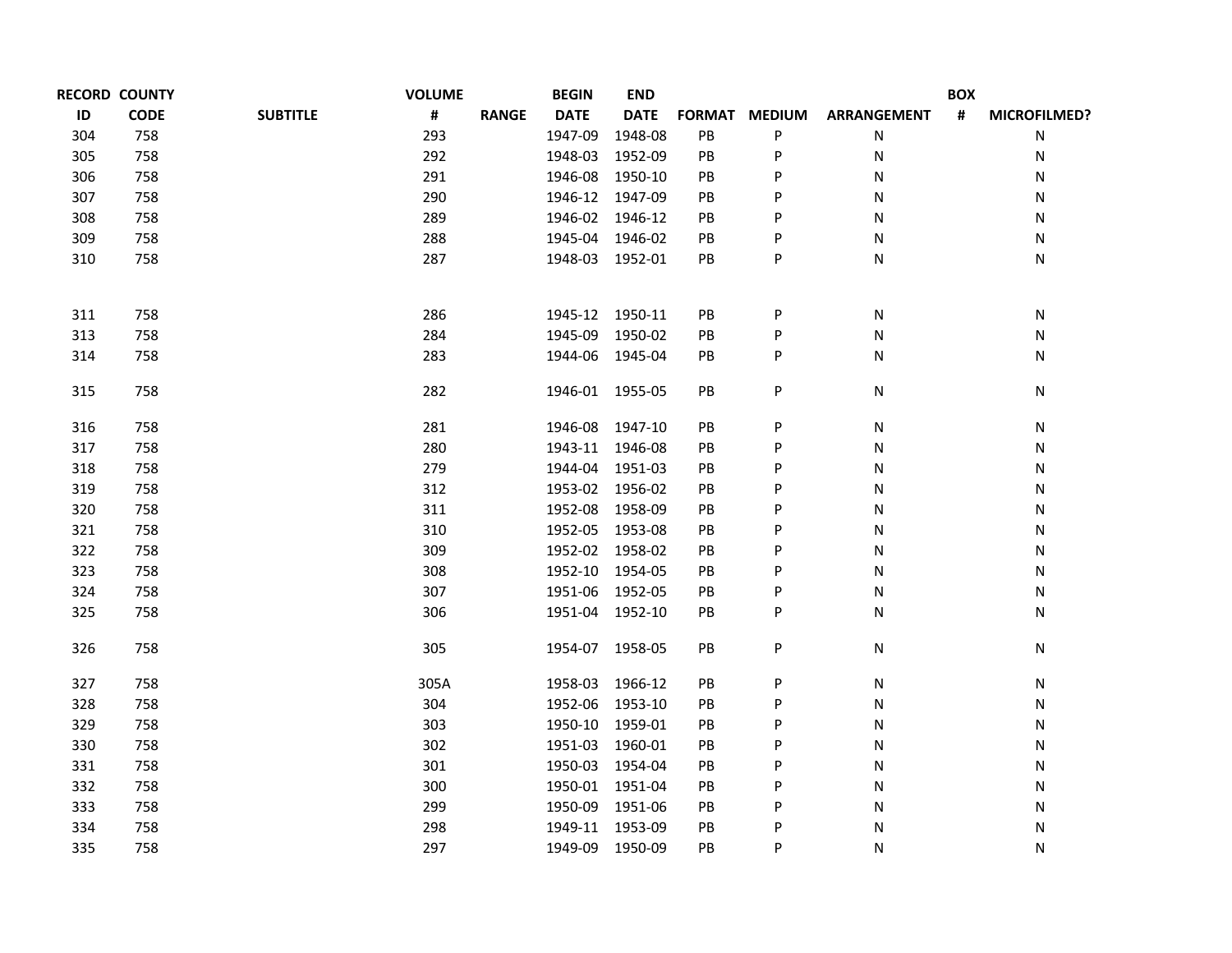| <b>RECORD COUNTY</b> |                        | <b>VOLUME</b> |              | <b>BEGIN</b> | <b>END</b>  |                                                                                                                                      |   |                    | <b>BOX</b> |              |
|----------------------|------------------------|---------------|--------------|--------------|-------------|--------------------------------------------------------------------------------------------------------------------------------------|---|--------------------|------------|--------------|
| <b>CODE</b>          | <b>SUBTITLE</b>        | #             | <b>RANGE</b> | <b>DATE</b>  | <b>DATE</b> |                                                                                                                                      |   | <b>ARRANGEMENT</b> | #          | MICROFILMED? |
| 758                  |                        | 296           |              | 1948-08      | 1949-09     | PB                                                                                                                                   | P | N                  |            | Ν            |
| 758                  |                        | 329           |              | 1959-02      | 1960-03     | PB                                                                                                                                   | P | N                  |            | Ν            |
| 758                  |                        | 328           |              | 1958-08      | 1959-11     | PB                                                                                                                                   | P | N                  |            | Ν            |
| 758                  |                        | 327           |              |              | 1962-11     | PB                                                                                                                                   | P | N                  |            | N            |
| 758                  |                        | 326           |              | 1958-01      | 1959-02     | PB                                                                                                                                   | P | N                  |            | N            |
| 758                  |                        | 325           |              | 1957-08      | 1959-06     | PB                                                                                                                                   | P | N                  |            | N            |
| 758                  |                        | 324           |              | 1958-10      | 1963-05     | PB                                                                                                                                   | P | N                  |            | N            |
| 758                  |                        | 323           |              | 1957-03      | 1968-07     | PB                                                                                                                                   | P | N                  |            | N            |
| 758                  |                        | 322           |              |              |             | PB                                                                                                                                   | P | N                  |            | N            |
| 758                  |                        | 321           |              | 1956-08      | 1971-02     | PB                                                                                                                                   | P | N                  |            | N            |
| 758                  |                        | 320           |              |              |             | PB                                                                                                                                   | P | Ν                  |            | Ν            |
| 758                  | <b>Probate Estates</b> | 319           |              |              |             | PB                                                                                                                                   | P | N                  |            | N            |
| 758                  |                        | 318           |              |              |             | PB                                                                                                                                   | P | Ν                  |            | N            |
| 758                  |                        | 317           |              | 1955-09      | 1956-11     | PB                                                                                                                                   | P | N                  |            | N            |
| 758                  |                        | 316           |              | 1955-06      | 1957-01     | PB                                                                                                                                   | P | Ν                  |            | N            |
| 758                  |                        | 315           |              | 1954-06      | 1958-04     | PB                                                                                                                                   | P | N                  |            | N            |
| 758                  |                        | 314           |              | 1954-09      | 1955-09     | PB                                                                                                                                   | P | N                  |            | N            |
| 758                  |                        | 313           |              | 1953-08      | 1954-09     | PB                                                                                                                                   | P | Ν                  |            | N            |
| 758                  |                        | 346           |              | 1964-03      | 1965-05     | PB                                                                                                                                   | P | Ν                  |            | N            |
| 758                  |                        | 345           |              | 1963-10      | 1964-09     | PB                                                                                                                                   | P | Ν                  |            | N            |
| 758                  |                        | 344           |              | 1963-05      | 1971-02     | PB                                                                                                                                   | P | N                  |            | N            |
| 758                  |                        | 343           |              | 1963-03      | 1970-07     | PB                                                                                                                                   | P | N                  |            | N            |
| 758                  |                        | 342           |              | 1962-12      | 1964-03     | PB                                                                                                                                   | P | N                  |            | N            |
| 758                  |                        | 341           |              | 1962-09      | 1963-10     | PB                                                                                                                                   | P | N                  |            | N            |
| 758                  |                        | 340           |              | 1962-06      | 1968-02     | PB                                                                                                                                   | P | N                  |            | Ν            |
| 758                  |                        | 339           |              |              | 1962-11     | PB                                                                                                                                   | P | N                  |            | N            |
| 758                  |                        | 338           |              | 1961-09      | 1966-12     | PB                                                                                                                                   | P | Ν                  |            | Ν            |
| 758                  |                        | 337           |              | 1961-06      | 1962-09     | PB                                                                                                                                   | P | N                  |            | Ν            |
| 758                  |                        | 336           |              | 1961-12      | 1964-06     | PB                                                                                                                                   | P | Ν                  |            | N            |
| 758                  |                        | 335           |              | 1960-04      | 1968-12     | PB                                                                                                                                   | P | N                  |            | Ν            |
| 758                  |                        | 334           |              | 1960-03      | 1961-06     | PB                                                                                                                                   | P | N                  |            | Ν            |
| 758                  |                        | 333           |              | 1959-11      | 1961-07     | PB                                                                                                                                   | P | N                  |            | N            |
| 758                  |                        | 332           |              |              |             | <b>PB</b>                                                                                                                            | P | N                  |            | Ν            |
| 758                  |                        | 331           |              | 1959-06      | 1961-12     | PB                                                                                                                                   | P | N                  |            | N            |
| 758                  |                        | 330           |              | 1959-02      | 1968-09     | PB                                                                                                                                   | P | N                  |            | Ν            |
| 758                  |                        | 363           |              |              |             | PB                                                                                                                                   | P | N                  |            | N            |
|                      |                        |               |              |              |             | 1958-02<br>1957-01 1958-07<br>1956-11 1958-01<br>1956-12 1971-01<br>1955-10 1957-05<br>1961-07<br>1960-01 1969-01<br>1968-12 1970-04 |   | FORMAT MEDIUM      |            |              |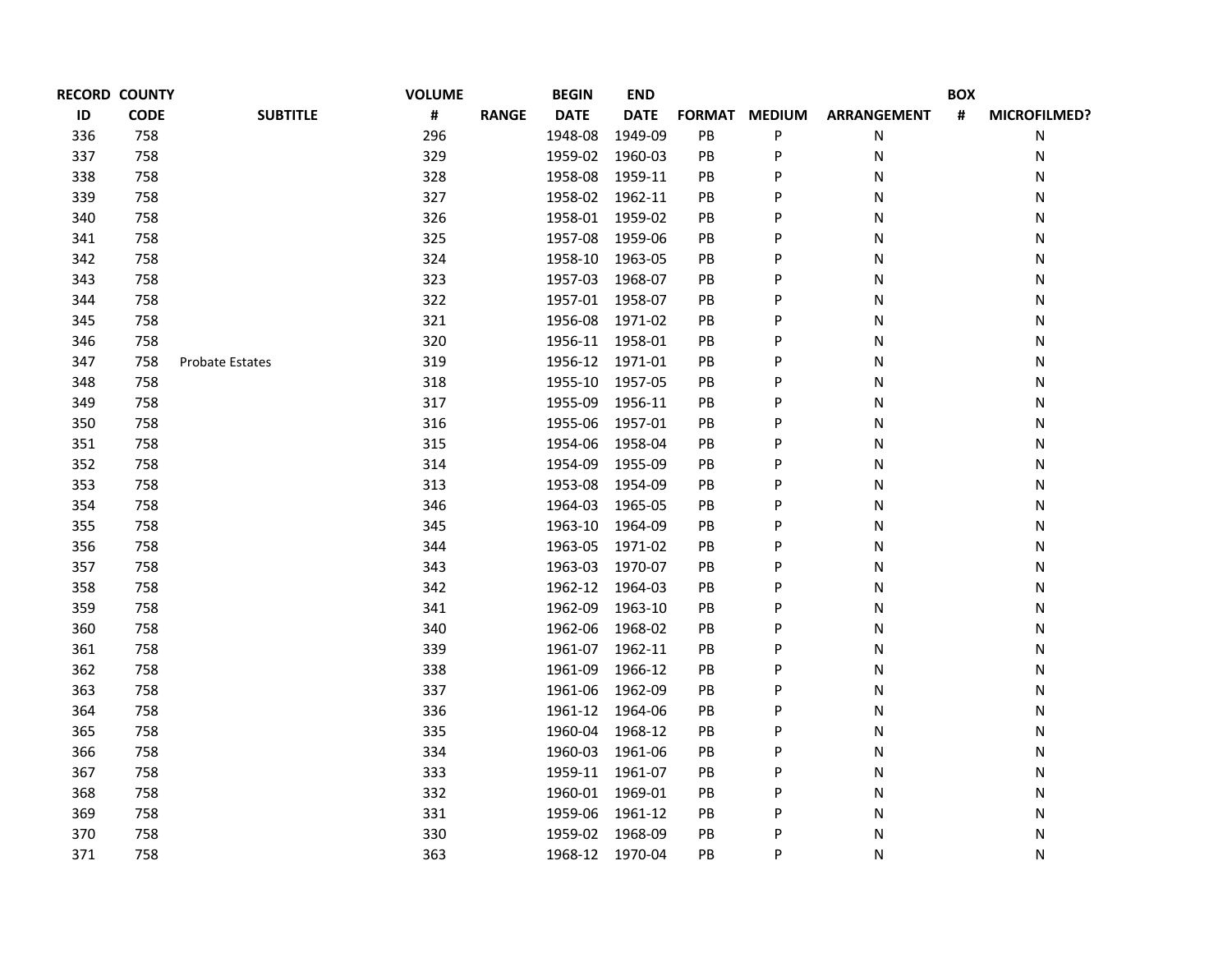|     | <b>RECORD COUNTY</b> |          |                 | <b>VOLUME</b>  |              | <b>BEGIN</b>    | <b>END</b>  |               |               |                    | <b>BOX</b>     |                     |
|-----|----------------------|----------|-----------------|----------------|--------------|-----------------|-------------|---------------|---------------|--------------------|----------------|---------------------|
| ID  | <b>CODE</b>          |          | <b>SUBTITLE</b> | #              | <b>RANGE</b> | <b>DATE</b>     | <b>DATE</b> | <b>FORMAT</b> | <b>MEDIUM</b> | <b>ARRANGEMENT</b> | $\pmb{\sharp}$ | <b>MICROFILMED?</b> |
| 372 | 758                  |          |                 | 362            |              | 1968-10         | 1971-01     | PB            | P             | N                  |                | N                   |
| 373 | 758                  |          |                 | 361            |              | 1969-01         | 1971-01     | PB            | P             | N                  |                | Ν                   |
| 374 | 758                  |          |                 | 360            |              | 1968-09         | 1971-02     | PB            | P             | N                  |                | N                   |
| 375 | 758                  |          |                 | 359            |              | 1968-04         | 1970-11     | PB            | P             | N                  |                | Ν                   |
| 376 | 758                  |          |                 | 358            |              | 1968-03         | 1971-02     | PB            | P             | N                  |                | Ν                   |
| 377 | 758                  |          |                 | 357            |              | 1968-03         | 1969-12     | PB            | P             | N                  |                | Ν                   |
| 378 | 758                  |          |                 | 356            |              | 1968-01 1973-04 |             | PB            | P             | N                  |                | Y                   |
| 379 | 758                  |          |                 | 355            |              | 1967-10 1968-12 |             | PB            | P             | N                  |                | N                   |
| 380 | 758                  |          |                 | 354            |              | 1966-12 1971-02 |             | PB            | P             | N                  |                | ${\sf N}$           |
| 381 | 758                  |          |                 | 353            |              | 1966-07 1968-03 |             | PB            | P             | N                  |                | N                   |
| 382 | 758                  |          |                 | 352            |              | 1966-08         | 1967-10     | PB            | P             | N                  |                | N                   |
| 383 | 758                  |          |                 | 351            |              | 1966-07 1968-04 |             | PB            | P             | N                  |                | N                   |
| 384 | 758                  |          |                 | 350            |              | 1965-08         | 1966-08     | PB            | P             | N                  |                | N                   |
| 385 | 758                  |          |                 | 349            |              | 1965-05         | 1966-07     | PB            | P             | N                  |                | N                   |
| 386 | 758                  |          |                 | 348            |              | 1964-09         | 1965-08     | PB            | P             | N                  |                | N                   |
| 387 | 758                  |          |                 | 347            |              | 1964-06         | 1966-07     | PB            | P             | N                  |                | N                   |
| 388 | 758                  |          |                 | $\mathbf{1}$   |              | 1869            | 1889        | <b>BD</b>     | P             | С                  |                | N                   |
| 408 | 758                  | Abstract |                 | 9              |              | 1958-01         | 1970-09     | ВD            | P             | С                  |                | N                   |
| 409 | 758                  | Abstract |                 | $10\,$         |              | 1970-09         | 1981-01     | ВD            | P             | С                  |                | N                   |
| 410 | 758                  | Abstract |                 | 11             |              | 1981-01 1993-01 |             | <b>BD</b>     | P             | C                  |                | Ν                   |
| 411 | 758                  | Abstract |                 | 12             |              | 1993-01 2009-09 |             | ВD            | P             | C                  |                | N                   |
| 412 | 758                  |          |                 | 4              |              | 1879-09 1888-07 |             | <b>BD</b>     | P             | $\mathsf C$        |                | N                   |
| 413 | 758                  |          |                 | 5              |              | 1881-06         | 1885-05     | <b>BD</b>     | P             | $\mathsf C$        |                | Υ                   |
| 414 | 758                  |          |                 | 6              |              | 1885-05         | 1888-09     | PB            | P             | $\mathsf C$        |                | Υ                   |
| 415 | 758                  |          |                 | $\overline{7}$ |              | 1888-09         | 1891-11     | PB            | P             | C                  |                | Y                   |
| 416 | 758                  |          |                 | 8              |              | 1891-11 1896-03 |             | PB            | P             | С                  |                | Y                   |
| 417 | 758                  |          |                 | 9              |              | 1896-03 1897-08 |             | PB            | P             | C                  |                | Υ                   |
| 418 | 758                  |          |                 | 10             |              | 1897-06 1901-06 |             | PB            | P             | C                  |                | Υ                   |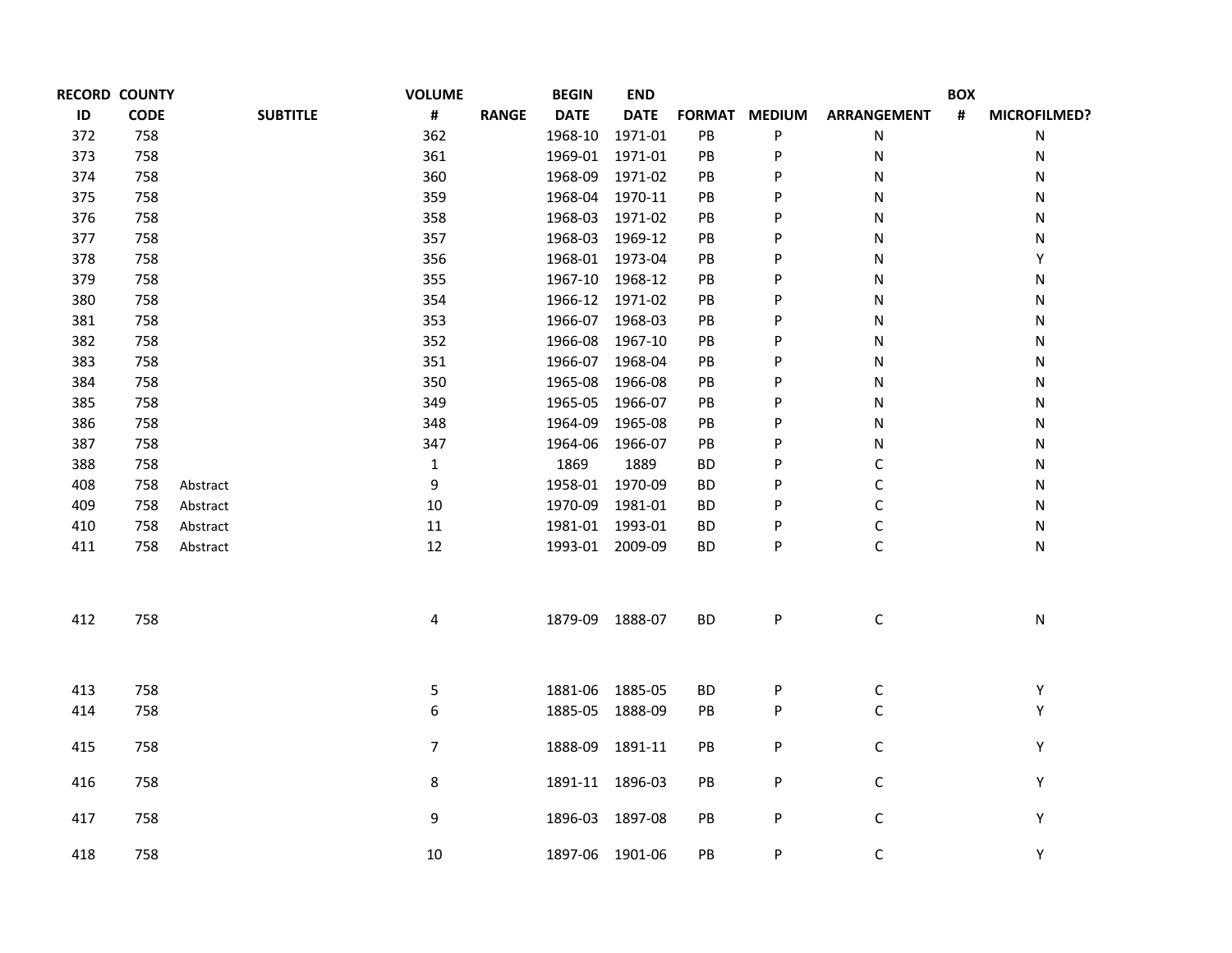| <b>RECORD COUNTY</b> |             |                            | <b>VOLUME</b>  |              | <b>BEGIN</b>    | <b>END</b>      |                        |               |                    | <b>BOX</b> |                     |
|----------------------|-------------|----------------------------|----------------|--------------|-----------------|-----------------|------------------------|---------------|--------------------|------------|---------------------|
| ID                   | <b>CODE</b> | <b>SUBTITLE</b>            | #              | <b>RANGE</b> | <b>DATE</b>     | <b>DATE</b>     |                        | FORMAT MEDIUM | <b>ARRANGEMENT</b> | #          | <b>MICROFILMED?</b> |
| 419                  | 758         |                            | 11             |              | 1901-07 1906-01 |                 | PB                     | P             | $\mathsf C$        |            | Υ                   |
| 420                  | 758         |                            | 12             |              | 1906-01 1909-05 |                 | PB                     | P             | $\mathsf C$        |            | Y                   |
| 421                  | 758         |                            | 13             |              |                 | 1909-03 1911-08 | $\mathsf{PB}$          | P             | $\mathsf C$        |            | Y                   |
| 422                  | 758         |                            | 14             |              |                 | 1911-04 1915-02 | PB                     | P             | $\mathsf C$        |            | Y                   |
| 423                  | 758         |                            | 15             |              |                 | 1915-02 1918-02 | PB                     | P             | $\mathsf C$        |            | Y                   |
| 424                  | 758         |                            | 16             |              |                 | 1918-02 1921-02 | PB                     | P             | $\mathsf C$        |            | Y                   |
| 425                  | 758         |                            | 17             |              |                 | 1921-03 1924-01 | $\mathsf{P}\mathsf{B}$ | ${\sf P}$     | $\mathsf C$        |            | Y                   |
| 426                  | 758         |                            | 18             |              |                 | 1924-01 1927-11 | PB                     | P             | $\mathsf C$        |            | Υ                   |
| 427                  | 758         |                            | 19             |              |                 | 1927-11 1931-10 | PB                     | P             | $\mathsf C$        |            | Y                   |
| 428                  | 758         |                            | 3              |              |                 | 1867-10 1878-12 | $\mathsf{P}\mathsf{B}$ | P             | $\mathsf C$        |            | Y                   |
| 429                  | 758         |                            | $\overline{2}$ |              | 1863-03 1909-05 |                 | $\mathsf{PB}$          | ${\sf P}$     | $\mathsf C$        |            | Υ                   |
| 430                  | 758         | Compiled-Livingston County | $\mathbf{1}$   |              | 1837-05         | 1901-10         | PB                     | P             | $\mathsf C$        |            | Y                   |
| 431                  | 758         | Marriage Records Book 2    |                |              | 1863            | 1880            | SB                     | P             | N                  |            | Υ                   |
| 432                  | 758         |                            |                |              | 1837            | 1856            | <b>BD</b>              | P             | $\mathsf C$        |            | ${\sf N}$           |
| 433                  | 758         | Compiled-Livingston County |                |              | 1856            | 1863            | <b>BD</b>              | P             | $\mathsf C$        |            | Υ                   |
| 434                  | 758         | Marriage Records Book 1    |                |              | 1837            | 1863            | ${\sf SB}$             | P             | $\mathsf C$        |            | N                   |
| 435                  | 758         | "Marriage License Record"  | 23             |              | 1951-05         | 1957-06         | <b>BD</b>              | P             | $\mathsf C$        |            | N                   |
| 436                  | 758         | Books 1-4                  |                |              | 1837            | 1888            | PB                     | P             | A                  |            | N                   |
| 437                  | 758         | County Atlas               |                |              | 1917            | 1917            | <b>BD</b>              | P             | ${\sf N}$          |            | ${\sf N}$           |
| 438                  | 758         | Plats of Livingston County |                |              | 1896            | 1896            | <b>BD</b>              | P             | ${\sf N}$          |            | ${\sf N}$           |
| 439                  | 758         | by Mid-Continent Maps      |                |              | 1947            | 1947            | PB                     | P             | N                  |            | N                   |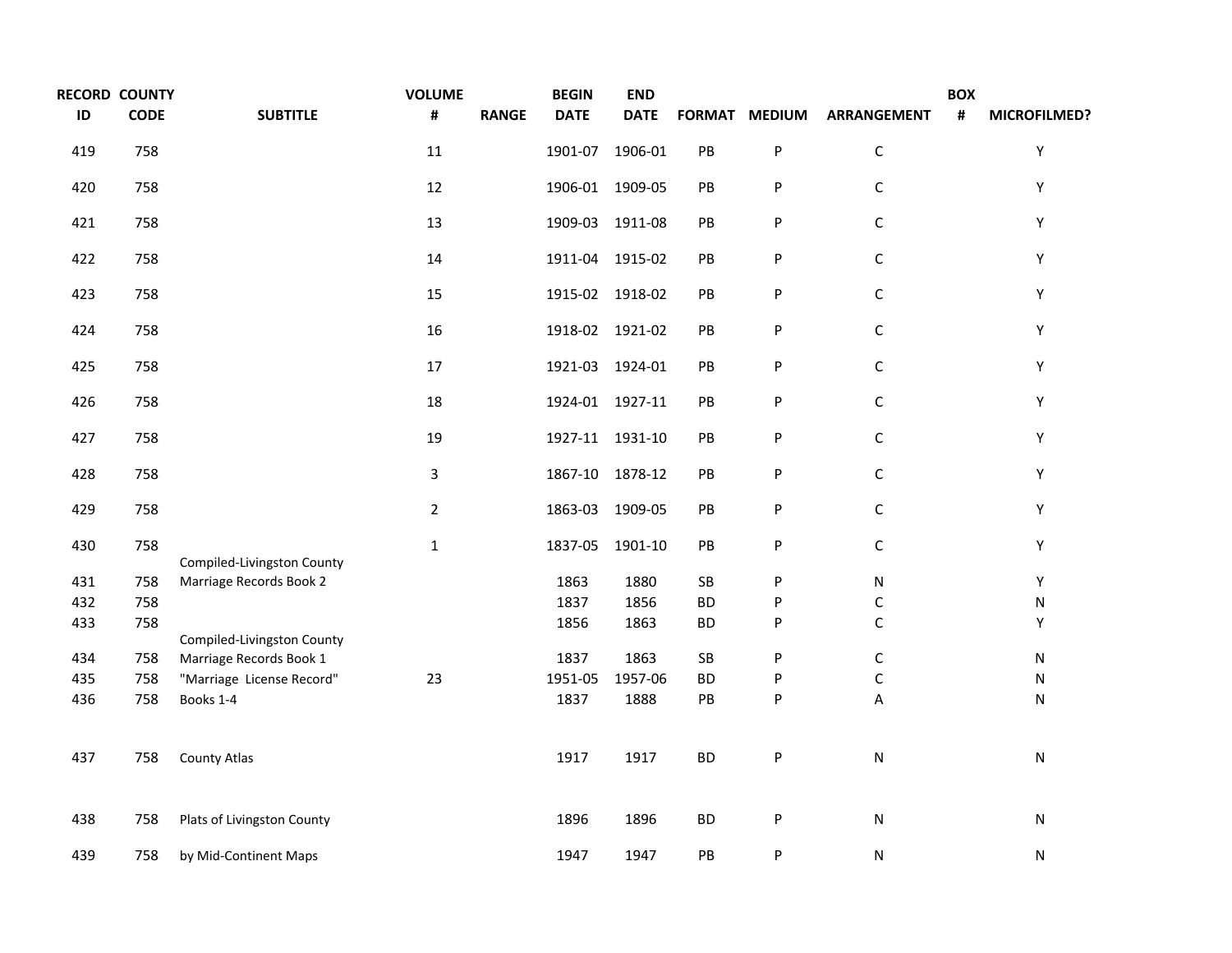|     | <b>RECORD COUNTY</b> |                                 | <b>VOLUME</b>  |              | <b>BEGIN</b> | <b>END</b>  |           |               |                    | <b>BOX</b> |                     |
|-----|----------------------|---------------------------------|----------------|--------------|--------------|-------------|-----------|---------------|--------------------|------------|---------------------|
| ID  | <b>CODE</b>          | <b>SUBTITLE</b>                 | #              | <b>RANGE</b> | <b>DATE</b>  | <b>DATE</b> |           | FORMAT MEDIUM | <b>ARRANGEMENT</b> | #          | <b>MICROFILMED?</b> |
| 440 | 758                  | <b>County Atlas</b>             |                |              | 1878         | 1878        | <b>BD</b> | P             | N                  |            | N                   |
| 441 | 758                  | Marginal Release of Trust Deeds |                |              | 1961-09      | 2001-03     | PB        | P             | N                  |            | N                   |
| 442 | 758                  |                                 | $\mathbf{1}$   |              | 1844         | 1880        | <b>BD</b> | P             | $\mathsf C$        |            | N                   |
| 443 | 758                  | "Old Plat Book" entitled by DNR | 2              |              | 1881-06      | 1924-03     | ВD        | P             | C                  |            | Y                   |
| 444 | 758                  | Deed Index Direct               | 6              |              | 1900         | 1903        | PB        | P             | Α                  |            | Υ                   |
| 445 | 758                  | Deed Index Indirect             | 6              |              | 1900         | 1903        | PB        | P             | А                  |            | Y                   |
| 446 | 758                  | Deed Index Indirect             | 5              |              | 1895         | 1900        | <b>PB</b> | P             | Α                  |            | Y                   |
| 447 | 758                  | Deed Index Direct               | 5              |              | 1895         | 1900        | PB        | P             | Α                  |            | Υ                   |
| 448 | 758                  | Deed Index Indirect             | 4              |              | 1888         | 1895        | PB        | P             | Α                  |            | Υ                   |
| 449 | 758                  | Deed Index Direct               | 4              |              | 1888         | 1895        | PB        | P             | Α                  |            | Υ                   |
| 450 | 758                  | Deed Index Indirect             | 3              |              | 1880         | 1889        | PB        | P             | А                  |            | Υ                   |
| 451 | 758                  | Deed Index Direct               | 3              |              | 1880         | 1889        | <b>PB</b> | P             | Α                  |            | Υ                   |
| 452 | 758                  | Deed Index Indirect             | $\overline{2}$ |              | 1872         | 1880        | PB        | P             | Α                  |            | Υ                   |
| 453 | 758                  | Deed Index Direct               | $\overline{2}$ |              | 1872         | 1880        | PB        | P             | Α                  |            | Υ                   |
| 454 | 758                  | Deed Index Indirect             |                |              | 1837         | 1870        | PB        | P             | Α                  |            | Υ                   |
| 455 | 758                  | Deed Index Direct               |                |              | 1837         | 1870        | PB        | P             | Α                  |            | Υ                   |
| 456 | 758                  | Deed Index Direct and Indirect  | $\mathbf{1}$   |              | 1870         | 1872        | PB        | P             | Α                  |            | Υ                   |
| 457 | 758                  |                                 | $\mathbf{1}$   |              | 1976-01      | 2009-08     | PB        | P             | Α                  |            | N                   |
| 458 | 758                  | Deed Index Indirect             | 13             |              | 1917         | 1920        | <b>BD</b> | P             | Α                  |            | Υ                   |
| 459 | 758                  | Deed Index Direct               | 13             |              | 1917         | 1920        | ВD        | P             | Α                  |            | Υ                   |
| 460 | 758                  | Deed Index Indirect             | 12             |              | 1915         | 1917        | <b>BD</b> | P             | Α                  |            | Υ                   |
| 461 | 758                  | Deed Index Direct               | 12             |              | 1915         | 1917        | <b>BD</b> | P             | Α                  |            | Υ                   |
| 462 | 758                  | Deed Index Indirect             | 11             |              | 1913         | 1914        | ВD        | P             | А                  |            | Υ                   |
| 463 | 758                  | Deed Index Direct               | 11             |              | 1913         | 1914        | ВD        | P             | А                  |            | Υ                   |
| 464 | 758                  | Deed Index Indirect             | 10             |              | 1911         | 1913        | <b>BD</b> | P             | А                  |            | Υ                   |
| 465 | 758                  | Deed Index Direct               | 10             |              | 1911         | 1913        | ВD        | P             | А                  |            | Υ                   |
| 466 | 758                  | Deed Index Indirect             | 9              |              | 1909         | 1911        | PB        | P             | Α                  |            | Υ                   |
| 467 | 758                  | Deed Index Direct               | 9              |              | 1909         | 1911        | PB        | P             | А                  |            | Υ                   |
| 468 | 758                  | Deed Index Indirect             | 8              |              | 1906         | 1909        | PB        | P             | А                  |            | Υ                   |
| 469 | 758                  | Deed Index Direct               | 8              |              | 1906         | 1909        | <b>PB</b> | P             | А                  |            | Υ                   |
| 470 | 758                  | Deed Index Indirect             | $\overline{7}$ |              | 1903         | 1906        | PB        | P             | Α                  |            | Υ                   |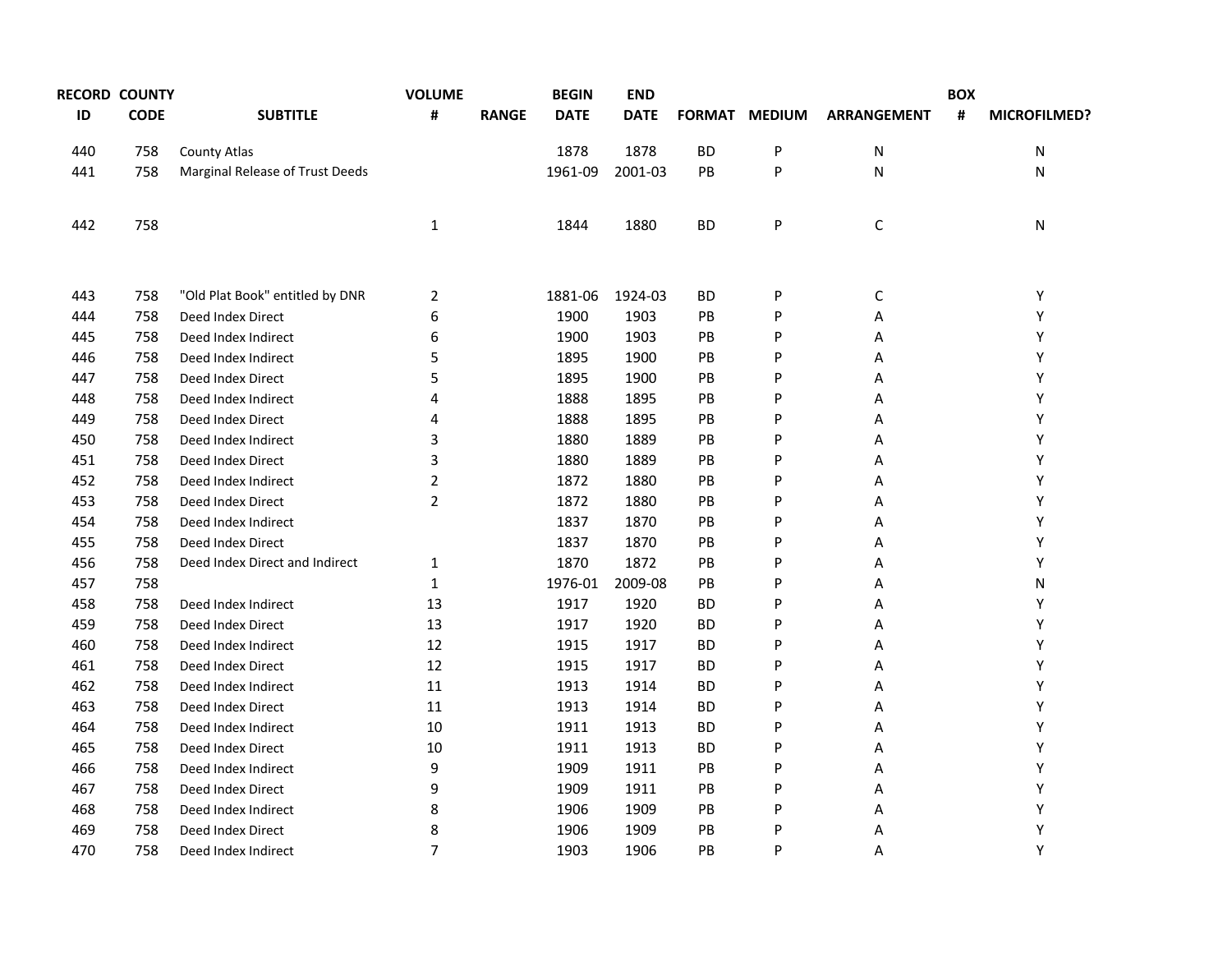|     | <b>RECORD COUNTY</b> |                                  | <b>VOLUME</b>  |              | <b>BEGIN</b> | <b>END</b>  |               |               |                    | <b>BOX</b> |              |
|-----|----------------------|----------------------------------|----------------|--------------|--------------|-------------|---------------|---------------|--------------------|------------|--------------|
| ID  | <b>CODE</b>          | <b>SUBTITLE</b>                  | #              | <b>RANGE</b> | <b>DATE</b>  | <b>DATE</b> | <b>FORMAT</b> | <b>MEDIUM</b> | <b>ARRANGEMENT</b> | #          | MICROFILMED? |
| 471 | 758                  | Deed Index Direct                | $\overline{7}$ |              | 1903         | 1906        | PB            | P             | Α                  |            | Υ            |
| 472 | 758                  | Deed Index Indirect              | 20             |              | 1942         | 1946        | <b>BD</b>     | P             | Α                  |            | Υ            |
| 473 | 758                  | Deed Index Direct                | 20             |              | 1942         | 1946        | <b>BD</b>     | P             | Α                  |            | Y            |
| 474 | 758                  | Deed Index Indirect              | 19             |              | 1938         | 1942        | <b>BD</b>     | P             | А                  |            | Υ            |
| 475 | 758                  | Deed Index Direct                | 19             |              | 1938         | 1942        | <b>BD</b>     | P             | Α                  |            | Y            |
| 476 | 758                  | Deed Index Indirect              | 18             |              | 1934         | 1938        | ВD            | P             | Α                  |            | Y            |
| 477 | 758                  | Deed Index Direct                | 18             |              | 1934         | 1938        | <b>BD</b>     | P             | Α                  |            | Y            |
| 478 | 758                  | Deed Index Indirect              | 17             |              | 1930         | 1934        | ВD            | P             | Α                  |            | Υ            |
| 479 | 758                  | Deed Index Direct                | 17             |              | 1930         | 1934        | <b>BD</b>     | P             | Α                  |            | Y            |
| 480 | 758                  | Deed Index Indirect              | 16             |              | 1927         | 1930        | ВD            | P             | Α                  |            | Y            |
| 481 | 758                  | Deed Index Direct                | 16             |              | 1927         | 1930        | ВD            | P             | Α                  |            | Υ            |
| 482 | 758                  | Deed Index Indirect              | 15             |              | 1923         | 1927        | ВD            | P             | Α                  |            | Υ            |
| 483 | 758                  | Deed Index Direct                | 15             |              | 1923         | 1927        | <b>BD</b>     | P             | Α                  |            | Υ            |
| 484 | 758                  | Deed Index Indirect              | 14             |              | 1920         | 1923        | ВD            | P             | Α                  |            | Y            |
| 485 | 758                  | Deed Index Direct                | 14             |              | 1920         | 1923        | <b>BD</b>     | P             | Α                  |            | Y            |
| 486 | 758                  | Deed Index Indirect              | 27             |              | 1974         | 1981        | PB            | P             | Α                  |            | Y            |
| 487 | 758                  | Deed Index Direct                | 27             |              | 1974         | 1981        | <b>PB</b>     | P             | Α                  |            | Y            |
| 488 | 758                  | Deed Index Indirect              | 26             |              | 1969-11      | 1974-06     | PB            | P             | Α                  |            | Y            |
| 489 | 758                  | Deed Index Direct                | 26             |              | 1969-11      | 1974-06     | <b>PB</b>     | P             | Α                  |            | Υ            |
| 490 | 758                  | Deed Index Indirect              | 25             |              | 1966-09      | 1969-10     | PB            | P             | Α                  |            | Υ            |
| 491 | 758                  | Deed Index Direct                | 25             |              | 1966-09      | 1969-10     | <b>PB</b>     | P             | Α                  |            | Υ            |
| 492 | 758                  | Deed Index Indirect              | 24             |              | 1960-05      | 1966-09     | PB            | P             | Α                  |            | Υ            |
| 493 | 758                  | Deed Index Direct                | 24             |              | 1960-05      | 1966-09     | PB            | P             | Α                  |            | Υ            |
| 494 | 758                  | Deed Index Indirect              | 23             |              | 1956-04      | 1960-05     | ВD            | P             | Α                  |            | Υ            |
| 495 | 758                  | Deed Index Direct                | 23             |              | 1956-04      | 1960-05     | <b>BD</b>     | P             | Α                  |            | Υ            |
| 496 | 758                  | Deed Index Indirect              | 22             |              | 1950         | 1956        | ВD            | P             | Α                  |            | Υ            |
| 497 | 758                  | Deed Index Direct                | 22             |              | 1950         | 1956        | <b>BD</b>     | P             | Α                  |            | Υ            |
| 498 | 758                  | Deed Index Indirect              | 21             |              | 1946         | 1950        | ВD            | P             | Α                  |            | Υ            |
| 499 | 758                  | Deed Index Direct                | 21             |              | 1946         | 1950        | <b>BD</b>     | P             | Α                  |            | Υ            |
| 500 | 758                  | Deed Index Indirect and Abstract | 31             |              | 1999         | 2005        | PB            | P             | А                  |            | Ν            |
| 501 | 758                  | Deed Index Direct and Abstract   | 31             |              | 1999         | 2005        | PB            | P             | Α                  |            | Ν            |
| 502 | 758                  | Deed Index Indirect and Abstract | 30             |              | 1994         | 1999        | PB            | P             | Α                  |            | Y            |
| 503 | 758                  | Deed Index Direct and Abstract   | 30             |              | 1994         | 1999        | <b>PB</b>     | P             | Α                  |            | Υ            |
| 504 | 758                  | Deed Index Indirect and Abstract | 29             |              | 1989         | 1993        | PB            | P             | А                  |            | Y            |
| 505 | 758                  | Deed Index Direct and Abstract   | 29             |              | 1989         | 1993        | <b>PB</b>     | P             | Α                  |            | Υ            |
| 506 | 758                  | Deed Index Indirect and Abstract | 28             |              | 1981         | 1989        | PB            | P             | Α                  |            | Υ            |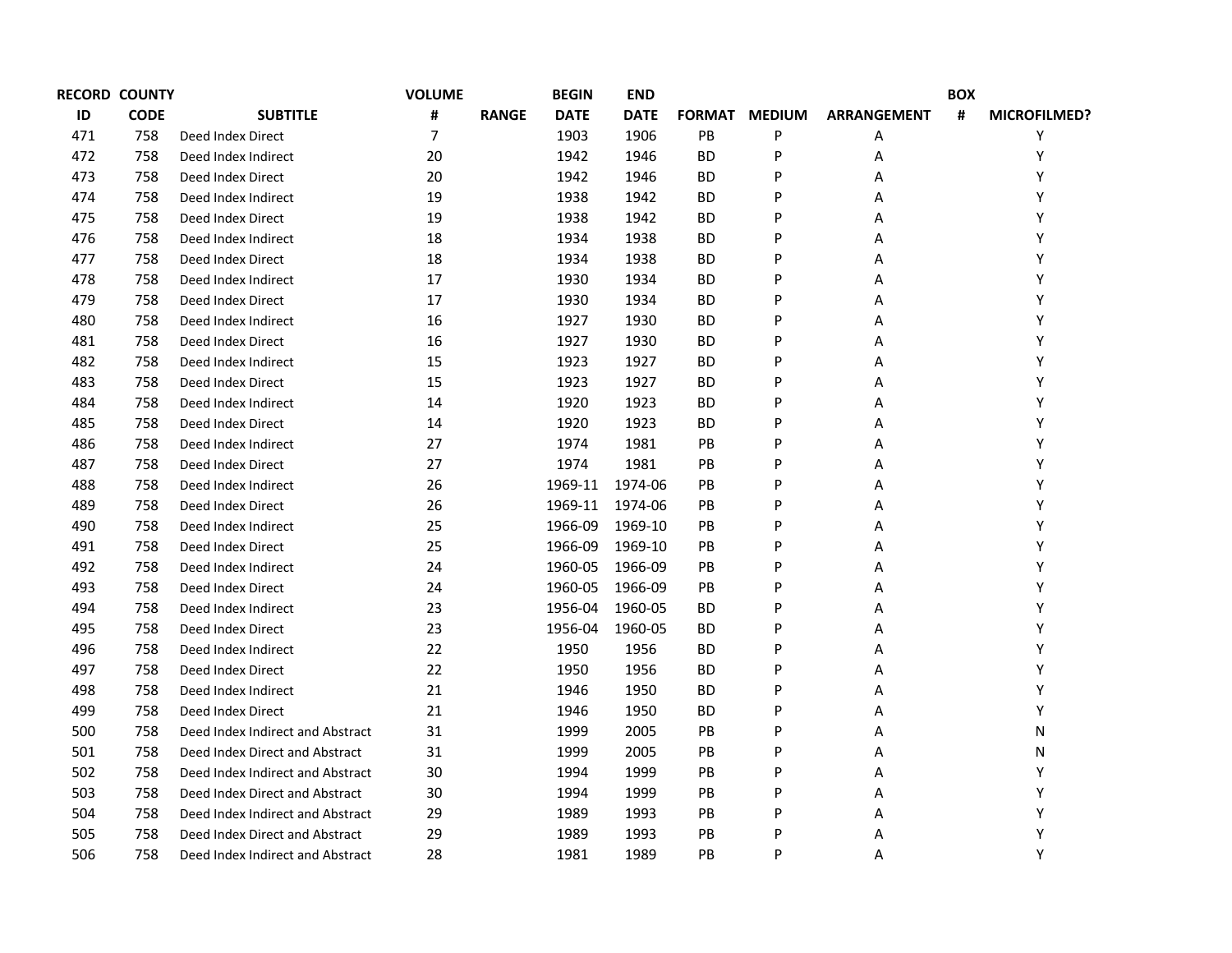|     | <b>RECORD COUNTY</b> |                                  | <b>VOLUME</b>  |              | <b>BEGIN</b>    | <b>END</b>      |               |               |                    | <b>BOX</b> |                     |
|-----|----------------------|----------------------------------|----------------|--------------|-----------------|-----------------|---------------|---------------|--------------------|------------|---------------------|
| ID  | <b>CODE</b>          | <b>SUBTITLE</b>                  | #              | <b>RANGE</b> | <b>DATE</b>     | <b>DATE</b>     | <b>FORMAT</b> | <b>MEDIUM</b> | <b>ARRANGEMENT</b> | #          | <b>MICROFILMED?</b> |
| 507 | 758                  | Deed Index Direct and Abstract   | 28             |              | 1981            | 1989            | PB            | P             | Α                  |            | Υ                   |
| 508 | 758                  | Deed Index Indirect and Abstract | 32             |              | 2005            | 2006            | PB            | P             | А                  |            | Ν                   |
| 509 | 758                  | Deed Index Direct and Abstract   | 32             |              | 2005            | 2006            | PB            | P             | Α                  |            | Ν                   |
| 510 | 758                  |                                  | 6              |              | 2011            | 2011            | PB            | P             | Α                  |            | Ν                   |
| 511 | 758                  |                                  | 5              |              | 1998            | 2011            | PB            | P             | А                  |            | Ν                   |
| 512 | 758                  |                                  | 4              |              | 1989            | 2008            | PB            | P             | А                  |            | Ν                   |
| 513 | 758                  |                                  | 3              |              | 1983            | 2011            | PB            | P             | A                  |            | Ν                   |
| 514 | 758                  |                                  |                |              | 1985            | 2003            | PB            | P             | С                  |            | Ν                   |
| 515 | 758                  | Durable                          |                |              | 1983            | 2010            | PB            | P             | С                  |            | Ν                   |
| 516 | 758                  |                                  | $\overline{2}$ |              | 1970            | 2004            | PB            | P             | Α                  |            | Ν                   |
| 517 | 758                  |                                  | 366            |              | 1970-11         | 1971-02         | PB            | P             | С                  |            | Ν                   |
| 518 | 758                  |                                  | 365            |              | 1970-04         | 1971-02         | PB            | P             | $\mathsf C$        |            | Ν                   |
| 519 | 758                  |                                  | 364            |              | 1970-01         | 1971-02         | PB            | P             | $\mathsf C$        |            | Ν                   |
| 520 | 758                  | Army Discharge                   | $\mathbf{1}$   |              | 1866-03         | 1923-01         | ВD            | P             | $\mathsf C$        |            | Υ                   |
| 521 | 758                  | Discharge Record                 | $\overline{2}$ |              | 1871-10         | 1954-09         | ВD            | P             | $\mathsf C$        |            | Υ                   |
| 522 | 758                  | Discharge Record                 | 3              |              | 1919-03         | 1929-07         | PB            | P             | $\mathsf C$        |            | Υ                   |
| 523 | 758                  | Discharge Record                 | 4              |              | 1943-03         | 1953-08         | PB            | P             | $\mathsf C$        |            | Υ                   |
| 524 | 758                  | Discharge Record                 | 5              |              | 1943-07 1950-05 |                 | PB            | P             | $\mathsf C$        |            | Υ                   |
| 525 | 758                  | Discharge Record                 | 6              |              |                 | 1946-01 1962-03 | PB            | P             | $\mathsf C$        |            | Υ                   |
| 526 | 758                  | Discharge Record                 | $\overline{7}$ |              | 1952-07 1969-01 |                 | PB            | P             | $\mathsf C$        |            | Υ                   |
|     |                      |                                  |                |              |                 |                 |               |               |                    |            |                     |
| 527 | 758                  | Discharge Record                 | 8              |              |                 | 1969-02 1971-02 | PB            | P             | C                  |            | Ν                   |
| 528 | 758                  | Index To Discharge Record        | $\mathbf{1}$   |              | 1866            | 1971            | PB            | P             | Α                  |            | Υ                   |
| 529 | 758                  | Index To Discharge Record        | $\overline{2}$ |              | 1971            | 2009            | PB            | P             | А                  |            | Υ                   |
| 530 | 758                  |                                  | 3              |              |                 | 1988-01 1988-12 | LL            | P             | N                  |            | Ν                   |
| 531 | 758                  |                                  | 4              |              |                 | 1989-01 1989-10 | LL            | P             | ${\sf N}$          |            | Ν                   |
| 532 | 758                  |                                  | 4              |              |                 | 1989-10 1991-02 | LL            | P             | N                  |            | Ν                   |
| 533 | 758                  |                                  | 4              |              |                 | 1991-02 1992-12 | LL            | P             | ${\sf N}$          |            | Ν                   |
| 534 | 758                  |                                  | 3              |              | 1984-03         | 1985-01         | LL            | P             | ${\sf N}$          |            | Ν                   |
| 535 | 758                  |                                  | 3              |              | 1985-01         | 1986-02         | LL            | P             | ${\sf N}$          |            | Ν                   |
| 536 | 758                  |                                  | 3              |              | 1986-02         | 1986-11         | LL            | P             | N                  |            | N                   |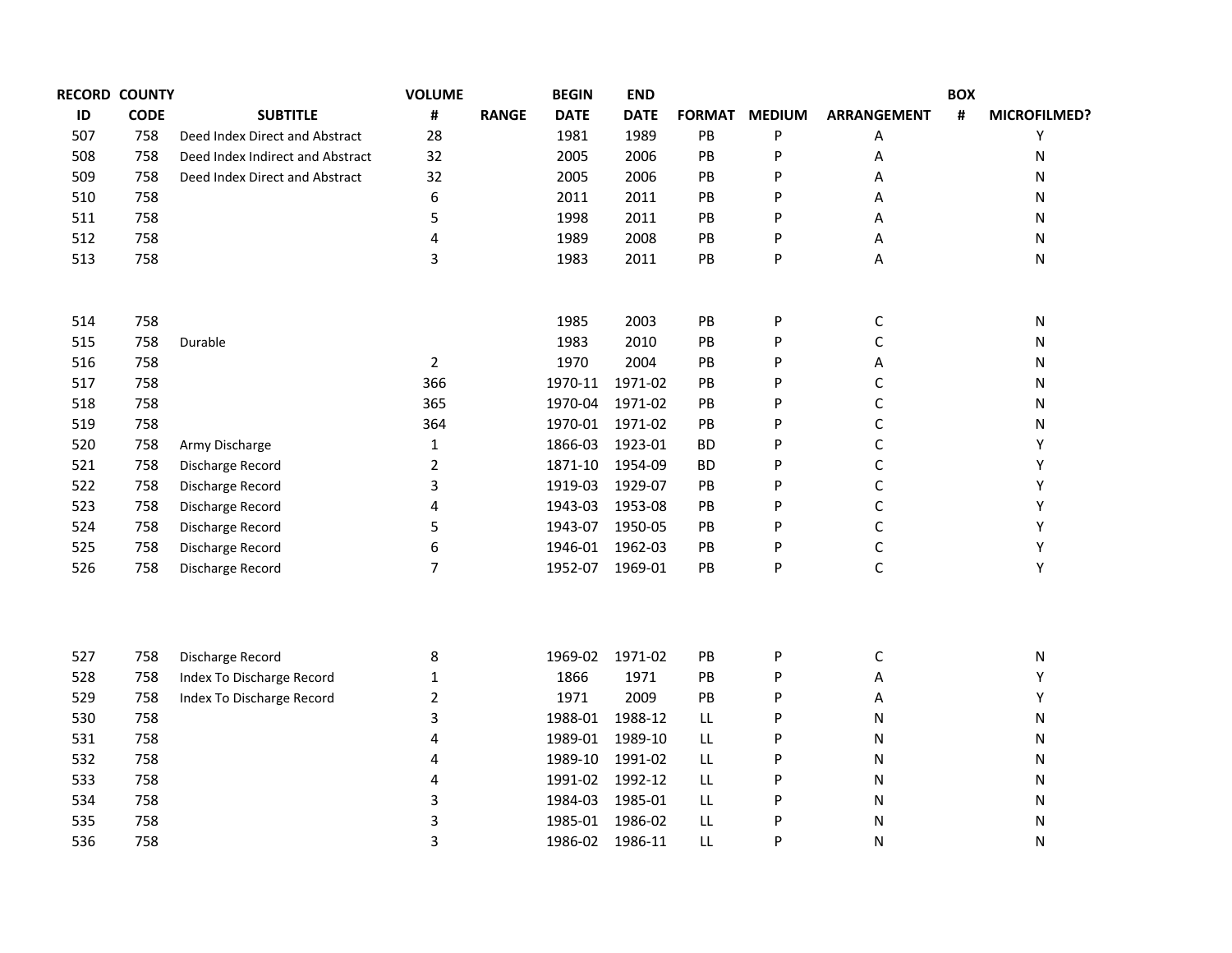|     | <b>RECORD COUNTY</b> |                 | <b>VOLUME</b>  |              | <b>BEGIN</b>    | <b>END</b>  |     |               |                    | <b>BOX</b> |              |
|-----|----------------------|-----------------|----------------|--------------|-----------------|-------------|-----|---------------|--------------------|------------|--------------|
| ID  | <b>CODE</b>          | <b>SUBTITLE</b> | #              | <b>RANGE</b> | <b>DATE</b>     | <b>DATE</b> |     | FORMAT MEDIUM | <b>ARRANGEMENT</b> | #          | MICROFILMED? |
| 537 | 758                  |                 | 3              |              | 1986-12         | 1987-12     | LL  | P             | N                  |            | Ν            |
| 538 | 758                  |                 | 3              |              | 1983-07         | 1984-03     | LL. | P             | N                  |            | N            |
| 539 | 758                  |                 | $\overline{2}$ |              | 1979-01         | 1983-06     | LL. | P             | N                  |            | Ν            |
| 540 | 758                  |                 | $\overline{2}$ |              | 2010-08         | 2011-06     | LL. | P             | N                  |            | Y            |
| 541 | 758                  |                 | $\mathbf{1}$   |              | 2006-10         | 2008-06     | LL. | P             | N                  |            | Y            |
| 542 | 758                  |                 | 391            |              | 1980-03         | 1982-06     | O   | MF            | N                  |            | Ν            |
| 543 | 758                  |                 | 392            |              | 1980-11 1982-05 |             | O   | MF            | N                  |            | N            |
| 544 | 758                  |                 | 389            |              | 1979-07         | 1980-11     | O   | MF            | N                  |            | N            |
| 545 | 758                  |                 | 390            |              | 1979-09         | 1981-07     | O   | MF            | N                  |            | N            |
| 546 | 758                  |                 | 395            |              | 1982-05         | 1983-09     | O   | MF            | N                  |            | N            |
| 547 | 758                  |                 | 396            |              | 1982-06         | 1984-04     | O   | MF            | N                  |            | Ν            |
| 548 | 758                  |                 | 393            |              | 1981-03         | 1983-04     | O   | MF            | N                  |            | N            |
| 549 | 758                  |                 | 394            |              | 1981-07 1983-06 |             | O   | MF            | Ν                  |            | Ν            |
| 550 | 758                  |                 | 397            |              | 1983-04         | 1985-07     | O   | MF            | N                  |            | N            |
| 551 | 758                  |                 | 398            |              | 1983-06         | 1985-02     | O   | MF            | Ν                  |            | N            |
| 552 | 758                  |                 | 399            |              | 1983-09         | 1984-11     | O   | MF            | Ν                  |            | N            |
| 553 | 758                  |                 | 400            |              | 1984-04         | 1987-12     | O   | MF            | N                  |            | N            |
| 554 | 758                  |                 | 401            |              | 1984-11         | 1986-01     | O   | MF            | Ν                  |            | N            |
| 555 | 758                  |                 | 402            |              | 1985-02         | 1986-11     | O   | MF            | N                  |            | N            |
| 556 | 758                  |                 | 403            |              | 1985-06         | 1990-05     | O   | MF            | Ν                  |            | N            |
| 557 | 758                  |                 | 404            |              | 1985-07         | 1987-12     | O   | MF            | N                  |            | N            |
| 558 | 758                  |                 | 405            |              | 1986-01         | 1987-07     | O   | MF            | Ν                  |            | N            |
| 559 | 758                  |                 | 408            |              | 1987-02         | 1988-03     | О   | MF            | N                  |            | N            |
| 560 | 758                  |                 | 409            |              | 1987-07         | 1989-04     | O   | MF            | Ν                  |            | N            |
| 561 | 758                  |                 | 410            |              | 1987-12         | 1989-07     | O   | MF            | Ν                  |            | N            |
| 562 | 758                  |                 | 406            |              | 1986-01         | 1987-02     | O   | MF            | N                  |            | N            |
| 563 | 758                  |                 | 407            |              | 1986-11         | 1988-09     | O   | MF            | Ν                  |            | Ν            |
| 564 | 758                  |                 | 411            |              | 1988-03         | 1989-02     | O   | MF            | N                  |            | Ν            |
| 565 | 758                  |                 | 412            |              | 1988-09         | 1989-09     | O   | MF            | N                  |            | Ν            |
| 566 | 758                  |                 | 413            |              | 1989-02         | 1989-06     | O   | MF            | N                  |            | Ν            |
| 567 | 758                  |                 | 414            |              | 1989-04         | 1990-06     | O   | MF            | N                  |            | Ν            |
| 568 | 758                  |                 | 415            |              | 1989-06         | 1989-09     | O   | MF            | N                  |            | Ν            |
| 569 | 758                  |                 | 416            |              | 1989-07         | 1990-01     | О   | MF            | N                  |            | Ν            |
| 570 | 758                  |                 | 417            |              | 1989-09         | 1990-06     | O   | MF            | N                  |            | Ν            |
| 571 | 758                  |                 | 418            |              | 1989-09         | 1990-02     | O   | MF            | N                  |            | Ν            |
| 572 | 758                  |                 | 419            |              | 1990-01         | 1990-05     | O   | MF            | N                  |            | N            |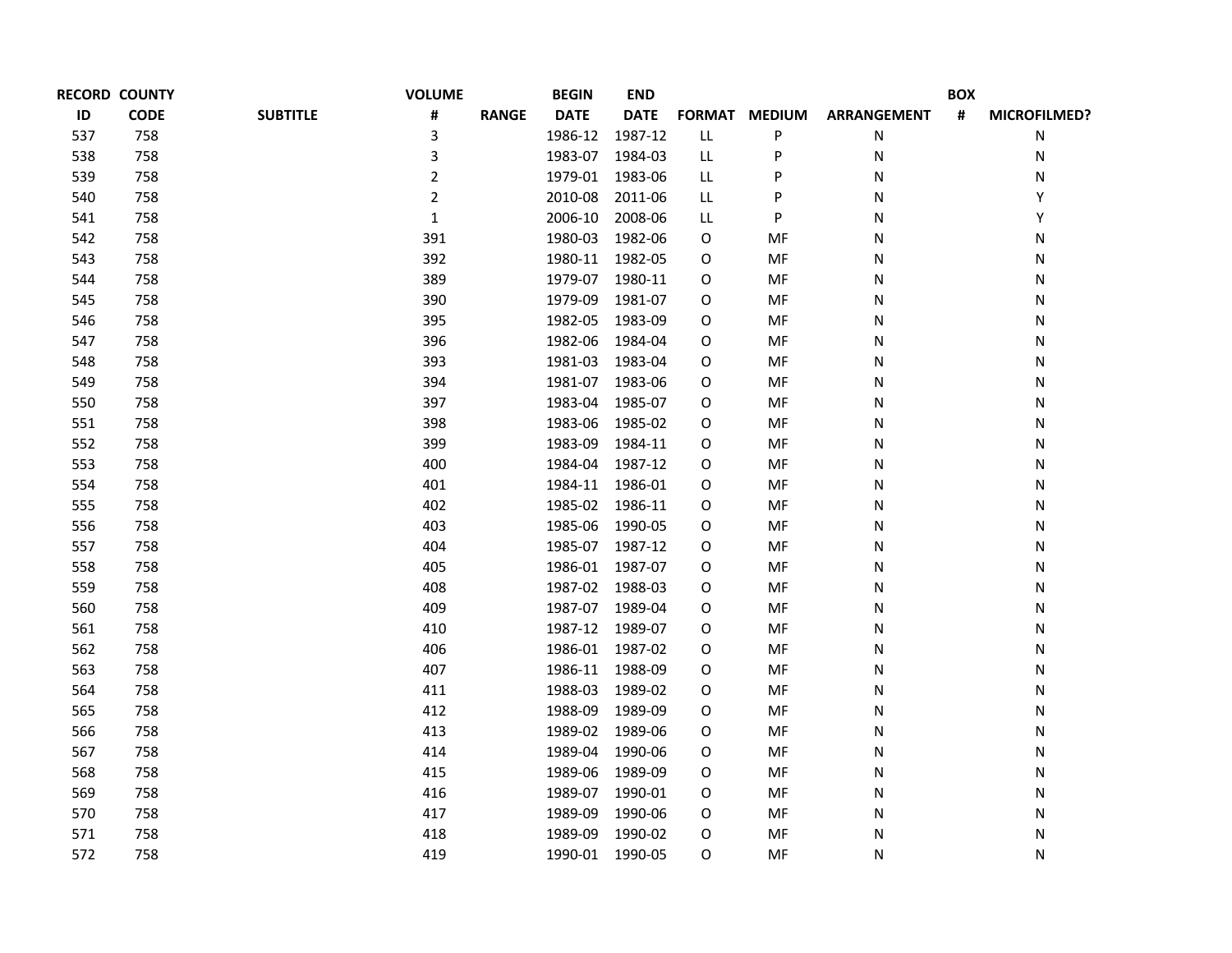| <b>RECORD COUNTY</b> |             |                 | <b>VOLUME</b> |              | <b>BEGIN</b><br><b>END</b> |             |   |               | <b>BOX</b>         |   |              |
|----------------------|-------------|-----------------|---------------|--------------|----------------------------|-------------|---|---------------|--------------------|---|--------------|
| ID                   | <b>CODE</b> | <b>SUBTITLE</b> | #             | <b>RANGE</b> | <b>DATE</b>                | <b>DATE</b> |   | FORMAT MEDIUM | <b>ARRANGEMENT</b> | # | MICROFILMED? |
| 573                  | 758         |                 | 420           |              | 1990-02                    | 1990-05     | O | MF            | N                  |   | Ν            |
| 574                  | 758         |                 | 421           |              | 1990-05                    | 1993-10     | O | MF            | N                  |   | Ν            |
| 575                  | 758         |                 | 422           |              | 1990-05                    | 1990-07     | O | MF            | N                  |   | Ν            |
| 576                  | 758         |                 | 423           |              | 1990-06                    | 1991-04     | O | MF            | N                  |   | N            |
| 577                  | 758         |                 | 424           |              | 1990-06                    | 1991-05     | O | MF            | N                  |   | N            |
| 578                  | 758         |                 | 425           |              | 1990-08                    | 1990-11     | O | MF            | N                  |   | Ν            |
| 579                  | 758         |                 | 435           |              | 1992-04                    | 1992-06     | O | MF            | N                  |   | N            |
| 580                  | 758         |                 | 436           |              | 1992-05                    | 1993-05     | O | MF            | N                  |   | N            |
| 581                  | 758         |                 | 437           |              | 1992-06                    | 1992-08     | O | MF            | N                  |   | N            |
| 582                  | 758         |                 | 438           |              | 1992-07                    | 1993-04     | O | MF            | N                  |   | N            |
| 583                  | 758         |                 | 439           |              | 1992-08                    | 1992-11     | O | MF            | N                  |   | Ν            |
| 584                  | 758         |                 | 440           |              | 1992-09                    | 1993-07     | O | MF            | N                  |   | N            |
| 585                  | 758         |                 | 441           |              | 1992-11 1993-02            |             | O | MF            | Ν                  |   | Ν            |
| 586                  | 758         |                 | 442           |              | 1993-02                    | 1993-05     | O | MF            | N                  |   | N            |
| 587                  | 758         |                 | 443           |              | 1993-04                    | 1994-06     | O | MF            | Ν                  |   | N            |
| 588                  | 758         |                 | 426           |              | 1990-10                    | 1991-08     | O | MF            | Ν                  |   | N            |
| 589                  | 758         |                 | 427           |              | 1990-11 1991-04            |             | O | MF            | N                  |   | N            |
| 590                  | 758         |                 | 428           |              | 1991-04                    | 1991-07     | O | MF            | Ν                  |   | N            |
| 610                  | 758         |                 | 457           |              | 1994-10                    | 1995-01     | O | MF            | N                  |   | N            |
| 611                  | 758         |                 | 458           |              | 1995-01                    | 1995-03     | O | O             | Ν                  |   | N            |
| 612                  | 758         |                 | 459           |              | 1995-02                    | 1995-09     | O | O             | Ν                  |   | N            |
| 613                  | 758         |                 | 460           |              | 1995-03                    | 1995-06     | O | MF            | N                  |   | N            |
| 614                  | 758         |                 | 461           |              | 1995-04                    | 1996-05     | O | MF            | N                  |   | N            |
| 615                  | 758         |                 | 462           |              | 1995-06                    | 1995-09     | O | MF            | N                  |   | N            |
| 616                  | 758         |                 | 463           |              | 1995-08                    | 1996-09     | O | MF            | N                  |   | N            |
| 617                  | 758         |                 | 464           |              | 1995-09                    | 1995-12     | O | MF            | N                  |   | N            |
| 618                  | 758         |                 | 465           |              | 1995-09                    | 1996-06     | O | MF            | N                  |   | Ν            |
| 619                  | 758         |                 | 466           |              | 1995-12                    | 1996-03     | O | MF            | N                  |   | Ν            |
| 620                  | 758         |                 | 467           |              | 1996-03                    | 1996-05     | 0 | MF            | N                  |   | Ν            |
| 621                  | 758         |                 | 468           |              | 1996-05                    | 1997-05     | O | MF            | N                  |   | Ν            |
| 622                  | 758         |                 | 469           |              | 1996-05                    | 1996-08     | 0 | MF            | N                  |   | Ν            |
| 623                  | 758         |                 | 470           |              | 1996-06                    | 1997-04     | O | MF            | N                  |   | Ν            |
| 624                  | 758         |                 | 471           |              | 1996-08                    | 1996-11     | 0 | MF            | N                  |   | Ν            |
| 625                  | 758         |                 | 472           |              | 1995-09                    | 1997-11     | O | MF            | N                  |   | Ν            |
| 626                  | 758         |                 | 473           |              | 1996-11                    | 1997-02     | O | MF            | N                  |   | Ν            |
| 627                  | 758         |                 | 474           |              | 1997-02                    | 1997-09     | O | MF            | N                  |   | N            |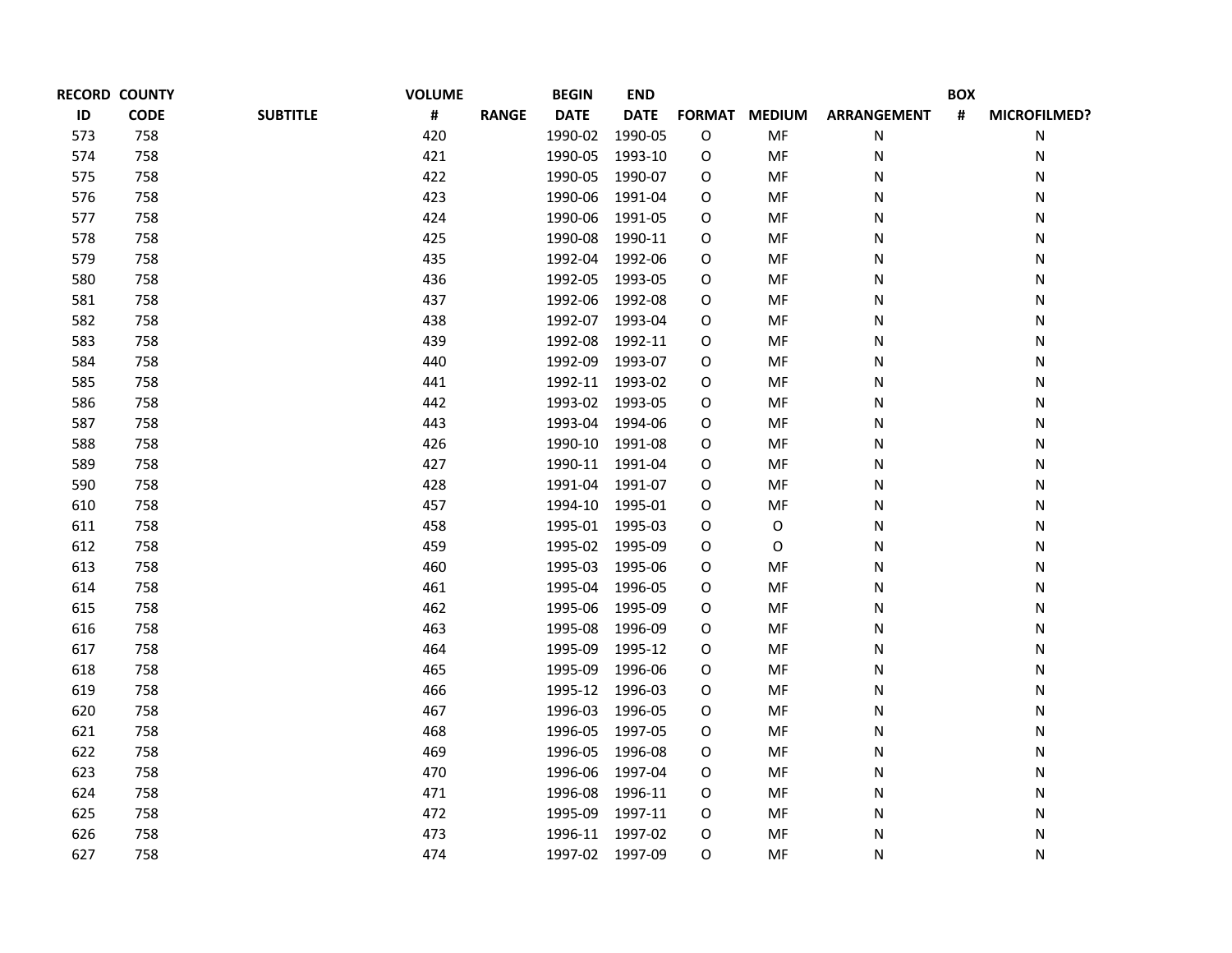|     | <b>RECORD COUNTY</b> |                 | <b>VOLUME</b>     | <b>BEGIN</b>    | <b>END</b>      |    |               |                    | <b>BOX</b>     |              |
|-----|----------------------|-----------------|-------------------|-----------------|-----------------|----|---------------|--------------------|----------------|--------------|
| ID  | <b>CODE</b>          | <b>SUBTITLE</b> | #<br><b>RANGE</b> | <b>DATE</b>     | <b>DATE</b>     |    | FORMAT MEDIUM | <b>ARRANGEMENT</b> | $\pmb{\sharp}$ | MICROFILMED? |
| 628 | 758                  |                 | 475               | 1997-04         | 1997-12         | O  | MF            | ${\sf N}$          |                | N            |
| 629 | 758                  |                 | 476               | 1997-05         | 1997-07         | O  | MF            | N                  |                | N            |
| 630 | 758                  |                 | 477               | 1997-05         | 1998-05         | O  | MF            | N                  |                | Ν            |
| 631 | 758                  |                 | 478               | 1997-06         | 2001-03         | O  | MF            | N                  |                | Ν            |
| 632 | 758                  |                 | 479               | 1997-07         | 1997-09         | 0  | MF            | N                  |                | N            |
| 633 | 758                  |                 | 480               | 1997-09         | 1997-11         | O  | MF            | N                  |                | N            |
| 634 | 758                  |                 | 481               | 1997-11 1998-02 |                 | O  | MF            | N                  |                | Ν            |
| 635 | 758                  |                 | 482               | 1997-11         | 1998-09         | O  | MF            | N                  |                | Ν            |
| 636 | 758                  |                 | 483               | 1997-12 1998-08 |                 | O  | MF            | N                  |                | Ν            |
| 637 | 758                  |                 | 484               | 1998-02 1998-04 |                 | O  | MF            | N                  |                | Ν            |
| 638 | 758                  |                 | 485               | 1998-04         | 1998-06         | О  | MF            | N                  |                | Ν            |
| 639 | 758                  |                 | 486               | 1998-05         | 1999-04         | 0  | MF            | N                  |                | N            |
| 640 | 758                  |                 | 487               | 1998-06         | 1998-08         | O  | MF            | N                  |                | Ν            |
| 641 | 758                  |                 | 488               | 1998-08         | 1999-05         | 0  | MF            | N                  |                | Ν            |
| 642 | 758                  |                 | 489               | 1998-08         | 1998-10         | O  | MF            | N                  |                | Ν            |
| 643 | 758                  |                 | 490               | 1998-10         | 1999-10         | O  | MF            | N                  |                | Ν            |
| 644 | 758                  |                 | 491               | 1998-10         | 1999-01         | О  | MF            | N                  |                | Ν            |
| 645 | 758                  |                 | 492               | 1999-01 1999-03 |                 | 0  | MF            | N                  |                | N            |
| 646 | 758                  |                 | 493               | 1999-03         | 1999-05         | О  | MF            | N                  |                | Ν            |
| 647 | 758                  |                 | 494               | 1999-04         | 2000-05         | O  | MF            | N                  |                | Ν            |
| 648 | 758                  |                 | 495               | 1999-05         | 2000-02         | О  | MF            | N                  |                | Ν            |
| 649 | 758                  |                 | 496               | 1999-05         | 1999-07         | O  | MF            | N                  |                | N            |
| 650 | 758                  |                 | 497               | 1999-08         | 1999-10         | О  | MF            | N                  |                | Ν            |
| 651 | 758                  |                 | 498               | 1999-10         | 2000-01         | O  | MF            | N                  |                | Ν            |
| 652 | 758                  |                 | 499               | 1999-10         | 2001-03         | O  | MF            | N                  |                | Ν            |
| 653 | 758                  |                 | 500               | 2000-01 2000-04 |                 | O  | MF            | N                  |                | Ν            |
| 654 | 758                  |                 | 501               |                 | 2000-02 2000-10 | O  | MF            | N                  |                | Ν            |
| 655 | 758                  |                 | 502               | 2000-04 2000-07 |                 | 0  | MF            | N                  |                | N            |
| 656 | 758                  |                 | 25                |                 | 1966-01 1971-03 | PB | P             | $\mathsf C$        |                | Υ            |
| 657 | 758                  |                 | 26-31             | 1974-04         | 2006-03         | PB | P             | A                  |                | Υ            |
| 658 | 758                  |                 | 503               | 2000-05         | 2001-04         | O  | MF            | N                  |                | Ν            |
| 659 | 758                  |                 | 504               |                 | 2000-07 2000-10 | O  | MF            | N                  |                | Ν            |
| 660 | 758                  |                 | 505               | 2000-10         | 2001-01         | O  | MF            | N                  |                | N            |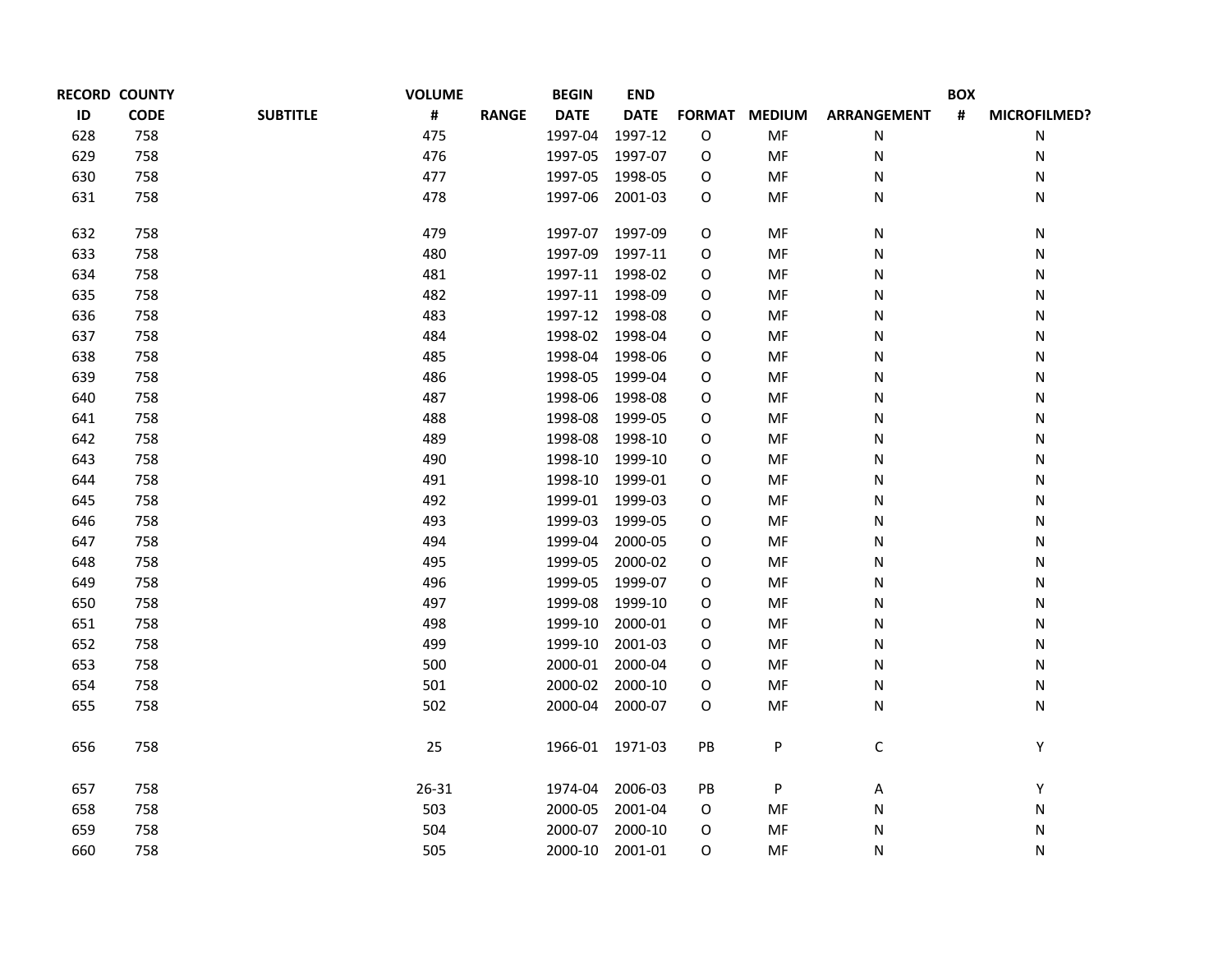| <b>RECORD COUNTY</b> |             |                         | <b>VOLUME</b>  |              | <b>BEGIN</b>    | <b>END</b>  |               |               |                    | <b>BOX</b> |              |
|----------------------|-------------|-------------------------|----------------|--------------|-----------------|-------------|---------------|---------------|--------------------|------------|--------------|
| ID                   | <b>CODE</b> | <b>SUBTITLE</b>         | #              | <b>RANGE</b> | <b>DATE</b>     | <b>DATE</b> | <b>FORMAT</b> | <b>MEDIUM</b> | <b>ARRANGEMENT</b> | #          | MICROFILMED? |
| 661                  | 758         |                         | 506            |              | 2000-10         | 2001-08     | O             | MF            | N                  |            | Ν            |
| 662                  | 758         |                         | 507            |              | 2001-01         | 2001-04     | O             | MF            | ${\sf N}$          |            | Ν            |
| 663                  | 758         |                         | 508            |              | 2001-03         | 2001-08     | 0             | MF            | N                  |            | Ν            |
| 664                  | 758         |                         | 509            |              | 2001-03         | 2001-08     | O             | MF            | N                  |            | Ν            |
| 665                  | 758         |                         | 510            |              | 2001-04         | 2001-06     | 0             | MF            | N                  |            | Ν            |
| 666                  | 758         |                         | 511            |              | 2001-04         | 2001-08     | O             | MF            | N                  |            | Ν            |
| 667                  | 758         |                         | 512            |              | 2001-06         | 2001-07     | 0             | MF            | N                  |            | Ν            |
| 668                  | 758         |                         | 513            |              | 2001-07         | 2001-08     | 0             | MF            | N                  |            | Ν            |
| 670                  | 758         |                         | 384            |              | 1978-07         | 1979-07     | 0             | MF            | N                  |            | Ν            |
| 671                  | 758         |                         | 385            |              | 1978-07         | 1979-09     | O             | MF            | N                  |            | Ν            |
| 672                  | 758         |                         | 386            |              | 1978-08         | 1980-03     | 0             | MF            | N                  |            | Ν            |
| 673                  | 758         |                         | 387            |              | 1978-11 1981-03 |             | O             | MF            | N                  |            | Ν            |
| 674                  | 758         |                         | 388            |              | 1978-12 1985-06 |             | 0             | MF            | N                  |            | Ν            |
| 675                  | 758         |                         | 380            |              | 1977-01 1978-08 |             | 0             | MF            | N                  |            | Ν            |
| 676                  | 758         |                         | 381            |              | 1977-04 1978-07 |             | 0             | MF            | N                  |            | Ν            |
| 677                  | 758         |                         | 382            |              | 1977-05 1978-06 |             | O             | MF            | N                  |            | Ν            |
| 678                  | 758         |                         | 383            |              | 1977-06         | 1978-11     | 0             | MF            | N                  |            | Ν            |
| 679                  | 758         |                         | 372            |              | 1973-05         | 1974-10     | 0             | MF            | N                  |            | Ν            |
| 680                  | 758         |                         | 373            |              | 1973-10         | 1975-10     | 0             | MF            | N                  |            | Ν            |
| 681                  | 758         |                         | 374            |              | 1974-07 1977-01 |             | 0             | MF            | N                  |            | Ν            |
| 682                  | 758         |                         | 375            |              | 1974-08         | 1976-02     | 0             | MF            | N                  |            | Ν            |
| 683                  | 758         |                         | 370            |              | 1972-05         | 1973-10     | 0             | MF            | N                  |            | Ν            |
| 684                  | 758         |                         | 371            |              | 1973-04         | 1974-08     | 0             | MF            | N                  |            | Ν            |
| 685                  | 758         | Supplemental Indentures | 369            |              | 1972-04         | 2001-08     | 0             | MF            | N                  |            | Ν            |
| 686                  | 758         | Supplemental Indentures | 356            |              | 1971-01         | 1972-02     | 0             | MF            | N                  |            | Ν            |
| 687                  | 758         |                         | 361            |              | 1971-03         | 1978-12     | 0             | MF            | N                  |            | Υ            |
| 688                  | 758         |                         | 364            |              | 1971-02         | 1972-02     | 0             | MF            | N                  |            | Ν            |
| 689                  | 758         |                         | 365            |              | 1971-02 1972-01 |             | 0             | MF            | ${\sf N}$          |            | Ν            |
| 690                  | 758         |                         | 366            |              | 1971-02         | 1972-04     | 0             | MF            | N                  |            | Ν            |
| 691                  | 758         |                         | 376            |              | 1974-10         | 1976-04     | O             | MF            | ${\sf N}$          |            | Ν            |
| 692                  | 758         |                         | 377            |              | 1975-10         | 1977-06     | 0             | MF            | ${\sf N}$          |            | Ν            |
| 693                  | 758         |                         | 378            |              | 1976-02         | 1977-04     | 0             | MF            | N                  |            | Ν            |
| 694                  | 758         |                         | 379            |              | 1976-04         | 1977-05     | 0             | MF            | N                  |            | Ν            |
| 695                  | 758         |                         | 367            |              | 1972-01 1973-04 |             | 0             | MF            | ${\sf N}$          |            | Ν            |
| 696                  | 758         |                         | 368            |              | 1972-02         | 1973-05     | 0             | MF            | N                  |            | Ν            |
| 697                  | 758         |                         | $\overline{7}$ |              | 1971-04         | 2001-04     | 0             | MF            | N                  |            | N            |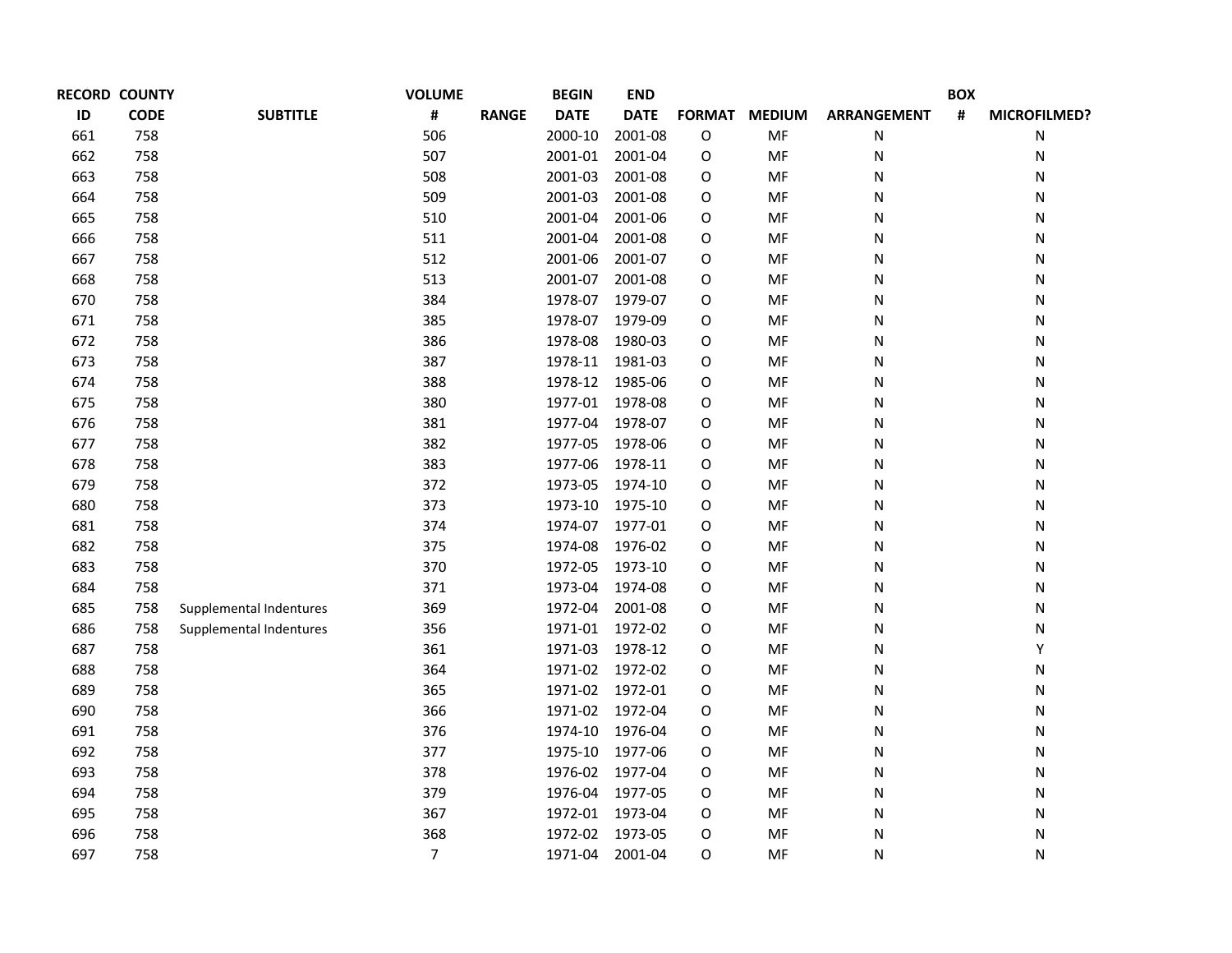|     | <b>RECORD COUNTY</b> |                                | <b>VOLUME</b>  |              | <b>BEGIN</b>    | <b>END</b>      |           |                      |                    | <b>BOX</b> |                     |
|-----|----------------------|--------------------------------|----------------|--------------|-----------------|-----------------|-----------|----------------------|--------------------|------------|---------------------|
| ID  | <b>CODE</b>          | <b>SUBTITLE</b>                | #              | <b>RANGE</b> | <b>DATE</b>     | <b>DATE</b>     |           | <b>FORMAT MEDIUM</b> | <b>ARRANGEMENT</b> | #          | <b>MICROFILMED?</b> |
| 698 | 758                  |                                | 25             |              |                 | 1971-01 1974-04 | O         | MF                   | N                  |            | N                   |
| 699 | 758                  |                                | 26             |              | 1974-04         | 1978-10         | O         | MF                   | N                  |            | N                   |
| 700 | 758                  |                                | 27             |              | 1978-10         | 1983-07         | O         | MF                   | N                  |            | N                   |
| 701 | 758                  |                                | 28             |              | 1983-07         | 1989-10         | O         | MF                   | N                  |            | N                   |
| 702 | 758                  |                                | 29             |              | 1989-11         | 1996-02         | O         | MF                   | N                  |            | N                   |
| 703 | 758                  |                                | 30             |              | 1996-03         | 2003-08         | 0         | $\mathsf O$          | N                  |            | N                   |
| 704 | 758                  |                                | $\mathbf 1$    |              |                 | 1866-01 1927-03 | O         | MF                   | N                  |            | N                   |
| 705 | 758                  |                                | $\overline{2}$ |              | 1881-06         | 1962-10         | O         | MF                   | N                  |            | N                   |
| 706 | 758                  |                                | $\overline{3}$ |              | 1964-03         | 2001-07         | O         | MF                   | N                  |            | N                   |
| 707 | 758                  |                                |                |              |                 | 1921-11 1921-11 | O         | MF                   | N                  |            | N                   |
| 708 | 758                  |                                | $\mathbf 1$    |              | 1976-05         | 2001-08         | 0         | MF                   | N                  |            | N                   |
| 709 | 758                  |                                | $\mathsf E$    |              |                 | 1973-12 1975-11 | O         | MF                   | N                  |            | N                   |
| 710 | 758                  |                                |                |              | 1881-06         | 1919-10         | O         | MF                   | N                  |            | N                   |
| 711 | 758                  |                                | Α              |              |                 | 1837-02 1842-02 | O         | MF                   | N                  |            | N                   |
| 712 | 758                  |                                | B              |              | 1841-08         | 1842-08         | O         | MF                   | N                  |            | N                   |
| 713 | 758                  |                                | D              |              |                 | 1845-10 1857-08 | 0         | MF                   | N                  |            | Ν                   |
| 715 | 758                  |                                | $1-3$          |              |                 | 1866-01 2001-07 | M         | P                    | N                  |            | Υ                   |
| 717 | 758                  | Survey Record                  |                |              |                 | 1987-04 1992-06 | PB        | P                    | N                  |            | N                   |
| 718 | 758                  | Inverted Index Deeds of Trust  | 2              |              |                 | 1871-01 1882-05 | <b>BD</b> | P                    | Α                  |            | N                   |
| 719 | 758                  | Direct Index Deeds of Trust    | $\overline{2}$ |              |                 | 1871-01 1882-05 | <b>BD</b> | P                    | Α                  |            | N                   |
| 720 | 758                  | Direct Index Deeds of Trust    | 3              |              | 1882-06         | 1893-03         | <b>BD</b> | P                    | Α                  |            | N                   |
| 721 | 758                  | Inverted Index Deeds of Trust  | 3              |              | 1882-06         | 1893-03         | BD        | P                    | Α                  |            | N                   |
| 722 | 758                  | Inverted Index Deeds of Trust  | 4              |              | 1893-05         | 1900-07         | <b>BD</b> | P                    | Α                  |            | N                   |
| 723 | 758                  | Direct Index Deeds of Trust    | 4              |              | 1893-05         | 1900-07         | <b>BD</b> | P                    | Α                  |            | N                   |
| 724 | 758                  | Inverted Index Deeds of Trust  | 5              |              | 1900-07         | 1905-06         | <b>BD</b> | P                    | Α                  |            | N                   |
| 725 | 758                  | Direct Index Deeds of Trust    | 5              |              | 1900-07         | 1905-06         | <b>BD</b> | P                    | Α                  |            | N                   |
| 726 | 758                  | Inverted Index Deeds of Trust  | 6              |              | 1905-06         | 1910-04         | BD        | P                    | Α                  |            | N                   |
| 727 | 758                  | Direct Index Deeds of Trust    | 6              |              | 1905-06         | 1910-04         | BD        | P                    | Α                  |            | N                   |
| 728 | 758                  | Direct Index Deeds of Trust    | 7              |              |                 | 1910-04 1915-12 | BD        | P                    | Α                  |            | N                   |
| 729 | 758                  | Inverted Index Deeds of Trust  | $\overline{7}$ |              |                 | 1910-04 1915-12 | <b>BD</b> | P                    | Α                  |            | N                   |
| 731 | 758                  | <b>Inverted Deeds of Trust</b> | 8              |              | 1916-01 1918-11 |                 | <b>BD</b> | P                    | А                  |            | N                   |
| 732 | 758                  | <b>Direct Deeds of Trust</b>   | 8              |              |                 | 1916-01 1918-11 | <b>BD</b> | P                    | Α                  |            | N                   |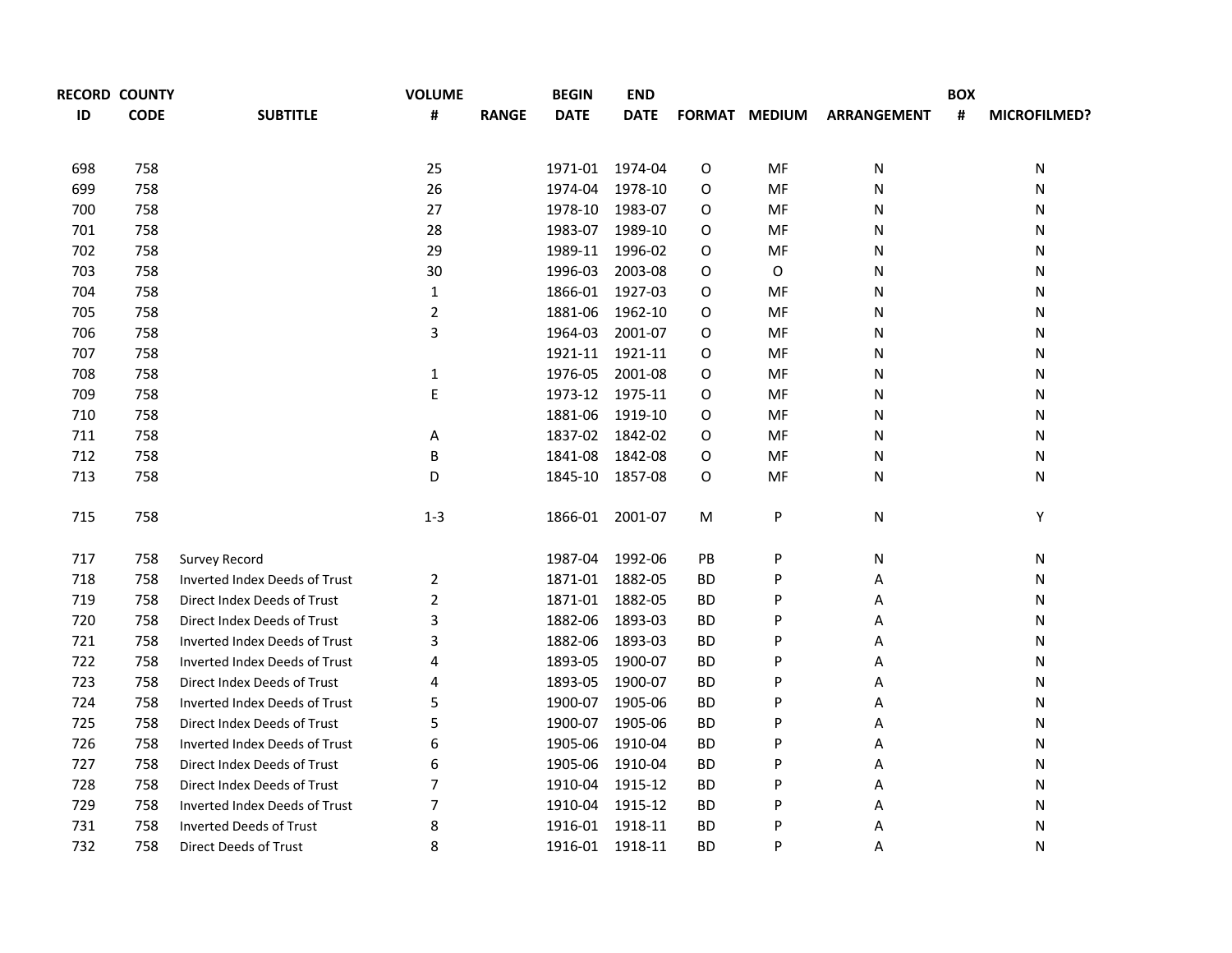|     | <b>RECORD COUNTY</b> |                                                  | <b>VOLUME</b> |              | <b>BEGIN</b>    | <b>END</b>      |               |               |                    | <b>BOX</b> |                     |
|-----|----------------------|--------------------------------------------------|---------------|--------------|-----------------|-----------------|---------------|---------------|--------------------|------------|---------------------|
| ID  | <b>CODE</b>          | <b>SUBTITLE</b>                                  | #             | <b>RANGE</b> | <b>DATE</b>     | <b>DATE</b>     | <b>FORMAT</b> | <b>MEDIUM</b> | <b>ARRANGEMENT</b> | #          | <b>MICROFILMED?</b> |
| 733 | 758                  | Direct Deeds of Trust                            | 9             |              | 1918-12         | 1922-12         | <b>BD</b>     | P             | Α                  |            | N                   |
| 734 | 758                  | <b>Inverted Deeds of Trust</b>                   | 9             |              |                 | 1918-12 1922-12 | <b>BD</b>     | P             | Α                  |            | N                   |
| 736 | 758                  |                                                  | 31            |              | 2003-09         | 2011-05         | 0             | 0             | C                  |            | N                   |
| 737 | 758                  |                                                  | 32            |              | 2011-05         | 2011-07         | 0             | O             | C                  |            | N                   |
| 738 | 758                  |                                                  | 20            |              | 1931-10 1936-12 |                 | PB            | P             | $\mathsf C$        |            | Y                   |
| 739 | 758                  |                                                  | 21            |              | 1937-01 1942-08 |                 | PB            | P             | $\mathsf C$        |            | Y                   |
| 740 | 758                  | Inverted Abstract and Index of Deeds             | 22            |              | 1942-08 1951-05 |                 | PB            | P             | $\mathsf C$        |            | Y                   |
| 741 | 758                  | of Trust<br>Direct Abstract and Index of Deeds   | 10            |              | 1923-01 1926-01 |                 | BD            | P             | Α                  |            | N                   |
| 742 | 758                  | of Trust<br>Direct Abstract and Index of Deeds   | 10            |              | 1923-01 1926-01 |                 | ВD            | P             | Α                  |            | N                   |
| 743 | 758                  | of Trust<br>Inverted Abstract and Index of Deeds | 11            |              | 1926-02 1928-11 |                 | ВD            | P             | Α                  |            | N                   |
| 744 | 758                  | of Trust<br>Inverted Abstract and Index of Deeds | 11            |              | 1926-02 1928-11 |                 | ВD            | P             | Α                  |            | N                   |
| 745 | 758                  | of Trust<br>Direct Abstract and Index of Deeds   | 12            |              | 1928-12 1934-11 |                 | ВD            | P             | A                  |            | N                   |
| 746 | 758                  | of Trust<br>Inverted Abstract and Index of Deeds | 12            |              | 1928-12 1934-11 |                 | BD            | P             | Α                  |            | N                   |
| 747 | 758                  | of Trust<br>Direct Abstract and Index of Deeds   | 13            |              | 1934-11 1941-12 |                 | ВD            | P             | Α                  |            | Ν                   |
| 748 | 758                  | of Trust                                         | 13            |              | 1934-11 1941-12 |                 | BD            | P             | Α                  |            | N                   |
| 749 | 758                  | Direct Index to Deeds of Trust                   | 14            |              | 1942-01         | 1947-12         | <b>BD</b>     | P             | Α                  |            | Y                   |
| 750 | 758                  | Inverted Index to Deeds of Trust                 | 14            |              | 1942-01         | 1947-12         | ВD            | P             | Α                  |            | Υ                   |
| 751 | 758                  | Direct Index to Deeds of Trust                   | 15            |              | 1948-01         | 1953-12         | <b>BD</b>     | P             | Α                  |            | Υ                   |
| 752 | 758                  | Inverted Index to Deeds of Trust                 | 15            |              | 1948-01 1953-12 |                 | <b>BD</b>     | P             | Α                  |            | Υ                   |
| 753 | 758                  | Direct Index to Deeds of Trust                   | 16            |              | 1954-01         | 1958-08         | ВD            | P             | Α                  |            | Υ                   |
| 754 | 758                  | Inverted Index to Deeds of Trust                 | 16            |              |                 | 1954-01 1958-08 | <b>BD</b>     | P             | Α                  |            | Υ                   |
| 755 | 758                  | Direct Index to Deeds of Trust                   | 17            |              | 1958-09         | 1967-12         | <b>PB</b>     | P             | A                  |            | Υ                   |
| 756 | 758                  | Inverted Index to Deeds of Trust                 | 17            |              | 1958-09         | 1967-12         | <b>PB</b>     | P             | Α                  |            | Υ                   |
| 757 | 758                  | Direct Index to Deeds of Trust                   | 18            |              | 1968-01 1976-12 |                 | <b>PB</b>     | P             | Α                  |            | Υ                   |
| 758 | 758                  | Inverted Index to Deeds of Trust                 | 18            |              | 1968-01 1976-12 |                 | <b>PB</b>     | P             | Α                  |            | Υ                   |
| 759 | 758                  | Direct Index to Deeds of Trust                   | 19            |              | 1977-01 1984-05 |                 | PB            | P             | Α                  |            | Υ                   |
| 760 | 758                  | Inverted Index to Deeds of Trust                 | 19            |              | 1977-01 1984-05 |                 | PB            | P             | Α                  |            | Υ                   |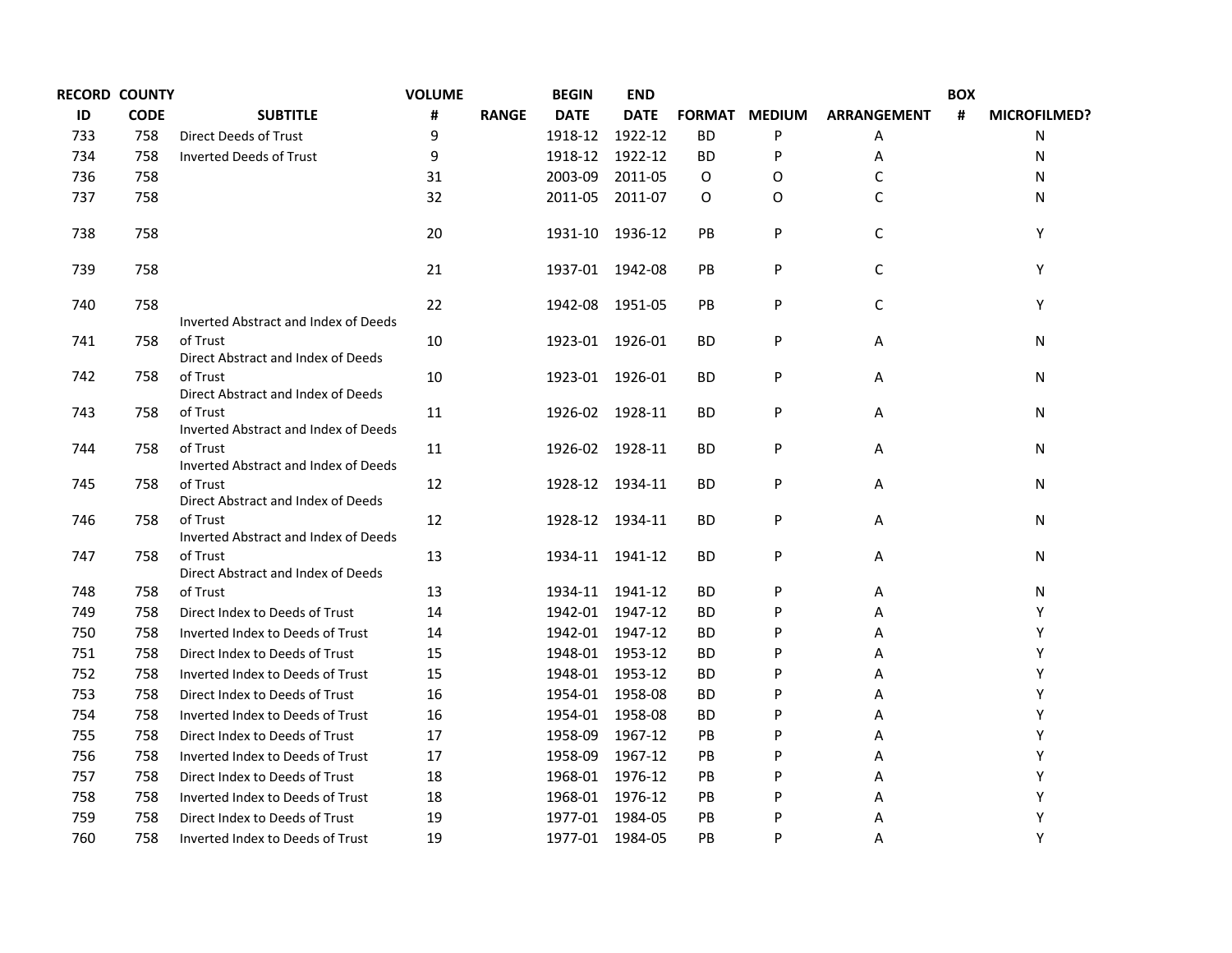|     | <b>RECORD COUNTY</b> |                                                                  | <b>VOLUME</b>  |              | <b>BEGIN</b>    | <b>END</b>      |           |               |                    | <b>BOX</b> |                     |
|-----|----------------------|------------------------------------------------------------------|----------------|--------------|-----------------|-----------------|-----------|---------------|--------------------|------------|---------------------|
| ID  | <b>CODE</b>          | <b>SUBTITLE</b>                                                  | #              | <b>RANGE</b> | <b>DATE</b>     | <b>DATE</b>     |           | FORMAT MEDIUM | <b>ARRANGEMENT</b> | #          | <b>MICROFILMED?</b> |
| 761 | 758                  | Direct Index to Deeds of Trust                                   | 20             |              | 1984-06         | 1989-12         | PB        | P             | Α                  |            | Υ                   |
| 762 | 758                  | Inverted Index to Deeds of Trust                                 | 20             |              | 1984-06         | 1989-12         | PB        | P             | Α                  |            | Υ                   |
| 763 | 758                  | Direct Index to Deeds of Trust                                   | 21             |              | 1990-01         | 1994-12         | PB        | P             | Α                  |            | Υ                   |
| 764 | 758                  | Inverted Index to Deeds of Trust                                 | 21             |              | 1990-01         | 1994-12         | PB        | P             | Α                  |            | Υ                   |
| 765 | 758                  | Direct Index to Deeds of Trust                                   | 22             |              | 1995-01         | 1999-12         | PB        | P             | Α                  |            | Υ                   |
| 766 | 758                  | Inverted Index to Deeds of Trust                                 | 22             |              | 1995-01         | 1999-12         | PB        | P             | Α                  |            | Υ                   |
| 767 | 758                  | Direct Index to Deeds of Trust                                   | 23             |              | 2000-01         | 2005-01         | PB        | P             | Α                  |            | N                   |
| 768 | 758                  | Inverted Index to Deeds of Trust                                 | 23             |              | 2000-01         | 2005-01         | PB        | P             | Α                  |            | N                   |
| 769 | 758                  | Direct Index to Deeds of Trust                                   | 24             |              | 2005-02         | 2006-02         | PB        | P             | Α                  |            | N                   |
| 770 | 758                  | Inverted Index to Deeds of Trust                                 | 24             |              | 2005-02         | 2006-02         | <b>PB</b> | P             | А                  |            | N                   |
| 771 | 758                  | Oil and Gas Leases                                               | $\mathbf{1}$   |              | 1938-11         | 1953-09         | PB        | P             | C                  |            | N                   |
| 772 | 758                  | Oil and Gas Leases<br>Oil and Gas Lease and Assignment           | $\overline{2}$ |              |                 | 1938-12 1964-07 | PB        | P             | C                  |            | N                   |
| 773 | 758                  | Record<br>Oil and Gas Lease Assignment                           | 3              |              | 1938-12 1966-11 |                 | PB        | P             | $\mathsf C$        |            | N                   |
| 774 | 758                  | Record                                                           | 4              |              |                 | 1966-11 1968-05 | PB        | P             | $\mathsf C$        |            | N                   |
| 775 | 758                  |                                                                  | G              |              | 1856-04         | 1856-11         | ВD        | P             | C                  |            | N                   |
| 776 | 758                  |                                                                  |                |              | 1869-08         | 1921-11         | ВD        | P             | C                  |            | N                   |
| 777 | 758                  | General Index to Deeds of Release<br>Index to Official Bonds and | $A-Z$          |              | 1971-03         | 1997-12         | <b>PB</b> | P             | Α                  |            | N                   |
| 778 | 758                  | Commissions                                                      |                |              | <b>NA</b>       | <b>NA</b>       | <b>BD</b> | P             | Α                  |            | N                   |
| 779 | 758                  |                                                                  | F <sub>2</sub> |              | 1853-06         | 1856-04         | BD        | P             | $\mathsf C$        |            | N                   |
| 780 | 758                  |                                                                  | F1             |              | 1852-12         | 1854-06         | ВD        | P             | C                  |            | N                   |
| 781 | 758                  |                                                                  | E              |              | 1953-04         | 1975-11         | <b>BD</b> | P             | C                  |            | N                   |
| 782 | 758                  |                                                                  | D              |              | 1894-11         | 1917-11         | ВD        | P             | C                  |            | N                   |
| 783 | 758                  |                                                                  | С              |              | 1880-03         | 1894-10         | BD        | P             | C                  |            | N                   |
| 784 | 758                  |                                                                  | B              |              | 1871-01         | 1880-11         | <b>BD</b> | P             | $\mathsf C$        |            | N                   |
| 785 | 758                  | Record of Official Bonds,                                        | Α              |              | 1858            | 1871            | ВD        | P             | $\mathsf C$        |            | N                   |
| 786 | 758                  | Corporations                                                     | $\mathbf 1$    |              | 1871-01         | 1892-03         | <b>BD</b> | P             | $\mathsf C$        |            | N                   |
| 787 | 758                  | Index to Miscellaneous Deeds                                     |                |              | 1858            | 1868            | ВD        | P             | C                  |            | N                   |
| 788 | 758                  | County Deed Record                                               |                |              | 1871-06         | 1906-04         | <b>BD</b> | P             | $\mathsf C$        |            | N                   |
| 789 | 758                  |                                                                  | $\mathbf{1}$   |              | 1858-02 1860-03 |                 | PB        | P             | $\mathsf C$        |            | N                   |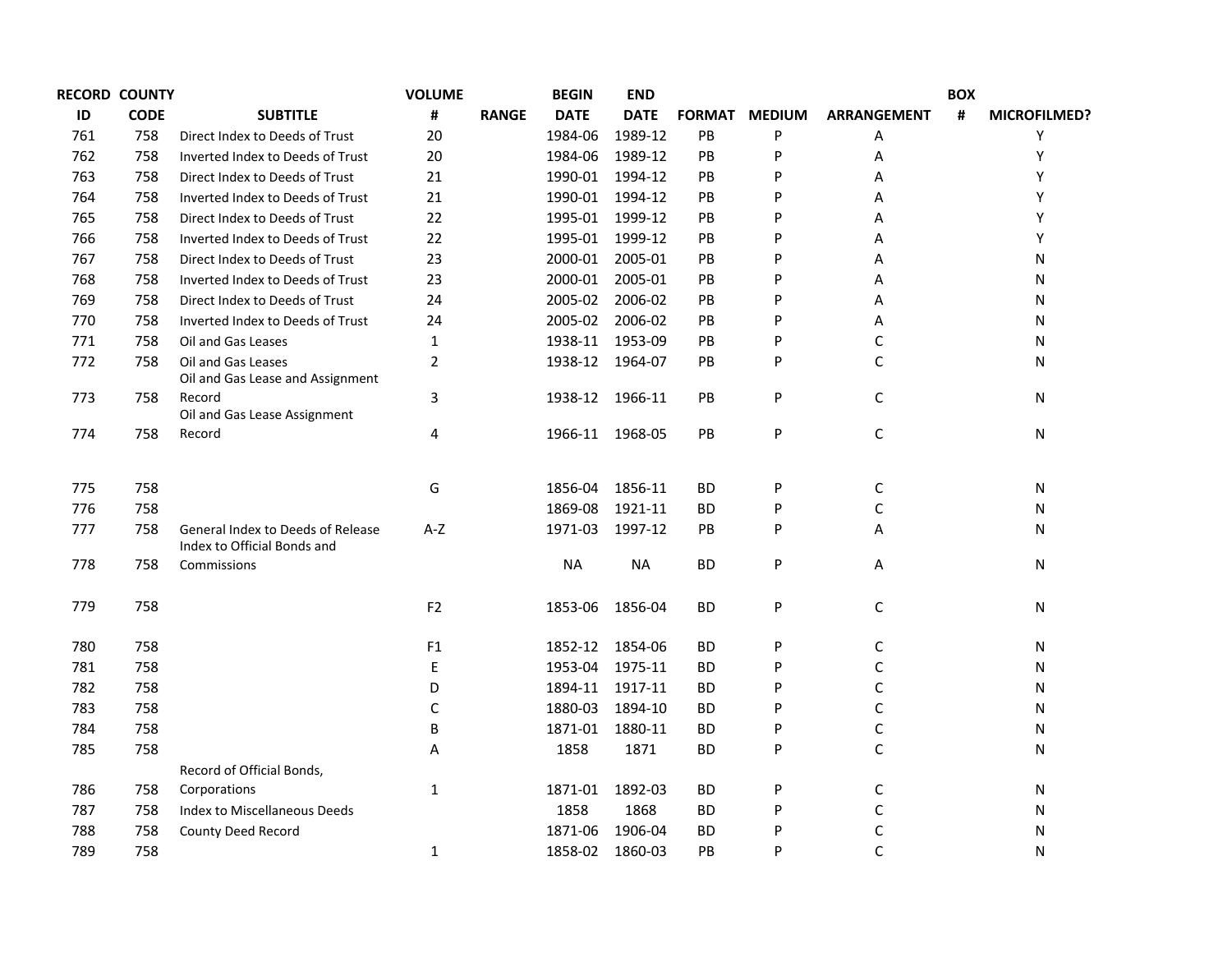|     | <b>RECORD COUNTY</b> |                                     | <b>VOLUME</b>  |              | <b>BEGIN</b>    | <b>END</b>  |            |               |                    | <b>BOX</b>   |              |
|-----|----------------------|-------------------------------------|----------------|--------------|-----------------|-------------|------------|---------------|--------------------|--------------|--------------|
| ID  | <b>CODE</b>          | <b>SUBTITLE</b>                     | #              | <b>RANGE</b> | <b>DATE</b>     | <b>DATE</b> |            | FORMAT MEDIUM | <b>ARRANGEMENT</b> | #            | MICROFILMED? |
| 790 | 758                  | Cream Ridge, Rich Hill, Grand River |                |              | 1913            | 1931        | ${\sf LL}$ | P             | ${\sf N}$          | $\mathbf{1}$ | ${\sf N}$    |
| 791 | 758                  |                                     | $\mathsf C$    |              | 1838-07         | 1846-07     | <b>BD</b>  | P             | N                  |              | Ν            |
| 792 | 758                  |                                     | $\mathbf{1}$   |              | 1976-02 1993-11 |             | LL         | P             | С                  |              | Ν            |
| 793 | 758                  |                                     | $\mathbf{1}$   |              | 1993-11 1996-09 |             | LL         | P             | $\mathsf C$        |              | Ν            |
| 794 | 758                  |                                     | $\mathbf{1}$   |              | 1996-10         | 2000-06     | LL.        | P             | $\mathsf C$        |              | Ν            |
| 795 | 758                  |                                     | $\mathbf 1$    |              | 2000-06         | 2003-11     | LL         | P             | $\mathsf C$        |              | N            |
| 796 | 758                  |                                     | $\mathbf 1$    |              | 2003-12 2006-04 |             | LL         | P             | $\mathsf C$        |              | Ν            |
| 797 | 758                  |                                     | $\mathbf{1}$   |              | 2006-04         | 2007-05     | LL         | P             | $\mathsf C$        |              | Ν            |
| 798 | 758                  |                                     | $\mathbf 1$    |              | 2007-05         | 2009-06     | LL         | P             | $\mathsf C$        |              | N            |
| 799 | 758                  |                                     | $\overline{2}$ |              | 2009-07         | 2010-09     | LL         | P             | C                  |              | Ν            |
| 800 | 758                  |                                     | $\overline{2}$ |              | 2010-09         | 2011-07     | LL         | P             | C                  |              | Ν            |
| 801 | 758                  |                                     | $\overline{2}$ |              | 1979-01 1983-06 |             | LL         | P             | C                  |              | N            |
| 802 | 758                  |                                     | 3              |              | 1983-07 1984-03 |             | LL         | P             | C                  |              | N            |
| 803 | 758                  |                                     | 3              |              | 1984-03         | 1984-11     | LL         | P             | C                  |              | Ν            |
| 804 | 758                  |                                     | 3              |              | 1984-11 1985-11 |             | LL         | P             | C                  |              | Ν            |
| 805 | 758                  |                                     | 3              |              | 1985-11 1986-09 |             | LL         | P             | C                  |              | N            |
| 806 | 758                  |                                     | 3              |              | 1986-09         | 1987-09     | LL         | P             | C                  |              | Ν            |
| 807 | 758                  |                                     | 3              |              | 1987-10         | 1988-11     | LL         | P             | C                  |              | Ν            |
| 808 | 758                  |                                     | 3              |              | 1988-12 2001-04 |             | LL         | P             | C                  |              | N            |
| 809 | 758                  |                                     | 4              |              | 1989-01 1989-10 |             | LL         | P             | C                  |              | Ν            |
| 810 | 758                  |                                     | 4              |              | 1989-10 1990-11 |             | LL         | P             | C                  |              | N            |
| 811 | 758                  |                                     | 4              |              | 1990-11 1992-11 |             | LL         | P             | C                  |              | Ν            |
| 812 | 758                  |                                     | 4              |              | 1992-11 1994-11 |             | LL         | P             | C                  |              | Ν            |
| 813 | 758                  |                                     | 4              |              | 1994-11 1996-09 |             | LL         | P             | C                  |              | N            |
| 814 | 758                  |                                     | 4              |              | 1996-09         | 1997-12     | LL.        | P             | C                  |              | Ν            |
| 815 | 758                  |                                     | 5              |              | 1998-01 1999-08 |             | LL         | P             | С                  |              | Ν            |
| 816 | 758                  |                                     | 5              |              | 1999-08         | 2001-01     | LL         | P             | C                  |              | N            |
| 817 | 758                  |                                     | 5              |              | 2001-01 2002-05 |             | LL         | P             | С                  |              | Ν            |
| 818 | 758                  |                                     | 5              |              | 2002-05         | 2003-11     | LL         | P             | С                  |              | Ν            |
| 819 | 758                  |                                     | $\mathsf S$    |              | 2003-11 2005-08 |             | LL         | P             | C                  |              | N            |
| 820 | 758                  |                                     | 5              |              | 2005-06         | 2007-10     | LL.        | P             | C                  |              | Ν            |
| 821 | 758                  |                                     | 6              |              | 2007-11 2009-03 |             | LL         | P             | С                  |              | Ν            |
| 822 | 758                  |                                     | 6              |              | 2009-03         | 2010-09     | LL         | P             | C                  |              | N            |
| 823 | 758                  |                                     | 6              |              | 2010-08         | 2011-06     | LL         | P             | C                  |              | N            |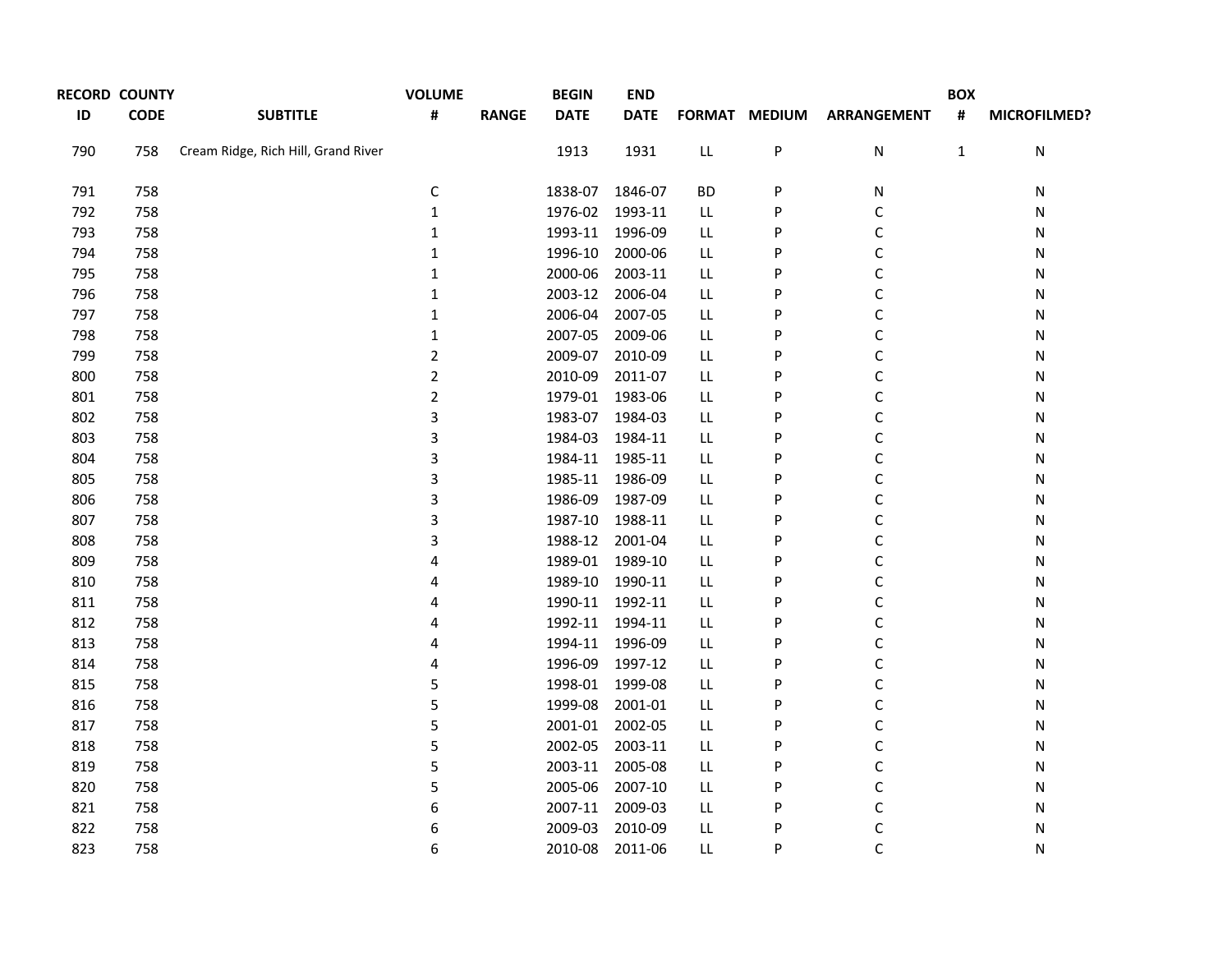|     | <b>RECORD COUNTY</b> |                 | <b>VOLUME</b>  |              | <b>BEGIN</b> | <b>END</b>  |               |               |                    | <b>BOX</b>       |              |
|-----|----------------------|-----------------|----------------|--------------|--------------|-------------|---------------|---------------|--------------------|------------------|--------------|
| ID  | <b>CODE</b>          | <b>SUBTITLE</b> | #              | <b>RANGE</b> | <b>DATE</b>  | <b>DATE</b> | <b>FORMAT</b> | <b>MEDIUM</b> | <b>ARRANGEMENT</b> | #                | MICROFILMED? |
| 824 | 758                  |                 | $\overline{7}$ |              | 2011-06      | 2011-09     | LL            | P             | С                  |                  | ${\sf N}$    |
| 825 | 758                  |                 |                |              | 1965         | 1967        | LL            | P             | С                  | $\mathbf{1}$     | N            |
| 826 | 758                  |                 |                |              | 1968         | 1969        | LL            | P             | C                  | $\overline{2}$   | N            |
| 827 | 758                  |                 |                |              | 1970         | 1971        | ${\sf LL}$    | P             | $\mathsf C$        | 3                | ${\sf N}$    |
| 828 | 758                  |                 |                |              | 1972         | 1973        | ${\sf LL}$    | P             | $\mathsf C$        | $\overline{4}$   | ${\sf N}$    |
| 829 | 758                  |                 |                |              | 1974         | 1975        | ${\sf LL}$    | P             | $\mathsf C$        | 5                | ${\sf N}$    |
| 830 | 758                  |                 |                |              | 1976         | 1977        | LL            | P             | $\mathsf C$        | 6                | ${\sf N}$    |
| 831 | 758                  |                 |                |              | 1978         | 1979        | ${\sf LL}$    | P             | $\mathsf C$        | $\boldsymbol{7}$ | ${\sf N}$    |
| 832 | 758                  |                 |                |              | 1980         | 1982        | ${\sf LL}$    | P             | $\mathsf C$        | $\,8\,$          | ${\sf N}$    |
| 833 | 758                  |                 |                |              | 1983         | 1985        | ${\sf LL}$    | P             | $\mathsf C$        | 9                | ${\sf N}$    |
| 834 | 758                  |                 |                |              | 1986         | 1988        | ${\sf LL}$    | P             | $\mathsf C$        | $10\,$           | ${\sf N}$    |
| 835 | 758                  |                 |                |              | 1989         | 1992        | LL            | P             | $\mathsf C$        | 11               | ${\sf N}$    |
| 836 | 758                  |                 |                |              | 1993         | 1997        | ${\sf LL}$    | P             | $\mathsf C$        | 12               | ${\sf N}$    |
| 837 | 758                  |                 |                |              | 1998         | 2002        | ${\sf LL}$    | P             | $\mathsf C$        | 13               | ${\sf N}$    |
| 838 | 758                  |                 |                |              | 2003         | 2006        | ${\sf LL}$    | P             | $\mathsf C$        | 14               | ${\sf N}$    |
| 839 | 758                  |                 |                |              | 2007         | 2009        | ${\sf LL}$    | P             | $\mathsf C$        | 15               | ${\sf N}$    |
| 840 | 758                  |                 |                |              | 2010         | 2011        | LL            | P             | $\mathsf C$        | 16               | ${\sf N}$    |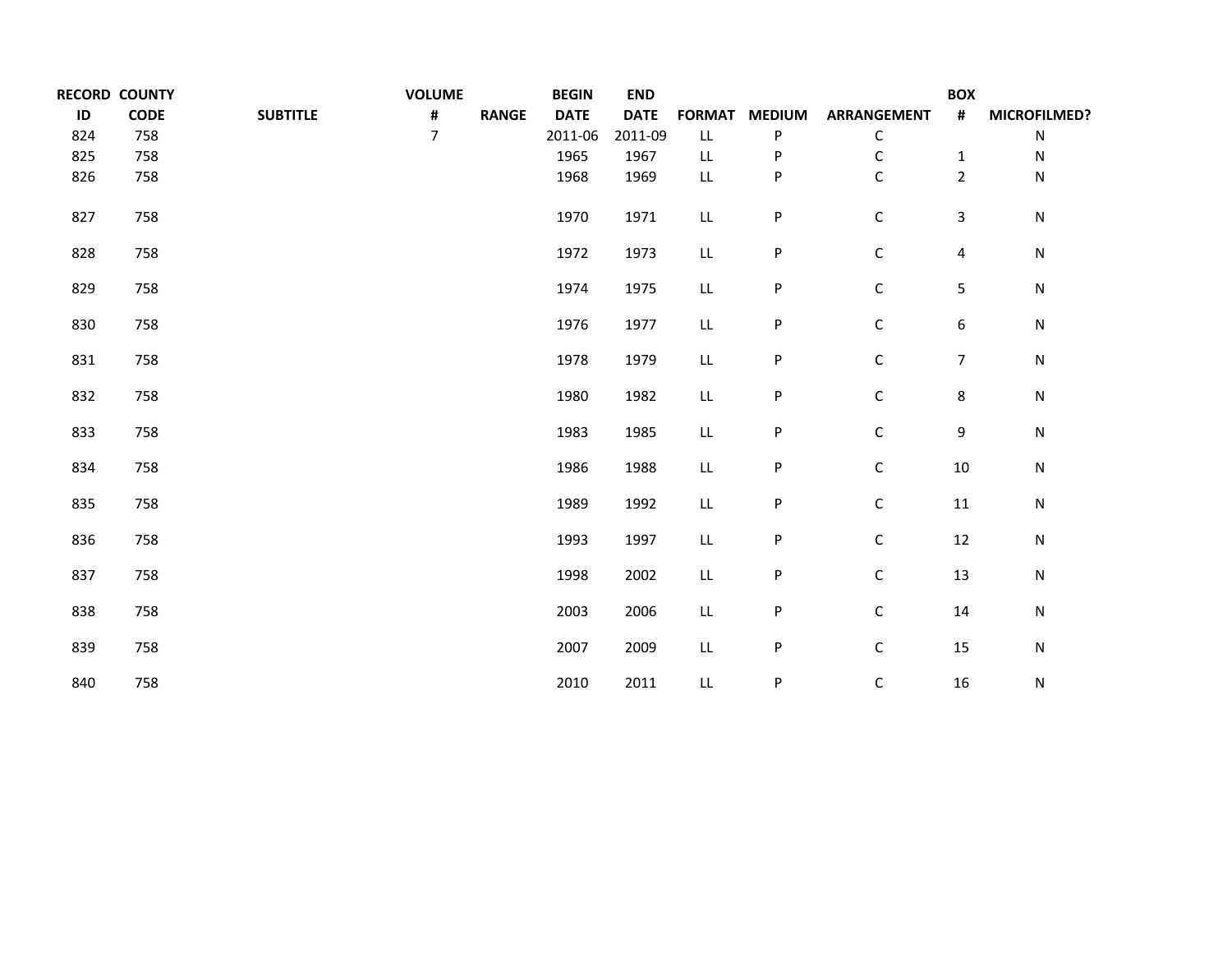| ID  | <b>RECORD COUNTY</b><br><b>CODE</b> |                     |           |                                                                                                     | <b>CONDITION</b> | <b>INDEX IN</b><br><b>VOLUME?</b> |
|-----|-------------------------------------|---------------------|-----------|-----------------------------------------------------------------------------------------------------|------------------|-----------------------------------|
|     |                                     | PERMANENT RETENTION |           | <b>REMARKS</b>                                                                                      |                  |                                   |
| 591 | 758                                 | Y                   | Permanent | Aperture Card                                                                                       | Υ                | N                                 |
| 592 | 758                                 | Y                   | Permanent | Aperture Card                                                                                       | Y                | N                                 |
| 593 | 758                                 | Y                   | Permanent | Aperture Card                                                                                       | Y                | N                                 |
| 594 | 758                                 | Y                   | Permanent | Aperture Card                                                                                       | Y                | N                                 |
| 595 | 758                                 | Y                   | Permanent | Aperture Card                                                                                       | Y                | N                                 |
| 596 | 758                                 | Y                   | Permanent | Aperture Card                                                                                       | Y                | N                                 |
| 597 | 758                                 | Y                   | Permanent | Aperture Card                                                                                       | Y                | N                                 |
| 598 | 758                                 | Y                   | Permanent | Aperture Card                                                                                       | Y                | N                                 |
| 599 | 758                                 | Y                   | Permanent | Aperture Card                                                                                       | Y                | N                                 |
| 600 | 758                                 | Y                   | Permanent | Aperture Card                                                                                       | Y                | N                                 |
| 601 | 758                                 | Y                   | Permanent | Aperture Card                                                                                       | Y                | N                                 |
| 602 | 758                                 | Y                   | Permanent | Aperture Card                                                                                       | Y                | N                                 |
| 603 | 758                                 | Y                   | Permanent | Aperture Card                                                                                       | Y                | N                                 |
| 604 | 758                                 | Y                   | Permanent | Aperture Card                                                                                       | Y                | N                                 |
| 605 | 758                                 | Y                   | Permanent | Aperture Card                                                                                       | Y                | N                                 |
| 606 | 758                                 | Y                   | Permanent | Aperture Card                                                                                       | Y                | N                                 |
| 607 | 758                                 | Y                   | Permanent | Aperture Card                                                                                       | Y                | N                                 |
| 608 | 758                                 | Y                   | Permanent | Aperture Card                                                                                       | Y                | N                                 |
| 609 | 758                                 | Y                   | Permanent | Aperture Card                                                                                       | Y                | N                                 |
| 389 | 758                                 | Y                   | Permanent |                                                                                                     | N                | N                                 |
| 390 | 758                                 | Y                   | Permanent | Loose spine, loose cover                                                                            | Y                | N                                 |
| 391 | 758                                 | Y                   | Permanent |                                                                                                     | N                | N                                 |
| 392 | 758                                 | Y                   | Permanent | Loose spine                                                                                         | Y                | N                                 |
| 393 | 758                                 | Y                   | Permanent |                                                                                                     | N                | N                                 |
| 394 | 758                                 | Υ                   | Permanent |                                                                                                     | N                | N                                 |
|     |                                     |                     |           | Torn cover, loose cover, title and volume number have been written on                               |                  |                                   |
| 395 | 758                                 | Y                   | Permanent | binding by archivists                                                                               | Υ                | N                                 |
| 396 | 758                                 | Y                   | Permanent | Loose spine, loose pages                                                                            | Υ                | N                                 |
| 397 | 758                                 | Y                   | Permanent | Loose spine, loose pages                                                                            | Υ                | N                                 |
| 398 | 758                                 | Y                   | Permanent | Loose spine, loose pages                                                                            | Υ                | N                                 |
| 399 | 758                                 | Y                   | Permanent | Loose spine, loose pages<br>MSA microfilm 43045; Index in front of volume is by groom, index in the | Υ                | N                                 |
| 400 | 758                                 | Y                   | Permanent | back of the volume is by bride                                                                      | N                | Υ                                 |
|     |                                     |                     |           | MSA roll 43045; Film inclusive dates on roll are incorrect; Index in front                          |                  |                                   |
| 401 | 758                                 | Y                   | Permanent | of volume is by groom, index in the back of the volume is by bride                                  | N                | Y                                 |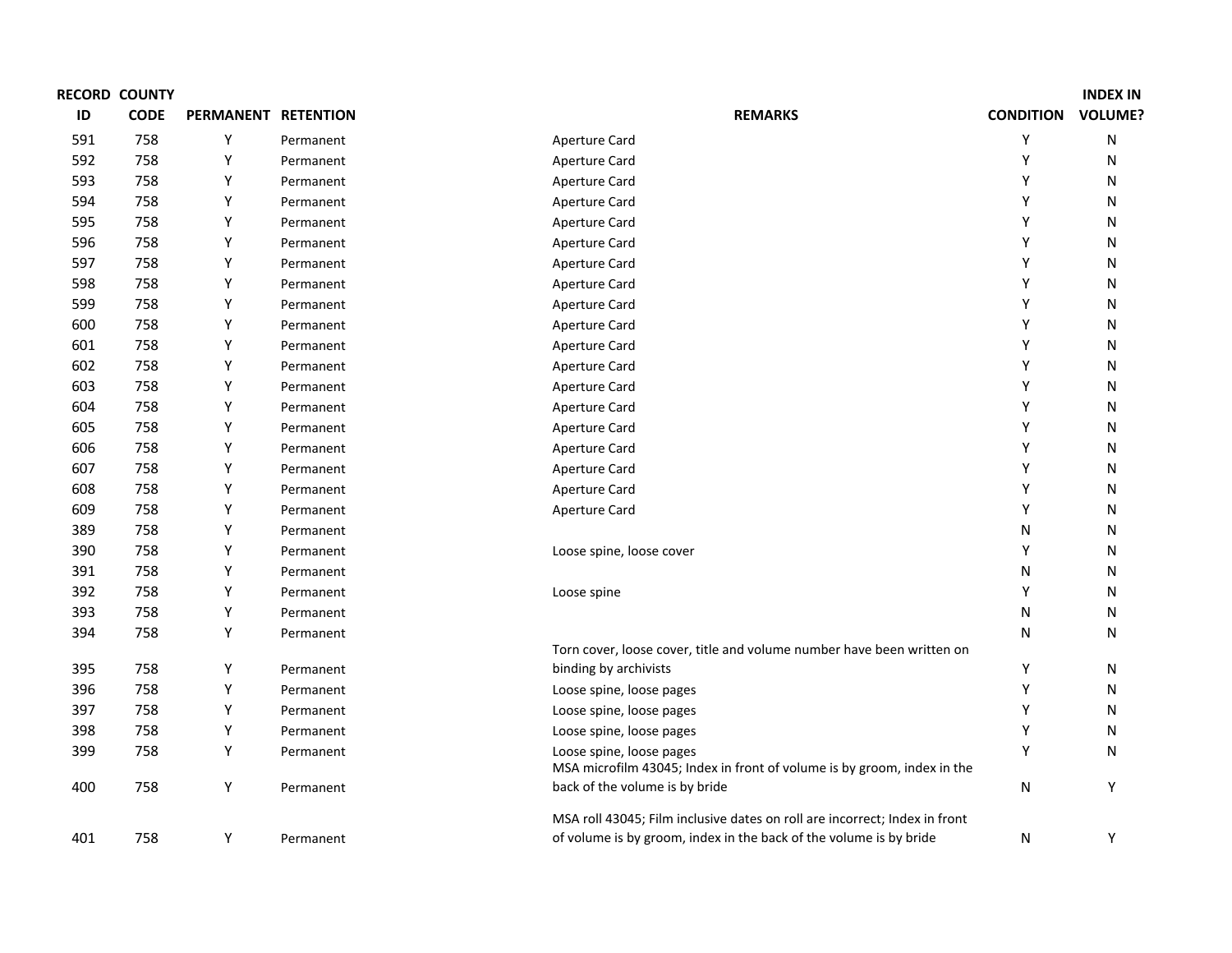|     | <b>RECORD COUNTY</b> |                     |           |                                                                                      |                  | <b>INDEX IN</b> |
|-----|----------------------|---------------------|-----------|--------------------------------------------------------------------------------------|------------------|-----------------|
| ID  | <b>CODE</b>          | PERMANENT RETENTION |           | <b>REMARKS</b><br>Index in front and back of volume, Volume 25 continues on aperture | <b>CONDITION</b> | <b>VOLUME?</b>  |
|     |                      |                     |           | cares to page 1053; Volume 25 pages 364-1053 are on aperture cards,                  |                  |                 |
| 402 | 758                  | Y                   | Permanent | Volume 25 pages 1-363 are a bound volume.                                            | N                | Υ               |
| 403 | 758                  | Υ                   | Permanent | Pages are laminated                                                                  | N                | N               |
| 404 | 758                  | Υ                   | Permanent | Pages are laminated                                                                  | N                | N               |
| 405 | 758                  | Y                   | Permanent | Pages are laminated                                                                  | N                | N               |
| 406 | 758                  | Υ                   | Permanent | Pages are laminated                                                                  | N                | N               |
| 407 | 758                  | Υ                   | Permanent |                                                                                      | N                | Ν               |
| 156 | 758                  | Υ                   | Permanent |                                                                                      | N                | Ν               |
| 157 | 758                  | Υ                   | Permanent |                                                                                      | N                | Ν               |
| 158 | 758                  | Υ                   | Permanent |                                                                                      | N                | N               |
| 159 | 758                  | Υ                   | Permanent |                                                                                      | N                | N               |
| 160 | 758                  | Υ                   | Permanent | Missing spine, torn cover                                                            | Υ                | N               |
| 161 | 758                  | Υ                   | Permanent |                                                                                      | N                | N               |
| 162 | 758                  | Υ                   | Permanent |                                                                                      | N                | Ν               |
| 163 | 758                  | Υ                   | Permanent |                                                                                      | N                | Ν               |
| 164 | 758                  | Υ                   | Permanent |                                                                                      | N                | Ν               |
| 165 | 758                  | Υ                   | Permanent |                                                                                      | N                | Ν               |
| 166 | 758                  | Υ                   | Permanent | Torn cover, loose enclosures, glue                                                   | Υ                | Ν               |
| 167 | 758                  | Υ                   | Permanent | Volume includes military discharge records dating 1918-12 to 1919-03                 | N                | Ν               |
| 168 | 758                  | Y                   | Permanent |                                                                                      | N                | Ν               |
| 169 | 758                  | Y                   | Permanent | Torn cover, missing spine                                                            | Υ                | Ν               |
| 170 | 758                  | Υ                   | Permanent | Torn cover, missing spine                                                            | Υ                | Ν               |
| 171 | 758                  | Υ                   | Permanent |                                                                                      | N                | Ν               |
| 172 | 758                  | Y                   | Permanent |                                                                                      | N                | Ν               |
| 173 | 758                  | Υ                   | Permanent |                                                                                      | N                | Ν               |
| 174 | 758                  | Υ                   | Permanent |                                                                                      | N                | Ν               |
| 175 | 758                  | Υ                   | Permanent | Missing spine, loose enclosures, glue                                                | Υ                | Ν               |
| 176 | 758                  | Υ                   | Permanent |                                                                                      | N                | N               |
| 135 | 758                  | Υ                   | Permanent | Information on pages 1-6, rest of the volume is blank                                | N                | N               |
| 136 | 758                  | Υ                   | Permanent |                                                                                      | N                | N               |
| 137 | 758                  | Y                   | Permanent |                                                                                      | N                | N               |
| 138 | 758                  | Υ                   | Permanent |                                                                                      | N                | N               |
| 139 | 758                  | Υ                   | Permanent |                                                                                      | N                | Ν               |
| 140 | 758                  | Υ                   | Permanent |                                                                                      | N                | N               |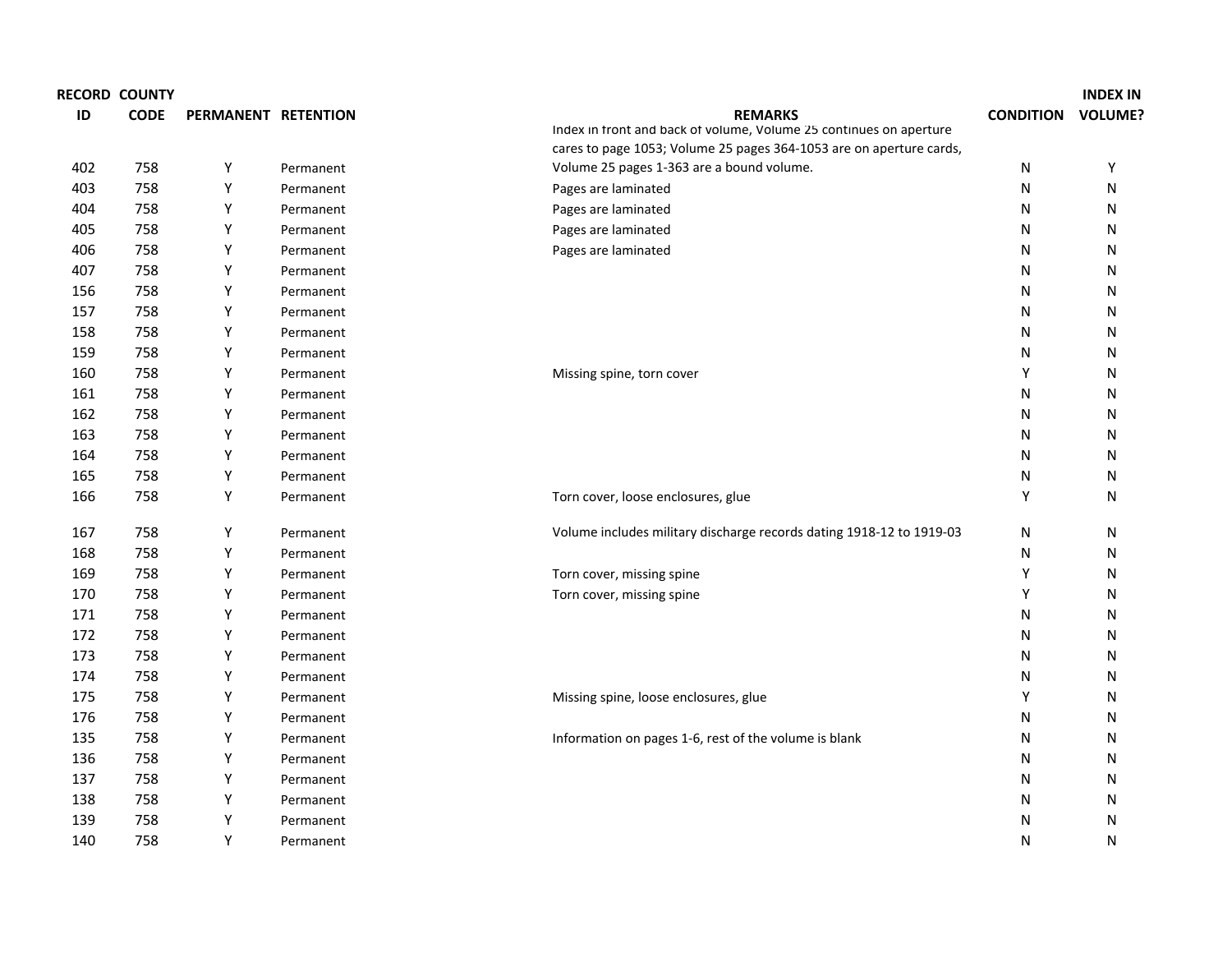|                | <b>RECORD COUNTY</b> |                     |           |                                                                                                                                                                                                      |                  | <b>INDEX IN</b> |
|----------------|----------------------|---------------------|-----------|------------------------------------------------------------------------------------------------------------------------------------------------------------------------------------------------------|------------------|-----------------|
| ID             | <b>CODE</b>          | PERMANENT RETENTION |           | <b>REMARKS</b>                                                                                                                                                                                       | <b>CONDITION</b> | <b>VOLUME?</b>  |
| 141            | 758                  | Y                   | Permanent | Glue                                                                                                                                                                                                 | Y                | N               |
| 142            | 758                  | Y                   | Permanent | Missing spine, glue                                                                                                                                                                                  | Y                | N               |
| 143            | 758                  | Y                   | Permanent |                                                                                                                                                                                                      | N                | N               |
| 144            | 758                  | Y                   | Permanent |                                                                                                                                                                                                      | N                | N               |
| 145            | 758                  | Y                   | Permanent |                                                                                                                                                                                                      | N                | N               |
| 146            | 758                  | Y                   | Permanent | Spine is missing, torn cover, binding is taped on                                                                                                                                                    | Y                | N               |
| 147            | 758                  | Y                   | Permanent |                                                                                                                                                                                                      | N                | N               |
| 148            | 758                  | Y                   | Permanent |                                                                                                                                                                                                      | N                | N               |
| 149            | 758                  | Y                   | Permanent |                                                                                                                                                                                                      | N                | N               |
| 150            | 758                  | Y                   | Permanent | Spine is missing, torn cover                                                                                                                                                                         | Y                | N               |
| 151            | 758                  | Υ                   | Permanent |                                                                                                                                                                                                      | Υ                | N               |
| 152            | 758                  | Υ                   | Permanent | Spine is missing, torn cover                                                                                                                                                                         | Υ                | N               |
| 153            | 758                  | Y                   | Permanent |                                                                                                                                                                                                      | Ν                | N               |
| 154            | 758                  | Y                   | Permanent |                                                                                                                                                                                                      | N                | N               |
| 155            | 758                  | Y                   | Permanent | Torn loose enclosure                                                                                                                                                                                 | N                | N               |
| 177            | 758                  | Y                   | Permanent | Torn cover, missing spine                                                                                                                                                                            | Y                | N               |
| 312            | 758                  | Y                   | Permanent |                                                                                                                                                                                                      | N                | N               |
| 1              | 758                  | Y                   | Permanent | Pages have been laminated; MSA Microfilm roll C4020                                                                                                                                                  | N                | N               |
| $\overline{2}$ | 758                  | Y                   | Permanent | Pages have been laminated; MSA Microfilm roll C4019                                                                                                                                                  | N                | N               |
| 3              | 758                  | Y                   | Permanent | Pages have been laminated                                                                                                                                                                            | N                | N               |
| 4              | 758                  | Y                   | Permanent | Pages have been laminated; MSA Microfilm roll 4018                                                                                                                                                   | N                | N               |
| 5              | 758                  | Y                   | Permanent | Pages repaired packing tape; MSA Microfilm roll 4017                                                                                                                                                 | N                | N               |
| 6              | 758                  | Y                   | Permanent | Pages have been laminated; MSA Microfilm roll 4016<br>MSA Microfilm roll 4016; This book is a typewritten duplicate of the                                                                           | N                | N               |
| $\overline{7}$ | 758                  | Y                   | Permanent | original<br>Pages are loose and flaking, volume has been wrapped in acid free paper                                                                                                                  | N                | ${\sf N}$       |
| 8              | 758                  | Y                   | Permanent | for protection                                                                                                                                                                                       | Υ                | N               |
| 9              | 758                  | Υ                   | Permanent | Pages have been laminated; MSA Microfilm roll 4013                                                                                                                                                   | N                | N               |
| 10             | 758                  | Y                   | Permanent | Pages have been laminated; MSA Microfilm roll 4012<br>MSA Microfilm roll 4012; This volume is a retyped volume from the<br>original which is stored in a box; date does not correspond to listing at | N                | N               |
| 11             | 758                  | Y                   | Permanent | <b>MSA</b>                                                                                                                                                                                           | N                | N               |
| 12             | 758                  | Y                   | Permanent | Pages have been laminated; MSA Microfilm roll 4011                                                                                                                                                   | N                | N               |
| 13             | 758                  | Y                   | Permanent | Pages have been laminated; MSA Microfilm roll 4011                                                                                                                                                   | N                | N               |
| 14             | 758                  | Υ                   | Permanent | Pages have been laminated                                                                                                                                                                            | N                | N               |
| 15             | 758                  | Y                   | Permanent | Pages have been laminated                                                                                                                                                                            | N                | Y               |
|                |                      |                     |           |                                                                                                                                                                                                      |                  |                 |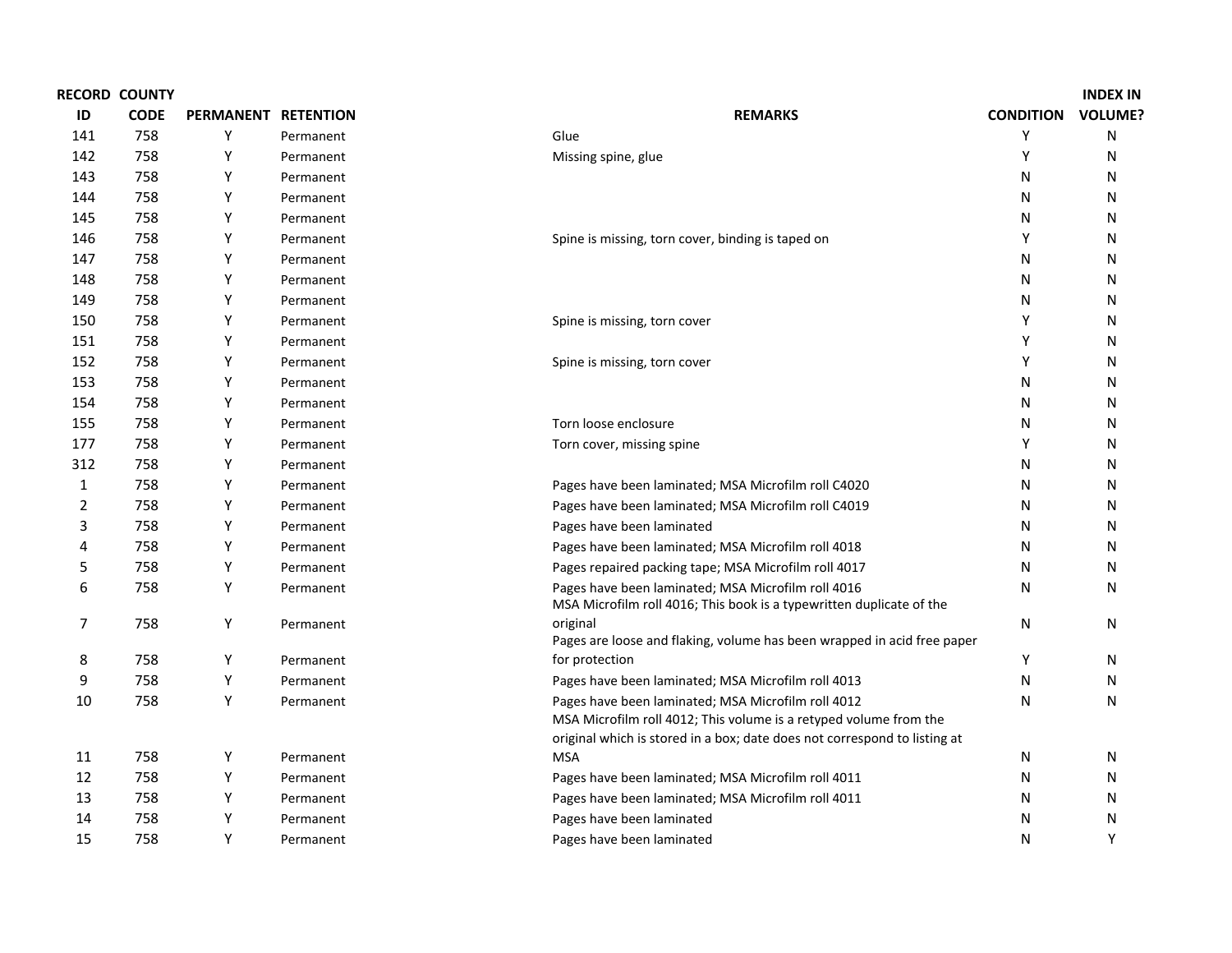|     | <b>RECORD COUNTY</b> |                     |           |                                                                                                                   |                  | <b>INDEX IN</b> |
|-----|----------------------|---------------------|-----------|-------------------------------------------------------------------------------------------------------------------|------------------|-----------------|
| ID  | <b>CODE</b>          | PERMANENT RETENTION |           | <b>REMARKS</b>                                                                                                    | <b>CONDITION</b> | <b>VOLUME?</b>  |
| 16  | 758                  | Y                   | Permanent | Pages have been cut off the binding                                                                               | Υ                | N               |
| 17  | 758                  | Y                   | Permanent | Pages have been laminated                                                                                         | N                | N               |
| 18  | 758                  | Υ                   | Permanent | Pages have been laminated; MSA Microfilm roll 4027<br>Pages have been laminated; MSA Microfilm roll 4027; Stamped | N                | Ν               |
| 19  | 758                  | Y                   | Permanent | "microfilmed" but doesn't show by whom                                                                            | N                | N               |
| 20  | 758                  | Υ                   | Permanent | Pages have been laminated; MSA Microfilm roll 4026                                                                | N                | N               |
| 21  | 758                  | Υ                   | Permanent | Pages have been laminated; MSA Microfilm roll 4025                                                                | N                | N               |
| 22  | 758                  | Υ                   | Permanent | Pages have been laminated; MSA Microfilm roll 4025                                                                | N                | N               |
| 199 | 758                  | Υ                   | Permanent | Loose enclosures, glue                                                                                            | N                | Ν               |
| 200 | 758                  | Υ                   | Permanent |                                                                                                                   | N                | N               |
| 201 | 758                  | Υ                   | Permanent | Missing spine, torn cover                                                                                         | N                | N               |
| 202 | 758                  | Y                   | Permanent |                                                                                                                   | N                | N               |
| 203 | 758                  | Υ                   | Permanent |                                                                                                                   | N                | Ν               |
| 204 | 758                  | Υ                   | Permanent |                                                                                                                   | N                | Ν               |
| 205 | 758                  | Υ                   | Permanent | Loose page                                                                                                        | N                | N               |
| 206 | 758                  | Υ                   | Permanent |                                                                                                                   | N                | N               |
| 207 | 758                  | Y                   | Permanent | Torn cover, missing spine, exposed metal                                                                          | Υ                | N               |
| 208 | 758                  | Υ                   | Permanent |                                                                                                                   | N                | Ν               |
| 209 | 758                  | Υ                   | Permanent |                                                                                                                   | N                | Ν               |
| 210 | 758                  | Υ                   | Permanent | Loose enclosures, glue                                                                                            | N                | N               |
| 211 | 758                  | Υ                   | Permanent | Missing spine, torn cover, loose enclosures, glue                                                                 | Y                | N               |
| 212 | 758                  | Y                   | Permanent |                                                                                                                   | N                | N               |
| 213 | 758                  | Υ                   | Permanent | One torn page                                                                                                     | N                | Ν               |
| 214 | 758                  | Υ                   | Permanent | Loose pages, tape                                                                                                 | Y                | Ν               |
| 215 | 758                  | Υ                   | Permanent | Missing spine, torn cover, enclosures, glue                                                                       | Y                | N               |
| 216 | 758                  | Υ                   | Permanent |                                                                                                                   | N                | N               |
| 217 | 758                  | Y                   | Permanent |                                                                                                                   | N                | N               |
| 218 | 758                  | Υ                   | Permanent |                                                                                                                   | N                | Ν               |
| 219 | 758                  | Υ                   | Permanent | Loose enclosures, tape                                                                                            | N                | Ν               |
| 220 | 758                  | Υ                   | Permanent |                                                                                                                   | N                | N               |
| 221 | 758                  | Υ                   | Permanent |                                                                                                                   | N                | N               |
| 222 | 758                  | Y                   | Permanent |                                                                                                                   | N                | N               |
| 223 | 758                  | Υ                   | Permanent |                                                                                                                   | N                | Ν               |
| 224 | 758                  | Υ                   | Permanent | Red rot, torn cover                                                                                               | Y                | Ν               |
| 225 | 758                  | Υ                   | Permanent |                                                                                                                   | N                | N               |
| 226 | 758                  | Y                   | Permanent |                                                                                                                   | N                | N               |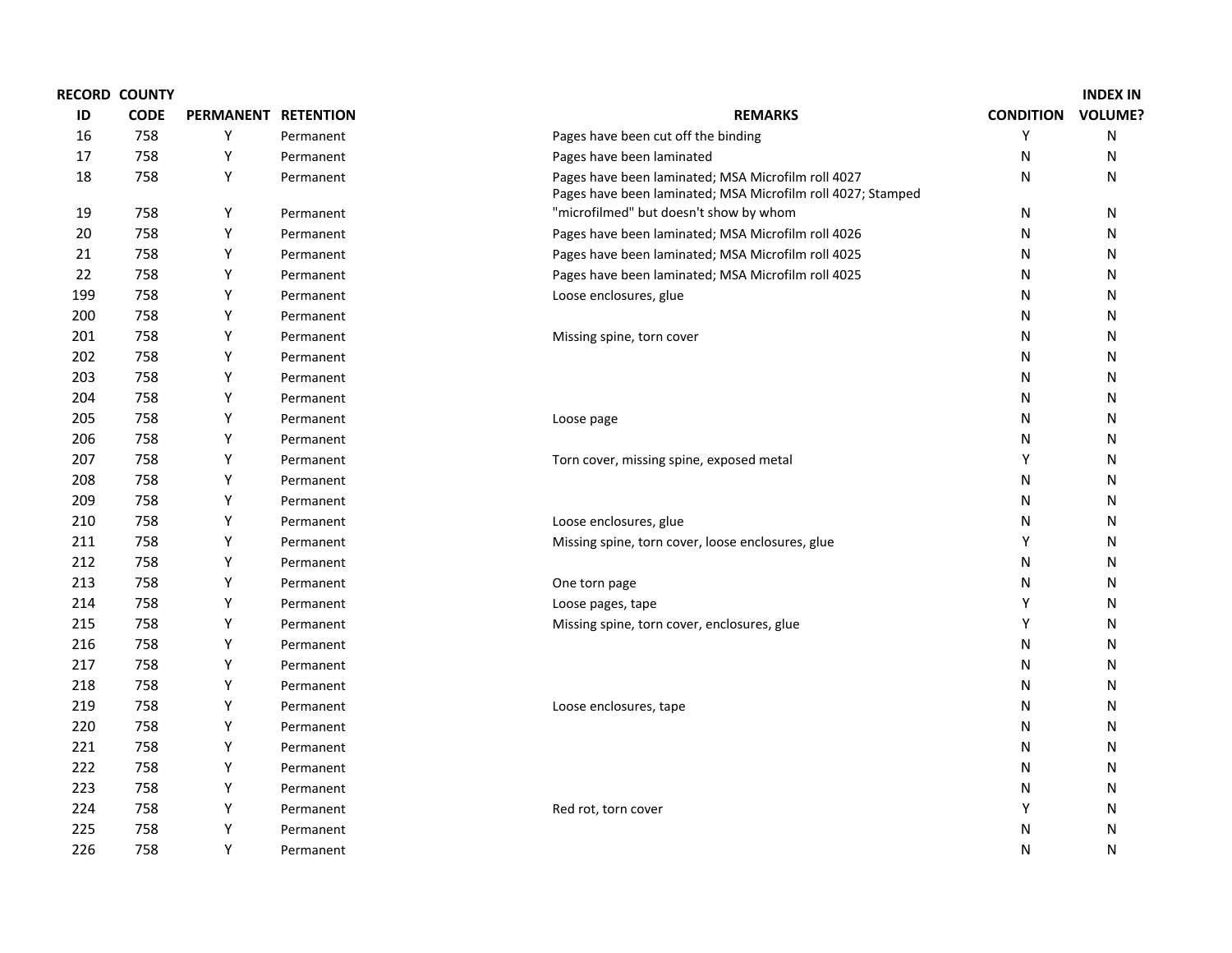|     | <b>RECORD COUNTY</b> |                     |           |                        |                  | <b>INDEX IN</b> |
|-----|----------------------|---------------------|-----------|------------------------|------------------|-----------------|
| ID  | CODE                 | PERMANENT RETENTION |           | <b>REMARKS</b>         | <b>CONDITION</b> | <b>VOLUME?</b>  |
| 227 | 758                  | Y                   | Permanent | Torn cover             | ${\sf N}$        | ${\sf N}$       |
| 228 | 758                  | Y                   | Permanent | Torn cover             | N                | N               |
| 229 | 758                  | Υ                   | Permanent |                        | N                | N               |
| 230 | 758                  | Υ                   | Permanent |                        | N                | N               |
| 231 | 758                  | Υ                   | Permanent |                        | ${\sf N}$        | N               |
| 232 | 758                  | Υ                   | Permanent |                        | N                | N               |
| 233 | 758                  | Υ                   | Permanent | Missing spine          | Υ                | N               |
| 234 | 758                  | Υ                   | Permanent |                        | ${\sf N}$        | N               |
| 235 | 758                  | Υ                   | Permanent |                        | $\mathsf{N}$     | N               |
| 236 | 758                  | Υ                   | Permanent |                        | N                | N               |
| 237 | 758                  | Υ                   | Permanent |                        | ${\sf N}$        | N               |
| 238 | 758                  | Υ                   | Permanent |                        | ${\sf N}$        | N               |
| 239 | 758                  | Υ                   | Permanent |                        | N                | N               |
| 240 | 758                  | Υ                   | Permanent |                        | N                | N               |
| 241 | 758                  | Υ                   | Permanent |                        | ${\sf N}$        | N               |
| 242 | 758                  | Υ                   | Permanent |                        | N                | N               |
| 243 | 758                  | Υ                   | Permanent |                        | N                | N               |
| 244 | 758                  | Υ                   | Permanent | Loose enclosures, glue | Υ                | N               |
| 245 | 758                  | Υ                   | Permanent |                        | ${\sf N}$        | N               |
| 246 | 758                  | Υ                   | Permanent |                        | N                | N               |
| 247 | 758                  | Υ                   | Permanent |                        | $\mathsf{N}$     | N               |
| 248 | 758                  | Υ                   | Permanent |                        | $\mathsf{N}$     | N               |
| 249 | 758                  | Υ                   | Permanent |                        | ${\sf N}$        | N               |
| 250 | 758                  | Υ                   | Permanent |                        | $\mathsf{N}$     | Ν               |
| 251 | 758                  | Υ                   | Permanent |                        | ${\sf N}$        | N               |
| 252 | 758                  | Υ                   | Permanent |                        | $\mathsf{N}$     | N               |
| 253 | 758                  | Υ                   | Permanent |                        | N                | N               |
| 254 | 758                  | Υ                   | Permanent |                        | N                | N               |
| 255 | 758                  | Υ                   | Permanent | Torn cover             | Υ                | N               |
| 256 | 758                  | Υ                   | Permanent |                        | $\mathsf{N}$     | N               |
| 257 | 758                  | Υ                   | Permanent |                        | N                | N               |
| 258 | 758                  | Υ                   | Permanent |                        | N                | N               |
| 259 | 758                  | Υ                   | Permanent |                        | $\mathsf{N}$     | N               |
| 260 | 758                  | Υ                   | Permanent |                        | N                | N               |
| 261 | 758                  | Υ                   | Permanent |                        | N                | Ν               |
| 262 | 758                  | Y                   | Permanent |                        | N                | N               |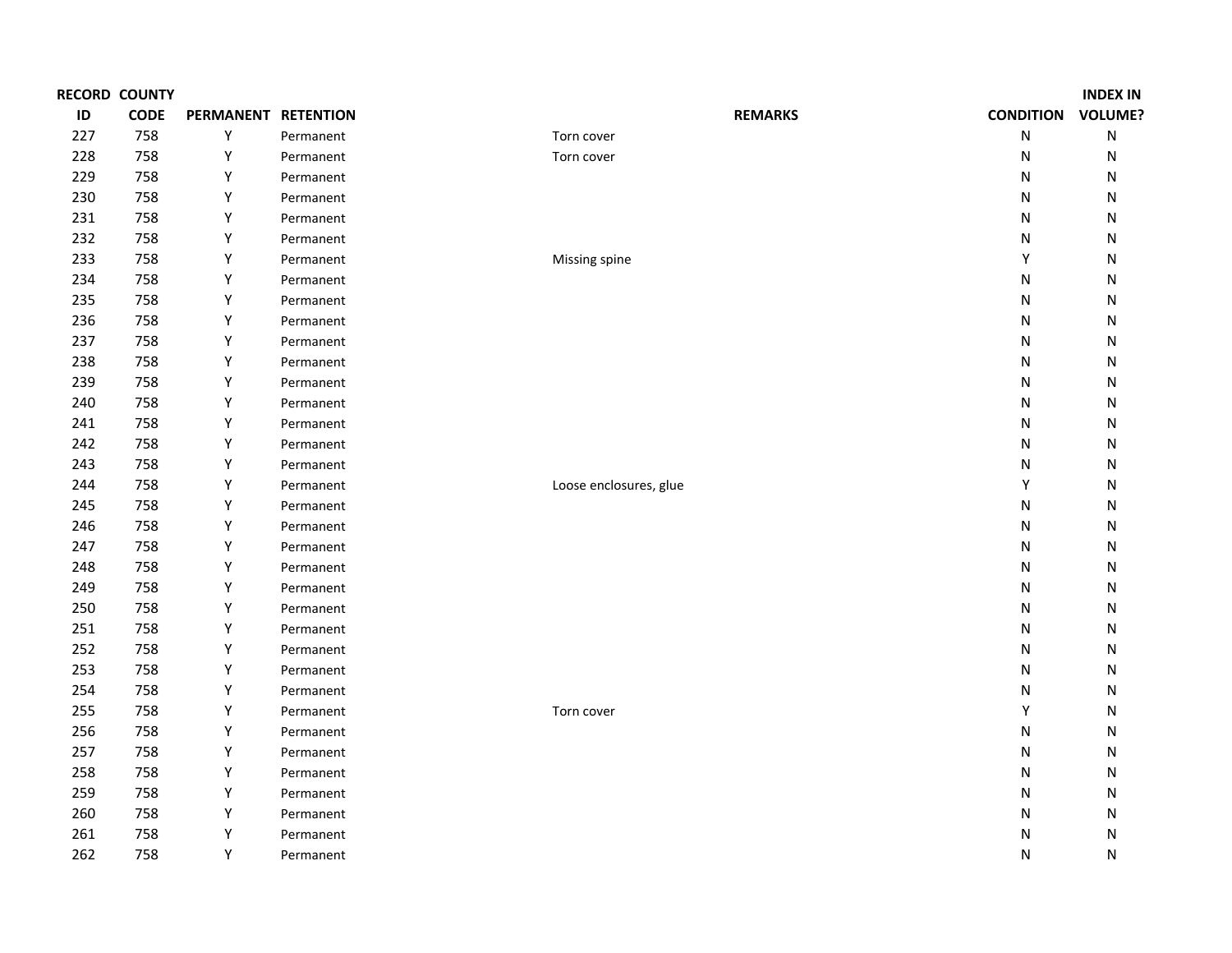|     | <b>RECORD COUNTY</b> |                     |           |                                                                  |                  | <b>INDEX IN</b> |
|-----|----------------------|---------------------|-----------|------------------------------------------------------------------|------------------|-----------------|
| ID  | <b>CODE</b>          | PERMANENT RETENTION |           | <b>REMARKS</b>                                                   | <b>CONDITION</b> | <b>VOLUME?</b>  |
| 263 | 758                  | Υ                   | Permanent |                                                                  | N                | N               |
| 264 | 758                  | Y                   | Permanent |                                                                  | N                | N               |
| 265 | 758                  | Y                   | Permanent |                                                                  | N                | N               |
| 266 | 758                  | Y                   | Permanent |                                                                  | N                | N               |
|     |                      |                     |           | Torn cover, missing spine held together with medical tape, loose |                  |                 |
| 178 | 758                  | Y                   | Permanent | enclosures and glue                                              | Y                | N               |
| 179 | 758                  | Y                   | Permanent | Loose pages                                                      | Υ                | N               |
| 180 | 758                  | Y                   | Permanent |                                                                  | N                | N               |
| 181 | 758                  | Y                   | Permanent |                                                                  | N                | N               |
| 182 | 758                  | Y                   | Permanent |                                                                  | N                | N               |
| 183 | 758                  | Υ                   | Permanent | Broken spine                                                     | Υ                | N               |
| 184 | 758                  | Υ                   | Permanent |                                                                  | N                | N               |
| 185 | 758                  | Y                   | Permanent |                                                                  | N                | N               |
| 186 | 758                  | Υ                   | Permanent | Missing spine, broken binding, torn cover                        | Υ                | N               |
| 187 | 758                  | Υ                   | Permanent |                                                                  | N                | N               |
| 188 | 758                  | Y                   | Permanent |                                                                  | N                | N               |
| 189 | 758                  | Y                   | Permanent | Missing spine, torn cover, loose enclosures, glue                | Υ                | N               |
| 190 | 758                  | Υ                   | Permanent |                                                                  | N                | N               |
| 191 | 758                  | Y                   | Permanent |                                                                  | N                | N               |
| 192 | 758                  | Y                   | Permanent | Loose enclosures                                                 | N                | N               |
| 193 | 758                  | Y                   | Permanent |                                                                  | N                | N               |
| 194 | 758                  | Y                   | Permanent |                                                                  | N                | N               |
| 195 | 758                  | Y                   | Permanent |                                                                  | N                | N               |
| 196 | 758                  | Y                   | Permanent | Loose enclosures, glue                                           | N                | N               |
| 197 | 758                  | Y                   | Permanent |                                                                  | N                | N               |
| 198 | 758                  | Y                   | Permanent |                                                                  | N                | N               |
| 267 | 758                  | Y                   | Permanent | Loose spine                                                      | Υ                | N               |
| 23  | 758                  | Y                   | Permanent | Pages have been laminated; MSA Microfilm roll 4024               | N                | N               |
| 24  | 758                  | Y                   | Permanent | Pages have been laminated; MSA Microfilm roll 4024               | N                | N               |
| 25  | 758                  | Y                   | Permanent | Pages have been laminated; MSA Microfilm roll 4023               | N                | N               |
| 26  | 758                  | Y                   | Permanent | Pages have been laminated; MSA Microfilm roll 4022               | N                | N               |
| 27  | 758                  | Y                   | Permanent | Pages have been laminated; MSA Microfilm roll 4022               | N                | N               |
| 28  | 758                  | Y                   | Permanent | Pages have been laminated; MSA Microfilm roll 4021               | N                | N               |
| 29  | 758                  | Y                   | Permanent | Pages have been laminated; MSA Microfilm roll 4021               | N                | N               |
| 30  | 758                  | Υ                   | Permanent | Pages have been laminated; MSA Microfilm roll 4020               | N                | N               |
| 31  | 758                  | Y                   | Permanent | Binding is broken                                                | Y                | N               |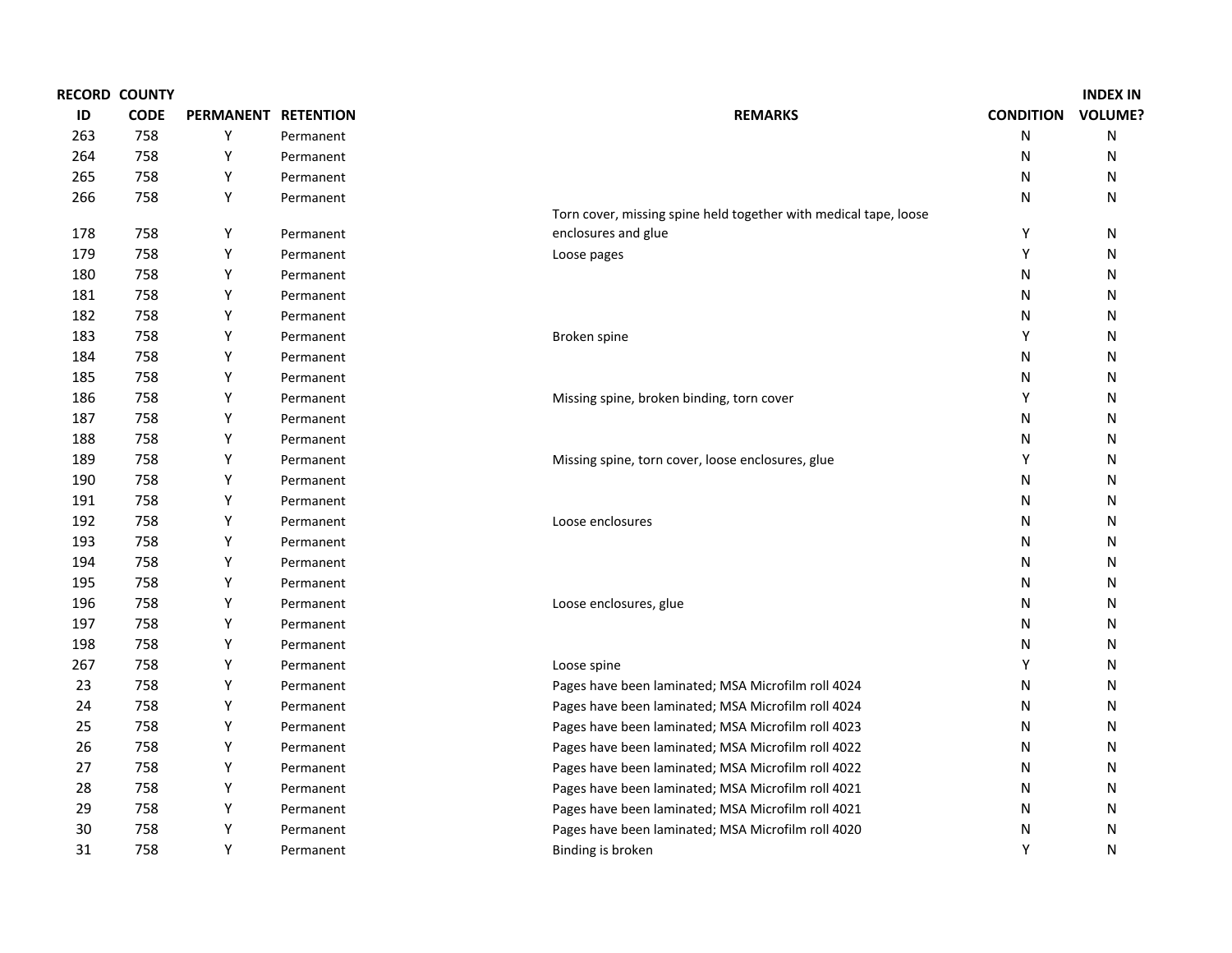|     | <b>RECORD COUNTY</b> |                     |           |                                                          |                  | <b>INDEX IN</b> |
|-----|----------------------|---------------------|-----------|----------------------------------------------------------|------------------|-----------------|
| ID  | <b>CODE</b>          | PERMANENT RETENTION |           | <b>REMARKS</b>                                           | <b>CONDITION</b> | <b>VOLUME?</b>  |
| 32  | 758                  | Y                   | Permanent |                                                          | Y                | N               |
| 33  | 758                  | Y                   | Permanent | Binding is broken                                        | Y                | N               |
| 34  | 758                  | Y                   | Permanent | Binding is broken                                        | Υ                | Ν               |
| 35  | 758                  | Y                   | Permanent | Binding is broken, loose pages                           | Υ                | N               |
| 36  | 758                  | Y                   | Permanent | Tape on pages                                            | Υ                | Ν               |
| 37  | 758                  | Y                   | Permanent |                                                          | $\mathsf{N}$     | N               |
| 38  | 758                  | Y                   | Permanent |                                                          | N                | Ν               |
| 39  | 758                  | Y                   | Permanent | Binding is broken, loose pages                           | Υ                | N               |
| 40  | 758                  | Y                   | Permanent | Binding is broken, missing spine, loose pages, duct tape | Υ                | N               |
| 41  | 758                  | Y                   | Permanent |                                                          | N                | N               |
| 102 | 758                  | Y                   | Permanent |                                                          | N                | Ν               |
| 103 | 758                  | Y                   | Permanent | Loose pages, tape                                        | Υ                | N               |
| 104 | 758                  | Y                   | Permanent |                                                          | N                | N               |
| 105 | 758                  | Y                   | Permanent |                                                          | N                | N               |
| 106 | 758                  | Υ                   | Permanent | Glue                                                     | Υ                | N               |
| 107 | 758                  | Υ                   | Permanent |                                                          | $\mathsf{N}$     | Ν               |
| 108 | 758                  | Y                   | Permanent |                                                          | N                | N               |
| 109 | 758                  | Y                   | Permanent |                                                          | N                | Ν               |
| 110 | 758                  | Y                   | Permanent |                                                          | N                | N               |
| 111 | 758                  | Y                   | Permanent | Broken binding, loose pages, torn cover                  | Υ                | N               |
| 112 | 758                  | Υ                   | Permanent |                                                          | N                | N               |
| 113 | 758                  | Y                   | Permanent |                                                          | N                | N               |
| 114 | 758                  | Υ                   | Permanent | Loose spine                                              | Υ                | N               |
| 115 | 758                  | Υ                   | Permanent |                                                          | N                | N               |
| 116 | 758                  | Y                   | Permanent | Soiled, glue and pages are stained, loose spine          | Υ                | N               |
| 117 | 758                  | Y                   | Permanent | Loose spine                                              | Y                | Ν               |
| 118 | 758                  | Y                   | Permanent |                                                          | N                | N               |
| 119 | 758                  | Y                   | Permanent | Missing spine                                            | Υ                | Ν               |
| 120 | 758                  | Y                   | Permanent |                                                          | N                | N               |
| 121 | 758                  | Y                   | Permanent | Loose spine                                              | Υ                | Ν               |
| 122 | 758                  | Y                   | Permanent |                                                          | N                | N               |
| 42  | 758                  | Y                   | Permanent | Spine is taped on to volume                              | Υ                | Υ               |
| 43  | 758                  | Y                   | Permanent | Binding is broken, loose cover, loose pages, torn        | Υ                | Y               |
| 44  | 758                  | Y                   | Permanent |                                                          | $\mathsf{N}$     | Υ               |
| 45  | 758                  | Y                   | Permanent | Binding is broken                                        | Υ                | Ν               |
| 46  | 758                  | Y                   | Permanent |                                                          | N                | Υ               |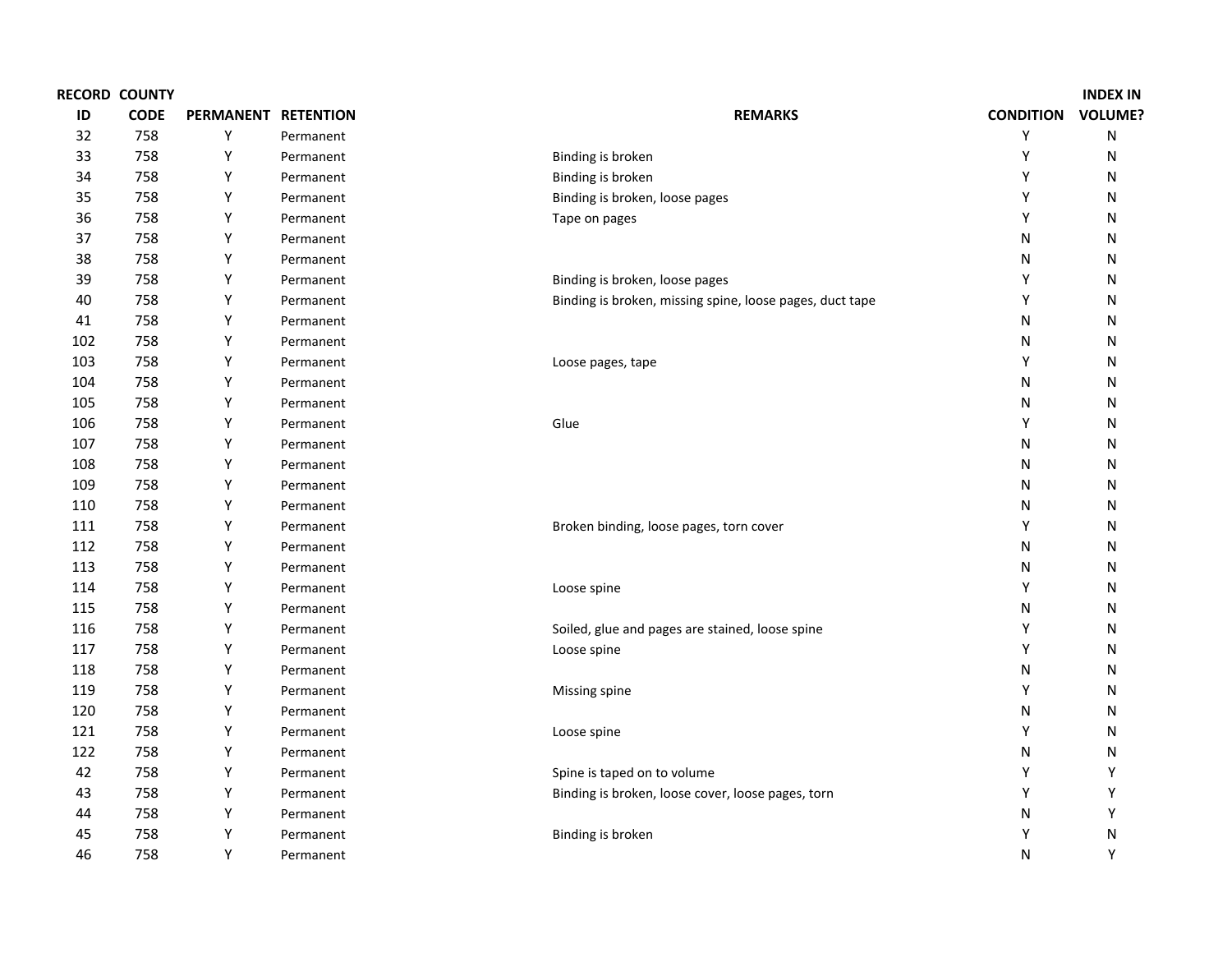|    | <b>RECORD COUNTY</b> |                     |           |                                                                                                |                  | <b>INDEX IN</b> |
|----|----------------------|---------------------|-----------|------------------------------------------------------------------------------------------------|------------------|-----------------|
| ID | <b>CODE</b>          | PERMANENT RETENTION |           | <b>REMARKS</b>                                                                                 | <b>CONDITION</b> | <b>VOLUME?</b>  |
| 47 | 758                  | Y                   | Permanent | Pages have been laminated                                                                      | N                | Y               |
|    |                      |                     |           | Pages have been laminated; MSA Microfilm roll 4037 this inclusive date                         |                  |                 |
| 48 | 758                  | Y                   | Permanent | does not correspond to the actual date of the record book                                      | N                | N               |
| 49 | 758                  | Y                   | Permanent | Pages have been laminated; MSA Microfilm roll 4037                                             | N                | N               |
| 50 | 758                  | Y                   | Permanent | Pages have been laminated; MSA Microfilm roll 4036                                             | N                | N               |
| 51 | 758                  | Y                   | Permanent | Pages have been laminated; MSA Microfilm roll 4035                                             | N                | N               |
| 52 | 758                  | Y                   | Permanent | Pages have been laminated; MSA Microfilm roll 4035                                             | N                | N               |
| 53 | 758                  | Y                   | Permanent | Pages have been laminated; MSA Microfilm roll 4034                                             | N                | N               |
| 54 | 758                  | Y                   | Permanent | Pages have been laminated; MSA Microfilm roll 4034                                             | N                | N               |
| 55 | 758                  | Y                   | Permanent | Pages have been laminated; MSA Microfilm roll 4033                                             | N                | N               |
| 56 | 758                  | Y                   | Permanent | Bound upside down ; MSA Microfilm roll 4033                                                    | N                | N               |
| 57 | 758                  | Y                   | Permanent | Bound upside down and has mold in the spine; MSA Microfilm roll 4032                           | N                | N               |
| 58 | 758                  | Υ                   | Permanent | Pages have been laminated                                                                      | N                | N               |
| 59 | 758                  | Υ                   | Permanent | MSA Microfilm roll 4031<br>MSA Microfilm roll 4030; dates of volume does not correspond to MSA | N                | N               |
| 60 | 758                  | Υ                   | Permanent | listing<br>MSA Microfilm roll 4029; dates of volume does not correspond to MSA                 | N                | ${\sf N}$       |
| 61 | 758                  | Y                   | Permanent | listing                                                                                        | N                | N               |
| 62 | 758                  | Y                   | Permanent | Loose spine                                                                                    | Y                | N               |
| 63 | 758                  | Y                   | Permanent | Spine is missing                                                                               | Υ                | N               |
| 64 | 758                  | Y                   | Permanent | No spine, cover is hanging by a thread                                                         | Υ                | N               |
| 65 | 758                  | Y                   | Permanent | Loose enclosures glued in book                                                                 | Υ                | N               |
| 66 | 758                  | Y                   | Permanent | MSA Microfilm roll 4047                                                                        | Υ                | N               |
| 67 | 758                  | Υ                   | Permanent | Pages have been laminated; MSA Microfilm roll 4047                                             | Υ                | N               |
| 68 | 758                  | Υ                   | Permanent | MSA Microfilm roll 4046                                                                        | N                | N               |
| 69 | 758                  | Y                   | Permanent | Pages have been laminated; MSA Microfilm roll 4046                                             | N                | N               |
| 70 | 758                  | Y                   | Permanent | Pages have been laminated; MSA Microfilm roll 4045                                             | N                | N               |
| 71 | 758                  | Υ                   | Permanent | MSA Microfilm roll 4044<br>MSA Microfilm roll 4043, dates of volume does not correspond to MSA | N                | N               |
| 72 | 758                  | Y                   | Permanent | listing                                                                                        | N                | N               |
| 73 | 758                  | Y                   | Permanent | MSA Microfilm roll 4043<br>MSA Microfilm roll 4042; dates of volume does not correspond to MSA | N                | N               |
| 74 | 758                  | Y                   | Permanent | listing                                                                                        | N                | N               |
| 75 | 758                  | Υ                   | Permanent | MSA Microfilm roll 4042                                                                        | N                | N               |
| 76 | 758                  | Υ                   | Permanent | MSA Microfilm roll 4041                                                                        | N                | Ν               |
| 77 | 758                  | Y                   | Permanent | MSA Microfilm roll 4040                                                                        | N                | Ν               |
|    |                      |                     |           |                                                                                                |                  |                 |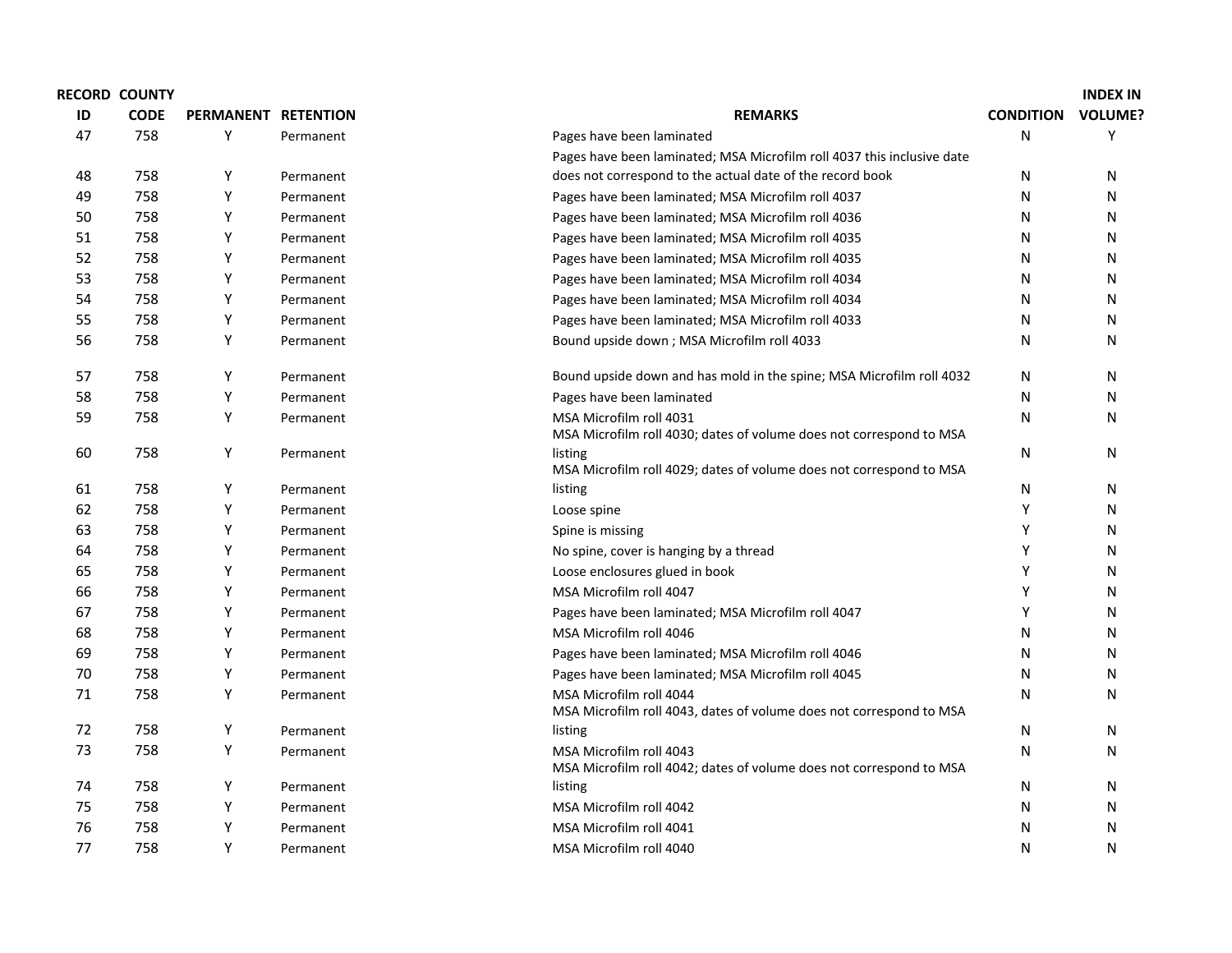|     | <b>RECORD COUNTY</b> |                     |           |                                                                  |                  | <b>INDEX IN</b> |
|-----|----------------------|---------------------|-----------|------------------------------------------------------------------|------------------|-----------------|
| ID  | <b>CODE</b>          | PERMANENT RETENTION |           | <b>REMARKS</b>                                                   | <b>CONDITION</b> | <b>VOLUME?</b>  |
| 78  | 758                  | Y                   | Permanent | MSA Microfilm roll 4039                                          | N                | N               |
| 79  | 758                  | Υ                   | Permanent | MSA Microfilm roll 4039                                          | N                | N               |
| 80  | 758                  | Υ                   | Permanent | Pages have been laminated                                        | N                | N               |
| 81  | 758                  | Υ                   | Permanent | Pages have been laminated; MSA Microfilm roll 4038               | N                | N               |
| 82  | 758                  | Υ                   | Permanent |                                                                  | N                | N               |
| 83  | 758                  | Υ                   | Permanent | Loose spine                                                      | Y                | N               |
| 84  | 758                  | Υ                   | Permanent |                                                                  | N                | N               |
| 85  | 758                  | Υ                   | Permanent |                                                                  | N                | N               |
| 86  | 758                  | Υ                   | Permanent | <b>Missing Spine</b>                                             | Y                | N               |
| 87  | 758                  | Υ                   | Permanent | Loose Spine                                                      | Y                | N               |
| 88  | 758                  | Υ                   | Permanent | Missing Spine and pages have been glued in                       | Y                | N               |
| 89  | 758                  | Υ                   | Permanent |                                                                  | N                | ${\sf N}$       |
| 90  | 758                  | Υ                   | Permanent |                                                                  | N                | N               |
| 91  | 758                  | Υ                   | Permanent | MSA Microfilm roll 4052; pages are brittle                       | N                | N               |
| 92  | 758                  | Υ                   | Permanent | MSA Microfilm roll 4052                                          | N                | N               |
| 93  | 758                  | Υ                   | Permanent | MSA Microfilm roll 4051                                          | N                | N               |
| 94  | 758                  | Υ                   | Permanent | MSA Microfilm roll 4051                                          | N                | N               |
| 95  | 758                  | Υ                   | Permanent | MSA Microfilm roll 4050                                          | N                | N               |
| 96  | 758                  | Υ                   | Permanent | MSA Microfilm roll 4050                                          | N                | N               |
| 97  | 758                  | Υ                   | Permanent | MSA Microfilm roll 4049                                          | N                | N               |
| 98  | 758                  | Υ                   | Permanent | MSA Microfilm roll 4049                                          | N                | N               |
| 99  | 758                  | Υ                   | Permanent | Loose spine, loose pages and enclosures have been taped to pages | Υ                | N               |
| 100 | 758                  | Υ                   | Permanent |                                                                  | N                | N               |
| 101 | 758                  | Υ                   | Permanent |                                                                  | Ν                | N               |
| 123 | 758                  | Υ                   | Permanent |                                                                  | N                | N               |
| 124 | 758                  | Y                   | Permanent |                                                                  | N                | N               |
| 125 | 758                  | Υ                   | Permanent |                                                                  | Ν                | N               |
| 126 | 758                  | Υ                   | Permanent |                                                                  | N                | N               |
| 127 | 758                  | Υ                   | Permanent |                                                                  | N                | N               |
| 128 | 758                  | Υ                   | Permanent | Glue, loose spine                                                | Y                | N               |
| 129 | 758                  | Y                   | Permanent |                                                                  | Ν                | N               |
| 130 | 758                  | Υ                   | Permanent | Missing spine, loose cover, glue                                 | Υ                | N               |
| 131 | 758                  | Υ                   | Permanent |                                                                  | N                | N               |
| 132 | 758                  | Υ                   | Permanent | Broken binding, missing spine, loose pages, glue                 | Υ                | N               |
| 133 | 758                  | Υ                   | Permanent | Missing spine                                                    | Υ                | N               |
| 134 | 758                  | Y                   | Permanent | Broken binding, loose pages                                      | Υ                | ${\sf N}$       |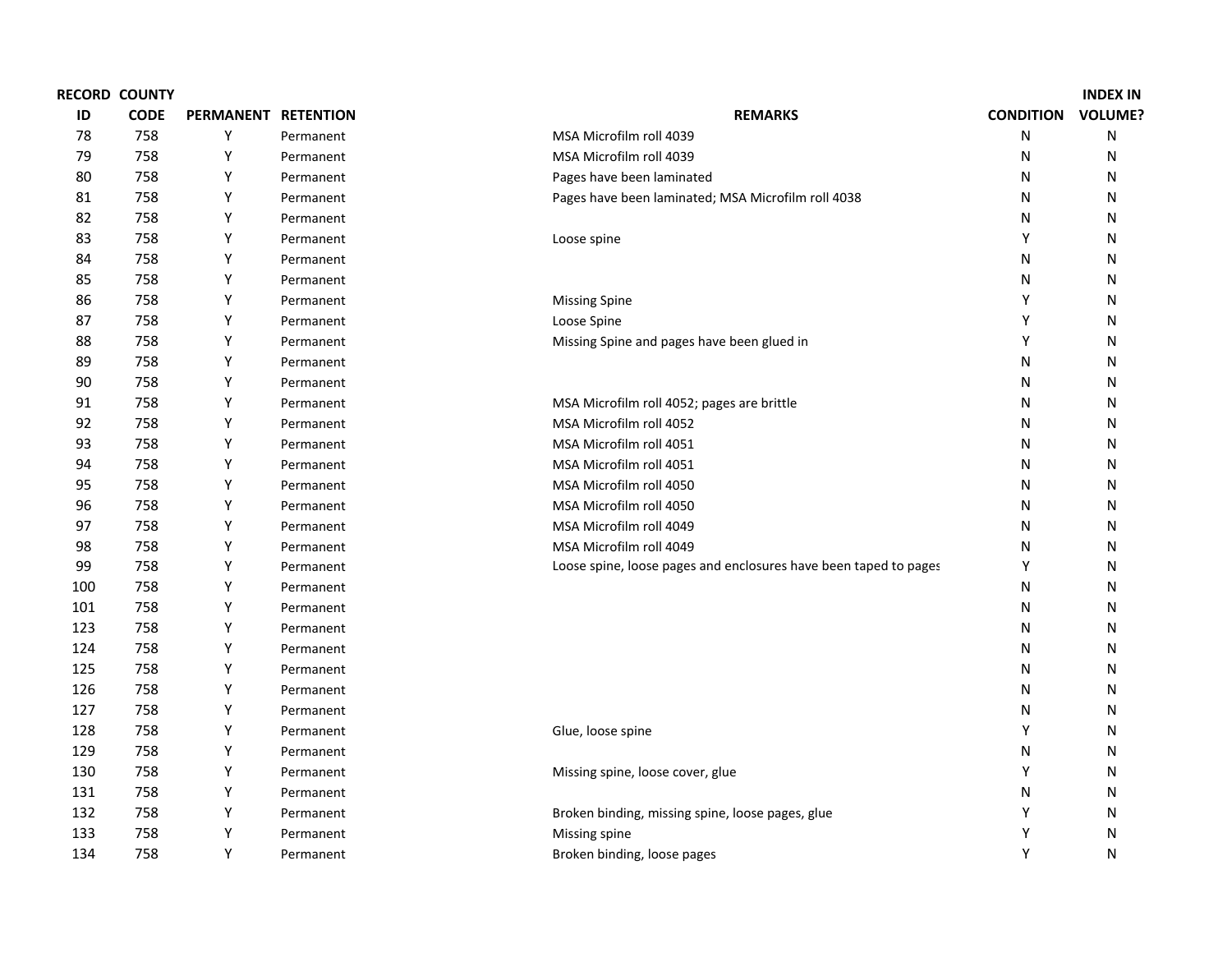|     | <b>RECORD COUNTY</b> |                     |           |                                          |                  | <b>INDEX IN</b> |
|-----|----------------------|---------------------|-----------|------------------------------------------|------------------|-----------------|
| ID  | <b>CODE</b>          | PERMANENT RETENTION |           | <b>REMARKS</b>                           | <b>CONDITION</b> | <b>VOLUME?</b>  |
| 268 | 758                  | Υ                   | Permanent |                                          | N                | ${\sf N}$       |
| 269 | 758                  | Υ                   | Permanent |                                          | N                | N               |
| 270 | 758                  | Υ                   | Permanent |                                          | N                | ${\sf N}$       |
| 271 | 758                  | Υ                   | Permanent |                                          | N                | N               |
| 272 | 758                  | Υ                   | Permanent |                                          | N                | N               |
| 273 | 758                  | Υ                   | Permanent |                                          | N                | N               |
| 274 | 758                  | Υ                   | Permanent |                                          | N                | N               |
| 275 | 758                  | Υ                   | Permanent |                                          | ${\sf N}$        | N               |
| 276 | 758                  | Υ                   | Permanent |                                          | N                | N               |
| 277 | 758                  | Υ                   | Permanent |                                          | ${\sf N}$        | N               |
| 278 | 758                  | Υ                   | Permanent |                                          | ${\sf N}$        | N               |
| 279 | 758                  | Υ                   | Permanent |                                          | N                | N               |
| 280 | 758                  | Υ                   | Permanent |                                          | N                | N               |
| 281 | 758                  | Y                   | Permanent |                                          | N                | N               |
| 282 | 758                  | Υ                   | Permanent |                                          | N                | N               |
| 283 | 758                  | Υ                   | Permanent |                                          | ${\sf N}$        | N               |
| 284 | 758                  | Υ                   | Permanent |                                          | N                | N               |
| 285 | 758                  | Υ                   | Permanent |                                          | N                | N               |
| 286 | 758                  | Υ                   | Permanent |                                          | ${\sf N}$        | N               |
| 287 | 758                  | Υ                   | Permanent |                                          | N                | N               |
| 288 | 758                  | Υ                   | Permanent |                                          | N                | N               |
| 289 | 758                  | Υ                   | Permanent | Post and Board is loose, pins are warped | N                | N               |
| 290 | 758                  | Υ                   | Permanent |                                          | N                | N               |
| 291 | 758                  | Υ                   | Permanent |                                          | N                | N               |
| 292 | 758                  | Υ                   | Permanent |                                          | N                | N               |
| 293 | 758                  | Υ                   | Permanent |                                          | N                | N               |
| 294 | 758                  | Υ                   | Permanent |                                          | N                | N               |
| 295 | 758                  | Υ                   | Permanent |                                          | N                | N               |
| 296 | 758                  | Υ                   | Permanent |                                          | N                | N               |
| 297 | 758                  | Υ                   | Permanent |                                          | N                | N               |
| 298 | 758                  | Υ                   | Permanent |                                          | N                | N               |
| 299 | 758                  | Υ                   | Permanent |                                          | N                | N               |
| 300 | 758                  | Υ                   | Permanent |                                          | N                | N               |
| 301 | 758                  | Υ                   | Permanent |                                          | N                | N               |
| 302 | 758                  | Υ                   | Permanent |                                          | Ν                | N               |
| 303 | 758                  | Υ                   | Permanent |                                          | N                | N               |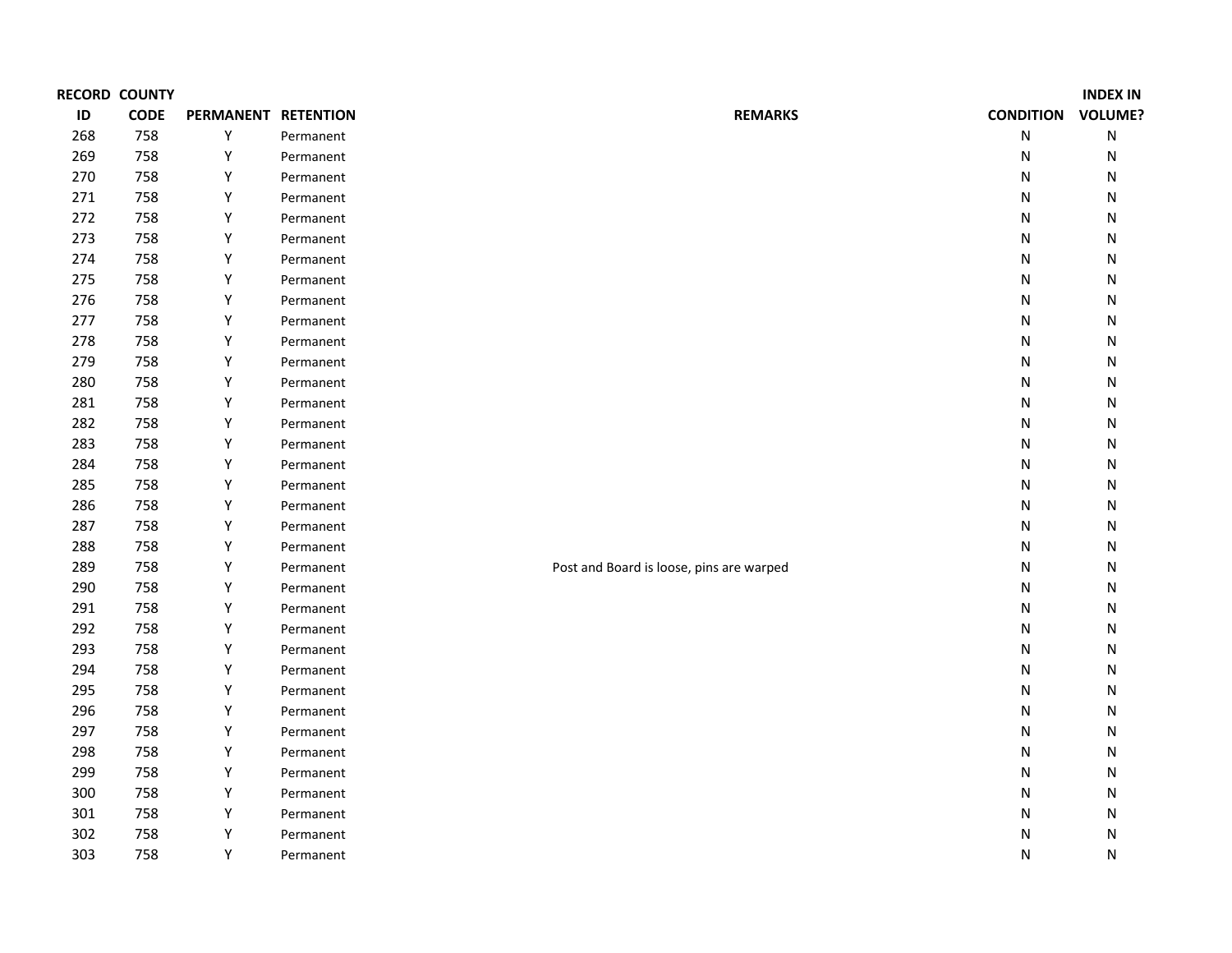|     | <b>RECORD COUNTY</b> |                     |           |                                                                                                                                                  |                  | <b>INDEX IN</b> |
|-----|----------------------|---------------------|-----------|--------------------------------------------------------------------------------------------------------------------------------------------------|------------------|-----------------|
| ID  | <b>CODE</b>          | PERMANENT RETENTION |           | <b>REMARKS</b>                                                                                                                                   | <b>CONDITION</b> | <b>VOLUME?</b>  |
| 304 | 758                  | Υ                   | Permanent |                                                                                                                                                  | N                | ${\sf N}$       |
| 305 | 758                  | Υ                   | Permanent |                                                                                                                                                  | N                | N               |
| 306 | 758                  | Υ                   | Permanent |                                                                                                                                                  | N                | N               |
| 307 | 758                  | Y                   | Permanent |                                                                                                                                                  | N                | N               |
| 308 | 758                  | Υ                   | Permanent |                                                                                                                                                  | N                | N               |
| 309 | 758                  | Υ                   | Permanent |                                                                                                                                                  | N                | N               |
| 310 | 758                  | Υ                   | Permanent |                                                                                                                                                  | N                | $\mathsf{N}$    |
|     |                      |                     |           | This book is not in numerical order, pages 264-300 are missing, volume<br>begins with page 301, pages 1-264 are in the middle to the back of the |                  |                 |
| 311 | 758                  | Υ                   | Permanent | volume                                                                                                                                           | N                | N               |
| 313 | 758                  | Υ                   | Permanent |                                                                                                                                                  | N                | N               |
| 314 | 758                  | Υ                   | Permanent |                                                                                                                                                  | N                | N               |
| 315 | 758                  | Υ                   | Permanent | Loose enclosures, within volume that are actually filed documents                                                                                | N                | N               |
| 316 | 758                  | Y                   | Permanent | Loose enclosures, within volume that are actually filed documents                                                                                | N                | N               |
| 317 | 758                  | Υ                   | Permanent | Post and board is loose and broken                                                                                                               | N                | N               |
| 318 | 758                  | Υ                   | Permanent |                                                                                                                                                  | N                | N               |
| 319 | 758                  | Υ                   | Permanent |                                                                                                                                                  | N                | N               |
| 320 | 758                  | Υ                   | Permanent | Pages are not in true numerical order                                                                                                            | N                | N               |
| 321 | 758                  | Y                   | Permanent |                                                                                                                                                  | N                | N               |
| 322 | 758                  | Υ                   | Permanent | Pages are not in true numerical order                                                                                                            | N                | N               |
| 323 | 758                  | Υ                   | Permanent |                                                                                                                                                  | N                | N               |
| 324 | 758                  | Υ                   | Permanent |                                                                                                                                                  | N                | N               |
| 325 | 758                  | Υ                   | Permanent |                                                                                                                                                  | N                | N               |
| 326 | 758                  | Υ                   | Permanent | Loose enclosures, within volume that are actually filed documents                                                                                | N                | N               |
| 327 | 758                  | Υ                   | Permanent | Loose enclosures, within volume that are actually filed documents                                                                                | N                | N               |
| 328 | 758                  | Υ                   | Permanent |                                                                                                                                                  | N                | N               |
| 329 | 758                  | Υ                   | Permanent |                                                                                                                                                  | N                | N               |
| 330 | 758                  | Υ                   | Permanent |                                                                                                                                                  | N                | N               |
| 331 | 758                  | Υ                   | Permanent | Pages are not in true numerical order                                                                                                            | N                | N               |
| 332 | 758                  | Υ                   | Permanent |                                                                                                                                                  | N                | N               |
| 333 | 758                  | Υ                   | Permanent |                                                                                                                                                  | N                | N               |
| 334 | 758                  | Υ                   | Permanent | Loose and torn pages                                                                                                                             | N                | N               |
| 335 | 758                  | Y                   | Permanent |                                                                                                                                                  | N                | N               |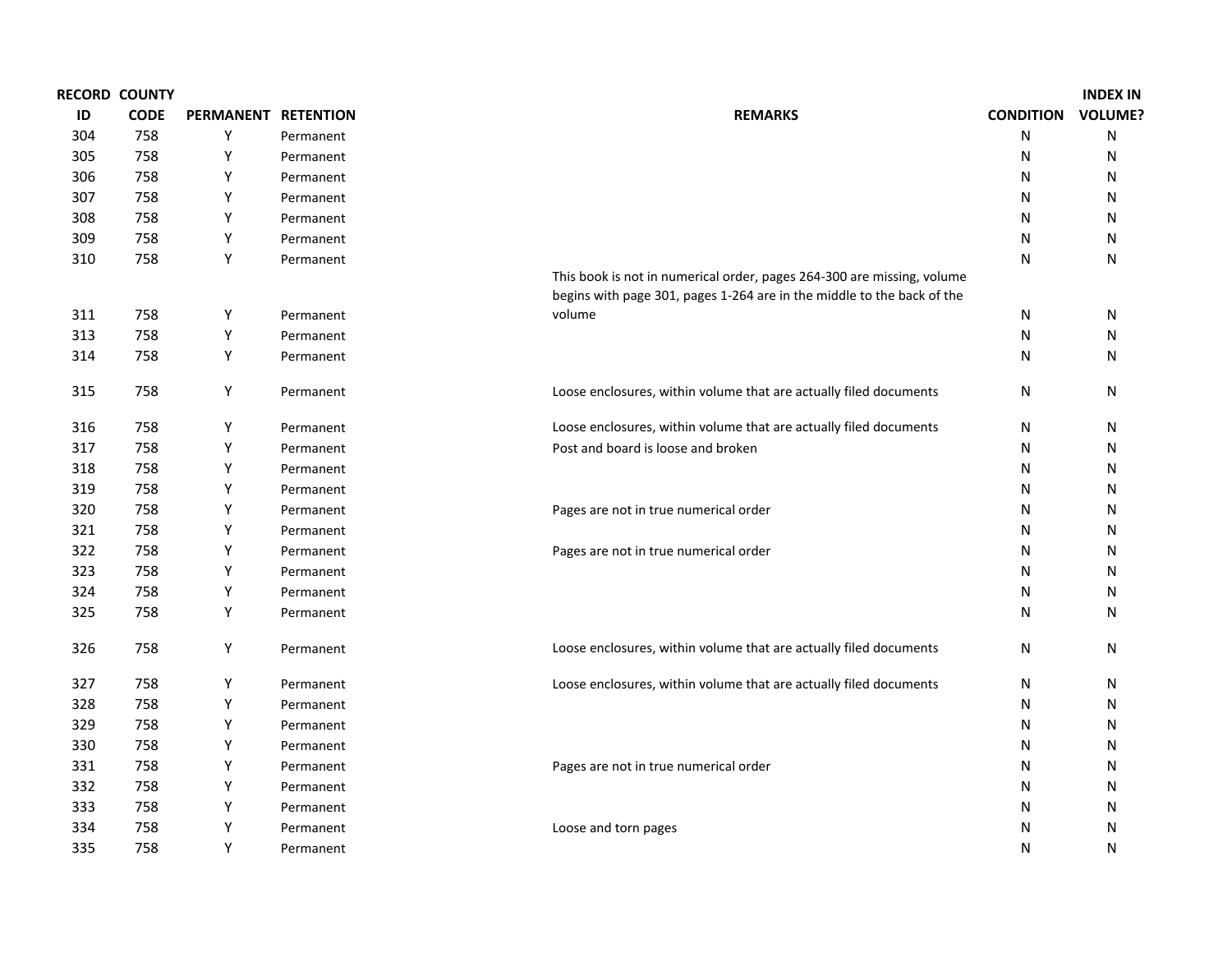|     | <b>RECORD COUNTY</b> |                     |           |                                                    |                  | <b>INDEX IN</b> |
|-----|----------------------|---------------------|-----------|----------------------------------------------------|------------------|-----------------|
| ID  | <b>CODE</b>          | PERMANENT RETENTION |           | <b>REMARKS</b>                                     | <b>CONDITION</b> | <b>VOLUME?</b>  |
| 336 | 758                  | Υ                   | Permanent |                                                    | ${\sf N}$        | ${\sf N}$       |
| 337 | 758                  | Υ                   | Permanent |                                                    | $\mathsf{N}$     | N               |
| 338 | 758                  | Υ                   | Permanent |                                                    | $\mathsf{N}$     | N               |
| 339 | 758                  | Υ                   | Permanent | Pages are not in true numerical order              | $\mathsf{N}$     | N               |
| 340 | 758                  | Υ                   | Permanent |                                                    | N                | N               |
| 341 | 758                  | Υ                   | Permanent |                                                    | $\mathsf{N}$     | N               |
| 342 | 758                  | Υ                   | Permanent |                                                    | N                | N               |
| 343 | 758                  | Υ                   | Permanent |                                                    | $\mathsf{N}$     | N               |
| 344 | 758                  | Υ                   | Permanent |                                                    | N                | N               |
| 345 | 758                  | Υ                   | Permanent | Loose pages, pages are not in true numerical order | $\mathsf{N}$     | N               |
| 346 | 758                  | Υ                   | Permanent |                                                    | $\mathsf{N}$     | N               |
| 347 | 758                  | Υ                   | Permanent | Check retention and statutes                       | $\mathsf{N}$     | N               |
| 348 | 758                  | Υ                   | Permanent |                                                    | $\mathsf{N}$     | N               |
| 349 | 758                  | Υ                   | Permanent |                                                    | $\mathsf{N}$     | N               |
| 350 | 758                  | Υ                   | Permanent |                                                    | $\mathsf{N}$     | N               |
| 351 | 758                  | Υ                   | Permanent |                                                    | $\mathsf{N}$     | N               |
| 352 | 758                  | Υ                   | Permanent |                                                    | N                | N               |
| 353 | 758                  | Υ                   | Permanent |                                                    | N                | N               |
| 354 | 758                  | Υ                   | Permanent |                                                    | $\mathsf{N}$     | N               |
| 355 | 758                  | Υ                   | Permanent |                                                    | N                | N               |
| 356 | 758                  | Υ                   | Permanent |                                                    | $\mathsf{N}$     | N               |
| 357 | 758                  | Υ                   | Permanent |                                                    | N                | N               |
| 358 | 758                  | Υ                   | Permanent |                                                    | $\mathsf{N}$     | N               |
| 359 | 758                  | Υ                   | Permanent |                                                    | $\mathsf{N}$     | N               |
| 360 | 758                  | Υ                   | Permanent |                                                    | $\mathsf{N}$     | N               |
| 361 | 758                  | Υ                   | Permanent |                                                    | N                | N               |
| 362 | 758                  | Υ                   | Permanent |                                                    | $\mathsf{N}$     | N               |
| 363 | 758                  | Υ                   | Permanent |                                                    | N                | N               |
| 364 | 758                  | Υ                   | Permanent |                                                    | $\mathsf{N}$     | N               |
| 365 | 758                  | Υ                   | Permanent |                                                    | N                | N               |
| 366 | 758                  | Υ                   | Permanent |                                                    | N                | N               |
| 367 | 758                  | Υ                   | Permanent |                                                    | N                | N               |
| 368 | 758                  | Υ                   | Permanent |                                                    | N                | N               |
| 369 | 758                  | Υ                   | Permanent |                                                    | N                | N               |
| 370 | 758                  | Υ                   | Permanent |                                                    | N                | N               |
| 371 | 758                  | Y                   | Permanent |                                                    | N                | Ν               |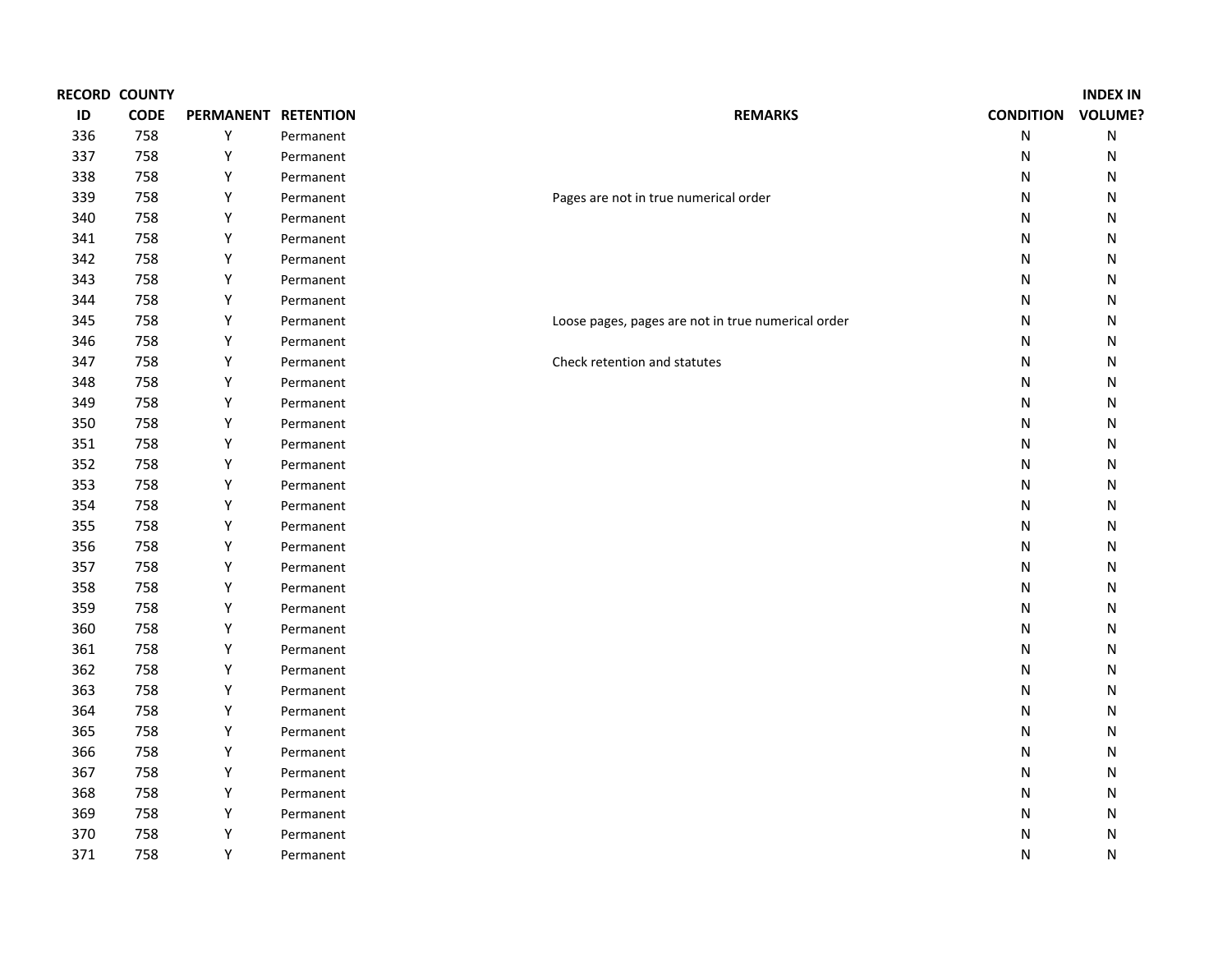|     | <b>RECORD COUNTY</b> |                     |           |                                                                                                                         |                  | <b>INDEX IN</b> |
|-----|----------------------|---------------------|-----------|-------------------------------------------------------------------------------------------------------------------------|------------------|-----------------|
| ID  | <b>CODE</b>          | PERMANENT RETENTION |           | <b>REMARKS</b>                                                                                                          | <b>CONDITION</b> | <b>VOLUME?</b>  |
| 372 | 758                  | Y                   | Permanent |                                                                                                                         | N                | N               |
| 373 | 758                  | Y                   | Permanent |                                                                                                                         | N                | N               |
| 374 | 758                  | Y                   | Permanent |                                                                                                                         | N                | N               |
| 375 | 758                  | Y                   | Permanent |                                                                                                                         | N                | N               |
| 376 | 758                  | Y                   | Permanent |                                                                                                                         | N                | N               |
| 377 | 758                  | Y                   | Permanent |                                                                                                                         | N                | N               |
| 378 | 758                  | Y                   | Permanent | Loose enclosures; Aperture Card                                                                                         | N                | N               |
| 379 | 758                  | Y                   | Permanent |                                                                                                                         | N                | N               |
| 380 | 758                  | Y                   | Permanent |                                                                                                                         | N                | N               |
| 381 | 758                  | Y                   | Permanent |                                                                                                                         | N                | N               |
| 382 | 758                  | Y                   | Permanent |                                                                                                                         | N                | N               |
| 383 | 758                  | Y                   | Permanent |                                                                                                                         | N                | N               |
| 384 | 758                  | Y                   | Permanent |                                                                                                                         | N                | N               |
| 385 | 758                  | Y                   | Permanent |                                                                                                                         | N                | N               |
| 386 | 758                  | Υ                   | Permanent |                                                                                                                         | N                | N               |
| 387 | 758                  | Y                   | Permanent |                                                                                                                         | N                | N               |
| 388 | 758                  | Υ                   | Permanent | Missing spine loose cover                                                                                               | Υ                | N               |
| 408 | 758                  | Y                   | Permanent |                                                                                                                         | N                | N               |
| 409 | 758                  | Y                   | Permanent |                                                                                                                         | N                | N               |
| 410 | 758                  | Y                   | Permanent |                                                                                                                         | N                | N               |
| 411 | 758                  | Y                   | Permanent |                                                                                                                         | N                | N               |
|     |                      |                     |           | MSA microfilm 43036; Film inclusive dates on roll are incorrect; Vol. 4                                                 |                  |                 |
|     |                      |                     |           | and 5 are bound into one volume; Volume 4 pages 1-81 spans 1879-09                                                      |                  |                 |
|     |                      |                     |           | thru 1888-07; Volume 5 pages 1-370 spans 1881-06 thru 1885/05, index                                                    |                  |                 |
| 412 | 758                  | Y                   | Permanent | in the middle of the volume to volume 5 only<br>MSA microfilm 43036; Film inclusive dates on roll are incorrect; Vol. 4 | N                | N               |
|     |                      |                     |           | and 5 are bound into one volume; Volume 4 pages 1-81 spans 1879-09                                                      |                  |                 |
|     |                      |                     |           | thru 1888-07; Volume 5 pages 1-370 spans 1881-06 thru 1885/05, index                                                    |                  |                 |
| 413 | 758                  | Y                   | Permanent | in the middle of the volume to volume 5 only                                                                            | N                | Y               |
| 414 | 758                  | Y                   | Permanent | MSA microfilm 43036; Pages are laminated<br>MSA microfilm 43036; Pages are laminated; Index by bride and Index by       | N                | Y               |
| 415 | 758                  | Y                   | Permanent | groom<br>MSA microfilm 43037; Pages are laminated; Index by bride and Index by                                          | N                | Y               |
| 416 | 758                  | Y                   | Permanent | groom<br>MSA microfilm 43037; Pages are laminated; Index by bride and Index by                                          | N                | Y               |
| 417 | 758                  | Y                   | Permanent | groom                                                                                                                   | N                | Y               |
| 418 | 758                  | Y                   | Permanent | MSA roll 43038; Pages are laminated; Index by bride and Index by groom                                                  | N                | Υ               |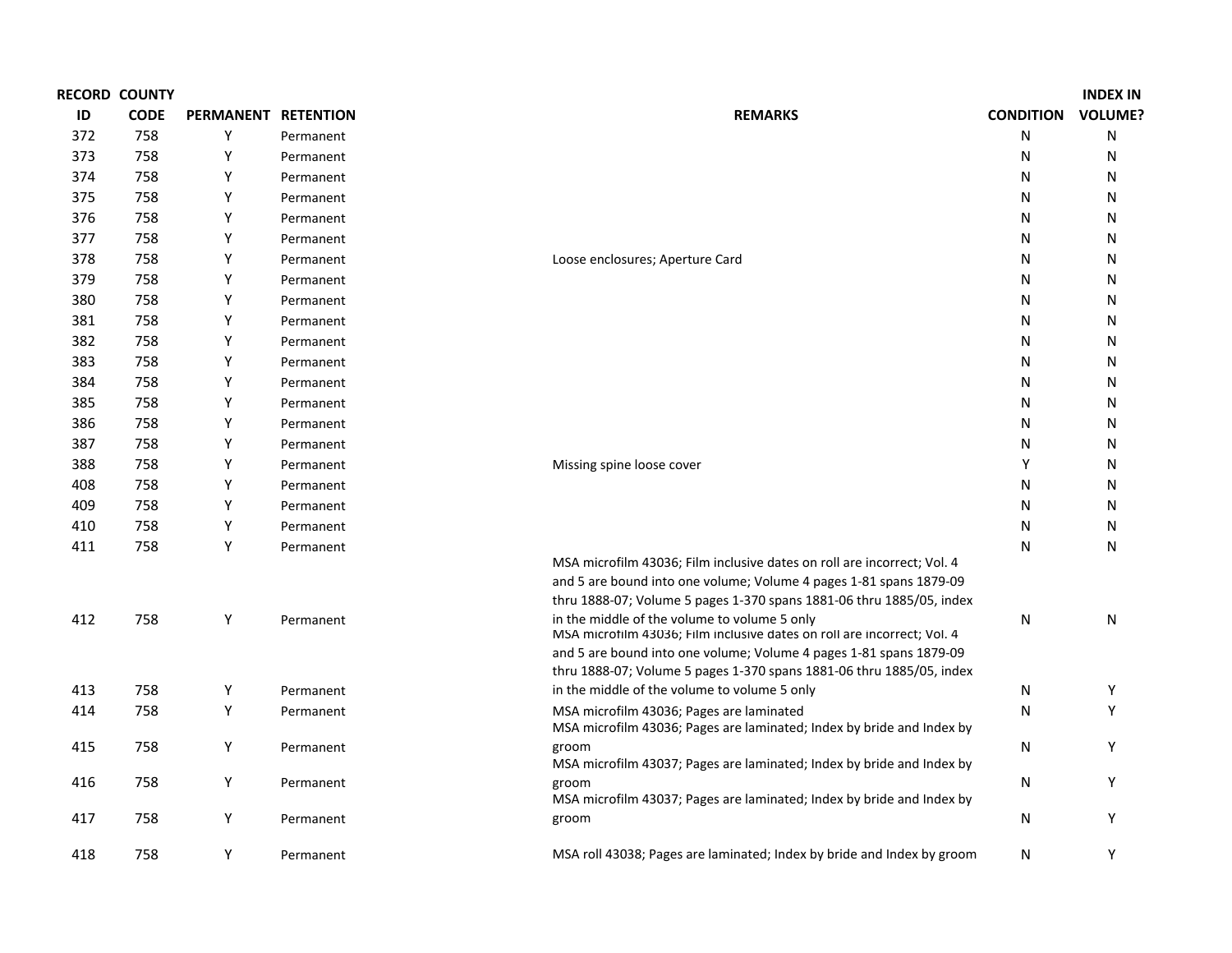| ID  | <b>RECORD COUNTY</b><br><b>CODE</b> | PERMANENT RETENTION |           | <b>REMARKS</b>                                                                                                                                                                            | <b>CONDITION VOLUME?</b> | <b>INDEX IN</b> |
|-----|-------------------------------------|---------------------|-----------|-------------------------------------------------------------------------------------------------------------------------------------------------------------------------------------------|--------------------------|-----------------|
| 419 | 758                                 | Υ                   | Permanent | MSA roll 43038; Pages are laminated; Index by bride and Index by groom                                                                                                                    | N                        | Υ               |
| 420 | 758                                 | Υ                   | Permanent | MSA roll 43039; Pages are laminated; Index by bride and Index by groom                                                                                                                    | N                        | Υ               |
| 421 | 758                                 | Υ                   | Permanent | MSA roll 43039; Pages are laminated; Index by bride and Index by groom                                                                                                                    | N                        | Υ               |
| 422 | 758                                 | Υ                   | Permanent | MSA roll 43040; Pages are laminated; Index by bride and Index by groom                                                                                                                    | N                        | Υ               |
| 423 | 758                                 | Y                   | Permanent | MSA roll 43040; Pages are laminated; Index by bride and Index by groom                                                                                                                    | N                        | Υ               |
| 424 | 758                                 | Υ                   | Permanent | MSA roll 43041; Pages are laminated; Index by bride and Index by groom                                                                                                                    | N                        | Υ               |
| 425 | 758                                 | Y                   | Permanent | MSA roll 43041; Pages are laminated; Index by bride and Index by groom                                                                                                                    | N                        | Υ               |
| 426 | 758                                 | Υ                   | Permanent | MSA roll 43042; Pages are laminated; Index by bride and Index by groom                                                                                                                    | N                        | Υ               |
| 427 | 758                                 | Y                   | Permanent | MSA roll 43042; Pages are laminated; Index by bride and Index by groom<br>MSA microfilm 43035; Film inclusive dates on roll are incorrect; Pages                                          | N                        | Υ               |
| 428 | 758                                 | Υ                   | Permanent | are laminated; Index by bride and Index by groom<br>MSA microfilm 43035; Film inclusive dates on roll are incorrect; Pages                                                                | N                        | Υ               |
| 429 | 758                                 | Υ                   | Permanent | are laminated; Index by bride and Index by groom<br>MSA microfilm 43035; Film inclusive dates on roll are incorrect; Pages are                                                            | N                        | Υ               |
| 430 | 758                                 | Υ                   | Permanent | laminated; Index by bride and Index by groom                                                                                                                                              | N                        | Υ               |
| 431 | 758                                 | Υ                   | Permanent | Compiled by Elizabeth Prather Ellsberry                                                                                                                                                   | N                        | Υ               |
| 432 | 758                                 | Y                   | Permanent | Loose pages, torn                                                                                                                                                                         | Y                        | N               |
| 433 | 758                                 | Υ                   | Permanent | Torn, Index by groom<br>Compiled by Elizabeth Prather Ellsberry, includes listing of Justice of the                                                                                       | N                        | Υ               |
| 434 | 758                                 | Υ                   | Permanent | Peace                                                                                                                                                                                     | N                        | Υ               |
| 435 | 758                                 | Υ                   | Permanent | Index by bride and Index by groom                                                                                                                                                         | N                        | Y               |
| 436 | 758                                 | Y                   | Permanent | Index by bride and Index by groom<br>Listed as a permanent record of the county clerk, there are 3 volumes of<br>this record in the Recorder's office, the best surviving volume has been | Y                        | Ν               |
| 437 | 758                                 | Υ                   | Permanent | laminated<br>Hand drawn county plats by township, section and range, active mold on<br>top of pages, broken binding, missing spine, loose cover, loose pages,                             | Υ                        | N               |
| 438 | 758                                 | Y                   | Permanent | torn<br>Tape, dirty and poor condition, title on cover is "income and assessment                                                                                                          | Υ                        | N               |
| 439 | 758                                 | Υ                   | Permanent | book"                                                                                                                                                                                     | Y                        | N               |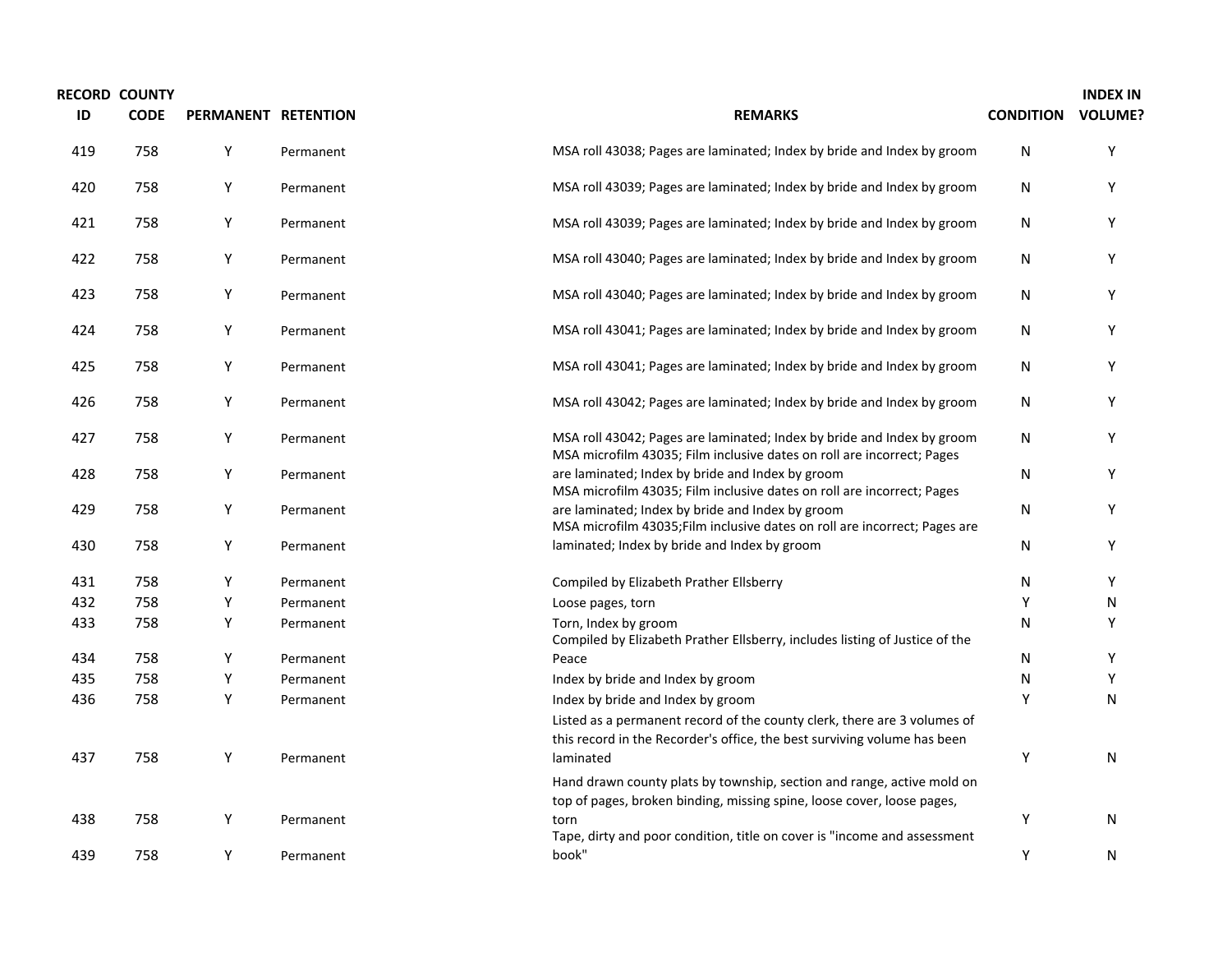|     | <b>RECORD COUNTY</b> |                     |           |                                                                            |                  | <b>INDEX IN</b> |
|-----|----------------------|---------------------|-----------|----------------------------------------------------------------------------|------------------|-----------------|
| ID  | <b>CODE</b>          | PERMANENT RETENTION |           | <b>REMARKS</b>                                                             | <b>CONDITION</b> | <b>VOLUME?</b>  |
|     |                      |                     |           | Volume is falling apart, torn pages, broken binding, missing text, Public  |                  |                 |
| 440 | 758                  | Y                   | Permanent | Library has a copy of this atlas                                           | Y                | N               |
| 441 | 758                  | Y                   | Permanent |                                                                            | Y                | N               |
|     |                      |                     |           | Broken binding, loose cover, loose and flaking pages; Available on         |                  |                 |
| 442 | 758                  |                     |           | aperture card silver and dupe within the office, no roll film and DNR does |                  |                 |
|     |                      | Υ                   | Permanent | not have, inside cover labeled Volume B                                    | Υ                | N               |
|     |                      |                     |           | Broken binding, loose cover, loose and flaking pages; DNR has record on    |                  |                 |
|     |                      |                     |           | microfilm and images, Recorder has corresponding microfiche in unit 7;     |                  |                 |
| 443 | 758                  | Y                   | Permanent | images have been sent to Recorder and are on hard drive of computer        | Υ                | N               |
| 444 | 758                  | Y                   | Permanent | Filmed by Midcontinent Micrographics Feb. 2003, roll C43053 MSA            | N                | N               |
| 445 | 758                  | Y                   | Permanent | Filmed by Midcontinent Micrographics Feb. 2003, roll C43054 MSA            | N                | N               |
| 446 | 758                  | Υ                   | Permanent | Filmed by Midcontinent Micrographics Feb. 2003, roll C43053 MSA            | N                | N               |
| 447 | 758                  | Y                   | Permanent | Filmed by Midcontinent Micrographics Feb. 2003, roll C43052 MSA            | N                | N               |
| 448 | 758                  | Y                   | Permanent | Filmed by Midcontinent Micrographics Feb. 2003, roll C43052 MSA            | N                | N               |
| 449 | 758                  | Y                   | Permanent | Filmed by Midcontinent Micrographics Feb. 2003, roll C43051 MSA            | N                | N               |
| 450 | 758                  | Y                   | Permanent | Filmed by Midcontinent Micrographics Feb. 2003, roll C43051 MSA            | N                | N               |
| 451 | 758                  | Y                   | Permanent | Filmed by Midcontinent Micrographics Feb. 2003, roll C43050 MSA            | N                | N               |
| 452 | 758                  | Y                   | Permanent | Filmed by Midcontinent Micrographics Feb. 2003, roll C43050 MSA            | N                | N               |
| 453 | 758                  | Y                   | Permanent | Filmed by Midcontinent Micrographics Feb. 2003, roll C43049 MSA            | N                | N               |
| 454 | 758                  | Y                   | Permanent | Filmed by Midcontinent Micrographics Feb. 2003, roll C43048 MSA            | N                | N               |
| 455 | 758                  | Y                   | Permanent | Filmed by Midcontinent Micrographics Feb. 2003, roll C43048 MSA            | N                | N               |
| 456 | 758                  | Y                   | Permanent | Filmed by Midcontinent Micrographics Feb. 2003, roll C43049 MSA            | N                | N               |
| 457 | 758                  | Υ                   | Permanent |                                                                            | N                | N               |
| 458 | 758                  | Y                   | Permanent | Filmed by Midcontinent Micrographics Feb 2003, roll C43059 MSA             | N                | N               |
| 459 | 758                  | Y                   | Permanent | Filmed by Midcontinent Micrographics Feb 2003, roll C43059 MSA             | N                | N               |
| 460 | 758                  | Υ                   | Permanent | Filmed by Midcontinent Micrographics Feb 2003, roll C43059 MSA             | N                | N               |
| 461 | 758                  | Y                   | Permanent | Filmed by Midcontinent Micrographics Feb 2003, roll C43058 MSA             | N                | N               |
| 462 | 758                  | Υ                   | Permanent | Filmed by Midcontinent Micrographics Feb 2003, roll C43058 MSA             | N                | N               |
| 463 | 758                  | Υ                   | Permanent | Filmed by Midcontinent Micrographics Feb 2003, roll C43058 MSA             | N                | N               |
| 464 | 758                  | Υ                   | Permanent | Filmed by Midcontinent Micrographics Feb 2003, roll C43057 MSA             | N                | N               |
| 465 | 758                  | Υ                   | Permanent | Filmed by Midcontinent Micrographics Feb 2003, roll C43057 MSA             | N                | N               |
| 466 | 758                  | Y                   | Permanent | Filmed by Midcontinent Micrographics Feb 2003, roll C43057 MSA             | N                | N               |
| 467 | 758                  | Y                   | Permanent | Filmed by Midcontinent Micrographics Feb 2003, roll C43056 MSA             | N                | N               |
| 468 | 758                  | Y                   | Permanent | Filmed by Midcontinent Micrographics Feb 2003, roll C43056 MSA             | N                | N               |
| 469 | 758                  | Υ                   | Permanent | Filmed by Midcontinent Micrographics Feb 2003, roll C43055 MSA             | N                | N               |
| 470 | 758                  | Υ                   | Permanent | Filmed by Midcontinent Micrographics Feb 2003, roll C43054 MSA             | N                | N               |
|     |                      |                     |           |                                                                            |                  |                 |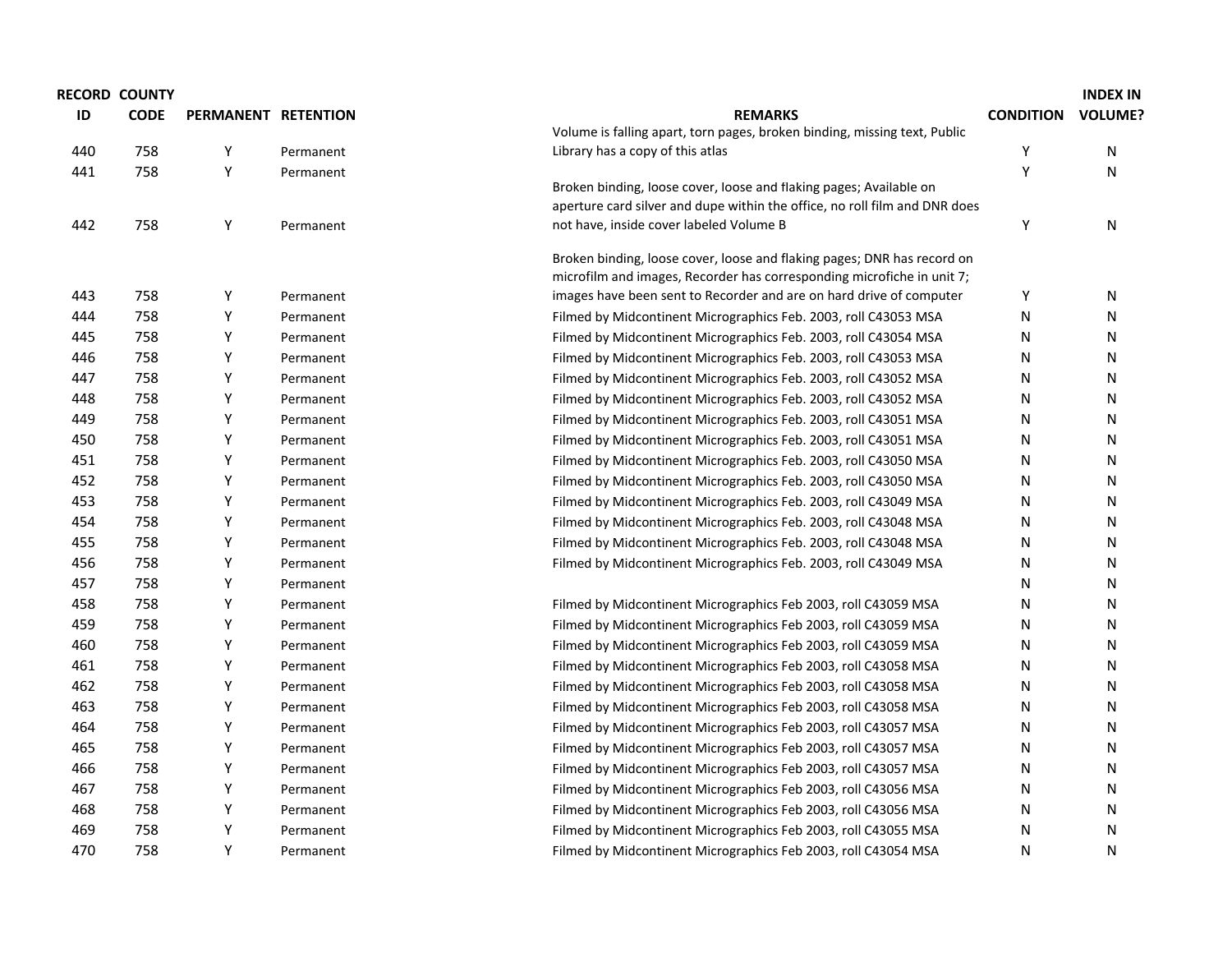| <b>RECORD COUNTY</b> |   |           |                                                                |                  | <b>INDEX IN</b> |
|----------------------|---|-----------|----------------------------------------------------------------|------------------|-----------------|
| <b>CODE</b>          |   |           | <b>REMARKS</b>                                                 | <b>CONDITION</b> | <b>VOLUME?</b>  |
| 758                  | Y | Permanent | Filmed by Midcontinent Micrographics Feb 2003, roll C43054 MSA | N                | Ν               |
| 758                  | Υ | Permanent | Filmed by Midcontinent Micrographics Feb 2003, roll C43064 MSA | N                | Ν               |
| 758                  | Υ | Permanent | Filmed by Midcontinent Micrographics Feb 2003, roll C43064 MSA | N                | Ν               |
| 758                  | Y | Permanent | Filmed by Midcontinent Micrographics Feb 2003, roll C43063 MSA | N                | Ν               |
| 758                  | Υ | Permanent | Filmed by Midcontinent Micrographics Feb 2003, roll C43063 MSA | N                | Ν               |
| 758                  | Υ | Permanent | Filmed by Midcontinent Micrographics Feb 2003, roll C43063 MSA | N                | N               |
| 758                  | Y | Permanent | Filmed by Midcontinent Micrographics Feb 2003, roll C43062 MSA | N                | Ν               |
| 758                  | Y | Permanent | Filmed by Midcontinent Micrographics Feb 2003, roll C43062 MSA | N                | Ν               |
| 758                  | Y | Permanent | Filmed by Midcontinent Micrographics Feb 2003, roll C43062 MSA | N                | Ν               |
| 758                  | Y | Permanent | Filmed by Midcontinent Micrographics Feb 2003, roll C43061 MSA | N                | Ν               |
| 758                  | Y | Permanent | Filmed by Midcontinent Micrographics Feb 2003, roll C43061 MSA | N                | Ν               |
| 758                  | Y | Permanent | Filmed by Midcontinent Micrographics Feb 2003, roll C43061 MSA | N                | Ν               |
| 758                  | Y | Permanent | Filmed by Midcontinent Micrographics Feb 2003, roll C43060 MSA | N                | Ν               |
| 758                  | Y | Permanent | Filmed by Midcontinent Micrographics Feb 2003, roll C43060 MSA | N                | Ν               |
| 758                  | Y | Permanent | Filmed by Midcontinent Micrographics Feb 2003, roll C43060 MSA | N                | Ν               |
| 758                  | Y | Permanent | Filmed by Midcontinent Micrographics Feb 2003, roll C43069 MSA | N                | Ν               |
| 758                  | Y | Permanent | Filmed by Midcontinent Micrographics Feb 2003, roll C43069 MSA | N                | Ν               |
| 758                  | Y | Permanent | Filmed by Midcontinent Micrographics Feb 2003, roll C43068 MSA | N                | Ν               |
| 758                  | Y | Permanent | Filmed by Midcontinent Micrographics Feb 2003, roll C43068 MSA | N                | Ν               |
| 758                  | Y | Permanent | Filmed by Midcontinent Micrographics Feb 2003, roll C43067 MSA | N                | Ν               |
| 758                  | Υ | Permanent | Filmed by Midcontinent Micrographics Feb 2003, roll C43067 MSA | N                | Ν               |
| 758                  | Y | Permanent | Filmed by Midcontinent Micrographics Feb 2003, roll C43067 MSA | N                | Ν               |
| 758                  | Υ | Permanent | Filmed by Midcontinent Micrographics Feb 2003, roll C43066 MSA | N                | Ν               |
| 758                  | Υ | Permanent | Filmed by Midcontinent Micrographics Feb 2003, roll C43066 MSA | N                | N               |
| 758                  | Y | Permanent | Filmed by Midcontinent Micrographics Feb 2003, roll C43066 MSA | N                | Ν               |
| 758                  | Y | Permanent | Filmed by Midcontinent Micrographics Feb 2003, roll C43065 MSA | N                | N               |
| 758                  | Y | Permanent | Filmed by Midcontinent Micrographics Feb 2003, roll C43065 MSA | N                | N               |
| 758                  | Y | Permanent | Filmed by Midcontinent Micrographics Feb 2003, roll C43065 MSA | N                | Ν               |
| 758                  | Y | Permanent | Filmed by Midcontinent Micrographics Feb 2003, roll C43064 MSA | N                | Ν               |
| 758                  | Y | Permanent |                                                                | N                | Ν               |
| 758                  | Y | Permanent |                                                                | N                | Ν               |
| 758                  | Y | Permanent | Filmed by Midcontinent Micrographics Feb 2003, roll C43072 MSA | N                | N               |
| 758                  | Y | Permanent | Filmed by Midcontinent Micrographics Feb 2003, roll C43072 MSA | N                | Ν               |
| 758                  | Y | Permanent | Filmed by Midcontinent Micrographics Feb 2003, roll C43071 MSA | N                | N               |
| 758                  | Υ | Permanent | Filmed by Midcontinent Micrographics Feb 2003, roll C43071 MSA | N                | Ν               |
| 758                  | Y | Permanent | Filmed by Midcontinent Micrographics Feb 2003, roll C43070 MSA | N                | Ν               |
|                      |   |           | PERMANENT RETENTION                                            |                  |                 |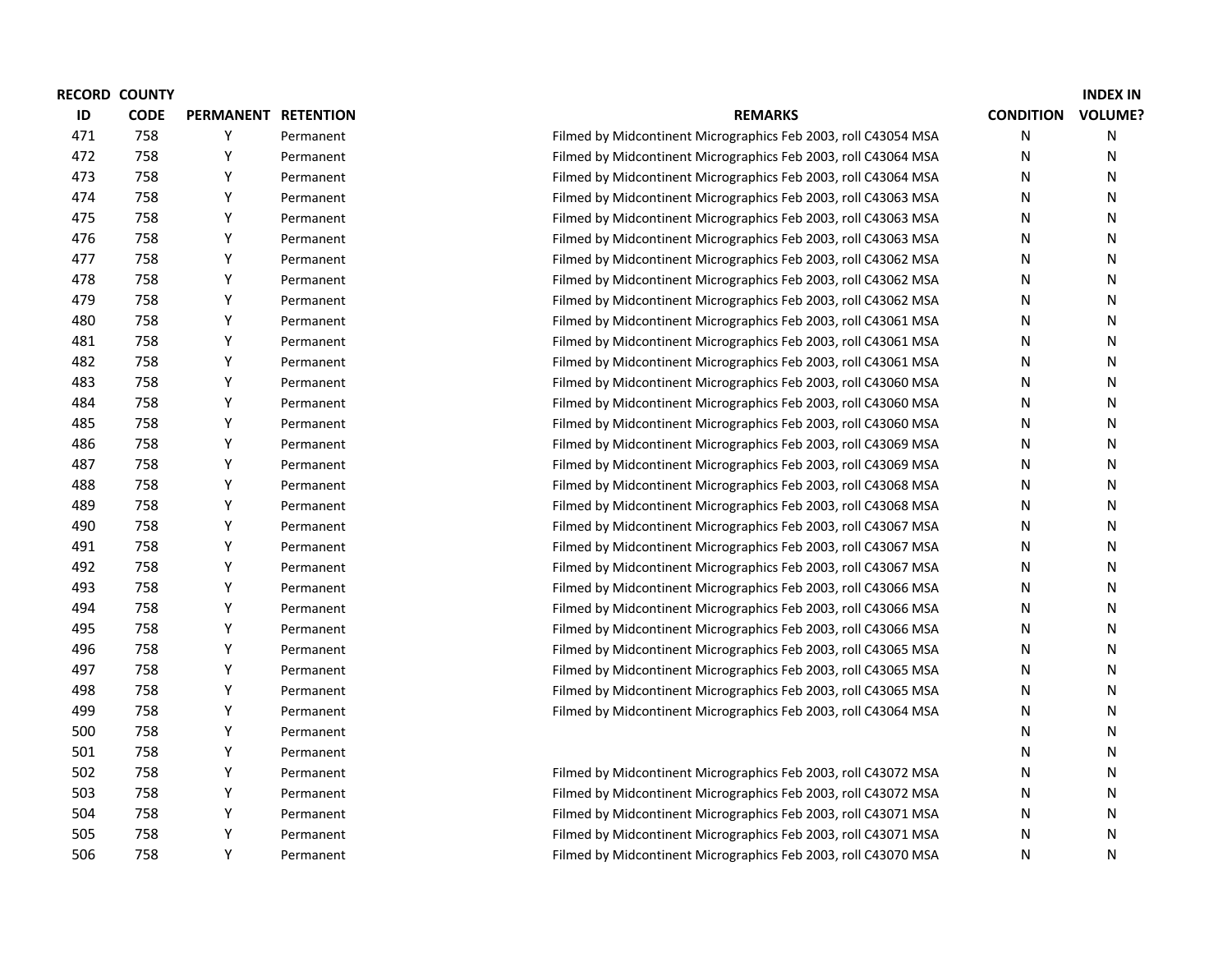|     | <b>RECORD COUNTY</b> |                     |                                            |                                                                          |                  | <b>INDEX IN</b> |
|-----|----------------------|---------------------|--------------------------------------------|--------------------------------------------------------------------------|------------------|-----------------|
| ID  | <b>CODE</b>          | PERMANENT RETENTION |                                            | <b>REMARKS</b>                                                           | <b>CONDITION</b> | <b>VOLUME?</b>  |
| 507 | 758                  | Y                   | Permanent                                  | Filmed by Midcontinent Micrographics Feb 2003, roll C43070 MSA           | N                | N               |
| 508 | 758                  | Υ                   | Permanent                                  |                                                                          | N                | N               |
| 509 | 758                  | Y                   | Permanent                                  |                                                                          | N                | N               |
| 510 | 758                  | N                   | 10 years after satisfaction or termination |                                                                          | N                | Υ               |
| 511 | 758                  | N                   | 10 years after satisfaction or termination |                                                                          | N                | Y               |
| 512 | 758                  | N                   | 10 years after satisfaction or termination |                                                                          | N                | N               |
| 513 | 758                  | N                   | 10 years after satisfaction or termination |                                                                          | N                | N               |
|     |                      |                     |                                            | Record is not provided for in the Recorder's Retention Manual but record |                  |                 |
|     |                      |                     |                                            | series is listed on the Inventory of Records on SOS website, but it      |                  |                 |
| 514 | 758                  | N                   | 10 years after satisfaction or termination | shouldn't been a permanent record                                        | N                | N               |
| 515 | 758                  | Y                   | Permanent                                  |                                                                          | N                | N               |
| 516 | 758                  | N                   | 10 years after satisfaction or termination |                                                                          | N                | N               |
| 517 | 758                  | Υ                   | Permanent                                  |                                                                          | N                | N               |
| 518 | 758                  | Y                   | Permanent                                  |                                                                          | N                | N               |
| 519 | 758                  | Y                   | Permanent                                  |                                                                          | N                | N               |
| 520 | 758                  | Y                   | Permanent                                  | MSA microfilm 43031                                                      | N                | Y               |
| 521 | 758                  | Υ                   | Permanent                                  | MSA microfilm 43031; Glue is staining pages                              | Υ                | Y               |
| 522 | 758                  | Y                   | Permanent                                  | MSA microfilm 43032; Pages are laminated                                 | N                | Y               |
| 523 | 758                  | Υ                   | Permanent                                  | MSA microfilm 43032; Pages are laminated                                 | N                | Y               |
| 524 | 758                  | Y                   | Permanent                                  | MSA microfilm 43033                                                      | N                | Y               |
| 525 | 758                  | Y                   | Permanent                                  | MSA microfilm 43033                                                      | N                | Y               |
| 526 | 758                  | Y                   | Permanent                                  | MSA microfilm 43034                                                      | N                | Y               |
|     |                      |                     |                                            | Only pages 1-81 are on MSA film 43034 1969/02-1971/02; 3 different       |                  |                 |
|     |                      |                     |                                            | formats: pgs 1-81 in bound volume; pgs 82-967 are aperture cards last    |                  |                 |
|     |                      |                     |                                            | one dated 2001-07-02; from 2001-2007 are digital images which end        |                  |                 |
| 527 | 758                  | Υ                   | Permanent                                  | volume 8 page 1015 Last entry in 8 is 2007-07-09                         | N                | Y               |
| 528 | 758                  | Υ                   | Permanent                                  | MSA microfilm 43031, dates are wrong on the roll listing                 | N                | N               |
| 529 | 758                  | Υ                   | Permanent                                  |                                                                          | N                | N               |
| 530 | 758                  | N                   | 10 years after satisfaction                | 1821-2143                                                                | N                | N               |
| 531 | 758                  | N                   | 10 years after satisfaction                | $1 - 350$                                                                | N                | N               |
| 532 | 758                  | N                   | 10 years after satisfaction                | 351-748                                                                  | N                | N               |
| 533 | 758                  | N                   | 10 years after satisfaction                | 749-1071                                                                 | N                | N               |
| 534 | 758                  | N                   | 10 years after satisfaction                | 361-750                                                                  | N                | N               |
| 535 | 758                  | N                   | 10 years after satisfaction                | 751-1110                                                                 | N                | N               |
| 536 | 758                  | N                   | 10 years after satisfaction                | 1111-1483                                                                | N                | N               |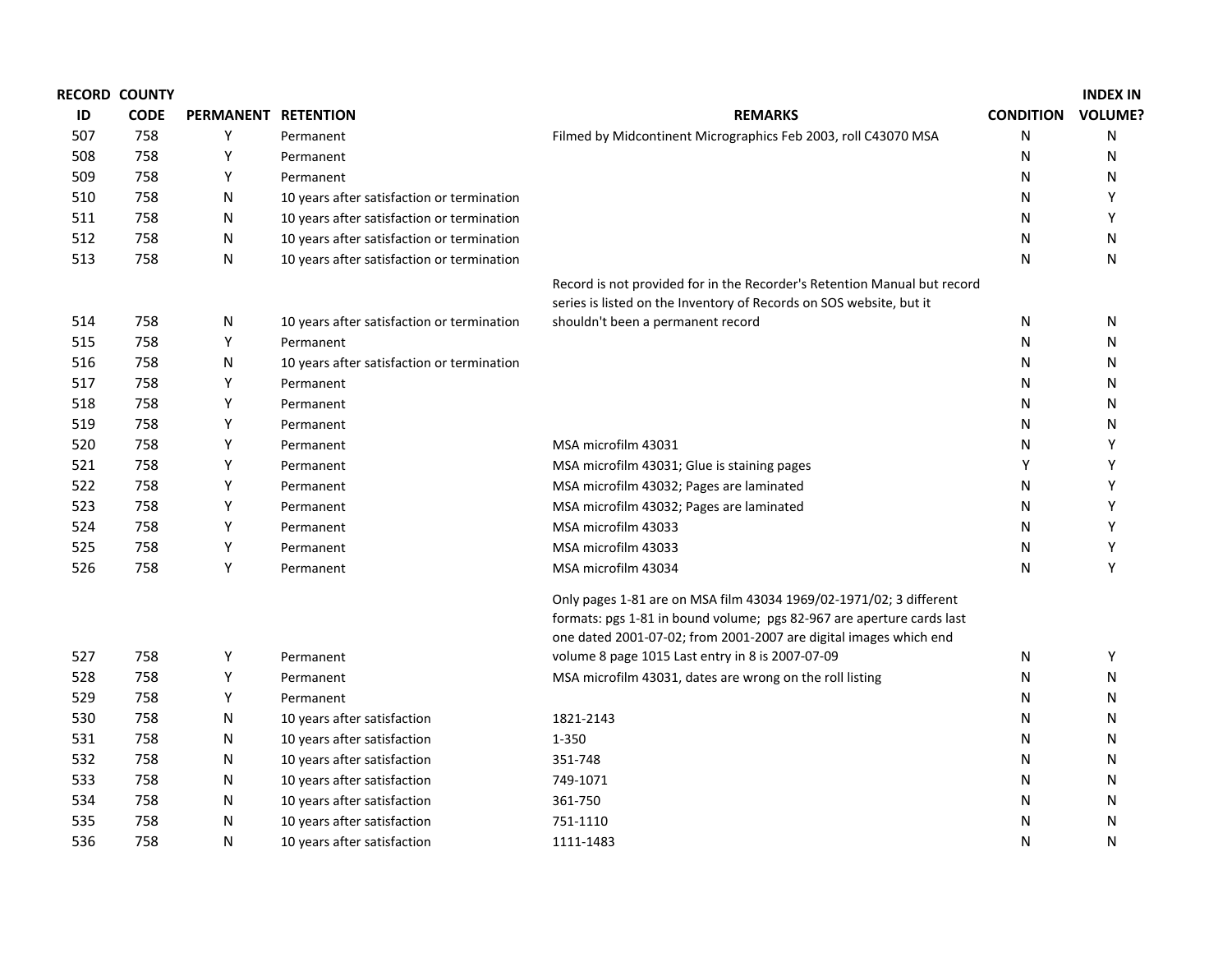|     | <b>RECORD COUNTY</b> |                     |                             |                        |                  | <b>INDEX IN</b> |
|-----|----------------------|---------------------|-----------------------------|------------------------|------------------|-----------------|
| ID  | <b>CODE</b>          | PERMANENT RETENTION |                             | <b>REMARKS</b>         | <b>CONDITION</b> | <b>VOLUME?</b>  |
| 537 | 758                  | N                   | 10 years after satisfaction | 1484-1820              | N                | ${\sf N}$       |
| 538 | 758                  | N                   | 10 years after satisfaction | 1-360                  | N                | N               |
| 539 | 758                  | N                   | 10 years after satisfaction | 133-416                | N                | N               |
| 540 | 758                  | Y                   | Permanent                   | 45-91; Filmed by DNR   | N                | N               |
| 541 | 758                  | Υ                   | Permanent                   | 456-515; Filmed by DNR | N                | N               |
| 542 | 758                  | Y                   | Permanent                   | <b>Aperture Card</b>   | Υ                | N               |
| 543 | 758                  | Y                   | Permanent                   | Aperture Card          | Υ                | N               |
| 544 | 758                  | Y                   | Permanent                   | Aperture Card          | Υ                | N               |
| 545 | 758                  | Υ                   | Permanent                   | <b>Aperture Card</b>   | Υ                | N               |
| 546 | 758                  | Υ                   | Permanent                   | Aperture Card          | Υ                | N               |
| 547 | 758                  | Υ                   | Permanent                   | Aperture Card          | Υ                | N               |
| 548 | 758                  | Υ                   | Permanent                   | Aperture Card          | Υ                | N               |
| 549 | 758                  | Y                   | Permanent                   | Aperture Card          | Υ                | N               |
| 550 | 758                  | Y                   | Permanent                   | Aperture Card          | Υ                | N               |
| 551 | 758                  | Y                   | Permanent                   | Aperture Card          | Υ                | N               |
| 552 | 758                  | Y                   | Permanent                   | Aperture Card          | Υ                | N               |
| 553 | 758                  | Y                   | Permanent                   | Aperture Card          | Υ                | N               |
| 554 | 758                  | Υ                   | Permanent                   | Aperture Card          | Υ                | ${\sf N}$       |
| 555 | 758                  | Υ                   | Permanent                   | <b>Aperture Card</b>   | Y                | N               |
| 556 | 758                  | Y                   | Permanent                   | Aperture Card          | Y                | N               |
| 557 | 758                  | Υ                   | Permanent                   | Aperture Card          | Υ                | N               |
| 558 | 758                  | Y                   | Permanent                   | Aperture Card          | Υ                | N               |
| 559 | 758                  | Y                   | Permanent                   | Aperture Card          | Υ                | N               |
| 560 | 758                  | Y                   | Permanent                   | Aperture Card          | Υ                | N               |
| 561 | 758                  | Y                   | Permanent                   | <b>Aperture Card</b>   | Υ                | N               |
| 562 | 758                  | Y                   | Permanent                   | Aperture Card          | Υ                | N               |
| 563 | 758                  | Υ                   | Permanent                   | Aperture Card          | Y                | N               |
| 564 | 758                  | Y                   | Permanent                   | Aperture Card          | Υ                | N               |
| 565 | 758                  | Y                   | Permanent                   | Aperture Card          | Y                | ${\sf N}$       |
| 566 | 758                  | Υ                   | Permanent                   | Aperture Card          | Y                | N               |
| 567 | 758                  | Y                   | Permanent                   | Aperture Card          | Y                | ${\sf N}$       |
| 568 | 758                  | Y                   | Permanent                   | Aperture Card          | Y                | N               |
| 569 | 758                  | Υ                   | Permanent                   | Aperture Card          | Υ                | N               |
| 570 | 758                  | Y                   | Permanent                   | <b>Aperture Card</b>   | Υ                | ${\sf N}$       |
| 571 | 758                  | Υ                   | Permanent                   | Aperture Card          | Y                | N               |
| 572 | 758                  | Υ                   | Permanent                   | Aperture Card          | Y                | N               |
|     |                      |                     |                             |                        |                  |                 |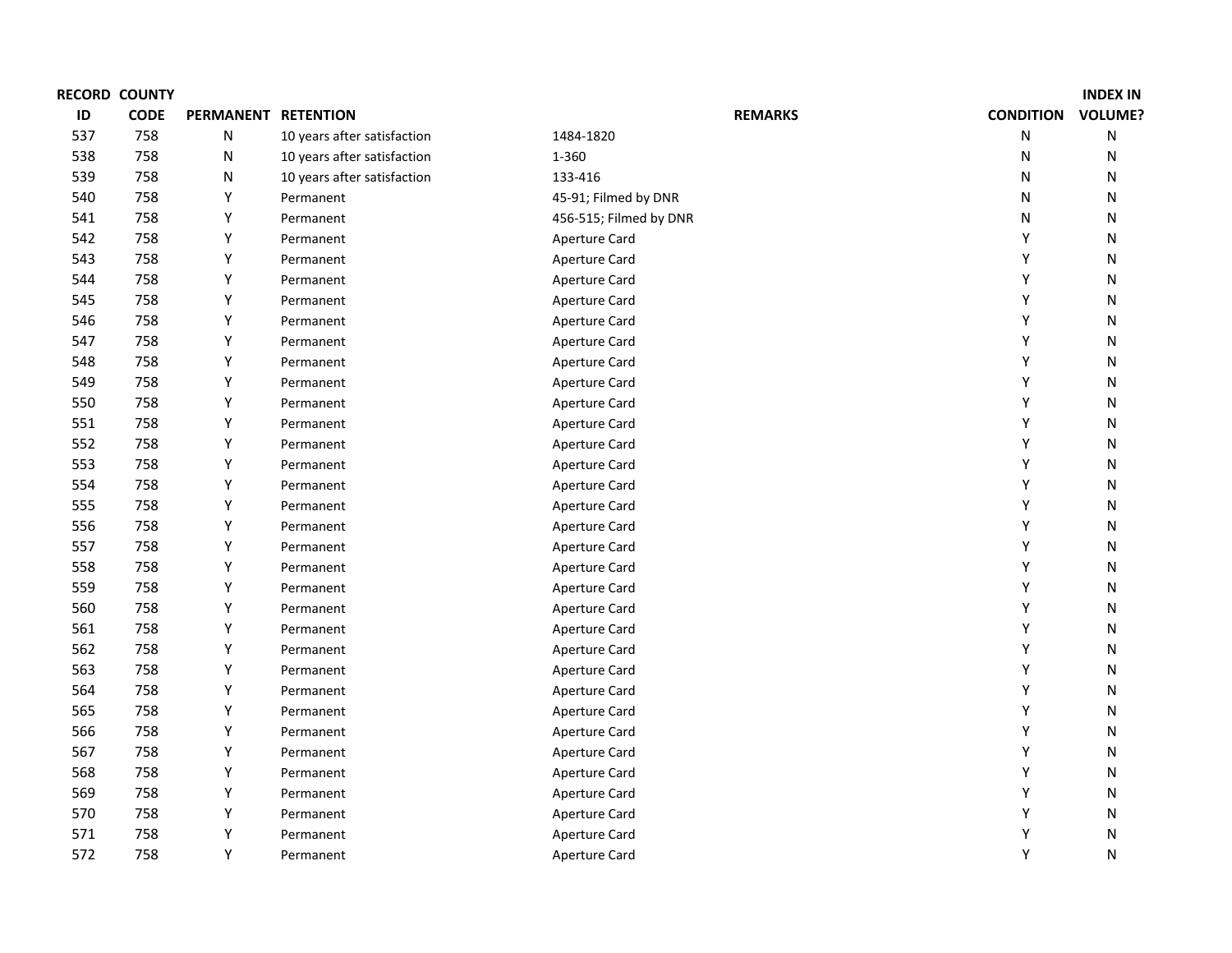|     | <b>RECORD COUNTY</b> |                     |           |                                 |                  | <b>INDEX IN</b> |
|-----|----------------------|---------------------|-----------|---------------------------------|------------------|-----------------|
| ID  | <b>CODE</b>          | PERMANENT RETENTION |           | <b>REMARKS</b>                  | <b>CONDITION</b> | <b>VOLUME?</b>  |
| 573 | 758                  | Y                   | Permanent | <b>Aperture Card</b>            | Υ                | ${\sf N}$       |
| 574 | 758                  | Y                   | Permanent | <b>Aperture Card</b>            | Y                | N               |
| 575 | 758                  | Y                   | Permanent | Aperture Card                   | Y                | N               |
| 576 | 758                  | Υ                   | Permanent | Aperture Card                   | Υ                | N               |
| 577 | 758                  | Υ                   | Permanent | Aperture Card                   | Υ                | N               |
| 578 | 758                  | Υ                   | Permanent | Aperture Card                   | Υ                | N               |
| 579 | 758                  | Υ                   | Permanent | Aperture Card                   | Υ                | N               |
| 580 | 758                  | Y                   | Permanent | Aperture Card                   | Υ                | N               |
| 581 | 758                  | Y                   | Permanent | <b>Aperture Card</b>            | Y                | N               |
| 582 | 758                  | Y                   | Permanent | Aperture Card                   | Υ                | N               |
| 583 | 758                  | Υ                   | Permanent | Aperture Card                   | Υ                | N               |
| 584 | 758                  | Υ                   | Permanent | Aperture Card                   | Υ                | N               |
| 585 | 758                  | Y                   | Permanent | Aperture Card                   | Υ                | N               |
| 586 | 758                  | Y                   | Permanent | Aperture Card                   | Υ                | N               |
| 587 | 758                  | Υ                   | Permanent | Aperture Card                   | Υ                | N               |
| 588 | 758                  | Y                   | Permanent | Aperture Card                   | Υ                | N               |
| 589 | 758                  | Y                   | Permanent | Aperture Card                   | Υ                | N               |
| 590 | 758                  | Y                   | Permanent | Aperture Card                   | Υ                | N               |
| 610 | 758                  | Y                   | Permanent | <b>Aperture Card</b>            | Υ                | N               |
| 611 | 758                  | Y                   | Permanent | Aperture Card and Digital Image | Υ                | N               |
| 612 | 758                  | Y                   | Permanent | Aperture Card and Digital Image | Υ                | N               |
| 613 | 758                  | Υ                   | Permanent | Aperture Card and Digital Image | Υ                | N               |
| 614 | 758                  | Y                   | Permanent | Aperture Card                   | Υ                | N               |
| 615 | 758                  | Y                   | Permanent | Aperture Card                   | Υ                | N               |
| 616 | 758                  | Y                   | Permanent | Aperture Card                   | Y                | N               |
| 617 | 758                  | Y                   | Permanent | Aperture Card                   | Υ                | ${\sf N}$       |
| 618 | 758                  | Y                   | Permanent | Aperture Card                   | Υ                | ${\sf N}$       |
| 619 | 758                  | Y                   | Permanent | Aperture Card                   | Y                | N               |
| 620 | 758                  | Υ                   | Permanent | Aperture Card                   | Υ                | N               |
| 621 | 758                  | Y                   | Permanent | Aperture Card                   | Υ                | N               |
| 622 | 758                  | Y                   | Permanent | Aperture Card                   | Υ                | ${\sf N}$       |
| 623 | 758                  | Y                   | Permanent | Aperture Card                   | Y                | N               |
| 624 | 758                  | Y                   | Permanent | Aperture Card                   | Υ                | ${\sf N}$       |
| 625 | 758                  | Y                   | Permanent | Aperture Card                   | Y                | N               |
| 626 | 758                  | Υ                   | Permanent | Aperture Card                   | Υ                | N               |
| 627 | 758                  | Υ                   | Permanent | Aperture Card                   | Υ                | N               |
|     |                      |                     |           |                                 |                  |                 |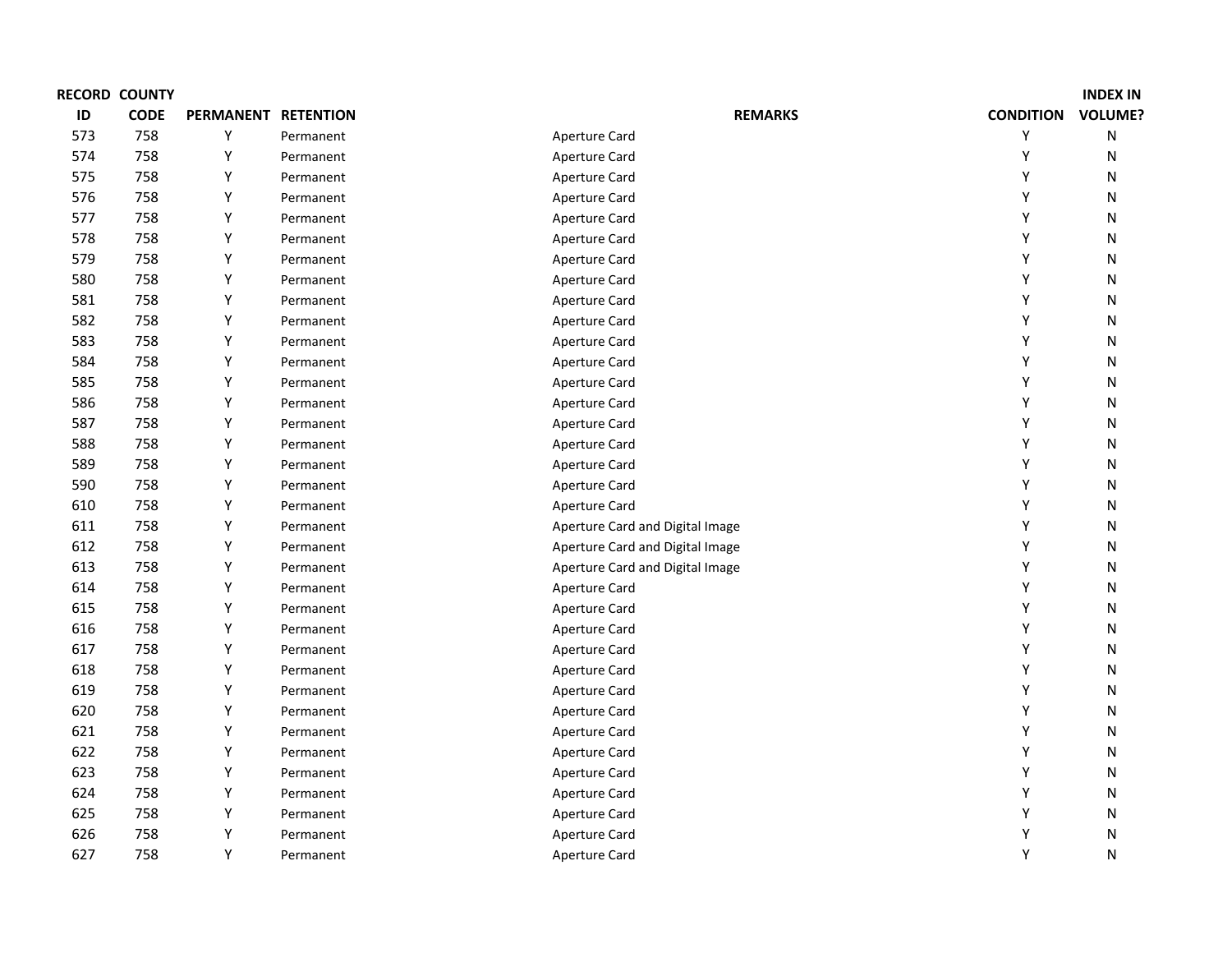|     | <b>RECORD COUNTY</b> |                     |           |                                                                                                |                  | <b>INDEX IN</b> |
|-----|----------------------|---------------------|-----------|------------------------------------------------------------------------------------------------|------------------|-----------------|
| ID  | <b>CODE</b>          | PERMANENT RETENTION |           | <b>REMARKS</b>                                                                                 | <b>CONDITION</b> | <b>VOLUME?</b>  |
| 628 | 758                  | Υ                   | Permanent | <b>Aperture Card</b>                                                                           | Υ                | ${\sf N}$       |
| 629 | 758                  | Y                   | Permanent | Aperture Card                                                                                  | Y                | N               |
| 630 | 758                  | Υ                   | Permanent | Aperture Card                                                                                  | Y                | N               |
| 631 | 758                  | Y                   | Permanent | <b>Aperture Card</b><br>Aperture Card; pages 966 - 975 are missing from this drawer but are in | Υ                | ${\sf N}$       |
| 632 | 758                  | Υ                   | Permanent | the silvers                                                                                    | Υ                | N               |
| 633 | 758                  | Υ                   | Permanent | <b>Aperture Card</b>                                                                           | Υ                | ${\sf N}$       |
| 634 | 758                  | Y                   | Permanent | Aperture Card                                                                                  | Υ                | ${\sf N}$       |
| 635 | 758                  | Υ                   |           |                                                                                                | Υ                |                 |
| 636 | 758                  | Υ                   | Permanent | Aperture Card                                                                                  | Υ                | N               |
|     |                      |                     | Permanent | Aperture Card                                                                                  | Υ                | ${\sf N}$       |
| 637 | 758                  | Y                   | Permanent | Aperture Card                                                                                  |                  | N               |
| 638 | 758                  | Υ                   | Permanent | Aperture Card                                                                                  | Υ                | ${\sf N}$       |
| 639 | 758                  | Y                   | Permanent | Aperture Card                                                                                  | Υ                | ${\sf N}$       |
| 640 | 758                  | Y                   | Permanent | Aperture Card                                                                                  | Y                | N               |
| 641 | 758                  | Υ                   | Permanent | Aperture Card                                                                                  | Υ                | ${\sf N}$       |
| 642 | 758                  | Υ                   | Permanent | Aperture Card                                                                                  | Υ                | ${\sf N}$       |
| 643 | 758                  | Υ                   | Permanent | Aperture Card                                                                                  | Υ                | N               |
| 644 | 758                  | Υ                   | Permanent | Aperture Card                                                                                  | Y                | N               |
| 645 | 758                  | Υ                   | Permanent | Aperture Card                                                                                  | Υ                | ${\sf N}$       |
| 646 | 758                  | Υ                   | Permanent | Aperture Card                                                                                  | Υ                | N               |
| 647 | 758                  | Υ                   | Permanent | Aperture Card                                                                                  | Y                | ${\sf N}$       |
| 648 | 758                  | Υ                   | Permanent | Aperture Card                                                                                  | Υ                | ${\sf N}$       |
| 649 | 758                  | Y                   | Permanent | Aperture Card                                                                                  | Υ                | ${\sf N}$       |
| 650 | 758                  | Υ                   | Permanent | Aperture Card                                                                                  | Y                | ${\sf N}$       |
| 651 | 758                  | Υ                   | Permanent | Aperture Card                                                                                  | Y                | ${\sf N}$       |
| 652 | 758                  | Y                   | Permanent | Aperture Card                                                                                  | Υ                | ${\sf N}$       |
| 653 | 758                  | Υ                   | Permanent | Aperture Card                                                                                  | Υ                | N               |
| 654 | 758                  | Υ                   | Permanent | Aperture Card                                                                                  | Υ                | ${\sf N}$       |
| 655 | 758                  | Υ                   | Permanent | Aperture Card                                                                                  | Υ                | ${\sf N}$       |
|     |                      |                     |           | MSA microfilm 43046; This record is entitled "Marriage License Records"                        |                  |                 |
| 656 | 758                  | Υ                   | Permanent | Index spans 1966-1974, 1966-01 thru 1971-01 is marriage records                                | N                | Y               |
|     |                      |                     |           | Note record only on film through end of 2002, MSA roll 43046 records                           |                  |                 |
| 657 | 758                  | Υ                   | Permanent | from 2003-2006 in this volume have not been microfilmed                                        | N                | N               |
| 658 | 758                  | Υ                   | Permanent | Aperture Card                                                                                  | Υ                | ${\sf N}$       |
| 659 | 758                  | Υ                   | Permanent | <b>Aperture Card</b>                                                                           | Υ                | ${\sf N}$       |
| 660 | 758                  | Υ                   | Permanent | <b>Aperture Card</b>                                                                           | Υ                | ${\sf N}$       |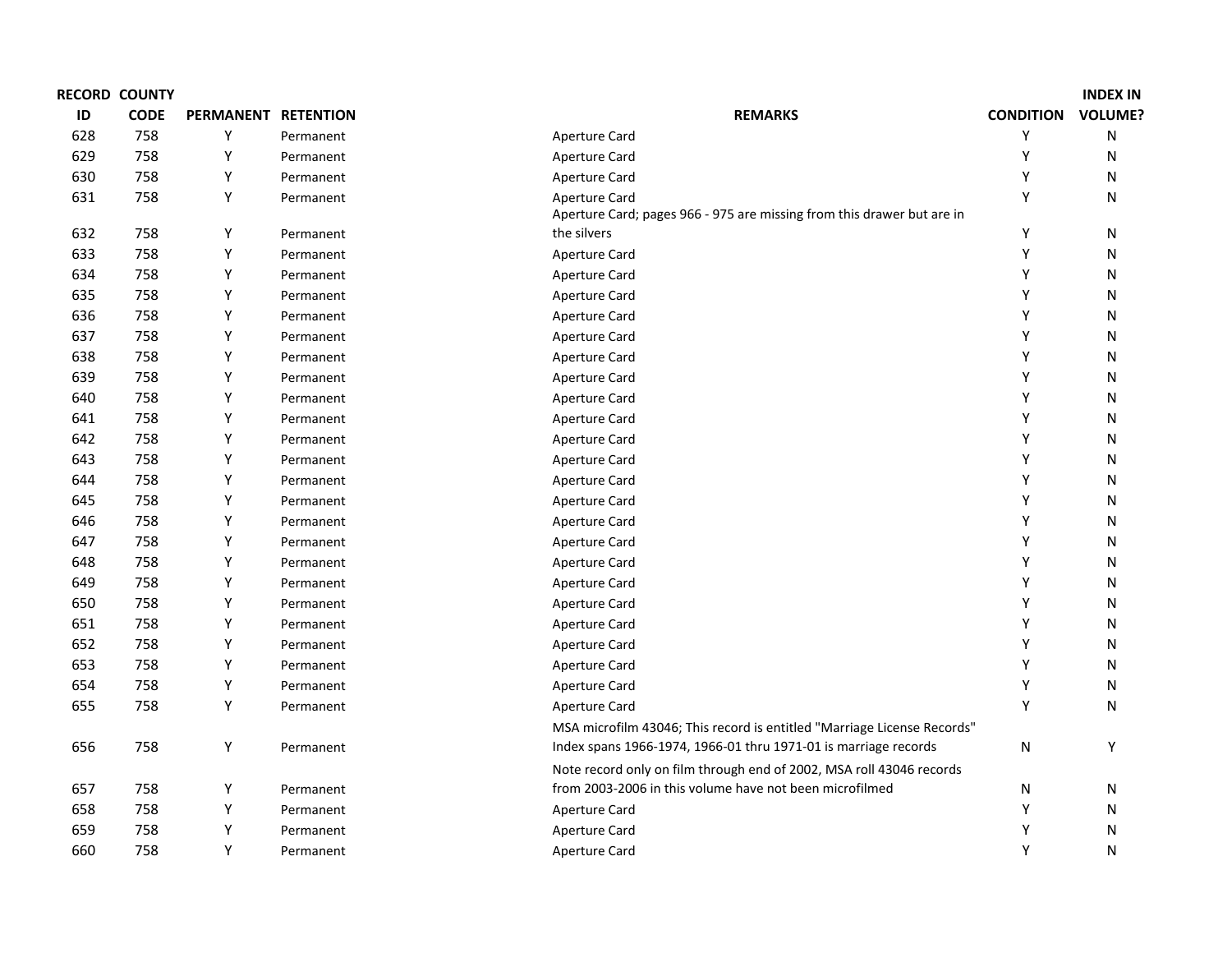|     | <b>RECORD COUNTY</b> |                  |                  |                      |                  | <b>INDEX IN</b> |
|-----|----------------------|------------------|------------------|----------------------|------------------|-----------------|
| ID  | <b>CODE</b>          | <b>PERMANENT</b> | <b>RETENTION</b> | <b>REMARKS</b>       | <b>CONDITION</b> | <b>VOLUME?</b>  |
| 661 | 758                  | Υ                | Permanent        | <b>Aperture Card</b> | Υ                | ${\sf N}$       |
| 662 | 758                  | Y                | Permanent        | <b>Aperture Card</b> | Y                | N               |
| 663 | 758                  | Υ                | Permanent        | Aperture Card        | Y                | N               |
| 664 | 758                  | Υ                | Permanent        | Aperture Card        | Υ                | N               |
| 665 | 758                  | Υ                | Permanent        | Aperture Card        | Υ                | N               |
| 666 | 758                  | Υ                | Permanent        | <b>Aperture Card</b> | Υ                | N               |
| 667 | 758                  | Υ                | Permanent        | Aperture Card        | Υ                | N               |
| 668 | 758                  | Υ                | Permanent        | Aperture Card        | Υ                | N               |
| 670 | 758                  | Y                | Permanent        | <b>Aperture Card</b> | Y                | N               |
| 671 | 758                  | Y                | Permanent        | Aperture Card        | Υ                | N               |
| 672 | 758                  | Y                | Permanent        | Aperture Card        | Υ                | N               |
| 673 | 758                  | Υ                | Permanent        | Aperture Card        | Υ                | N               |
| 674 | 758                  | Υ                | Permanent        | Aperture Card        | Υ                | N               |
| 675 | 758                  | Y                | Permanent        | Aperture Card        | Υ                | N               |
| 676 | 758                  | Υ                | Permanent        | Aperture Card        | Υ                | N               |
| 677 | 758                  | Y                | Permanent        | Aperture Card        | Υ                | N               |
| 678 | 758                  | Y                | Permanent        | Aperture Card        | Υ                | N               |
| 679 | 758                  | Y                | Permanent        | Aperture Card        | Υ                | N               |
| 680 | 758                  | Y                | Permanent        | Aperture Card        | Υ                | N               |
| 681 | 758                  | Υ                | Permanent        | Aperture Card        | Y                | N               |
| 682 | 758                  | Υ                | Permanent        | Aperture Card        | Y                | N               |
| 683 | 758                  | Y                | Permanent        | Aperture Card        | Υ                | N               |
| 684 | 758                  | Y                | Permanent        | Aperture Card        | Y                | N               |
| 685 | 758                  | Y                | Permanent        | Aperture Card        | Υ                | N               |
| 686 | 758                  | Y                | Permanent        | <b>Aperture Card</b> | Υ                | N               |
| 687 | 758                  | Y                | Permanent        | Aperture Card        | Υ                | N               |
| 688 | 758                  | Υ                | Permanent        | <b>Aperture Card</b> | Υ                | N               |
| 689 | 758                  | Y                | Permanent        | <b>Aperture Card</b> | Υ                | N               |
| 690 | 758                  | Y                | Permanent        | <b>Aperture Card</b> | Y                | N               |
| 691 | 758                  | Υ                | Permanent        | Aperture Card        | Υ                | N               |
| 692 | 758                  | Y                | Permanent        | <b>Aperture Card</b> | Υ                | N               |
| 693 | 758                  | Y                | Permanent        | <b>Aperture Card</b> | Υ                | N               |
| 694 | 758                  | Y                | Permanent        | <b>Aperture Card</b> | Υ                | N               |
| 695 | 758                  | Y                | Permanent        | Aperture Card        | Υ                | N               |
| 696 | 758                  | Y                | Permanent        | <b>Aperture Card</b> | Y                | N               |
| 697 | 758                  | Υ                | Permanent        | <b>Aperture Card</b> | Υ                | N               |
|     |                      |                  |                  |                      |                  |                 |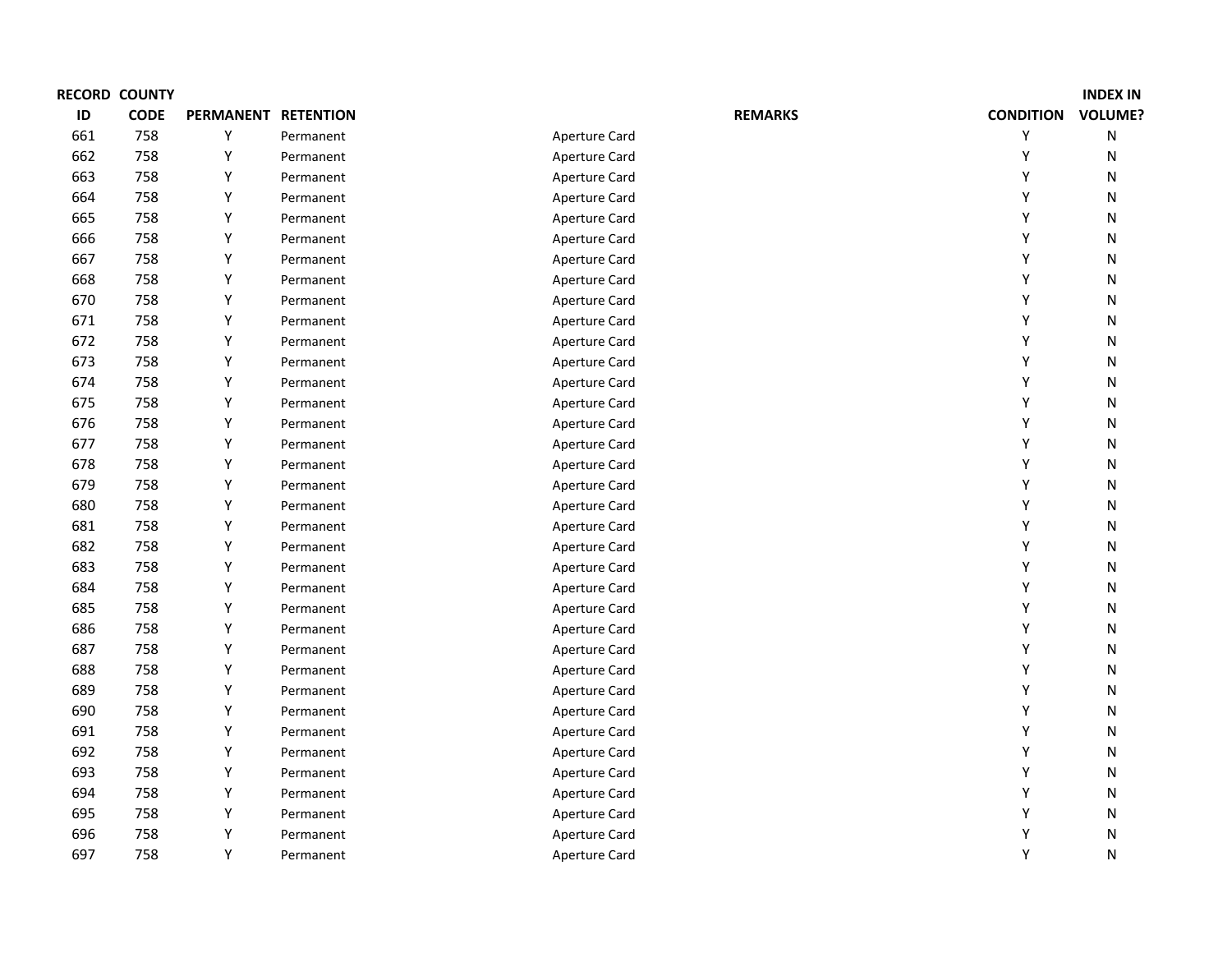|     | <b>RECORD COUNTY</b> |                     |           |                                                                            |                  | <b>INDEX IN</b> |
|-----|----------------------|---------------------|-----------|----------------------------------------------------------------------------|------------------|-----------------|
| ID  | <b>CODE</b>          | PERMANENT RETENTION |           | <b>REMARKS</b>                                                             | <b>CONDITION</b> | <b>VOLUME?</b>  |
|     |                      |                     |           | MSA roll 43036; Bound volume ends 1971-01 on page 363; Aperture            |                  |                 |
|     |                      |                     |           | Cards begin 364 and run through 1053; Aperture cards have not been         |                  |                 |
| 698 | 758                  | Y                   | Permanent | microfilmed to roll film                                                   | Υ                | N               |
| 699 | 758                  | Y                   | Permanent | Aperture Card                                                              | Υ                | N               |
| 700 | 758                  | Y                   | Permanent | Aperture Card                                                              | Υ                | N               |
| 701 | 758                  | Y                   | Permanent | Aperture Card                                                              | Υ                | N               |
| 702 | 758                  | Y                   | Permanent | Aperture Card                                                              | Y                | N               |
| 703 | 758                  | Y                   | Permanent | Aperture Card format pages 1-731; electronic form pages 732-1000.          | Υ                | N               |
| 704 | 758                  | Y                   | Permanent | Aperture Card; Oversize originals are in hanging unit 17                   | Υ                | N               |
| 705 | 758                  | Y                   | Permanent | Aperture Card; Oversize originals are in hanging unit 17                   | Υ                | N               |
| 706 | 758                  | Y                   | Permanent | Aperture Card; Oversize originals are in hanging unit 17                   | Υ                | N               |
| 707 | 758                  | Y                   | Permanent | Aperture Card                                                              | Υ                | N               |
| 708 | 758                  | Y                   | Permanent | Aperture Card                                                              | Υ                | N               |
| 709 | 758                  | Y                   | Permanent | <b>Aperture Card</b>                                                       | Υ                | N               |
| 710 | 758                  | Y                   | Permanent | Aperture Card                                                              | Υ                | N               |
| 711 | 758                  | Y                   | Permanent | Aperture Card                                                              | Υ                | N               |
| 712 | 758                  | Y                   | Permanent | Aperture Card                                                              | Υ                | N               |
| 713 | 758                  | Y                   | Permanent | Aperture Card                                                              | Υ                | N               |
|     |                      |                     |           | Hanging unit of plats and surveys, have been reproduced on aperture        |                  |                 |
| 715 | 758                  | Y                   | Permanent | cards located in unit 16                                                   | N                | Υ               |
|     |                      |                     |           | Pages are in plastic sleeves, ink has transferred from document to plastic |                  |                 |
| 717 | 758                  | Y                   | Permanent | causing most documents to blur and they are illegible                      | Υ                | Υ               |
| 718 | 758                  | Υ                   | Permanent | Broken spine                                                               | Υ                | N               |
| 719 | 758                  | Υ                   | Permanent | Broken spine, loose pages                                                  | Υ                | N               |
| 720 | 758                  | Υ                   | Permanent |                                                                            | Υ                | N               |
| 721 | 758                  | Υ                   | Permanent |                                                                            | Υ                | N               |
| 722 | 758                  | Y                   | Permanent |                                                                            | Υ                | N               |
| 723 | 758                  | Υ                   | Permanent | Loose spine                                                                | Υ                | N               |
| 724 | 758                  | Y                   | Permanent |                                                                            | Υ                | N               |
| 725 | 758                  | Y                   | Permanent |                                                                            | Υ                | N               |
| 726 | 758                  | Y                   | Permanent | Missing spine                                                              | Y                | N               |
| 727 | 758                  | Y                   | Permanent | Loose spine                                                                | Y                | N               |
| 728 | 758                  | Y                   | Permanent |                                                                            | Υ                | N               |
| 729 | 758                  | Y                   | Permanent |                                                                            | Υ                | N               |
| 731 | 758                  | Y                   | Permanent |                                                                            | N                | N               |
| 732 | 758                  | Y                   | Permanent |                                                                            | N                | N               |
|     |                      |                     |           |                                                                            |                  |                 |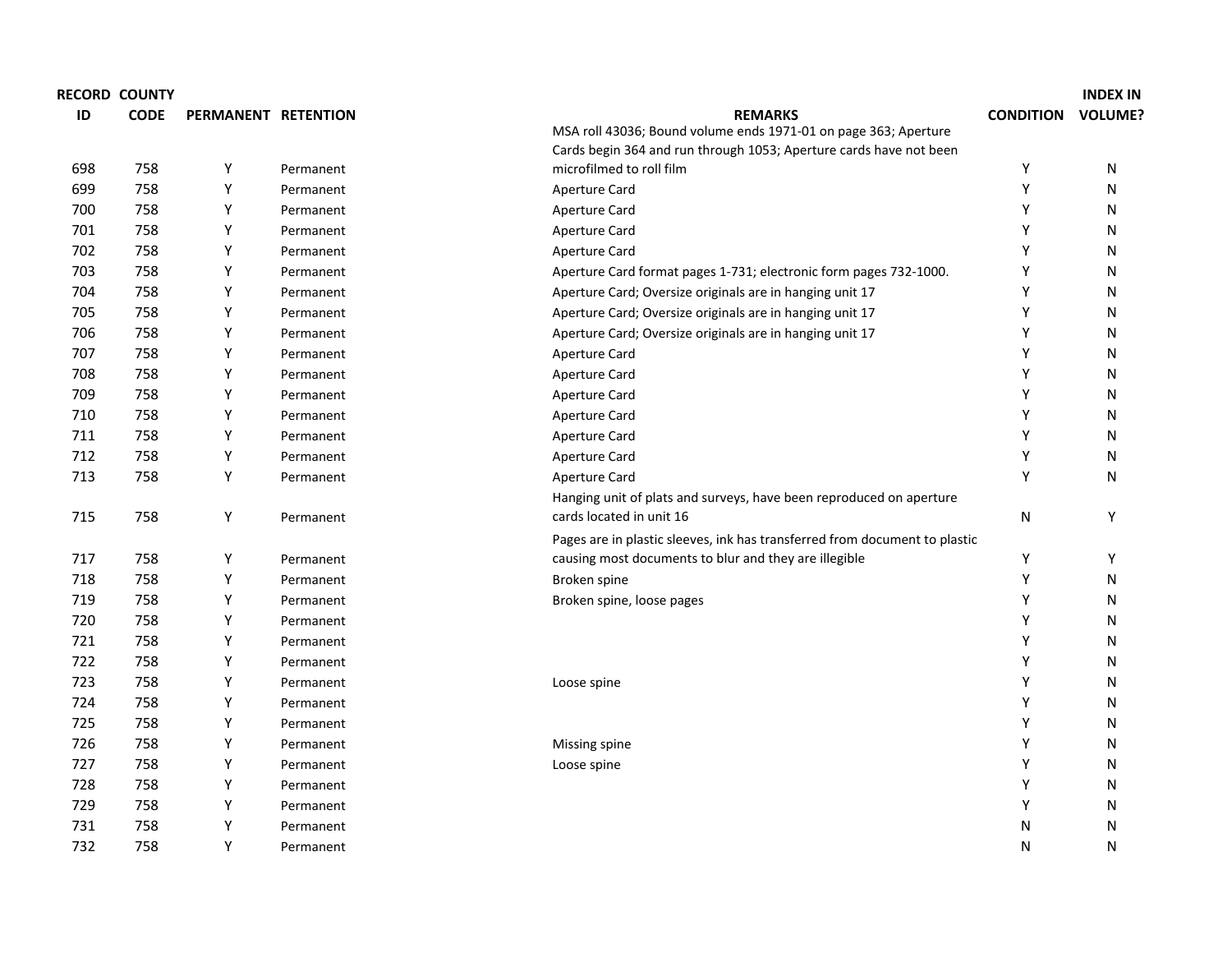|     | <b>RECORD COUNTY</b> |                     |           |                                                                                                                                                |                  | <b>INDEX IN</b> |
|-----|----------------------|---------------------|-----------|------------------------------------------------------------------------------------------------------------------------------------------------|------------------|-----------------|
| ID  | <b>CODE</b>          | PERMANENT RETENTION |           | <b>REMARKS</b>                                                                                                                                 | <b>CONDITION</b> | <b>VOLUME?</b>  |
| 733 | 758                  | Υ                   | Permanent |                                                                                                                                                | ${\sf N}$        | ${\sf N}$       |
| 734 | 758                  | Υ                   | Permanent | Broken spine                                                                                                                                   | N                | ${\sf N}$       |
| 736 | 758                  | Υ                   | Permanent | <b>Electronic Record</b>                                                                                                                       | N                | N               |
| 737 | 758                  | Υ                   | Permanent | <b>Electronic Record</b>                                                                                                                       | ${\sf N}$        | N               |
| 738 | 758                  | Y                   | Permanent | MSA roll 43043; Pages are laminated; Index by bride and Index by groom                                                                         | N                | N               |
| 739 | 758                  | Y                   | Permanent | MSA roll 43043; Pages are laminated Index by bride and index by groom<br>MSA microfilm 43044; Pages are laminated; Index by bride and index by | ${\sf N}$        | N               |
| 740 | 758                  | Υ                   | Permanent | groom                                                                                                                                          | N                | Y               |
| 741 | 758                  | Y                   | Permanent |                                                                                                                                                | Υ                | ${\sf N}$       |
| 742 | 758                  | Υ                   | Permanent |                                                                                                                                                | Υ                | ${\sf N}$       |
| 743 | 758                  | Y                   | Permanent |                                                                                                                                                | Υ                | ${\sf N}$       |
| 744 | 758                  | Y                   | Permanent |                                                                                                                                                | Υ                | N               |
| 745 | 758                  | Y                   | Permanent |                                                                                                                                                | Y                | ${\sf N}$       |
| 746 | 758                  | Υ                   | Permanent |                                                                                                                                                | Υ                | ${\sf N}$       |
| 747 | 758                  | Υ                   | Permanent |                                                                                                                                                | Υ                | ${\sf N}$       |
| 748 | 758                  | Υ                   | Permanent |                                                                                                                                                | Υ                | N               |
| 749 | 758                  | Υ                   | Permanent | MSA roll 43073                                                                                                                                 | Υ                | N               |
| 750 | 758                  | Υ                   | Permanent | MSA roll 43073                                                                                                                                 | Υ                | N               |
| 751 | 758                  | Υ                   | Permanent | MSA roll 43074                                                                                                                                 | Y                | N               |
| 752 | 758                  | Υ                   | Permanent | MSA roll 43074                                                                                                                                 | Y                | N               |
| 753 | 758                  | Υ                   | Permanent | MSA roll 43075                                                                                                                                 | Υ                | ${\sf N}$       |
| 754 | 758                  | Υ                   | Permanent | MSA roll 43075                                                                                                                                 | Υ                | ${\sf N}$       |
| 755 | 758                  | Υ                   | Permanent | MSA roll 43076                                                                                                                                 | Υ                | N               |
| 756 | 758                  | Υ                   | Permanent | MSA roll 43076                                                                                                                                 | Υ                | N               |
| 757 | 758                  | Υ                   | Permanent | MSA roll 43077                                                                                                                                 | Υ                | N               |
| 758 | 758                  | Υ                   | Permanent | MSA roll 43077                                                                                                                                 | Y                | N               |
| 759 | 758                  | Υ                   | Permanent | MSA roll 43078                                                                                                                                 | Υ                | N               |
| 760 | 758                  | Υ                   | Permanent | MSA roll 43078                                                                                                                                 | Υ                | ${\sf N}$       |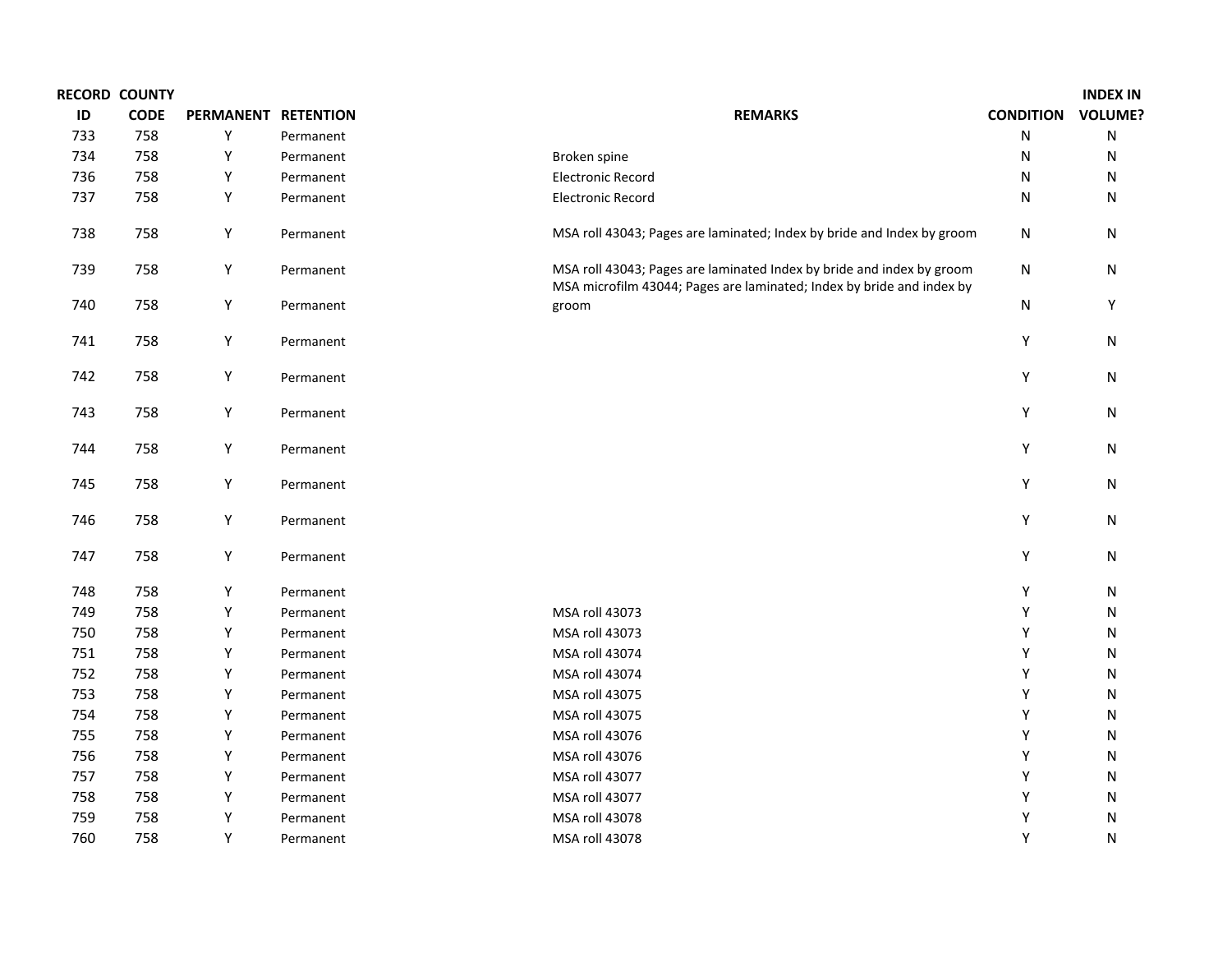|     | <b>RECORD COUNTY</b> |                     |           |                                                                         |                  | <b>INDEX IN</b> |
|-----|----------------------|---------------------|-----------|-------------------------------------------------------------------------|------------------|-----------------|
| ID  | <b>CODE</b>          | PERMANENT RETENTION |           | <b>REMARKS</b>                                                          | <b>CONDITION</b> | <b>VOLUME?</b>  |
| 761 | 758                  | Υ                   | Permanent | MSA roll 43079                                                          | Υ                | ${\sf N}$       |
| 762 | 758                  | Υ                   | Permanent | MSA roll 43079                                                          | Y                | ${\sf N}$       |
| 763 | 758                  | Υ                   | Permanent | MSA roll 43080                                                          | Y                | N               |
| 764 | 758                  | Υ                   | Permanent | MSA roll 43080                                                          | Y                | N               |
| 765 | 758                  | Υ                   | Permanent | MSA roll 43081                                                          | Y                | N               |
| 766 | 758                  | Υ                   | Permanent | MSA roll 43081                                                          | Y                | N               |
| 767 | 758                  | Υ                   | Permanent |                                                                         | Υ                | N               |
| 768 | 758                  | Υ                   | Permanent |                                                                         | Y                | N               |
| 769 | 758                  | Υ                   | Permanent |                                                                         | Y                | N               |
| 770 | 758                  | Υ                   | Permanent |                                                                         | Υ                | N               |
| 771 | 758                  | Υ                   | Permanent |                                                                         | Y                | N               |
| 772 | 758                  | Υ                   | Permanent |                                                                         | Υ                | N               |
| 773 | 758                  | Y                   | Permanent |                                                                         | Y                | N               |
| 774 | 758                  | Υ                   | Permanent |                                                                         | Y                | N               |
|     |                      |                     |           | Volume is in such poor shape it is wrapped with acid free paper, this   |                  |                 |
| 775 | 758                  | Y                   | Permanent | volume has been transcribed the usable volume G is on Unit 1 section A  | Υ                | N               |
| 776 | 758                  | Υ                   | Permanent | Broken binding, red rot, loose cover, spine is missing                  | Υ                | N               |
| 777 | 758                  | Υ                   | Permanent |                                                                         | N                | N               |
| 778 | 758                  | Y                   | Permanent | Broken binding, red rot, loose cover, spine is missing                  | Υ                | N               |
|     |                      |                     |           | This volume is a duplicate of volume F which was split into two volumes |                  |                 |
| 779 | 758                  | Υ                   | Permanent | this is volume 2 pages 477-952                                          | N                | N               |
|     |                      |                     |           | This volume is a duplicate of volume F which was split into two volumes |                  |                 |
| 780 | 758                  | Υ                   | Permanent | this is volume 1 pages 1-476                                            | N                | N               |
| 781 | 758                  | Υ                   | Permanent | Tape, torn pages, glue, loose pages                                     | Υ                | Υ               |
| 782 | 758                  | Υ                   | Permanent |                                                                         | N                | Υ               |
| 783 | 758                  | Y                   | Permanent |                                                                         | Ν                | Υ               |
| 784 | 758                  | Υ                   | Permanent |                                                                         | N                | Υ               |
| 785 | 758                  | Y                   | Permanent | Volume is in such poor condition it is wrapped in acid free paper       | Υ                | Υ               |
|     |                      |                     |           | Includes by-laws and incorporation records as well as commissions,      |                  |                 |
| 786 | 758                  | Υ                   | Permanent | agreements, physicians certificates etc.                                | Υ                | N               |
| 787 | 758                  | Υ                   | Permanent | Broken binding, cover, loose pages                                      | Y                | N               |
| 788 | 758                  | Υ                   | Permanent |                                                                         | Y                | N               |
| 789 | 758                  | Υ                   | Permanent | Tape, loose pages                                                       | Υ                | ${\sf N}$       |
|     |                      |                     |           |                                                                         |                  |                 |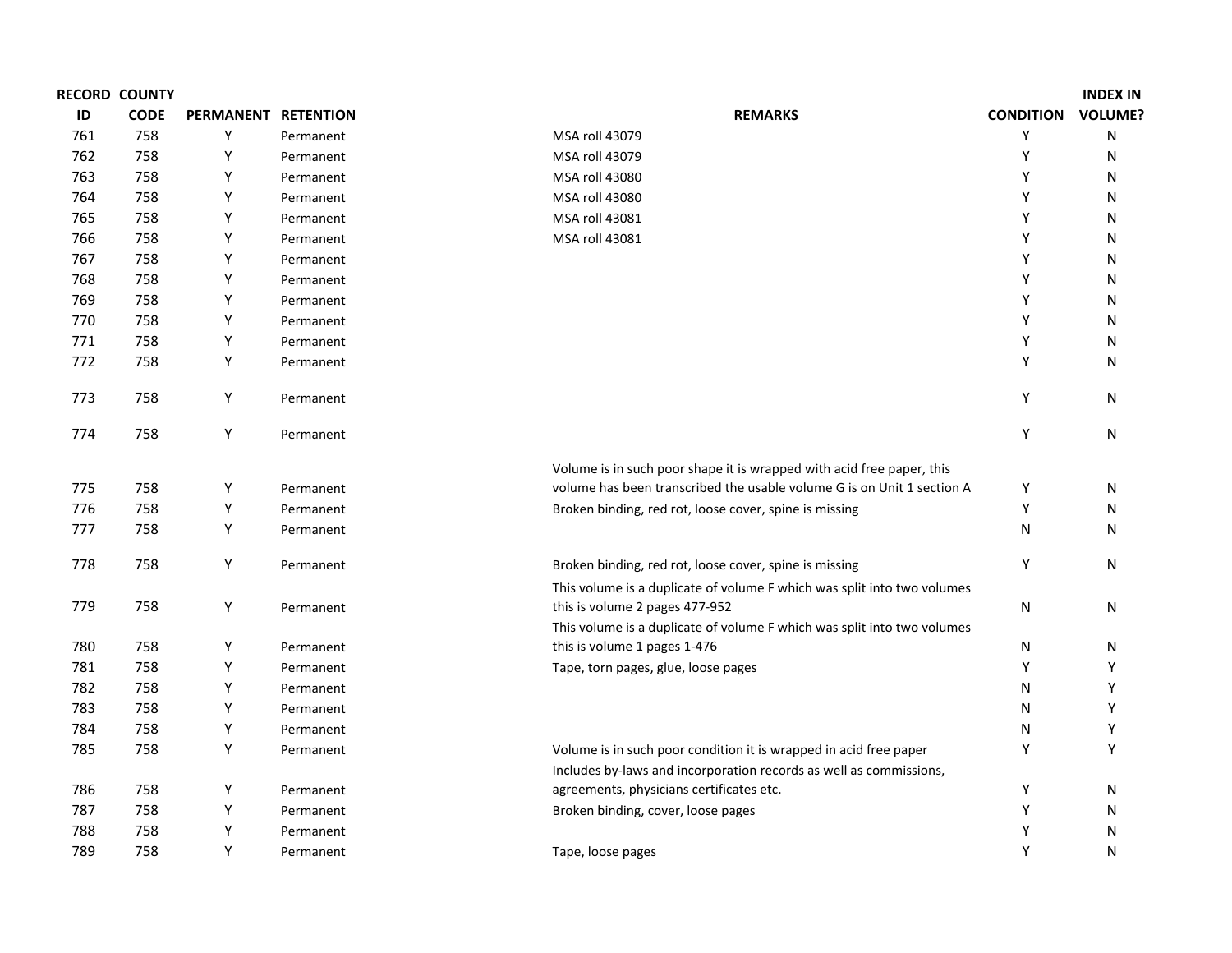|     | <b>RECORD COUNTY</b> |                     |                            |                                                                          |                  | <b>INDEX IN</b> |
|-----|----------------------|---------------------|----------------------------|--------------------------------------------------------------------------|------------------|-----------------|
| ID  | <b>CODE</b>          | PERMANENT RETENTION |                            | <b>REMARKS</b>                                                           | <b>CONDITION</b> | <b>VOLUME?</b>  |
| 790 | 758                  | Υ                   | Permanent                  | Documents are torn and in fragments; Includes plat of drainage districts | Υ                | ${\sf N}$       |
|     |                      |                     |                            | This is the original handwritten book, this volume has been              |                  |                 |
| 791 | 758                  | Υ                   | Permanent                  | duplicated/transcribed and is located in Vault A, Unit 1 Tier 13         | Υ                | N               |
| 792 | 758                  | Υ                   | Permanent                  |                                                                          | N                | N               |
| 793 | 758                  | Υ                   | Permanent                  |                                                                          | N                | N               |
| 794 | 758                  | Υ                   | Permanent                  |                                                                          | N                | N               |
| 795 | 758                  | Υ                   | Permanent                  |                                                                          | N                | N               |
| 796 | 758                  | Υ                   | Permanent                  |                                                                          | N                | N               |
| 797 | 758                  | Υ                   | Permanent                  |                                                                          | N                | N               |
| 798 | 758                  | Υ                   | Permanent                  |                                                                          | N                | N               |
| 799 | 758                  | Υ                   | Permanent                  |                                                                          | N                | N               |
| 800 | 758                  | Υ                   | Permanent                  |                                                                          | N                | N               |
| 801 | 758                  | Ν                   | 10 years after termination |                                                                          | N                | N               |
| 802 | 758                  | Ν                   | 10 years after termination |                                                                          | N                | N               |
| 803 | 758                  | Ν                   | 10 years after termination |                                                                          | N                | N               |
| 804 | 758                  | Ν                   | 10 years after termination |                                                                          | N                | N               |
| 805 | 758                  | Ν                   | 10 years after termination |                                                                          | N                | N               |
| 806 | 758                  | Ν                   | 10 years after termination |                                                                          | N                | N               |
| 807 | 758                  | Ν                   | 10 years after termination |                                                                          | N                | N               |
| 808 | 758                  | Ν                   | 10 years after termination |                                                                          | N                | N               |
| 809 | 758                  | Ν                   | 10 years after termination |                                                                          | N                | N               |
| 810 | 758                  | Ν                   | 10 years after termination |                                                                          | N                | $\mathsf{N}$    |
| 811 | 758                  | Ν                   | 10 years after termination |                                                                          | N                | N               |
| 812 | 758                  | Ν                   | 10 years after termination |                                                                          | N                | N               |
| 813 | 758                  | N                   | 10 years after termination |                                                                          | N                | $\mathsf{N}$    |
| 814 | 758                  | Ν                   | 10 years after termination |                                                                          | N                | N               |
| 815 | 758                  | Ν                   | 10 years after termination |                                                                          | N                | $\mathsf{N}$    |
| 816 | 758                  | N                   | 10 years after termination |                                                                          | N                | $\mathsf{N}$    |
| 817 | 758                  | Ν                   | 10 years after termination |                                                                          | N                | N               |
| 818 | 758                  | Ν                   | 10 years after termination |                                                                          | N                | $\mathsf{N}$    |
| 819 | 758                  | N                   | 10 years after termination |                                                                          | N                | $\mathsf{N}$    |
| 820 | 758                  | N                   | 10 years after termination |                                                                          | N                | N               |
| 821 | 758                  | Ν                   | 10 years after termination |                                                                          | N                | $\mathsf{N}$    |
| 822 | 758                  | N                   | 10 years after termination |                                                                          | N                | N               |
| 823 | 758                  | N                   | 10 years after termination |                                                                          | N                | N               |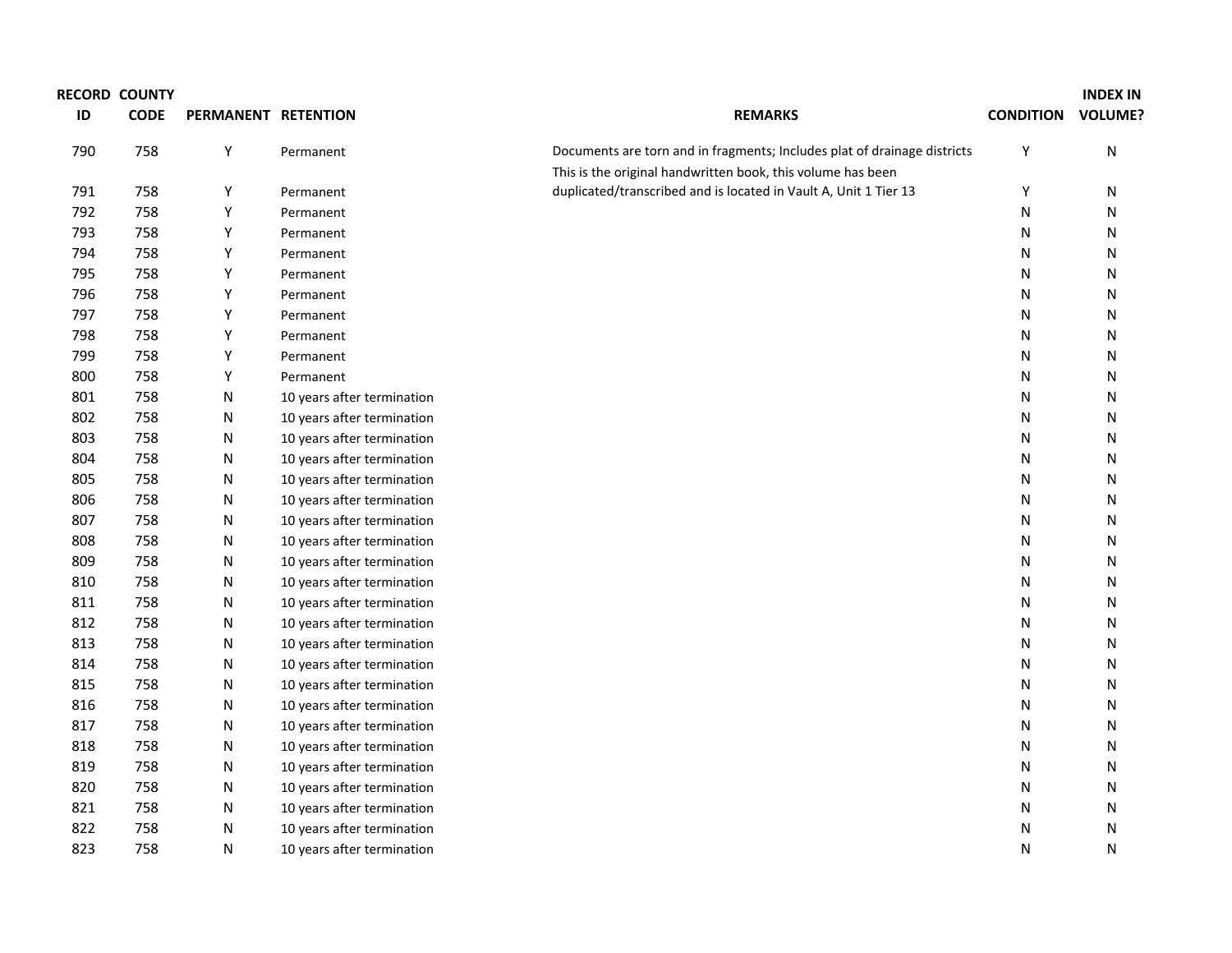|     | <b>RECORD COUNTY</b> |                     |                            |                                                                                          |                  | <b>INDEX IN</b> |
|-----|----------------------|---------------------|----------------------------|------------------------------------------------------------------------------------------|------------------|-----------------|
| ID  | <b>CODE</b>          | PERMANENT RETENTION |                            | <b>REMARKS</b>                                                                           | <b>CONDITION</b> | <b>VOLUME?</b>  |
| 824 | 758                  | N                   | 10 years after termination |                                                                                          | N                | N               |
| 825 | 758                  | Υ                   | Permanent                  | Licenses have been imaged, applications have not been imaged                             | N                |                 |
| 826 | 758                  | Υ                   | Permanent                  | Licenses have been imaged, applications have not been imaged                             | N                | Υ               |
|     |                      |                     |                            | Starting in 1971 marriage licenses are on aperture cards; Licenses have                  |                  |                 |
| 827 | 758                  | Y                   | Permanent                  | been imaged, applications have not been imaged                                           | N                | Υ               |
|     |                      |                     |                            | Marriage licenses are on aperture cards; Licenses have been imaged,                      |                  |                 |
| 828 | 758                  | Y                   | Permanent                  | applications have not been imaged                                                        | N                | Υ               |
|     |                      |                     |                            | Marriage licenses are on aperture cards; Licenses have been imaged,                      |                  |                 |
| 829 | 758                  | Y                   | Permanent                  | applications have not been imaged                                                        | N                | Υ               |
|     |                      |                     |                            | Marriage licenses are on aperture cards; Licenses have been imaged,                      |                  |                 |
| 830 | 758                  | Υ                   | Permanent                  | applications have not been imaged                                                        | N                |                 |
|     |                      |                     |                            | Marriage licenses are on aperture cards; Licenses have been imaged,                      |                  |                 |
| 831 | 758                  | Y                   | Permanent                  | applications have not been imaged                                                        | N                | Y               |
|     |                      |                     |                            | Marriage licenses are on aperture cards; Licenses have been imaged,                      |                  |                 |
| 832 | 758                  | Y                   | Permanent                  | applications have not been imaged                                                        | $\mathsf{N}$     |                 |
|     |                      |                     |                            | Marriage licenses are on aperture cards; Licenses have been imaged,                      |                  |                 |
| 833 | 758                  | Y                   | Permanent                  | applications have not been imaged                                                        | N                | Υ               |
|     |                      |                     |                            | Marriage licenses are on aperture cards; Licenses have been imaged,                      |                  |                 |
| 834 | 758                  | Y                   | Permanent                  | applications have not been imaged                                                        | N                | Υ               |
|     |                      |                     |                            | Marriage licenses are on aperture cards; Licenses have been imaged,                      |                  |                 |
| 835 | 758                  | Υ                   | Permanent                  | applications have not been imaged                                                        | N                | ٧               |
|     |                      |                     |                            | Marriage licenses are on aperture cards; Licenses have been imaged,                      |                  |                 |
| 836 | 758                  | Υ                   | Permanent                  | applications have not been imaged                                                        | N                | ٧               |
|     |                      |                     |                            | Marriage licenses starting in 2001 are also imaged; applications have not                |                  |                 |
| 837 | 758                  | Y                   | Permanent                  | been imaged                                                                              | N                |                 |
|     |                      |                     |                            | Marriage licenses starting in 2001 are also imaged; applications have not                |                  | Υ               |
| 838 | 758                  | Y                   | Permanent                  | been imaged<br>Marriage licenses starting in 2001 are also imaged; applications have not | $\mathsf{N}$     |                 |
|     |                      |                     |                            |                                                                                          |                  | Υ               |
| 839 | 758                  | Y                   | Permanent                  | been imaged<br>Marriage licenses starting in 2001 are also imaged; applications have not | N                |                 |
| 840 | 758                  | Y                   | Permanent                  | been imaged                                                                              | N                | Υ               |
|     |                      |                     |                            |                                                                                          |                  |                 |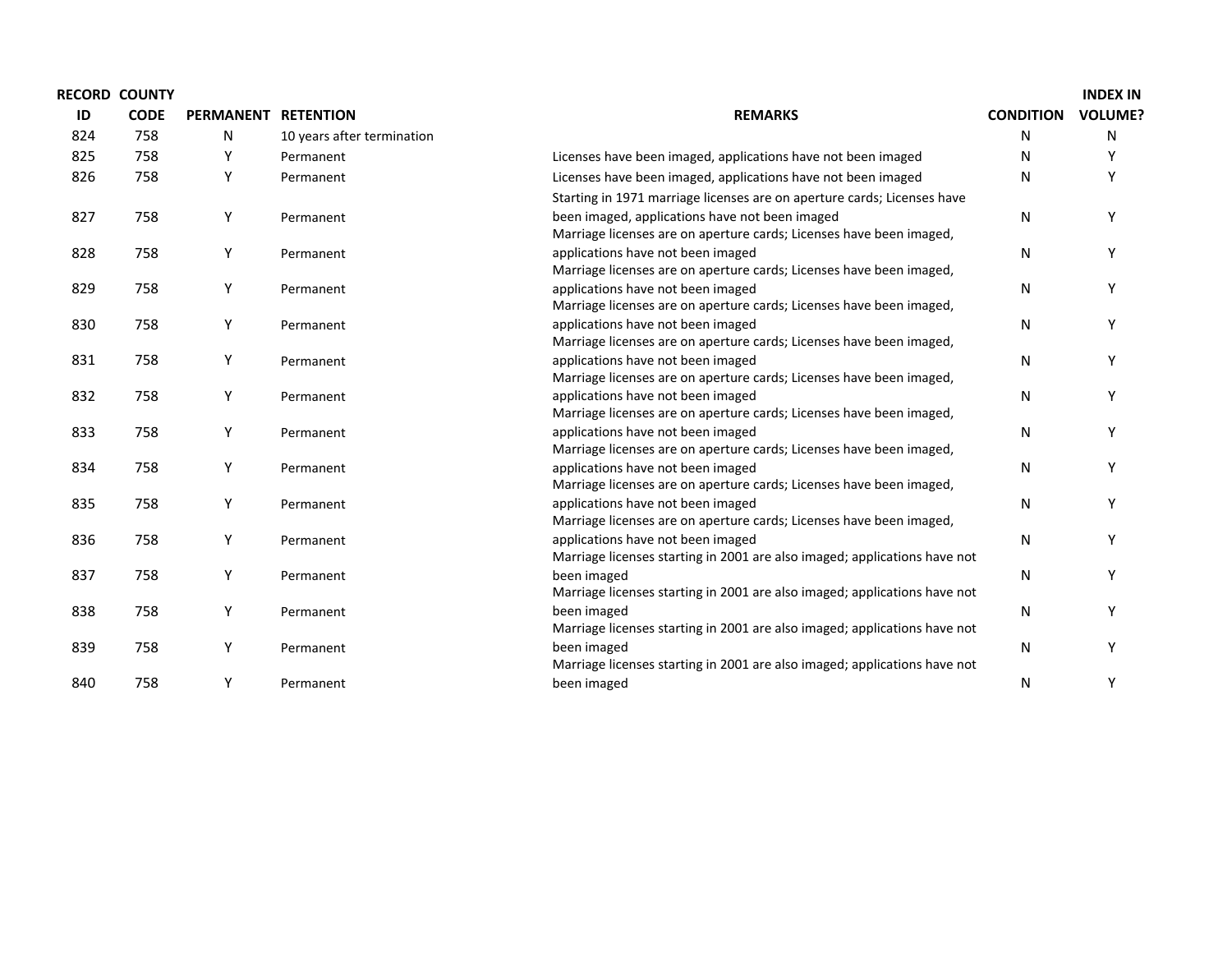| ID  | <b>CODE</b> | <b>ARCHIVIST</b> | <b>DATE ENTERED</b> |
|-----|-------------|------------------|---------------------|
| 591 | 758         | BLC              | 6/27/2011           |
| 592 | 758         | <b>BLC</b>       | 6/27/2011           |
| 593 | 758         | <b>BLC</b>       | 6/27/2011           |
| 594 | 758         | <b>BLC</b>       | 6/27/2011           |
| 595 | 758         | <b>BLC</b>       | 6/27/2011           |
| 596 | 758         | <b>BLC</b>       | 6/27/2011           |
| 597 | 758         | <b>BLC</b>       | 6/27/2011           |
| 598 | 758         | <b>BLC</b>       | 6/27/2011           |
| 599 | 758         | <b>BLC</b>       | 6/27/2011           |
| 600 | 758         | <b>BLC</b>       | 6/27/2011           |
| 601 | 758         | <b>BLC</b>       | 6/27/2011           |
| 602 | 758         | <b>BLC</b>       | 6/27/2011           |
| 603 | 758         | <b>BLC</b>       | 6/27/2011           |
| 604 | 758         | <b>BLC</b>       | 6/27/2011           |
| 605 | 758         | <b>BLC</b>       | 6/27/2011           |
| 606 | 758         | <b>BLC</b>       | 6/27/2011           |
| 607 | 758         | <b>BLC</b>       | 6/27/2011           |
| 608 | 758         | <b>BLC</b>       | 6/27/2011           |
| 609 | 758         | <b>BLC</b>       | 6/27/2011           |
| 389 | 758         | <b>BLC</b>       | 4/18/2011           |
| 390 | 758         | <b>BLC</b>       | 4/18/2011           |
| 391 | 758         | <b>BLC</b>       | 4/18/2011           |
| 392 | 758         | <b>BLC</b>       | 4/18/2011           |
| 393 | 758         | <b>BLC</b>       | 4/18/2011           |
| 394 | 758         | <b>BLC</b>       | 4/18/2011           |
|     |             |                  |                     |
| 395 | 758         | <b>BLC</b>       | 4/25/2011           |
| 396 | 758         | <b>BLC</b>       | 4/25/2011           |
| 397 | 758         | <b>BLC</b>       | 4/25/2011           |
| 398 | 758         | <b>BLC</b>       | 4/25/2011           |
| 399 | 758         | <b>BLC</b>       | 4/25/2011           |
| 400 | 758         | <b>BLC</b>       | 4/25/2011           |
| 401 | 758         | <b>BLC</b>       | 4/25/2011           |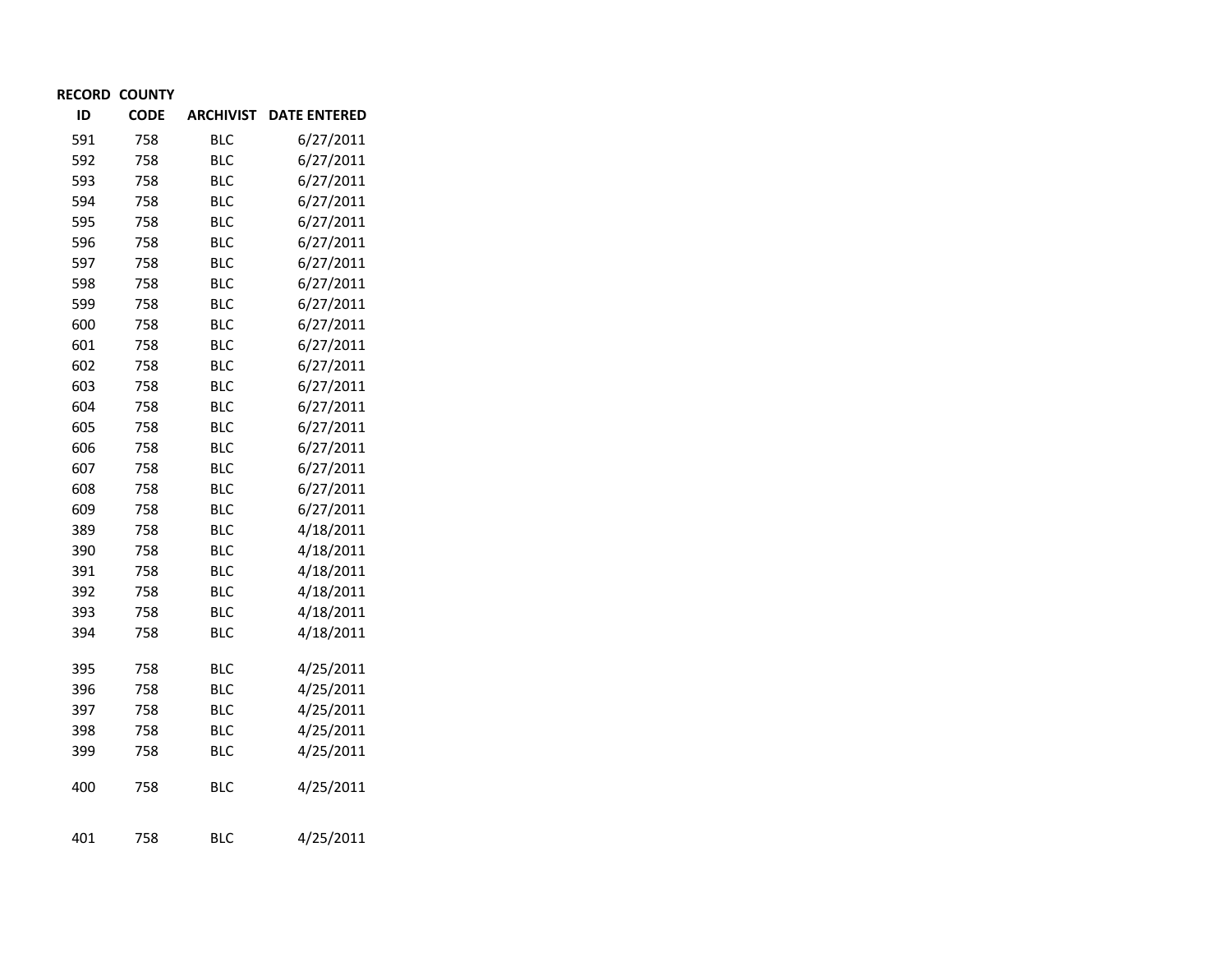**IDCODE ARCHIVIST DATE ENTERED**

| 402 | 758 | <b>BLC</b> | 4/25/2011 |
|-----|-----|------------|-----------|
| 403 | 758 | <b>BLC</b> | 4/25/2011 |
| 404 | 758 | <b>BLC</b> | 4/25/2011 |
| 405 | 758 | <b>BLC</b> | 4/25/2011 |
| 406 | 758 | <b>BLC</b> | 4/25/2011 |
| 407 | 758 | <b>BLC</b> | 4/25/2011 |
| 156 | 758 | <b>BLC</b> | 3/14/2011 |
| 157 | 758 | <b>BLC</b> | 3/14/2011 |
| 158 | 758 | <b>BLC</b> | 3/14/2011 |
| 159 | 758 | <b>BLC</b> | 3/14/2011 |
| 160 | 758 | <b>BLC</b> | 3/14/2011 |
| 161 | 758 | <b>BLC</b> | 3/14/2011 |
| 162 | 758 | <b>BLC</b> | 3/14/2011 |
| 163 | 758 | <b>BLC</b> | 3/14/2011 |
| 164 | 758 | <b>BLC</b> | 3/14/2011 |
| 165 | 758 | <b>BLC</b> | 3/14/2011 |
| 166 | 758 | <b>BLC</b> | 3/14/2011 |
|     |     |            |           |
| 167 | 758 | <b>BLC</b> | 3/14/2011 |
| 168 | 758 | <b>BLC</b> | 3/14/2011 |
| 169 | 758 | <b>BLC</b> | 3/14/2011 |
| 170 | 758 | <b>BLC</b> | 3/14/2011 |
| 171 | 758 | <b>BLC</b> | 3/14/2011 |
| 172 | 758 | <b>BLC</b> | 3/14/2011 |
| 173 | 758 | <b>BLC</b> | 3/14/2011 |
| 174 | 758 | <b>BLC</b> | 3/14/2011 |
| 175 | 758 | <b>BLC</b> | 3/14/2011 |
| 176 | 758 | <b>BLC</b> | 3/14/2011 |
| 135 | 758 | <b>BLC</b> | 2/14/2011 |
| 136 | 758 | <b>BLC</b> | 2/14/2011 |
| 137 | 758 | <b>BLC</b> | 2/14/2011 |
| 138 | 758 | <b>BLC</b> | 2/14/2011 |
| 139 | 758 | <b>BLC</b> | 2/14/2011 |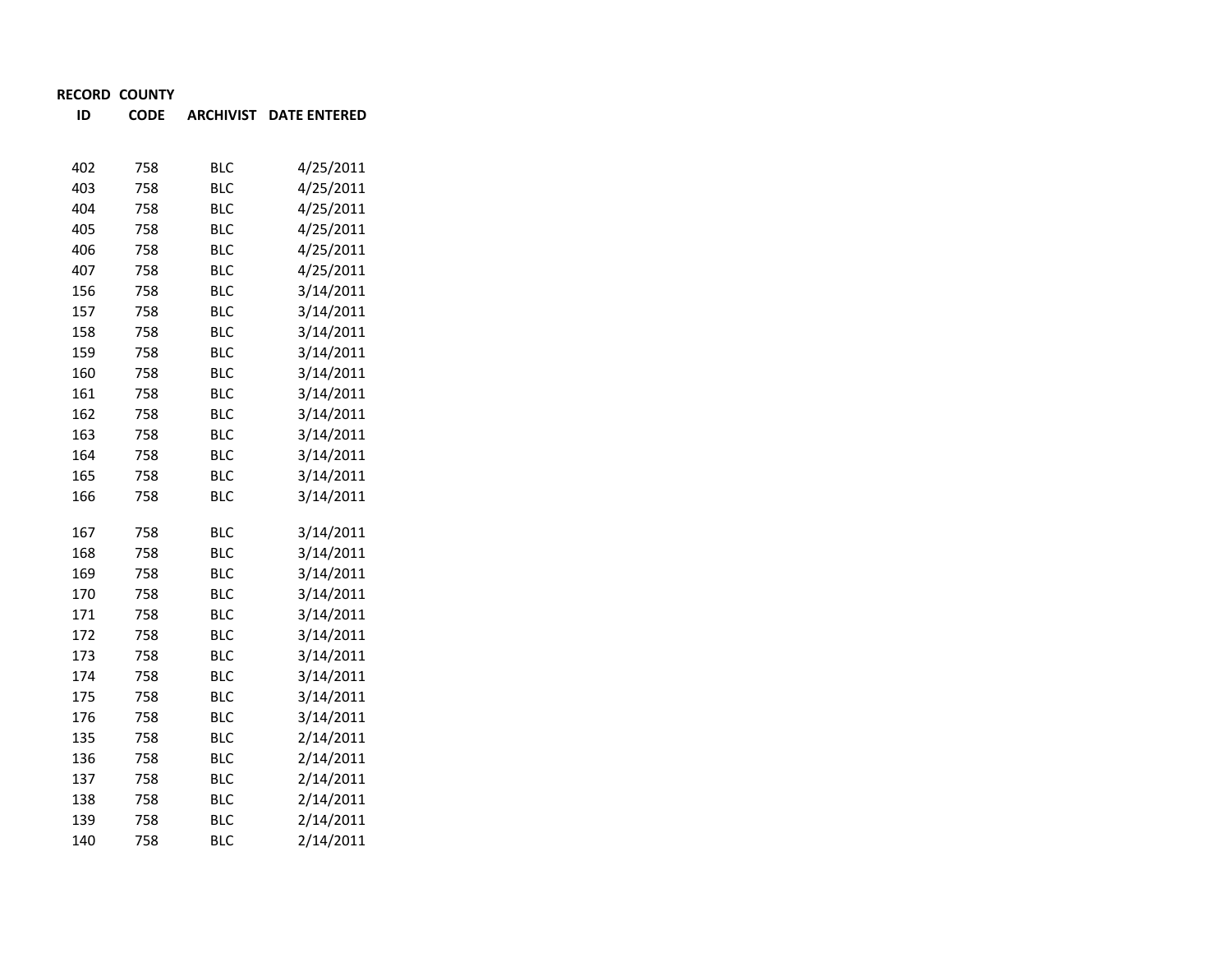| ID             | <b>CODE</b> | <b>ARCHIVIST</b> | <b>DATE ENTERED</b> |
|----------------|-------------|------------------|---------------------|
| 141            | 758         | <b>BLC</b>       | 2/14/2011           |
| 142            | 758         | <b>BLC</b>       | 2/14/2011           |
| 143            | 758         | <b>BLC</b>       | 2/14/2011           |
| 144            | 758         | <b>BLC</b>       | 2/14/2011           |
| 145            | 758         | <b>BLC</b>       | 2/14/2011           |
| 146            | 758         | <b>BLC</b>       | 2/14/2011           |
| 147            | 758         | <b>BLC</b>       | 2/14/2011           |
| 148            | 758         | <b>BLC</b>       | 2/14/2011           |
| 149            | 758         | <b>BLC</b>       | 2/14/2011           |
| 150            | 758         | <b>BLC</b>       | 2/14/2011           |
| 151            | 758         | <b>BLC</b>       | 2/14/2011           |
| 152            | 758         | <b>BLC</b>       | 2/14/2011           |
| 153            | 758         | <b>BLC</b>       | 2/14/2011           |
| 154            | 758         | <b>BLC</b>       | 3/14/2011           |
| 155            | 758         | <b>BLC</b>       | 3/14/2011           |
| 177            | 758         | <b>BLC</b>       | 3/14/2011           |
| 312            | 758         | <b>BLC</b>       | 3/28/2011           |
| $\mathbf{1}$   | 758         | <b>BLC</b>       | 1/24/2011           |
| $\overline{c}$ | 758         | <b>BLC</b>       | 1/24/2011           |
| 3              | 758         | <b>BLC</b>       | 1/24/2011           |
| 4              | 758         | <b>BLC</b>       | 1/24/2011           |
| 5              | 758         | <b>BLC</b>       | 1/24/2011           |
| 6              | 758         | <b>BLC</b>       | 1/24/2011           |
| 7              | 758         | <b>BLC</b>       | 1/24/2011           |
| 8              | 758         | <b>BLC</b>       | 1/24/2011           |
| 9              | 758         | <b>BLC</b>       | 1/24/2011           |
| 10             | 758         | <b>BLC</b>       | 1/24/2011           |
|                |             |                  |                     |
| 11             | 758         | <b>BLC</b>       | 1/24/2011           |
| 12             | 758         | <b>BLC</b>       | 1/24/2011           |
| 13             | 758         | <b>BLC</b>       | 1/24/2011           |
| 14             | 758         | <b>BLC</b>       | 1/24/2011           |
| 15             | 758         | <b>BLC</b>       | 1/24/2011           |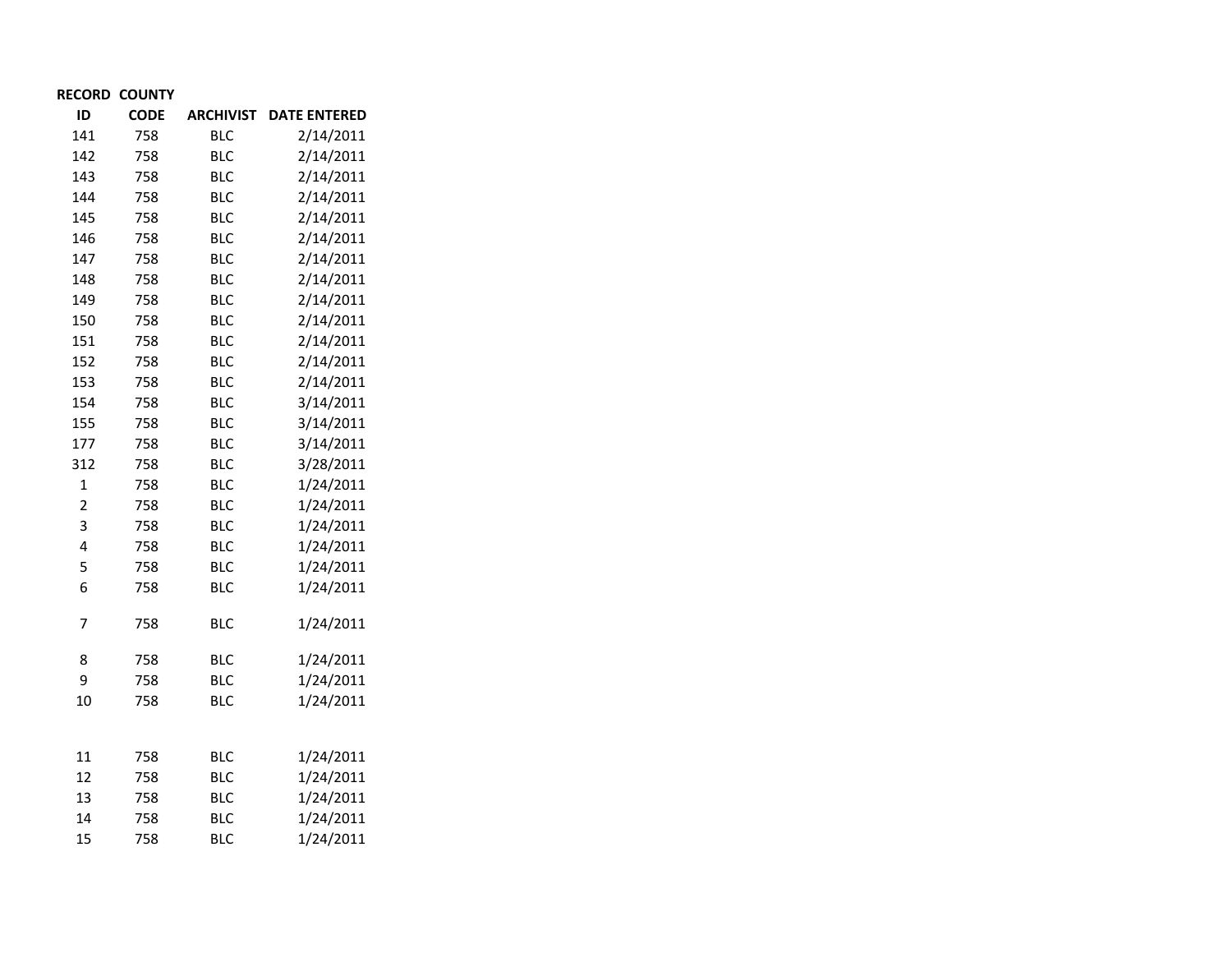| ID  | <b>CODE</b> | <b>ARCHIVIST</b> | <b>DATE ENTERED</b> |
|-----|-------------|------------------|---------------------|
| 16  | 758         | <b>BLC</b>       | 1/24/2011           |
| 17  | 758         | <b>BLC</b>       | 1/24/2011           |
| 18  | 758         | <b>BLC</b>       | 1/24/2011           |
| 19  | 758         | <b>BLC</b>       | 1/24/2011           |
| 20  | 758         | <b>BLC</b>       | 1/24/2011           |
| 21  | 758         | <b>BLC</b>       | 2/7/2011            |
| 22  | 758         | <b>BLC</b>       | 2/7/2011            |
| 199 | 758         | <b>BLC</b>       | 3/14/2011           |
| 200 | 758         | <b>BLC</b>       | 3/14/2011           |
| 201 | 758         | <b>BLC</b>       | 3/14/2011           |
| 202 | 758         | <b>BLC</b>       | 3/14/2011           |
| 203 | 758         | <b>BLC</b>       | 3/14/2011           |
| 204 | 758         | <b>BLC</b>       | 3/14/2011           |
| 205 | 758         | <b>BLC</b>       | 3/14/2011           |
| 206 | 758         | <b>BLC</b>       | 3/14/2011           |
| 207 | 758         | <b>BLC</b>       | 3/14/2011           |
| 208 | 758         | <b>BLC</b>       | 3/14/2011           |
| 209 | 758         | <b>BLC</b>       | 3/14/2011           |
| 210 | 758         | <b>BLC</b>       | 3/14/2011           |
| 211 | 758         | <b>BLC</b>       | 3/14/2011           |
| 212 | 758         | <b>BLC</b>       | 3/14/2011           |
| 213 | 758         | <b>BLC</b>       | 3/14/2011           |
| 214 | 758         | <b>BLC</b>       | 3/14/2011           |
| 215 | 758         | <b>BLC</b>       | 3/14/2011           |
| 216 | 758         | <b>BLC</b>       | 3/14/2011           |
| 217 | 758         | <b>BLC</b>       | 3/14/2011           |
| 218 | 758         | <b>BLC</b>       | 3/14/2011           |
| 219 | 758         | <b>BLC</b>       | 3/14/2011           |
| 220 | 758         | <b>BLC</b>       | 3/14/2011           |
| 221 | 758         | <b>BLC</b>       | 3/14/2011           |
| 222 | 758         | <b>BLC</b>       | 3/21/2011           |
| 223 | 758         | <b>BLC</b>       | 3/21/2011           |
| 224 | 758         | <b>BLC</b>       | 3/21/2011           |
| 225 | 758         | <b>BLC</b>       | 3/21/2011           |
| 226 | 758         | BLC              | 3/21/2011           |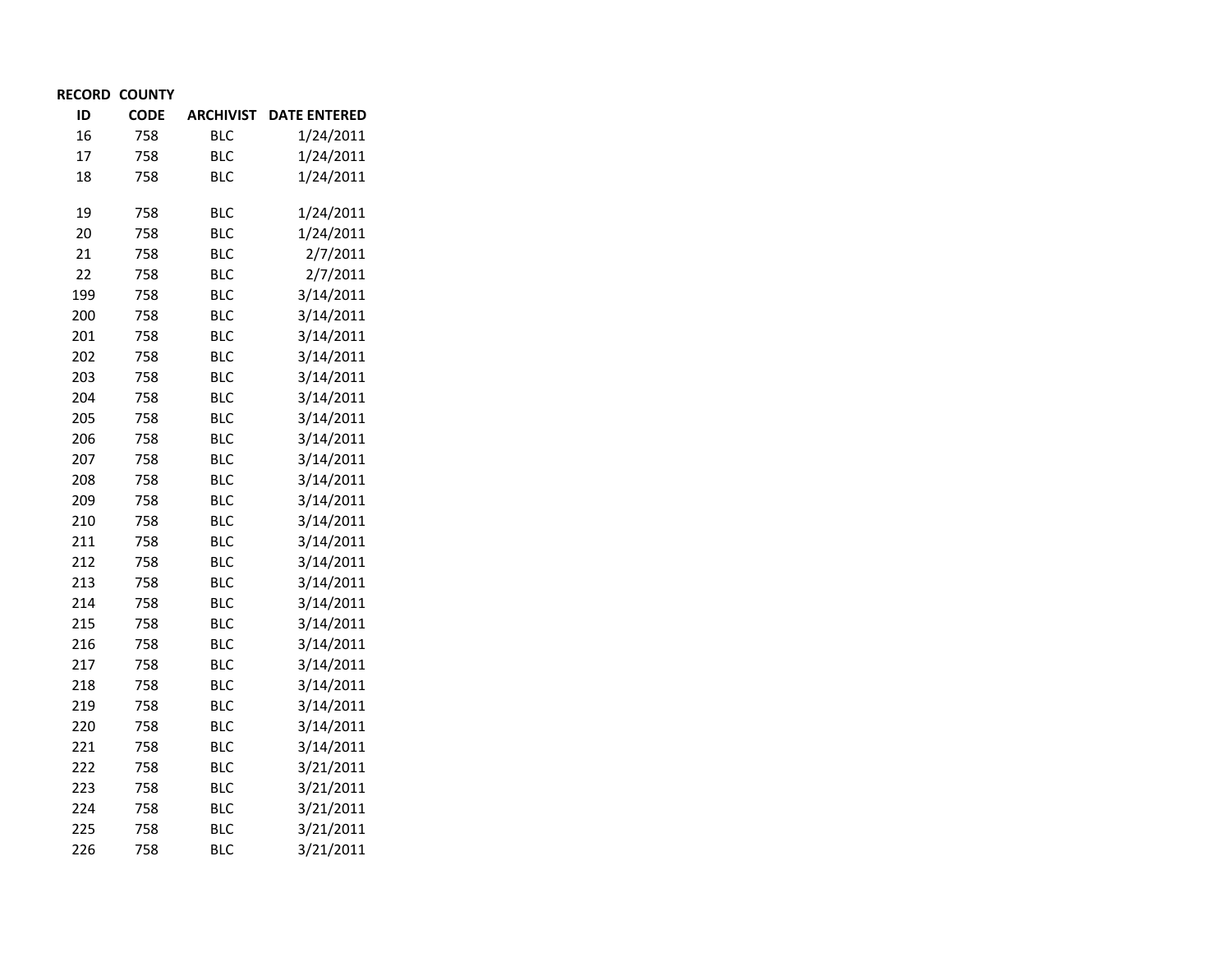| ID  | <b>CODE</b> | <b>ARCHIVIST</b> | <b>DATE ENTERED</b> |
|-----|-------------|------------------|---------------------|
| 227 | 758         | <b>BLC</b>       | 3/21/2011           |
| 228 | 758         | <b>BLC</b>       | 3/21/2011           |
| 229 | 758         | <b>BLC</b>       | 3/21/2011           |
| 230 | 758         | <b>BLC</b>       | 3/21/2011           |
| 231 | 758         | <b>BLC</b>       | 3/21/2011           |
| 232 | 758         | <b>BLC</b>       | 3/21/2011           |
| 233 | 758         | <b>BLC</b>       | 3/21/2011           |
| 234 | 758         | <b>BLC</b>       | 3/21/2011           |
| 235 | 758         | <b>BLC</b>       | 3/21/2011           |
| 236 | 758         | <b>BLC</b>       | 3/21/2011           |
| 237 | 758         | <b>BLC</b>       | 3/21/2011           |
| 238 | 758         | <b>BLC</b>       | 3/21/2011           |
| 239 | 758         | <b>BLC</b>       | 3/21/2011           |
| 240 | 758         | <b>BLC</b>       | 3/21/2011           |
| 241 | 758         | <b>BLC</b>       | 3/21/2011           |
| 242 | 758         | <b>BLC</b>       | 3/21/2011           |
| 243 | 758         | <b>BLC</b>       | 3/21/2011           |
| 244 | 758         | <b>BLC</b>       | 3/21/2011           |
| 245 | 758         | <b>BLC</b>       | 3/21/2011           |
| 246 | 758         | <b>BLC</b>       | 3/21/2011           |
| 247 | 758         | <b>BLC</b>       | 3/21/2011           |
| 248 | 758         | <b>BLC</b>       | 3/21/2011           |
| 249 | 758         | <b>BLC</b>       | 3/21/2011           |
| 250 | 758         | <b>BLC</b>       | 3/21/2011           |
| 251 | 758         | <b>BLC</b>       | 3/21/2011           |
| 252 | 758         | <b>BLC</b>       | 3/21/2011           |
| 253 | 758         | <b>BLC</b>       | 3/21/2011           |
| 254 | 758         | <b>BLC</b>       | 3/21/2011           |
| 255 | 758         | <b>BLC</b>       | 3/21/2011           |
| 256 | 758         | <b>BLC</b>       | 3/21/2011           |
| 257 | 758         | <b>BLC</b>       | 3/21/2011           |
| 258 | 758         | <b>BLC</b>       | 3/21/2011           |
| 259 | 758         | <b>BLC</b>       | 3/21/2011           |
| 260 | 758         | <b>BLC</b>       | 3/21/2011           |
| 261 | 758         | <b>BLC</b>       | 3/21/2011           |
| 262 | 758         | <b>BLC</b>       | 3/21/2011           |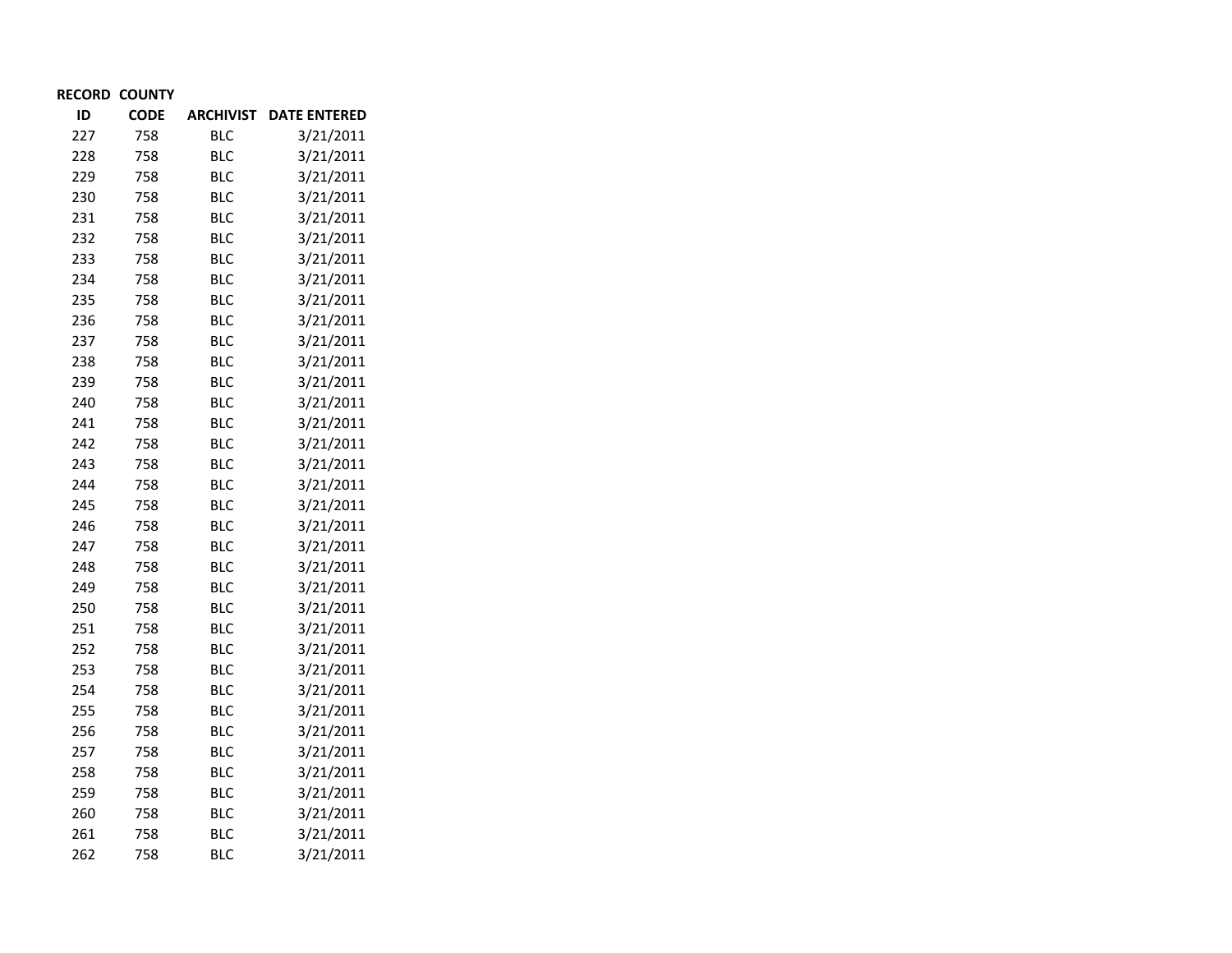| <b>RECORD COUNTY</b> |  |
|----------------------|--|
|----------------------|--|

| ID  | <b>CODE</b> | <b>ARCHIVIST</b> | <b>DATE ENTERED</b> |
|-----|-------------|------------------|---------------------|
| 263 | 758         | <b>BLC</b>       | 3/21/2011           |
| 264 | 758         | <b>BLC</b>       | 3/21/2011           |
| 265 | 758         | <b>BLC</b>       | 3/21/2011           |
| 266 | 758         | <b>BLC</b>       | 3/21/2011           |
| 178 | 758         | <b>BLC</b>       | 3/14/2011           |
| 179 | 758         | <b>BLC</b>       | 3/14/2011           |
| 180 | 758         | <b>BLC</b>       | 3/14/2011           |
| 181 | 758         | <b>BLC</b>       | 3/14/2011           |
| 182 | 758         | <b>BLC</b>       | 3/14/2011           |
| 183 | 758         | <b>BLC</b>       | 3/14/2011           |
| 184 | 758         | <b>BLC</b>       | 3/14/2011           |
| 185 | 758         | <b>BLC</b>       | 3/14/2011           |
| 186 | 758         | <b>BLC</b>       | 3/14/2011           |
| 187 | 758         | <b>BLC</b>       | 3/14/2011           |
| 188 | 758         | <b>BLC</b>       | 3/14/2011           |
| 189 | 758         | <b>BLC</b>       | 3/14/2011           |
| 190 | 758         | <b>BLC</b>       | 3/14/2011           |
| 191 | 758         | <b>BLC</b>       | 3/14/2011           |
| 192 | 758         | <b>BLC</b>       | 3/14/2011           |
| 193 | 758         | <b>BLC</b>       | 3/14/2011           |
| 194 | 758         | <b>BLC</b>       | 3/14/2011           |
| 195 | 758         | <b>BLC</b>       | 3/14/2011           |
| 196 | 758         | <b>BLC</b>       | 3/14/2011           |
| 197 | 758         | <b>BLC</b>       | 3/14/2011           |
| 198 | 758         | <b>BLC</b>       | 3/14/2011           |
| 267 | 758         | <b>BLC</b>       | 3/21/2011           |
| 23  | 758         | <b>BLC</b>       | 2/7/2011            |
| 24  | 758         | <b>BLC</b>       | 2/7/2011            |
| 25  | 758         | <b>BLC</b>       | 2/7/2011            |
| 26  | 758         | <b>BLC</b>       | 2/7/2011            |
| 27  | 758         | <b>BLC</b>       | 2/7/2011            |
| 28  | 758         | <b>BLC</b>       | 2/7/2011            |
| 29  | 758         | <b>BLC</b>       | 2/7/2011            |
| 30  | 758         | <b>BLC</b>       | 2/7/2011            |
| 31  | 758         | <b>BLC</b>       | 2/7/2011            |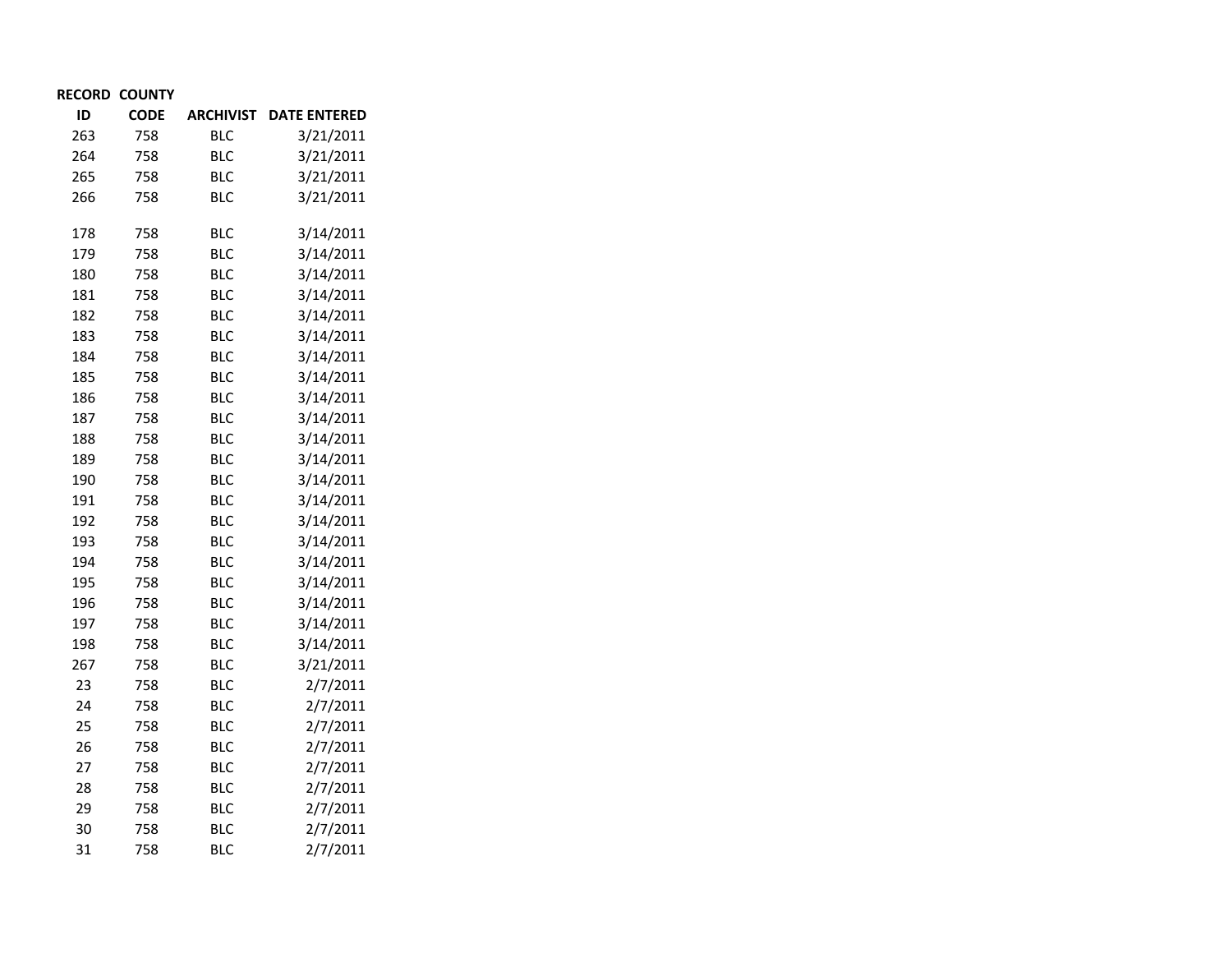| ID  | <b>CODE</b> | <b>ARCHIVIST</b> | <b>DATE ENTERED</b> |
|-----|-------------|------------------|---------------------|
| 32  | 758         | BLC              | 2/7/2011            |
| 33  | 758         | <b>BLC</b>       | 2/7/2011            |
| 34  | 758         | <b>BLC</b>       | 2/7/2011            |
| 35  | 758         | <b>BLC</b>       | 2/7/2011            |
| 36  | 758         | <b>BLC</b>       | 2/7/2011            |
| 37  | 758         | <b>BLC</b>       | 2/7/2011            |
| 38  | 758         | <b>BLC</b>       | 2/7/2011            |
| 39  | 758         | <b>BLC</b>       | 2/7/2011            |
| 40  | 758         | <b>BLC</b>       | 2/7/2011            |
| 41  | 758         | <b>BLC</b>       | 2/7/2011            |
| 102 | 758         | <b>BLC</b>       | 2/14/2011           |
| 103 | 758         | <b>BLC</b>       | 2/14/2011           |
| 104 | 758         | <b>BLC</b>       | 2/14/2011           |
| 105 | 758         | <b>BLC</b>       | 2/14/2011           |
| 106 | 758         | <b>BLC</b>       | 2/14/2011           |
| 107 | 758         | <b>BLC</b>       | 2/14/2011           |
| 108 | 758         | <b>BLC</b>       | 2/14/2011           |
| 109 | 758         | <b>BLC</b>       | 2/14/2011           |
| 110 | 758         | <b>BLC</b>       | 2/14/2011           |
| 111 | 758         | <b>BLC</b>       | 2/14/2011           |
| 112 | 758         | <b>BLC</b>       | 2/14/2011           |
| 113 | 758         | <b>BLC</b>       | 2/14/2011           |
| 114 | 758         | <b>BLC</b>       | 2/14/2011           |
| 115 | 758         | <b>BLC</b>       | 2/14/2011           |
| 116 | 758         | <b>BLC</b>       | 2/14/2011           |
| 117 | 758         | <b>BLC</b>       | 2/14/2011           |
| 118 | 758         | <b>BLC</b>       | 2/14/2011           |
| 119 | 758         | <b>BLC</b>       | 2/14/2011           |
| 120 | 758         | <b>BLC</b>       | 2/14/2011           |
| 121 | 758         | <b>BLC</b>       | 2/14/2011           |
| 122 | 758         | <b>BLC</b>       | 2/14/2011           |
| 42  | 758         | <b>BLC</b>       | 2/7/2011            |
| 43  | 758         | <b>BLC</b>       | 2/7/2011            |
| 44  | 758         | <b>BLC</b>       | 2/7/2011            |
| 45  | 758         | <b>BLC</b>       | 2/7/2011            |
| 46  | 758         | <b>BLC</b>       | 2/7/2011            |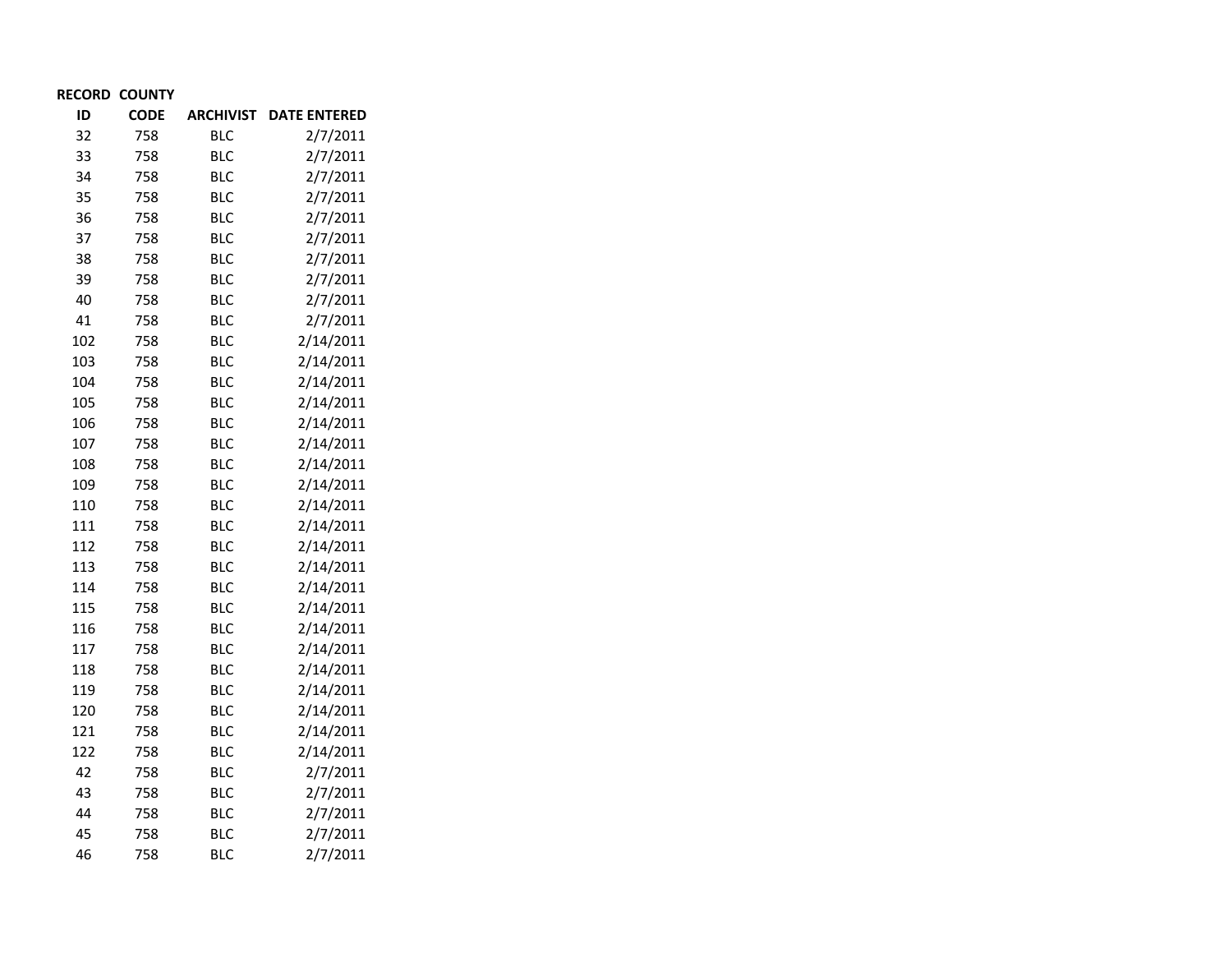| ID | <b>CODE</b> | <b>ARCHIVIST</b> | <b>DATE ENTERED</b> |
|----|-------------|------------------|---------------------|
| 47 | 758         | BLC              | 2/7/2011            |
|    |             |                  |                     |
| 48 | 758         | <b>BLC</b>       | 2/7/2011            |
| 49 | 758         | <b>BLC</b>       | 2/7/2011            |
| 50 | 758         | <b>BLC</b>       | 2/7/2011            |
| 51 | 758         | <b>BLC</b>       | 2/7/2011            |
| 52 | 758         | <b>BLC</b>       | 2/7/2011            |
| 53 | 758         | <b>BLC</b>       | 2/7/2011            |
| 54 | 758         | <b>BLC</b>       | 2/7/2011            |
| 55 | 758         | <b>BLC</b>       | 2/7/2011            |
| 56 | 758         | <b>BLC</b>       | 2/7/2011            |
| 57 | 758         | <b>BLC</b>       | 2/7/2011            |
| 58 | 758         | <b>BLC</b>       | 2/7/2011            |
| 59 | 758         | <b>BLC</b>       | 2/7/2011            |
| 60 | 758         | <b>BLC</b>       | 2/7/2011            |
| 61 | 758         | <b>BLC</b>       | 2/7/2011            |
| 62 | 758         | <b>BLC</b>       | 2/7/2011            |
| 63 | 758         | <b>BLC</b>       | 2/7/2011            |
| 64 | 758         | <b>BLC</b>       | 2/7/2011            |
| 65 | 758         | <b>BLC</b>       | 2/7/2011            |
| 66 | 758         | <b>BLC</b>       | 2/7/2011            |
| 67 | 758         | <b>BLC</b>       | 2/7/2011            |
| 68 | 758         | <b>BLC</b>       | 2/7/2011            |
| 69 | 758         | <b>BLC</b>       | 2/7/2011            |
| 70 | 758         | <b>BLC</b>       | 2/7/2011            |
| 71 | 758         | BLC              | 2/7/2011            |
| 72 | 758         | BLC              | 2/7/2011            |
| 73 | 758         | <b>BLC</b>       | 2/7/2011            |
| 74 | 758         | <b>BLC</b>       | 2/7/2011            |
| 75 | 758         | <b>BLC</b>       | 2/7/2011            |
| 76 | 758         | <b>BLC</b>       | 2/7/2011            |
| 77 | 758         | BLC              | 2/7/2011            |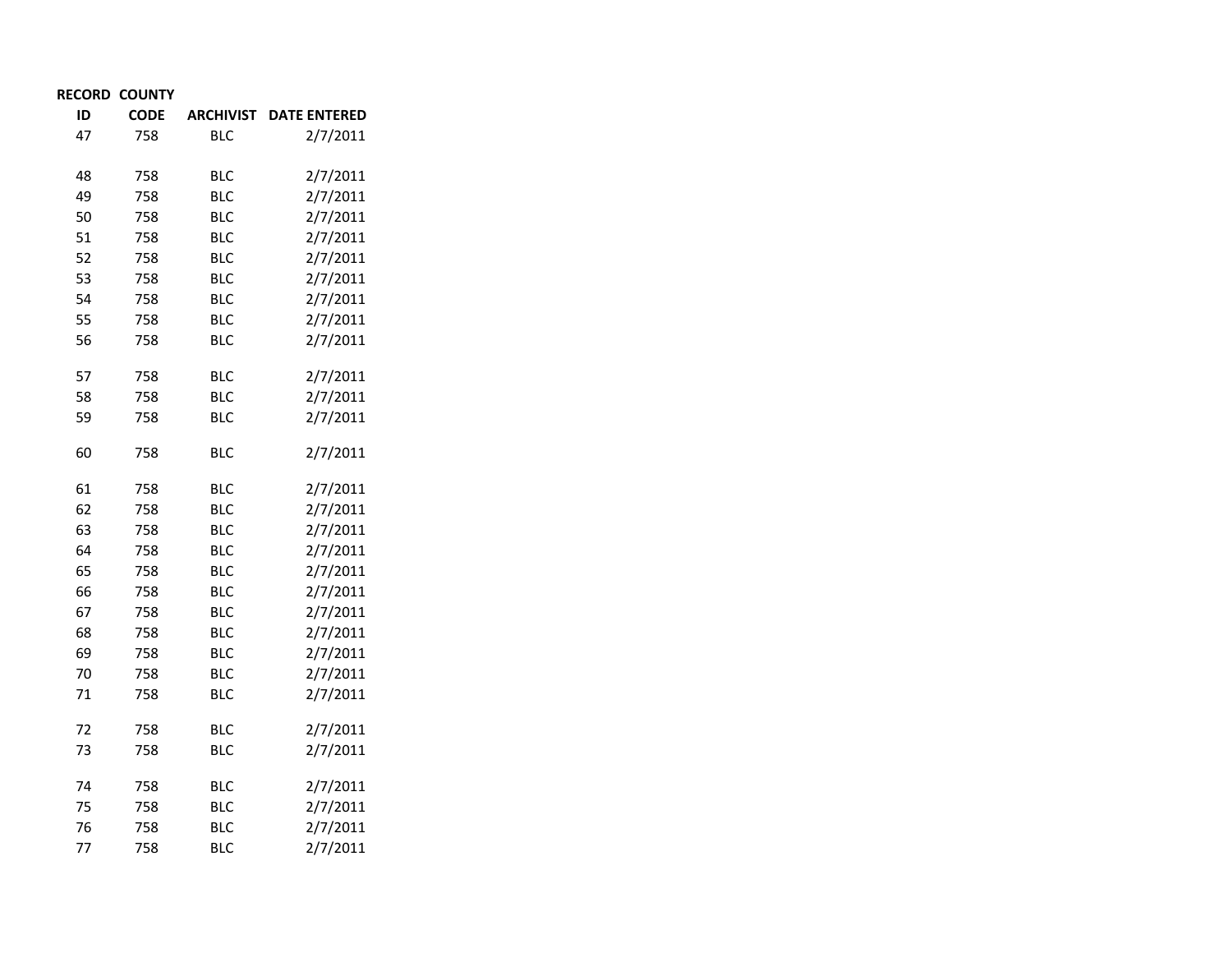| ID  | <b>CODE</b> | <b>ARCHIVIST</b> | <b>DATE ENTERED</b> |
|-----|-------------|------------------|---------------------|
| 78  | 758         | <b>BLC</b>       | 2/7/2011            |
| 79  | 758         | <b>BLC</b>       | 2/7/2011            |
| 80  | 758         | <b>BLC</b>       | 2/7/2011            |
| 81  | 758         | <b>BLC</b>       | 2/7/2011            |
| 82  | 758         | <b>BLC</b>       | 2/7/2011            |
| 83  | 758         | <b>BLC</b>       | 2/7/2011            |
| 84  | 758         | <b>BLC</b>       | 2/7/2011            |
| 85  | 758         | <b>BLC</b>       | 2/7/2011            |
| 86  | 758         | <b>BLC</b>       | 2/7/2011            |
| 87  | 758         | <b>BLC</b>       | 2/7/2011            |
| 88  | 758         | <b>BLC</b>       | 2/7/2011            |
| 89  | 758         | <b>BLC</b>       | 2/7/2011            |
| 90  | 758         | <b>BLC</b>       | 2/7/2011            |
| 91  | 758         | <b>BLC</b>       | 2/7/2011            |
| 92  | 758         | <b>BLC</b>       | 2/7/2011            |
| 93  | 758         | <b>BLC</b>       | 2/7/2011            |
| 94  | 758         | <b>BLC</b>       | 2/7/2011            |
| 95  | 758         | <b>BLC</b>       | 2/7/2011            |
| 96  | 758         | <b>BLC</b>       | 2/7/2011            |
| 97  | 758         | <b>BLC</b>       | 2/7/2011            |
| 98  | 758         | <b>BLC</b>       | 2/7/2011            |
| 99  | 758         | <b>BLC</b>       | 2/7/2011            |
| 100 | 758         | <b>BLC</b>       | 2/7/2011            |
| 101 | 758         | <b>BLC</b>       | 2/14/2011           |
| 123 | 758         | <b>BLC</b>       | 2/14/2011           |
| 124 | 758         | <b>BLC</b>       | 2/14/2011           |
| 125 | 758         | <b>BLC</b>       | 2/14/2011           |
| 126 | 758         | <b>BLC</b>       | 2/14/2011           |
| 127 | 758         | <b>BLC</b>       | 2/14/2011           |
| 128 | 758         | <b>BLC</b>       | 2/14/2011           |
| 129 | 758         | <b>BLC</b>       | 2/14/2011           |
| 130 | 758         | <b>BLC</b>       | 2/14/2011           |
| 131 | 758         | <b>BLC</b>       | 2/14/2011           |
| 132 | 758         | <b>BLC</b>       | 2/14/2011           |
| 133 | 758         | <b>BLC</b>       | 2/14/2011           |
| 134 | 758         | <b>BLC</b>       | 2/14/2011           |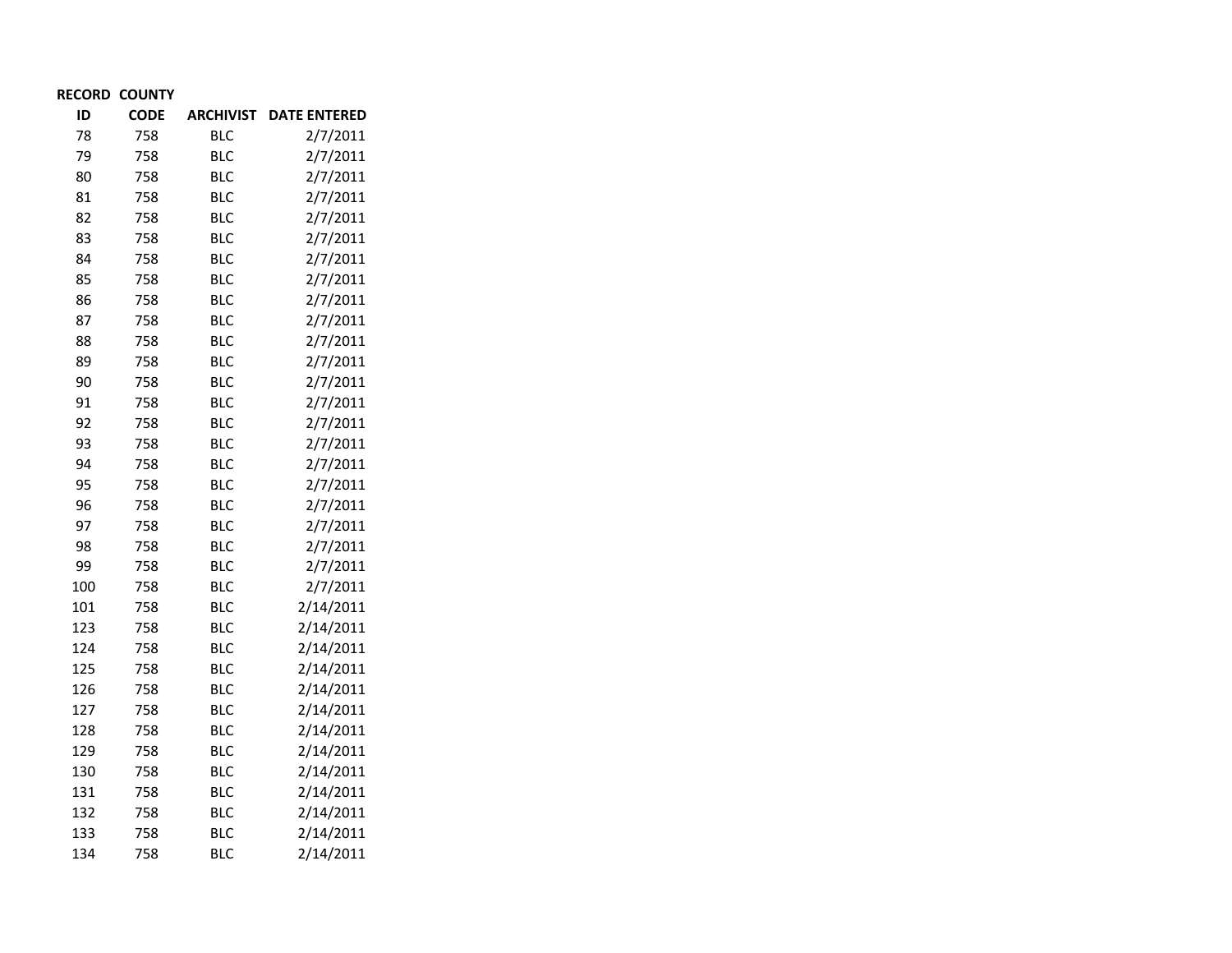| ID  | <b>CODE</b> | <b>ARCHIVIST</b> | <b>DATE ENTERED</b> |
|-----|-------------|------------------|---------------------|
| 268 | 758         | <b>BLC</b>       | 3/21/2011           |
| 269 | 758         | <b>BLC</b>       | 3/21/2011           |
| 270 | 758         | <b>BLC</b>       | 3/21/2011           |
| 271 | 758         | <b>BLC</b>       | 3/21/2011           |
| 272 | 758         | <b>BLC</b>       | 3/21/2011           |
| 273 | 758         | <b>BLC</b>       | 3/21/2011           |
| 274 | 758         | <b>BLC</b>       | 3/21/2011           |
| 275 | 758         | <b>BLC</b>       | 3/21/2011           |
| 276 | 758         | <b>BLC</b>       | 3/21/2011           |
| 277 | 758         | <b>BLC</b>       | 3/21/2011           |
| 278 | 758         | <b>BLC</b>       | 3/21/2011           |
| 279 | 758         | <b>BLC</b>       | 3/21/2011           |
| 280 | 758         | <b>BLC</b>       | 3/21/2011           |
| 281 | 758         | <b>BLC</b>       | 3/21/2011           |
| 282 | 758         | <b>BLC</b>       | 3/21/2011           |
| 283 | 758         | <b>BLC</b>       | 3/21/2011           |
| 284 | 758         | <b>BLC</b>       | 3/21/2011           |
| 285 | 758         | <b>BLC</b>       | 3/21/2011           |
| 286 | 758         | <b>BLC</b>       | 3/21/2011           |
| 287 | 758         | <b>BLC</b>       | 3/21/2011           |
| 288 | 758         | <b>BLC</b>       | 3/21/2011           |
| 289 | 758         | <b>BLC</b>       | 3/28/2011           |
| 290 | 758         | <b>BLC</b>       | 3/28/2011           |
| 291 | 758         | <b>BLC</b>       | 3/28/2011           |
| 292 | 758         | <b>BLC</b>       | 3/28/2011           |
| 293 | 758         | <b>BLC</b>       | 3/28/2011           |
| 294 | 758         | <b>BLC</b>       | 3/28/2011           |
| 295 | 758         | <b>BLC</b>       | 3/28/2011           |
| 296 | 758         | <b>BLC</b>       | 3/28/2011           |
| 297 | 758         | <b>BLC</b>       | 3/28/2011           |
| 298 | 758         | <b>BLC</b>       | 3/28/2011           |
| 299 | 758         | <b>BLC</b>       | 3/28/2011           |
| 300 | 758         | <b>BLC</b>       | 3/28/2011           |
| 301 | 758         | <b>BLC</b>       | 3/28/2011           |
| 302 | 758         | <b>BLC</b>       | 3/28/2011           |
| 303 | 758         | <b>BLC</b>       | 3/28/2011           |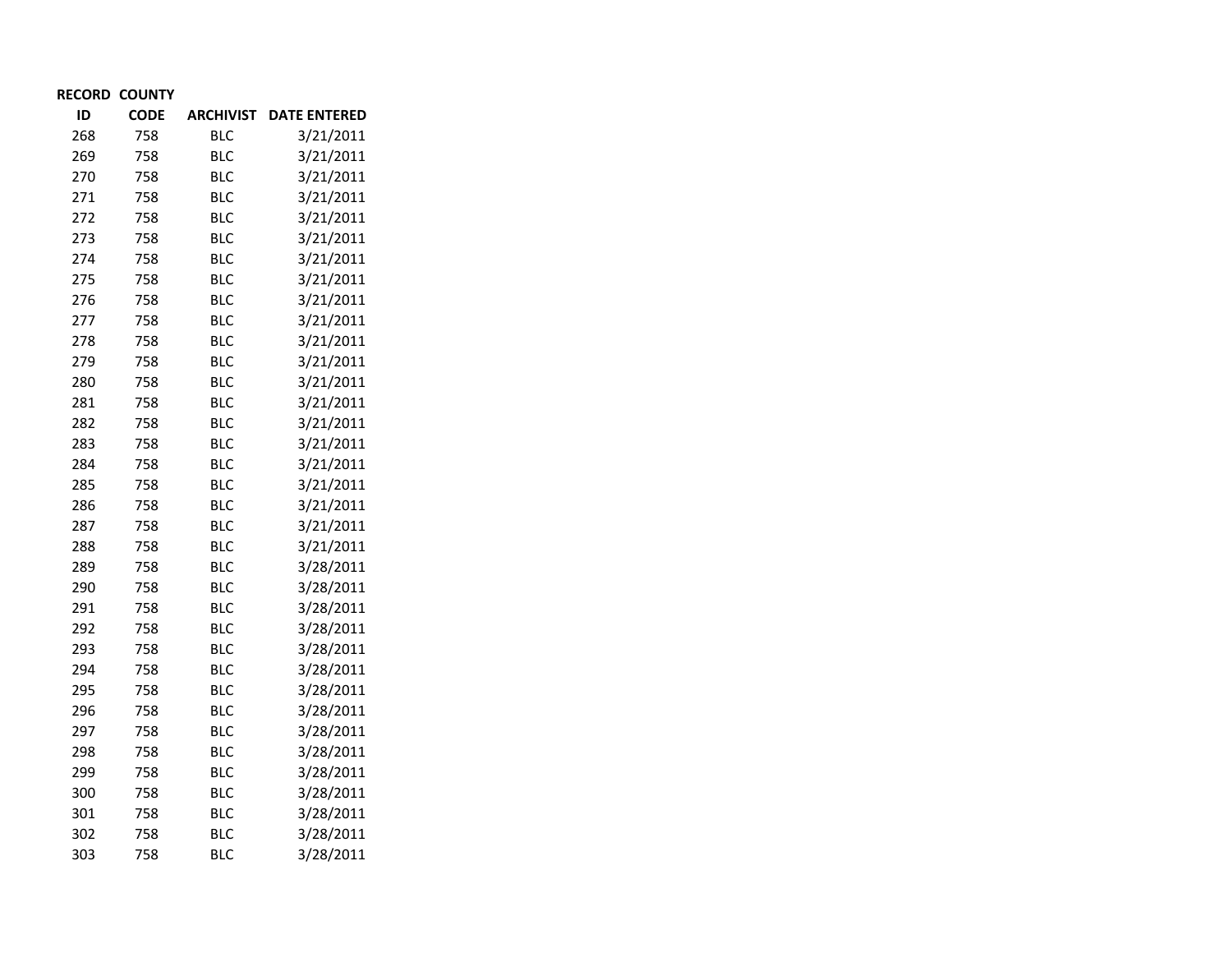| ID  | <b>CODE</b> | <b>ARCHIVIST</b> | <b>DATE ENTERED</b> |
|-----|-------------|------------------|---------------------|
| 304 | 758         | <b>BLC</b>       | 3/28/2011           |
| 305 | 758         | <b>BLC</b>       | 3/28/2011           |
| 306 | 758         | <b>BLC</b>       | 3/28/2011           |
| 307 | 758         | <b>BLC</b>       | 3/28/2011           |
| 308 | 758         | <b>BLC</b>       | 3/28/2011           |
| 309 | 758         | <b>BLC</b>       | 3/28/2011           |
| 310 | 758         | <b>BLC</b>       | 3/28/2011           |
|     |             |                  |                     |
| 311 | 758         | <b>BLC</b>       | 3/28/2011           |
| 313 | 758         | <b>BLC</b>       | 3/28/2011           |
| 314 | 758         | <b>BLC</b>       | 3/28/2011           |
| 315 | 758         | <b>BLC</b>       | 3/28/2011           |
| 316 | 758         | <b>BLC</b>       | 3/28/2011           |
| 317 | 758         | <b>BLC</b>       | 3/28/2011           |
| 318 | 758         | <b>BLC</b>       | 3/28/2011           |
| 319 | 758         | <b>BLC</b>       | 3/28/2011           |
| 320 | 758         | <b>BLC</b>       | 3/28/2011           |
| 321 | 758         | <b>BLC</b>       | 3/28/2011           |
| 322 | 758         | <b>BLC</b>       | 3/28/2011           |
| 323 | 758         | <b>BLC</b>       | 3/28/2011           |
| 324 | 758         | <b>BLC</b>       | 3/28/2011           |
| 325 | 758         | <b>BLC</b>       | 3/28/2011           |
| 326 | 758         | BLC              | 3/28/2011           |
| 327 | 758         | <b>BLC</b>       | 3/28/2011           |
| 328 | 758         | <b>BLC</b>       | 3/28/2011           |
| 329 | 758         | <b>BLC</b>       | 3/28/2011           |
| 330 | 758         | <b>BLC</b>       | 3/28/2011           |
| 331 | 758         | <b>BLC</b>       | 3/28/2011           |
| 332 | 758         | <b>BLC</b>       | 3/28/2011           |
| 333 | 758         | <b>BLC</b>       | 3/28/2011           |
| 334 | 758         | <b>BLC</b>       | 3/28/2011           |
| 335 | 758         | <b>BLC</b>       | 3/28/2011           |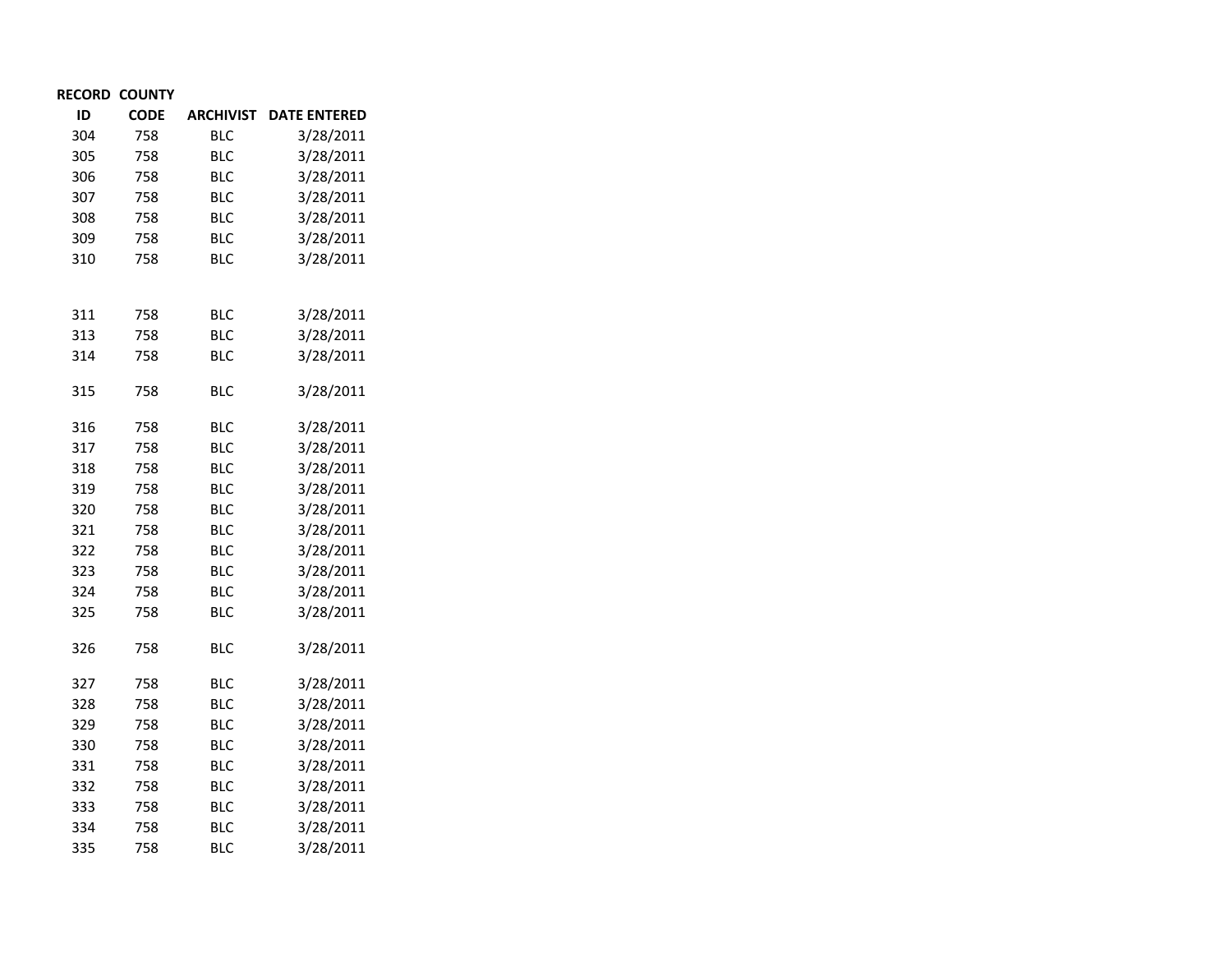| ID  | <b>CODE</b> | <b>ARCHIVIST</b> | <b>DATE ENTERED</b> |
|-----|-------------|------------------|---------------------|
| 336 | 758         | <b>BLC</b>       | 3/28/2011           |
| 337 | 758         | <b>BLC</b>       | 3/28/2011           |
| 338 | 758         | <b>BLC</b>       | 3/28/2011           |
| 339 | 758         | <b>BLC</b>       | 3/28/2011           |
| 340 | 758         | <b>BLC</b>       | 3/28/2011           |
| 341 | 758         | <b>BLC</b>       | 3/28/2011           |
| 342 | 758         | <b>BLC</b>       | 3/28/2011           |
| 343 | 758         | <b>BLC</b>       | 3/28/2011           |
| 344 | 758         | <b>BLC</b>       | 3/28/2011           |
| 345 | 758         | <b>BLC</b>       | 3/28/2011           |
| 346 | 758         | <b>BLC</b>       | 3/28/2011           |
| 347 | 758         | <b>BLC</b>       | 3/28/2011           |
| 348 | 758         | <b>BLC</b>       | 4/4/2011            |
| 349 | 758         | <b>BLC</b>       | 4/4/2011            |
| 350 | 758         | <b>BLC</b>       | 4/4/2011            |
| 351 | 758         | <b>BLC</b>       | 4/4/2011            |
| 352 | 758         | <b>BLC</b>       | 4/4/2011            |
| 353 | 758         | <b>BLC</b>       | 4/4/2011            |
| 354 | 758         | <b>BLC</b>       | 4/4/2011            |
| 355 | 758         | <b>BLC</b>       | 4/4/2011            |
| 356 | 758         | <b>BLC</b>       | 4/4/2011            |
| 357 | 758         | <b>BLC</b>       | 4/4/2011            |
| 358 | 758         | <b>BLC</b>       | 4/4/2011            |
| 359 | 758         | <b>BLC</b>       | 4/4/2011            |
| 360 | 758         | <b>BLC</b>       | 4/4/2011            |
| 361 | 758         | <b>BLC</b>       | 4/4/2011            |
| 362 | 758         | BLC              | 4/4/2011            |
| 363 | 758         | <b>BLC</b>       | 4/4/2011            |
| 364 | 758         | <b>BLC</b>       | 4/4/2011            |
| 365 | 758         | <b>BLC</b>       | 4/4/2011            |
| 366 | 758         | <b>BLC</b>       | 4/4/2011            |
| 367 | 758         | <b>BLC</b>       | 4/4/2011            |
| 368 | 758         | <b>BLC</b>       | 4/4/2011            |
| 369 | 758         | <b>BLC</b>       | 4/4/2011            |
| 370 | 758         | <b>BLC</b>       | 4/4/2011            |
| 371 | 758         | BLC              | 4/4/2011            |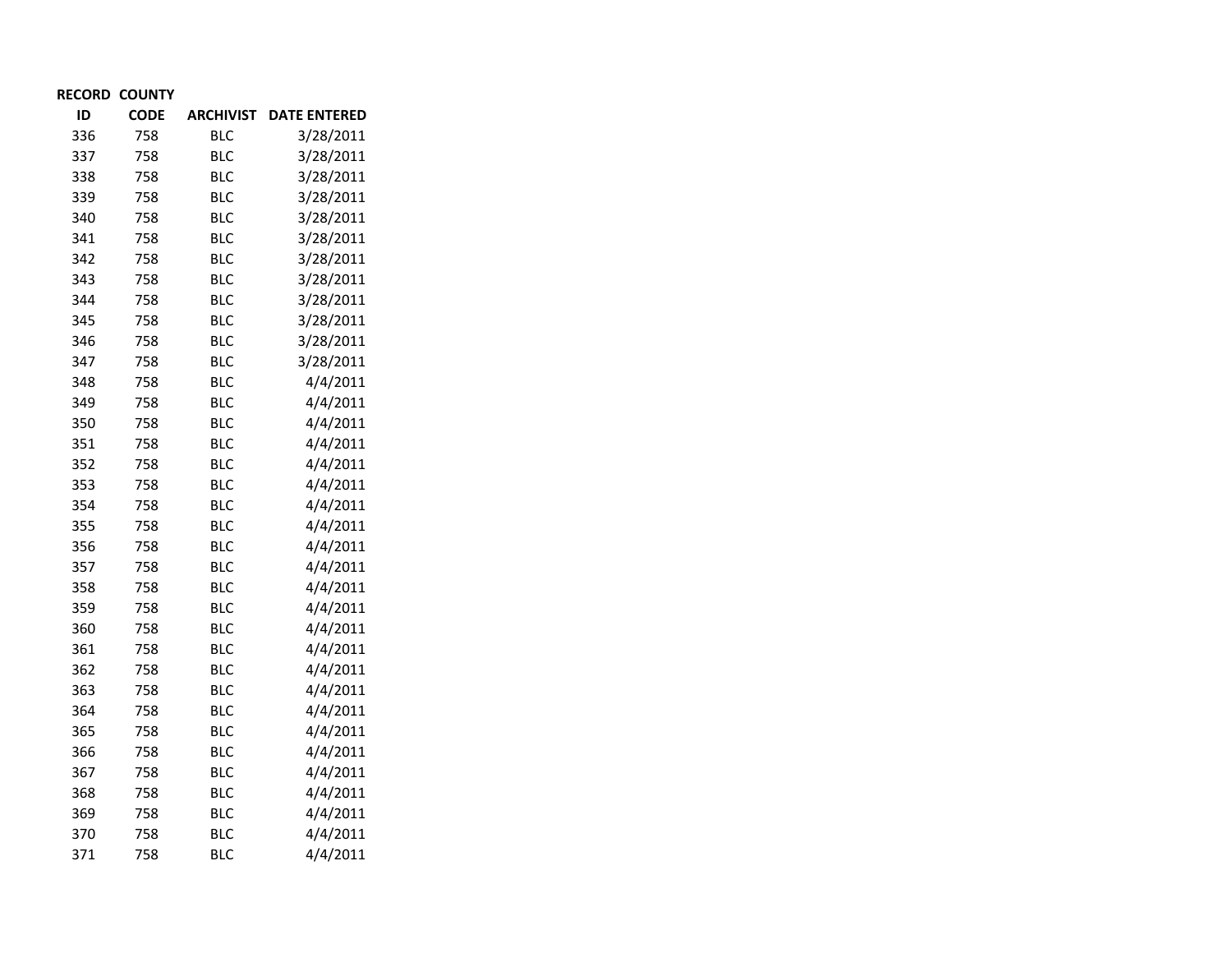| ID  | <b>CODE</b> | <b>ARCHIVIST</b> | <b>DATE ENTERED</b> |
|-----|-------------|------------------|---------------------|
| 372 | 758         | BLC              | 4/4/2011            |
| 373 | 758         | <b>BLC</b>       | 4/4/2011            |
| 374 | 758         | <b>BLC</b>       | 4/4/2011            |
| 375 | 758         | <b>BLC</b>       | 4/4/2011            |
| 376 | 758         | <b>BLC</b>       | 4/4/2011            |
| 377 | 758         | <b>BLC</b>       | 4/4/2011            |
| 378 | 758         | <b>BLC</b>       | 4/4/2011            |
| 379 | 758         | <b>BLC</b>       | 4/4/2011            |
| 380 | 758         | <b>BLC</b>       | 4/4/2011            |
| 381 | 758         | <b>BLC</b>       | 4/4/2011            |
| 382 | 758         | <b>BLC</b>       | 4/4/2011            |
| 383 | 758         | <b>BLC</b>       | 4/4/2011            |
| 384 | 758         | <b>BLC</b>       | 4/4/2011            |
| 385 | 758         | <b>BLC</b>       | 4/4/2011            |
| 386 | 758         | <b>BLC</b>       | 4/4/2011            |
| 387 | 758         | <b>BLC</b>       | 4/4/2011            |
| 388 | 758         | <b>BLC</b>       | 4/18/2011           |
| 408 | 758         | <b>BLC</b>       | 4/25/2011           |
| 409 | 758         | <b>BLC</b>       | 4/25/2011           |
| 410 | 758         | <b>BLC</b>       | 4/25/2011           |
| 411 | 758         | <b>BLC</b>       | 4/25/2011           |
|     |             |                  |                     |
| 412 | 758         | <b>BLC</b>       | 4/25/2011           |
|     |             |                  |                     |
| 413 | 758         | <b>BLC</b>       | 4/25/2011           |
| 414 | 758         | <b>BLC</b>       | 4/25/2011           |
| 415 | 758         | <b>BLC</b>       | 4/25/2011           |
| 416 | 758         | BLC              | 4/25/2011           |
| 417 | 758         | BLC              | 4/25/2011           |
| 418 | 758         | <b>BLC</b>       | 4/25/2011           |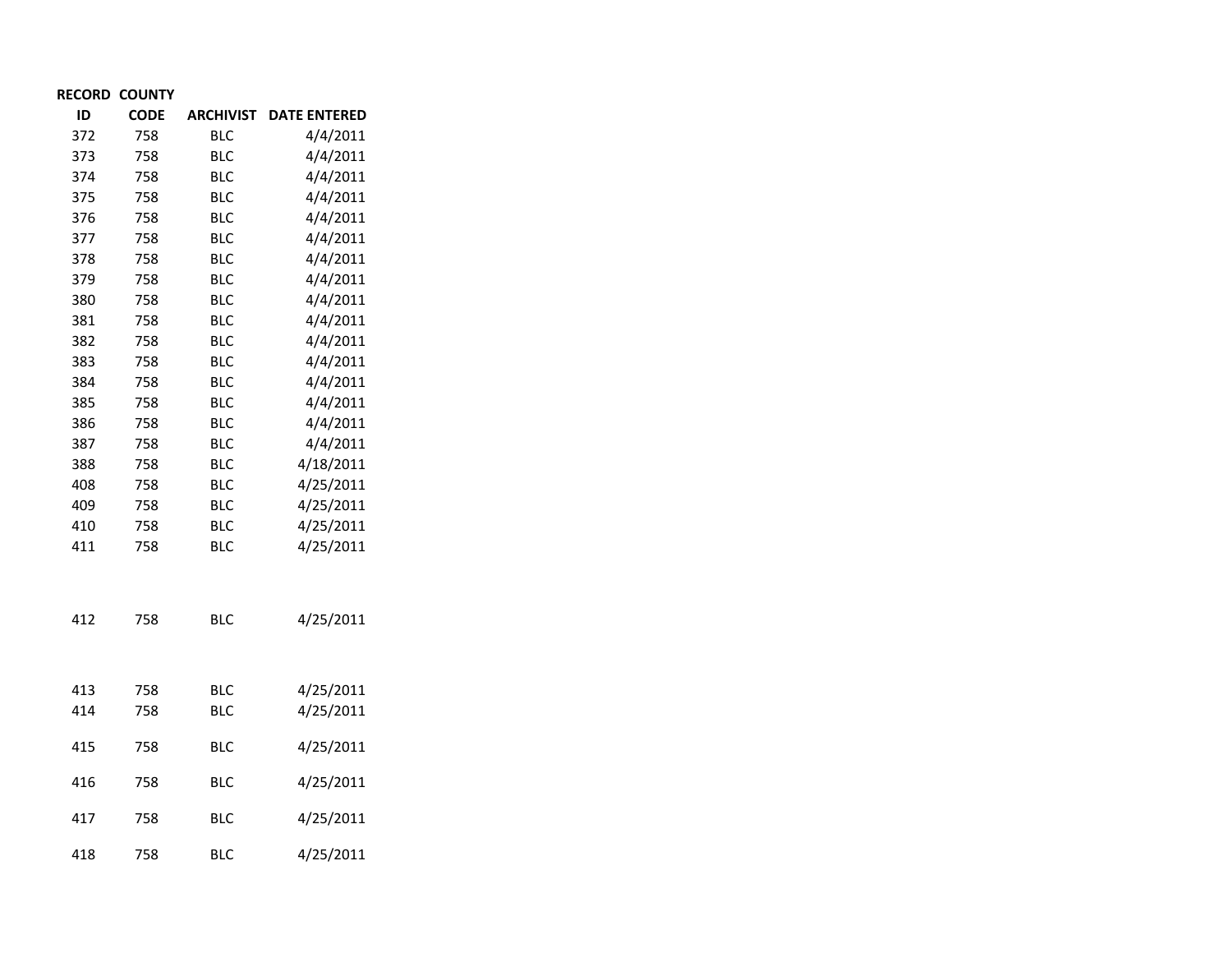| ID         | <b>CODE</b> | <b>ARCHIVIST</b>  | <b>DATE ENTERED</b>    |
|------------|-------------|-------------------|------------------------|
| 419        | 758         | BLC               | 4/25/2011              |
| 420        | 758         | BLC               | 4/25/2011              |
| 421        | 758         | <b>BLC</b>        | 4/25/2011              |
| 422        | 758         | BLC               | 4/25/2011              |
| 423        | 758         | <b>BLC</b>        | 4/25/2011              |
| 424        | 758         | BLC               | 4/25/2011              |
| 425        | 758         | <b>BLC</b>        | 4/25/2011              |
| 426        | 758         | BLC               | 4/25/2011              |
| 427        | 758         | BLC               | 4/25/2011              |
| 428        | 758         | BLC               | 5/16/2011              |
| 429        | 758         | <b>BLC</b>        | 5/16/2011              |
| 430        | 758         | BLC               | 5/16/2011              |
| 431        | 758         | <b>BLC</b>        | 5/16/2011              |
| 432<br>433 | 758<br>758  | <b>BLC</b><br>BLC | 5/16/2011<br>5/16/2011 |
| 434        | 758         | BLC               | 5/16/2011              |
| 435        | 758         | <b>BLC</b>        | 5/16/2011              |
| 436        | 758         | BLC               | 5/16/2011              |
|            |             |                   |                        |
| 437        | 758         | <b>BLC</b>        | 5/16/2011              |
|            |             |                   |                        |
| 438        | 758         | <b>BLC</b>        | 5/16/2011              |
| 439        | 758         | BLC               | 5/16/2011              |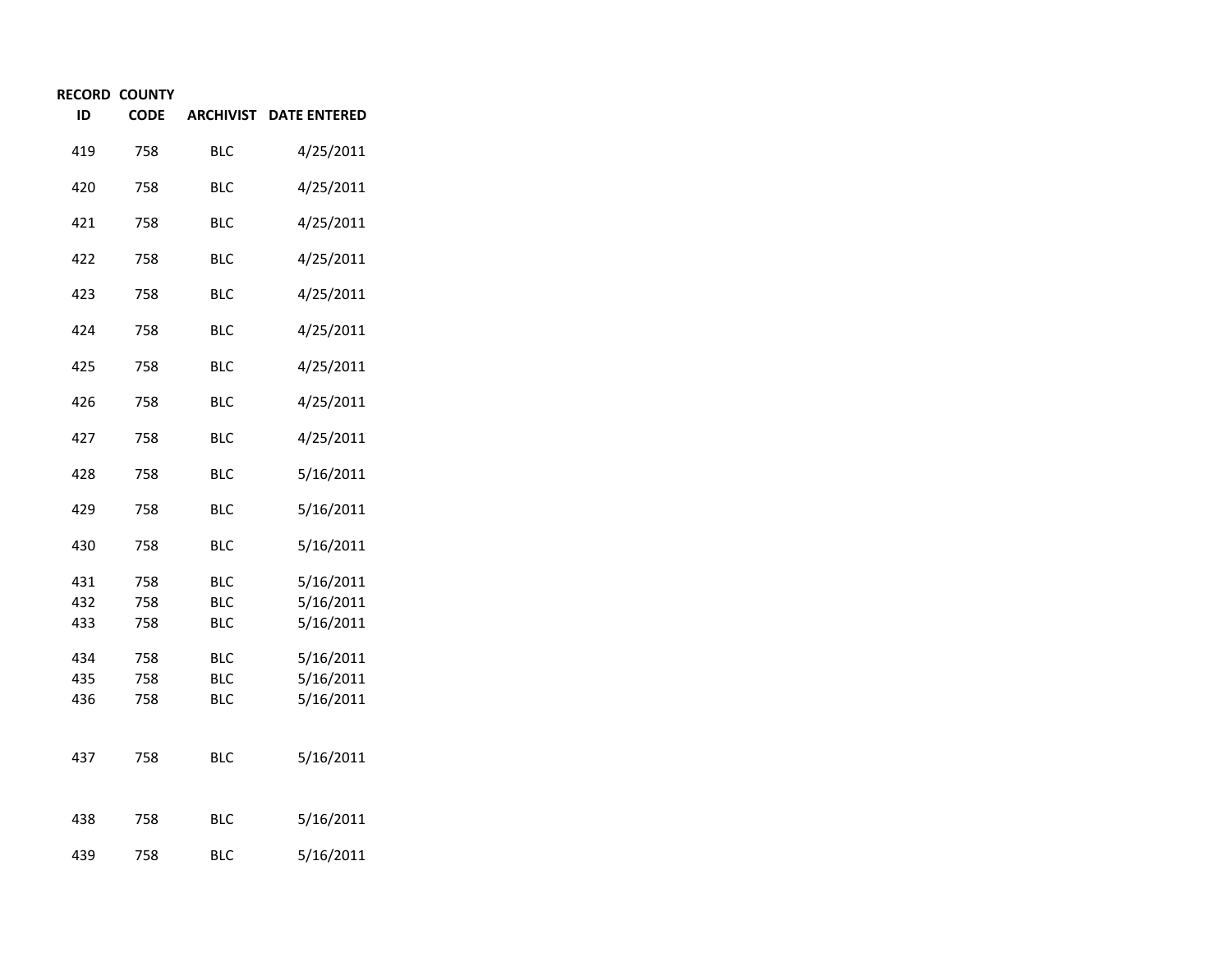| ID  | <b>CODE</b> | <b>ARCHIVIST</b> | <b>DATE ENTERED</b> |
|-----|-------------|------------------|---------------------|
| 440 | 758         | BLC              | 5/16/2011           |
| 441 | 758         | <b>BLC</b>       | 5/16/2011           |
|     |             |                  |                     |
| 442 | 758         | BLC              | 5/24/2011           |
|     |             |                  |                     |
| 443 | 758         | BLC              | 5/24/2011           |
| 444 | 758         | <b>BLC</b>       | 5/24/2011           |
| 445 | 758         | <b>BLC</b>       | 5/24/2011           |
| 446 | 758         | <b>BLC</b>       | 5/24/2011           |
| 447 | 758         | <b>BLC</b>       | 5/24/2011           |
| 448 | 758         | BLC              | 5/24/2011           |
| 449 | 758         | <b>BLC</b>       | 5/24/2011           |
| 450 | 758         | BLC              | 5/24/2011           |
| 451 | 758         | <b>BLC</b>       | 5/24/2011           |
| 452 | 758         | <b>BLC</b>       | 5/24/2011           |
| 453 | 758         | <b>BLC</b>       | 5/24/2011           |
| 454 | 758         | <b>BLC</b>       | 5/24/2011           |
| 455 | 758         | <b>BLC</b>       | 5/24/2011           |
| 456 | 758         | BLC              | 5/24/2011           |
| 457 | 758         | <b>BLC</b>       | 5/24/2011           |
| 458 | 758         | BLC              | 5/24/2011           |
| 459 | 758         | <b>BLC</b>       | 5/24/2011           |
| 460 | 758         | <b>BLC</b>       | 5/24/2011           |
| 461 | 758         | <b>BLC</b>       | 5/24/2011           |
| 462 | 758         | BLC              | 5/24/2011           |
| 463 | 758         | <b>BLC</b>       | 5/24/2011           |
| 464 | 758         | <b>BLC</b>       | 5/24/2011           |
| 465 | 758         | <b>BLC</b>       | 5/24/2011           |
| 466 | 758         | <b>BLC</b>       | 5/24/2011           |
| 467 | 758         | <b>BLC</b>       | 5/24/2011           |
| 468 | 758         | <b>BLC</b>       | 5/24/2011           |
| 469 | 758         | <b>BLC</b>       | 5/24/2011           |
| 470 | 758         | <b>BLC</b>       | 5/24/2011           |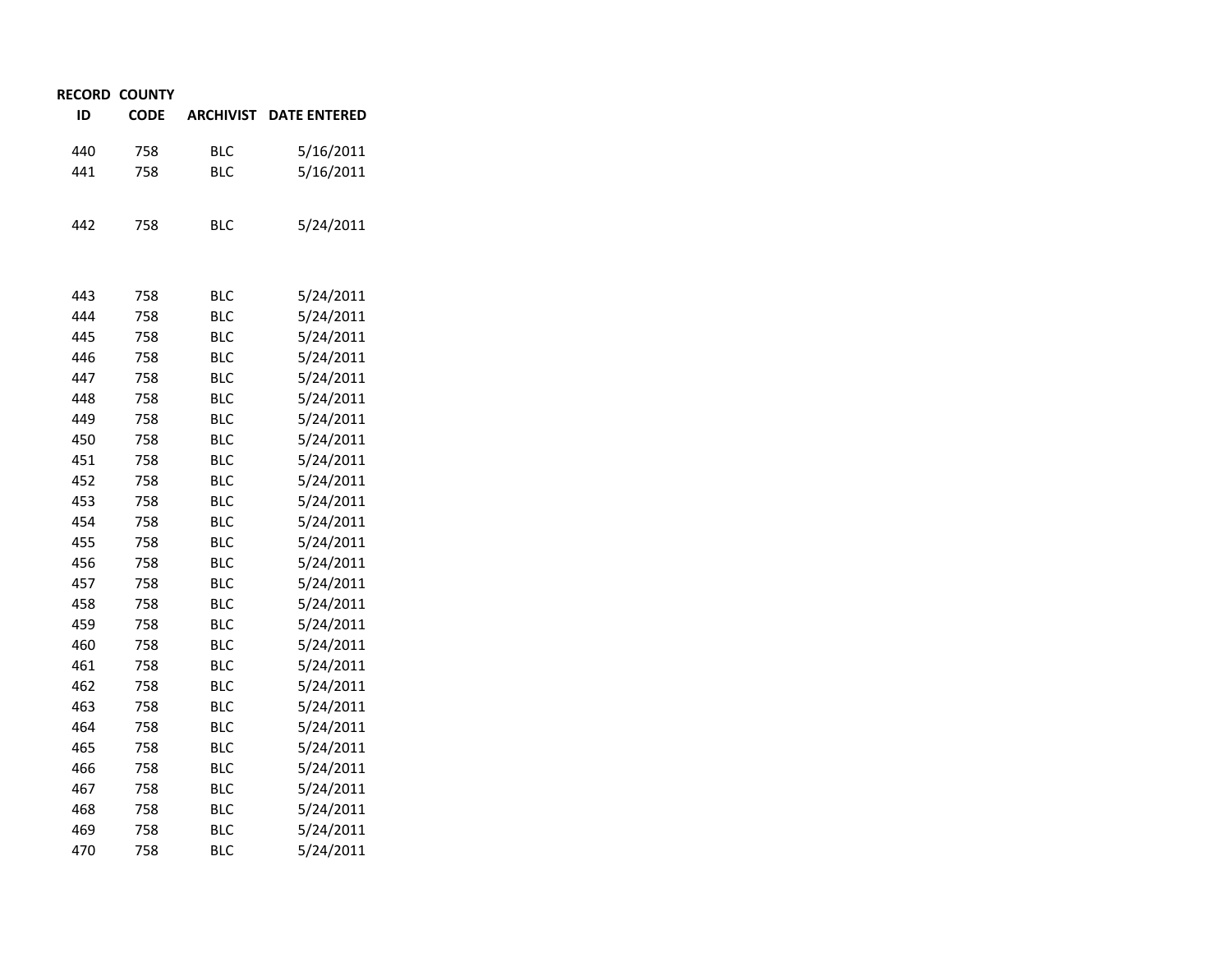| ID  | <b>CODE</b> | <b>ARCHIVIST</b> | <b>DATE ENTERED</b> |
|-----|-------------|------------------|---------------------|
| 471 | 758         | <b>BLC</b>       | 5/24/2011           |
| 472 | 758         | <b>BLC</b>       | 5/24/2011           |
| 473 | 758         | <b>BLC</b>       | 5/24/2011           |
| 474 | 758         | <b>BLC</b>       | 5/24/2011           |
| 475 | 758         | <b>BLC</b>       | 5/24/2011           |
| 476 | 758         | <b>BLC</b>       | 5/24/2011           |
| 477 | 758         | <b>BLC</b>       | 5/24/2011           |
| 478 | 758         | <b>BLC</b>       | 5/24/2011           |
| 479 | 758         | <b>BLC</b>       | 5/24/2011           |
| 480 | 758         | <b>BLC</b>       | 5/24/2011           |
| 481 | 758         | <b>BLC</b>       | 5/24/2011           |
| 482 | 758         | <b>BLC</b>       | 5/24/2011           |
| 483 | 758         | <b>BLC</b>       | 5/24/2011           |
| 484 | 758         | <b>BLC</b>       | 5/24/2011           |
| 485 | 758         | <b>BLC</b>       | 5/24/2011           |
| 486 | 758         | <b>BLC</b>       | 5/24/2011           |
| 487 | 758         | <b>BLC</b>       | 5/24/2011           |
| 488 | 758         | <b>BLC</b>       | 5/24/2011           |
| 489 | 758         | <b>BLC</b>       | 5/24/2011           |
| 490 | 758         | <b>BLC</b>       | 5/24/2011           |
| 491 | 758         | <b>BLC</b>       | 5/24/2011           |
| 492 | 758         | <b>BLC</b>       | 5/24/2011           |
| 493 | 758         | <b>BLC</b>       | 5/24/2011           |
| 494 | 758         | <b>BLC</b>       | 5/24/2011           |
| 495 | 758         | <b>BLC</b>       | 5/24/2011           |
| 496 | 758         | <b>BLC</b>       | 5/24/2011           |
| 497 | 758         | <b>BLC</b>       | 5/24/2011           |
| 498 | 758         | <b>BLC</b>       | 5/24/2011           |
| 499 | 758         | <b>BLC</b>       | 5/24/2011           |
| 500 | 758         | <b>BLC</b>       | 5/31/2011           |
| 501 | 758         | <b>BLC</b>       | 6/13/2011           |
| 502 | 758         | <b>BLC</b>       | 6/13/2011           |
| 503 | 758         | <b>BLC</b>       | 6/13/2011           |
| 504 | 758         | <b>BLC</b>       | 6/13/2011           |
| 505 | 758         | <b>BLC</b>       | 6/13/2011           |
| 506 | 758         | <b>BLC</b>       | 6/13/2011           |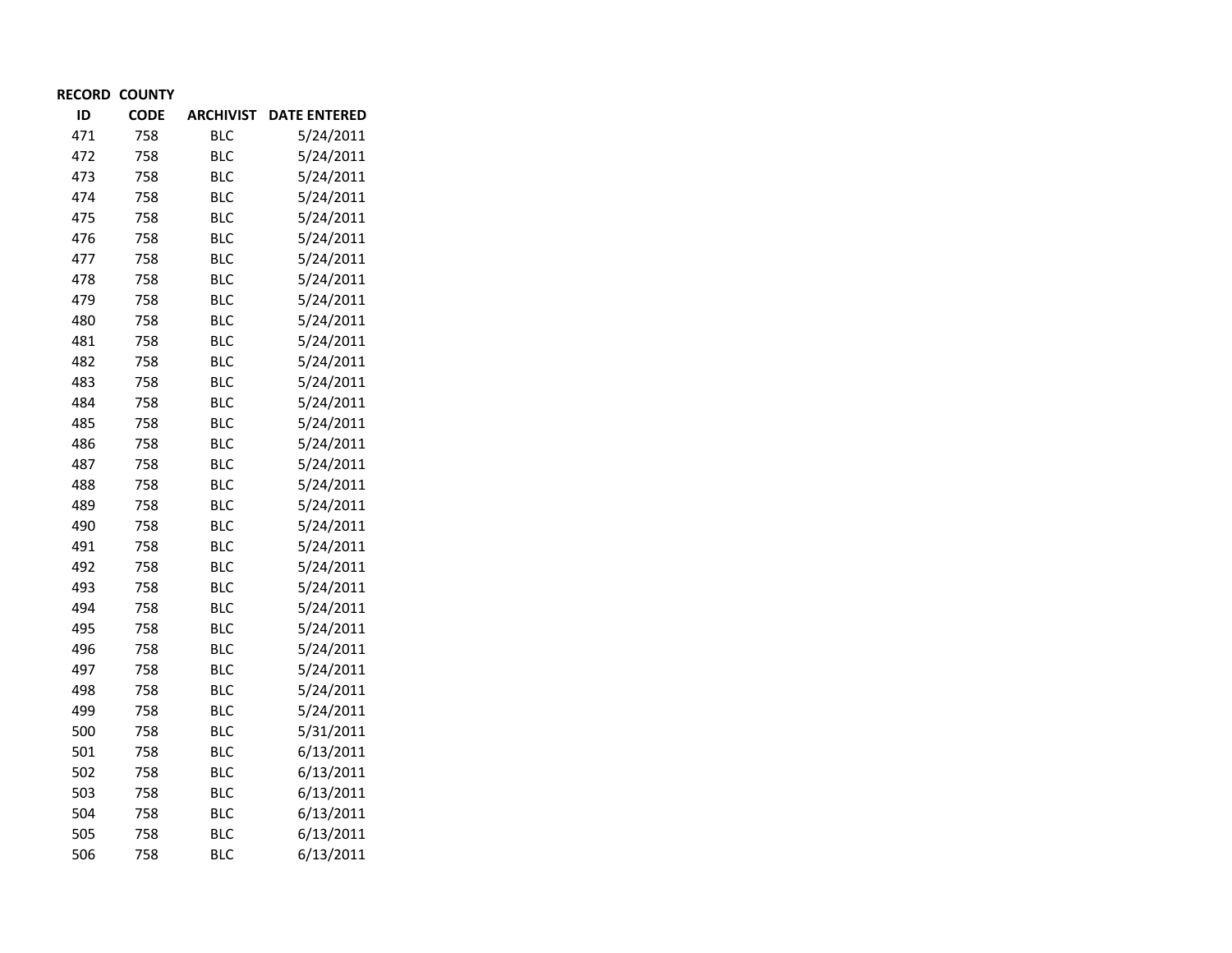| <b>RECORD COUNTY</b> |  |
|----------------------|--|

536 758

| ID  | <b>CODE</b> | <b>ARCHIVIST</b> | <b>DATE ENTERED</b> |
|-----|-------------|------------------|---------------------|
| 507 | 758         | <b>BLC</b>       | 6/13/2011           |
| 508 | 758         | <b>BLC</b>       | 6/13/2011           |
| 509 | 758         | <b>BLC</b>       | 6/13/2011           |
| 510 | 758         | <b>BLC</b>       | 6/13/2011           |
| 511 | 758         | <b>BLC</b>       | 6/13/2011           |
| 512 | 758         | <b>BLC</b>       | 6/13/2011           |
| 513 | 758         | <b>BLC</b>       | 6/13/2011           |
|     |             |                  |                     |
|     |             |                  |                     |
| 514 | 758         | <b>BLC</b>       | 6/13/2011           |
| 515 | 758         | <b>BLC</b>       | 6/13/2011           |
| 516 | 758         | <b>BLC</b>       | 6/13/2011           |
| 517 | 758         | <b>BLC</b>       | 6/13/2011           |
| 518 | 758         | <b>BLC</b>       | 6/13/2011           |
| 519 | 758         | <b>BLC</b>       | 6/13/2011           |
| 520 | 758         | <b>BLC</b>       | 6/13/2011           |
| 521 | 758         | <b>BLC</b>       | 6/13/2011           |
| 522 | 758         | <b>BLC</b>       | 6/13/2011           |
| 523 | 758         | <b>BLC</b>       | 6/13/2011           |
| 524 | 758         | <b>BLC</b>       | 6/13/2011           |
| 525 | 758         | <b>BLC</b>       | 6/13/2011           |
| 526 | 758         | <b>BLC</b>       | 6/13/2011           |
|     |             |                  |                     |
|     |             |                  |                     |
| 527 | 758         | <b>BLC</b>       | 6/13/2011           |
| 528 | 758         | <b>BLC</b>       | 6/13/2011           |
| 529 | 758         | <b>BLC</b>       | 6/13/2011           |
| 530 | 758         | <b>BLC</b>       | 6/20/2011           |
| 531 | 758         | <b>BLC</b>       | 6/20/2011           |
| 532 | 758         | <b>BLC</b>       | 6/20/2011           |
| 533 | 758         | <b>BLC</b>       | 6/20/2011           |
| 534 | 758         | <b>BLC</b>       | 6/20/2011           |
| 535 | 758         | <b>BLC</b>       | 6/20/2011           |

BLC 6/20/2011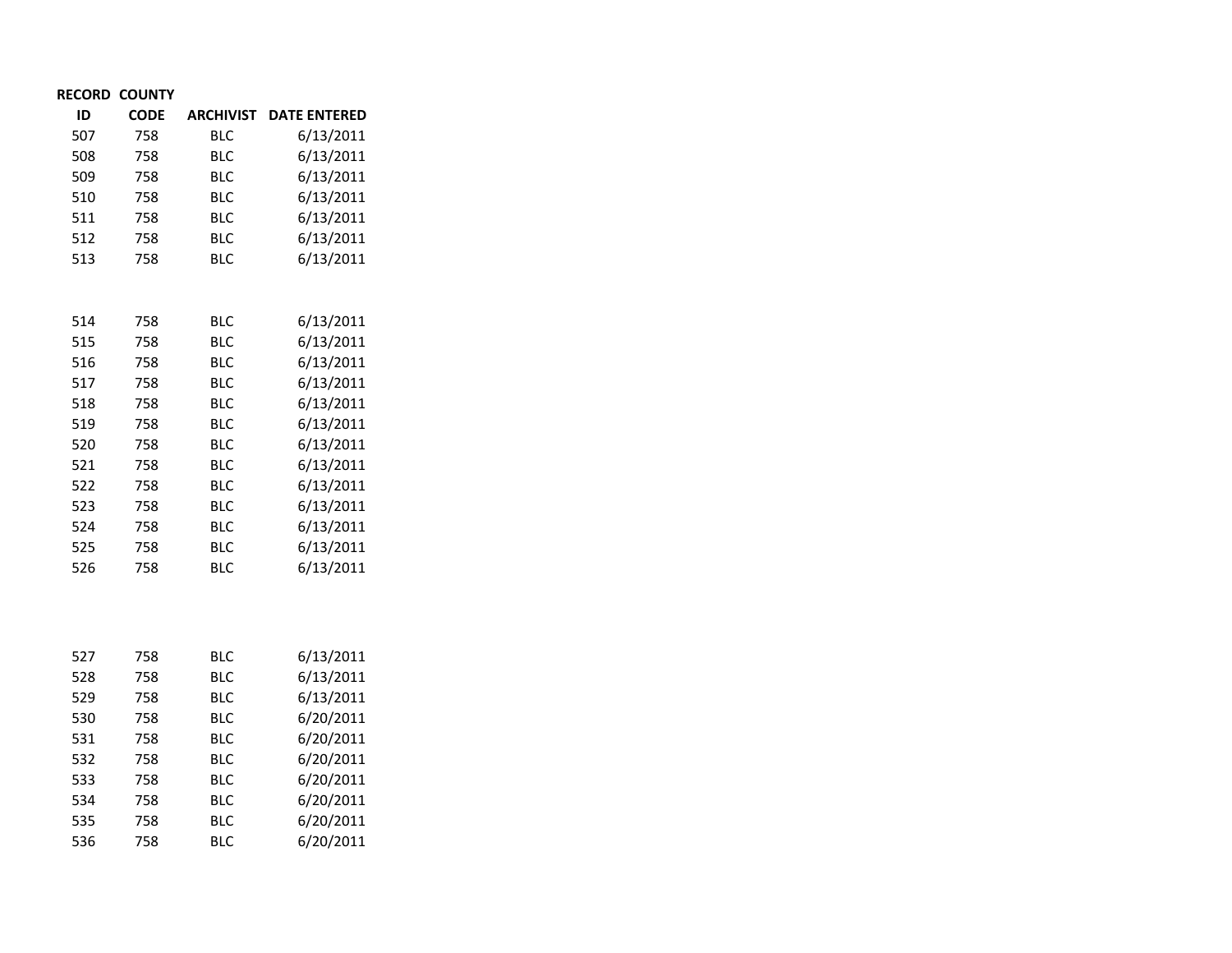| <b>RECORD COUNTY</b> |  |
|----------------------|--|
|----------------------|--|

| ID  | <b>CODE</b> | <b>ARCHIVIST</b> | <b>DATE ENTERED</b> |
|-----|-------------|------------------|---------------------|
| 537 | 758         | <b>BLC</b>       | 6/20/2011           |
| 538 | 758         | <b>BLC</b>       | 6/20/2011           |
| 539 | 758         | <b>BLC</b>       | 6/20/2011           |
| 540 | 758         | <b>BLC</b>       | 6/20/2011           |
| 541 | 758         | <b>BLC</b>       | 6/20/2011           |
| 542 | 758         | <b>BLC</b>       | 6/20/2011           |
| 543 | 758         | <b>BLC</b>       | 6/20/2011           |
| 544 | 758         | <b>BLC</b>       | 6/20/2011           |
| 545 | 758         | <b>BLC</b>       | 6/20/2011           |
| 546 | 758         | <b>BLC</b>       | 6/20/2011           |
| 547 | 758         | <b>BLC</b>       | 6/20/2011           |
| 548 | 758         | <b>BLC</b>       | 6/20/2011           |
| 549 | 758         | <b>BLC</b>       | 6/20/2011           |
| 550 | 758         | <b>BLC</b>       | 6/20/2011           |
| 551 | 758         | <b>BLC</b>       | 6/20/2011           |
| 552 | 758         | <b>BLC</b>       | 6/20/2011           |
| 553 | 758         | <b>BLC</b>       | 6/20/2011           |
| 554 | 758         | <b>BLC</b>       | 6/20/2011           |
| 555 | 758         | <b>BLC</b>       | 6/20/2011           |
| 556 | 758         | <b>BLC</b>       | 6/20/2011           |
| 557 | 758         | <b>BLC</b>       | 6/20/2011           |
| 558 | 758         | <b>BLC</b>       | 6/20/2011           |
| 559 | 758         | <b>BLC</b>       | 6/20/2011           |
| 560 | 758         | <b>BLC</b>       | 6/20/2011           |
| 561 | 758         | <b>BLC</b>       | 6/20/2011           |
| 562 | 758         | <b>BLC</b>       | 6/20/2011           |
| 563 | 758         | <b>BLC</b>       | 6/20/2011           |
| 564 | 758         | <b>BLC</b>       | 6/20/2011           |
| 565 | 758         | <b>BLC</b>       | 6/20/2011           |
| 566 | 758         | <b>BLC</b>       | 6/20/2011           |
| 567 | 758         | <b>BLC</b>       | 6/20/2011           |
| 568 | 758         | <b>BLC</b>       | 6/20/2011           |
| 569 | 758         | <b>BLC</b>       | 6/20/2011           |
| 570 | 758         | <b>BLC</b>       | 6/20/2011           |
| 571 | 758         | <b>BLC</b>       | 6/20/2011           |
| 572 | 758         | <b>BLC</b>       | 6/20/2011           |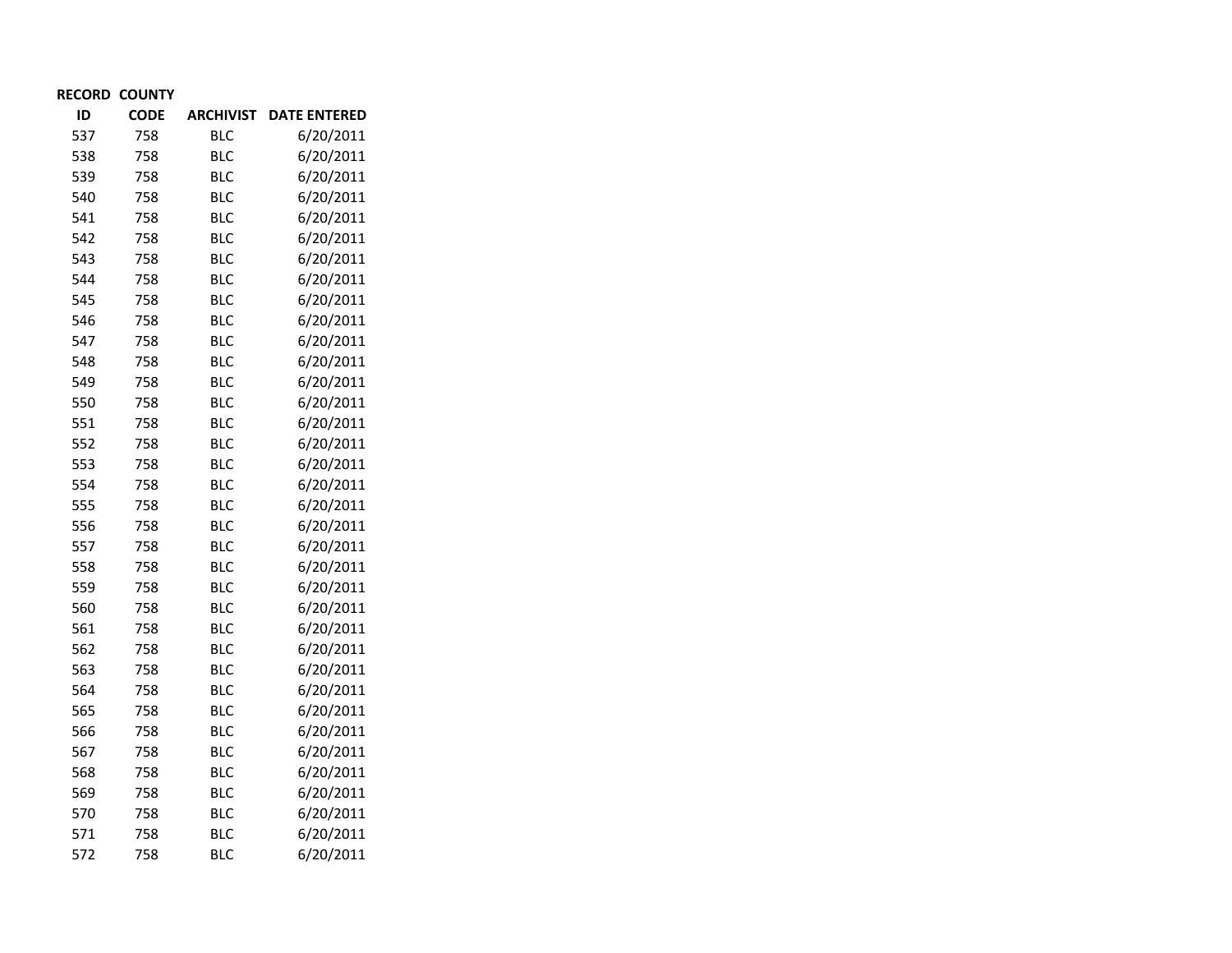| <b>RECORD COUNTY</b> |  |
|----------------------|--|
|----------------------|--|

| ID  | <b>CODE</b> | <b>ARCHIVIST</b> | <b>DATE ENTERED</b> |
|-----|-------------|------------------|---------------------|
| 573 | 758         | <b>BLC</b>       | 6/20/2011           |
| 574 | 758         | <b>BLC</b>       | 6/20/2011           |
| 575 | 758         | <b>BLC</b>       | 6/20/2011           |
| 576 | 758         | <b>BLC</b>       | 6/20/2011           |
| 577 | 758         | <b>BLC</b>       | 6/20/2011           |
| 578 | 758         | <b>BLC</b>       | 6/20/2011           |
| 579 | 758         | <b>BLC</b>       | 6/20/2011           |
| 580 | 758         | <b>BLC</b>       | 6/20/2011           |
| 581 | 758         | <b>BLC</b>       | 6/20/2011           |
| 582 | 758         | <b>BLC</b>       | 6/20/2011           |
| 583 | 758         | BLC              | 6/20/2011           |
| 584 | 758         | BLC              | 6/20/2011           |
| 585 | 758         | <b>BLC</b>       | 6/20/2011           |
| 586 | 758         | <b>BLC</b>       | 6/20/2011           |
| 587 | 758         | <b>BLC</b>       | 6/20/2011           |
| 588 | 758         | <b>BLC</b>       | 6/27/2011           |
| 589 | 758         | <b>BLC</b>       | 6/27/2011           |
| 590 | 758         | <b>BLC</b>       | 6/27/2011           |
| 610 | 758         | <b>BLC</b>       | 6/27/2011           |
| 611 | 758         | <b>BLC</b>       | 6/27/2011           |
| 612 | 758         | <b>BLC</b>       | 6/27/2011           |
| 613 | 758         | <b>BLC</b>       | 6/27/2011           |
| 614 | 758         | <b>BLC</b>       | 6/27/2011           |
| 615 | 758         | <b>BLC</b>       | 6/27/2011           |
| 616 | 758         | <b>BLC</b>       | 6/27/2011           |
| 617 | 758         | <b>BLC</b>       | 6/27/2011           |
| 618 | 758         | <b>BLC</b>       | 6/27/2011           |
| 619 | 758         | <b>BLC</b>       | 6/27/2011           |
| 620 | 758         | <b>BLC</b>       | 6/27/2011           |
| 621 | 758         | <b>BLC</b>       | 6/27/2011           |
| 622 | 758         | <b>BLC</b>       | 6/27/2011           |
| 623 | 758         | <b>BLC</b>       | 6/27/2011           |
| 624 | 758         | <b>BLC</b>       | 6/27/2011           |
| 625 | 758         | <b>BLC</b>       | 6/27/2011           |
| 626 | 758         | <b>BLC</b>       | 6/27/2011           |
| 627 | 758         | BLC              | 6/27/2011           |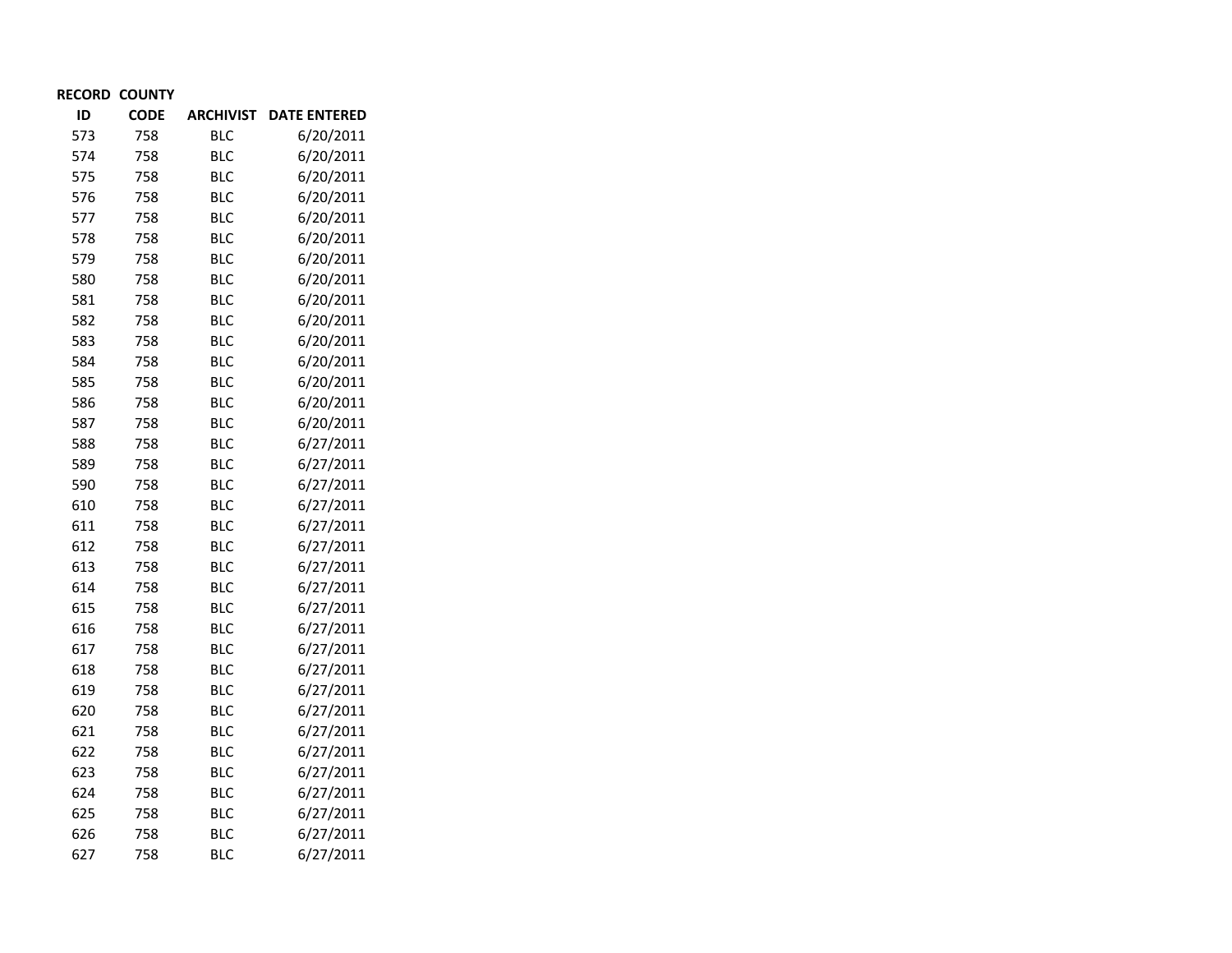| <b>RECORD COUNTY</b> |  |
|----------------------|--|
|----------------------|--|

| ID  | <b>CODE</b> | <b>ARCHIVIST</b> | <b>DATE ENTERED</b> |
|-----|-------------|------------------|---------------------|
| 628 | 758         | <b>BLC</b>       | 6/27/2011           |
| 629 | 758         | <b>BLC</b>       | 6/27/2011           |
| 630 | 758         | <b>BLC</b>       | 6/27/2011           |
| 631 | 758         | <b>BLC</b>       | 6/27/2011           |
| 632 | 758         | <b>BLC</b>       | 6/27/2011           |
| 633 | 758         | <b>BLC</b>       | 6/27/2011           |
| 634 | 758         | <b>BLC</b>       | 6/27/2011           |
| 635 | 758         | <b>BLC</b>       | 6/27/2011           |
| 636 | 758         | <b>BLC</b>       | 6/27/2011           |
| 637 | 758         | <b>BLC</b>       | 6/27/2011           |
| 638 | 758         | <b>BLC</b>       | 6/27/2011           |
| 639 | 758         | <b>BLC</b>       | 6/27/2011           |
| 640 | 758         | <b>BLC</b>       | 6/27/2011           |
| 641 | 758         | <b>BLC</b>       | 6/27/2011           |
| 642 | 758         | <b>BLC</b>       | 6/27/2011           |
| 643 | 758         | <b>BLC</b>       | 6/27/2011           |
| 644 | 758         | <b>BLC</b>       | 6/27/2011           |
| 645 | 758         | <b>BLC</b>       | 6/27/2011           |
| 646 | 758         | <b>BLC</b>       | 6/27/2011           |
| 647 | 758         | <b>BLC</b>       | 6/27/2011           |
| 648 | 758         | <b>BLC</b>       | 6/27/2011           |
| 649 | 758         | <b>BLC</b>       | 6/27/2011           |
| 650 | 758         | <b>BLC</b>       | 6/27/2011           |
| 651 | 758         | <b>BLC</b>       | 6/27/2011           |
| 652 | 758         | <b>BLC</b>       | 6/27/2011           |
| 653 | 758         | <b>BLC</b>       | 6/27/2011           |
| 654 | 758         | <b>BLC</b>       | 6/27/2011           |
| 655 | 758         | <b>BLC</b>       | 6/27/2011           |
| 656 | 758         | <b>BLC</b>       | 6/27/2011           |
| 657 | 758         | <b>BLC</b>       | 6/27/2011           |
| 658 | 758         | <b>BLC</b>       | 6/27/2011           |
| 659 | 758         | <b>BLC</b>       | 6/27/2011           |
| 660 | 758         | <b>BLC</b>       | 6/27/2011           |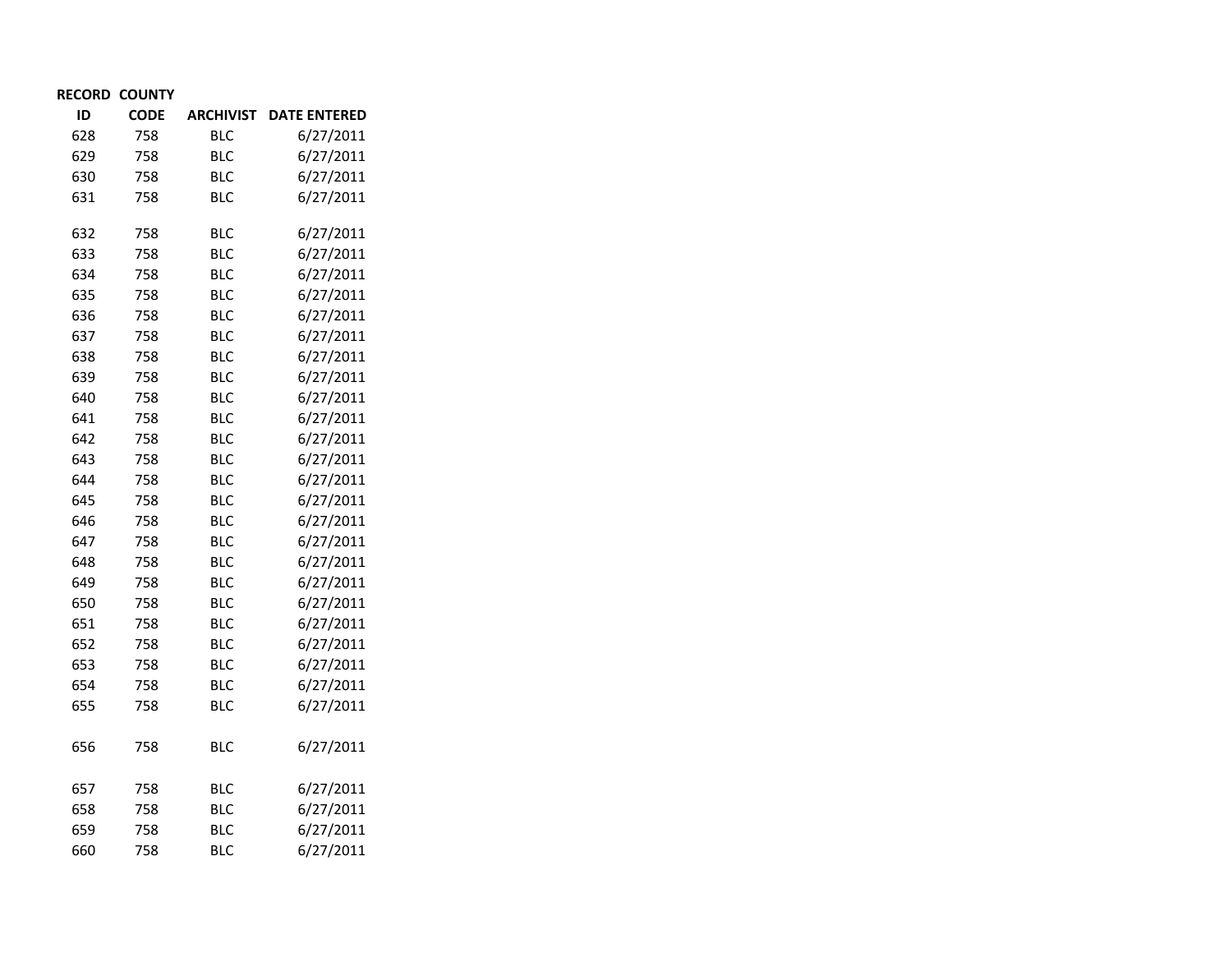| ID  | <b>CODE</b> | <b>ARCHIVIST</b> | <b>DATE ENTERED</b> |
|-----|-------------|------------------|---------------------|
| 661 | 758         | <b>BLC</b>       | 6/27/2011           |
| 662 | 758         | <b>BLC</b>       | 6/27/2011           |
| 663 | 758         | <b>BLC</b>       | 6/27/2011           |
| 664 | 758         | <b>BLC</b>       | 6/27/2011           |
| 665 | 758         | <b>BLC</b>       | 6/27/2011           |
| 666 | 758         | <b>BLC</b>       | 6/27/2011           |
| 667 | 758         | <b>BLC</b>       | 6/27/2011           |
| 668 | 758         | <b>BLC</b>       | 6/27/2011           |
| 670 | 758         | <b>BLC</b>       | 7/11/2011           |
| 671 | 758         | <b>BLC</b>       | 7/11/2011           |
| 672 | 758         | <b>BLC</b>       | 7/11/2011           |
| 673 | 758         | <b>BLC</b>       | 7/11/2011           |
| 674 | 758         | <b>BLC</b>       | 7/11/2011           |
| 675 | 758         | <b>BLC</b>       | 7/11/2011           |
| 676 | 758         | <b>BLC</b>       | 7/11/2011           |
| 677 | 758         | <b>BLC</b>       | 7/11/2011           |
| 678 | 758         | <b>BLC</b>       | 7/11/2011           |
| 679 | 758         | <b>BLC</b>       | 7/11/2011           |
| 680 | 758         | <b>BLC</b>       | 7/11/2011           |
| 681 | 758         | <b>BLC</b>       | 7/11/2011           |
| 682 | 758         | <b>BLC</b>       | 7/11/2011           |
| 683 | 758         | <b>BLC</b>       | 7/11/2011           |
| 684 | 758         | <b>BLC</b>       | 7/11/2011           |
| 685 | 758         | <b>BLC</b>       | 7/11/2011           |
| 686 | 758         | <b>BLC</b>       | 7/11/2011           |
| 687 | 758         | <b>BLC</b>       | 7/11/2011           |
| 688 | 758         | <b>BLC</b>       | 7/11/2011           |
| 689 | 758         | <b>BLC</b>       | 7/11/2011           |
| 690 | 758         | <b>BLC</b>       | 7/11/2011           |
| 691 | 758         | <b>BLC</b>       | 7/11/2011           |
| 692 | 758         | <b>BLC</b>       | 7/11/2011           |
| 693 | 758         | <b>BLC</b>       | 7/11/2011           |
| 694 | 758         | <b>BLC</b>       | 7/11/2011           |
| 695 | 758         | <b>BLC</b>       | 7/11/2011           |
| 696 | 758         | <b>BLC</b>       | 7/11/2011           |
| 697 | 758         | <b>BLC</b>       | 7/11/2011           |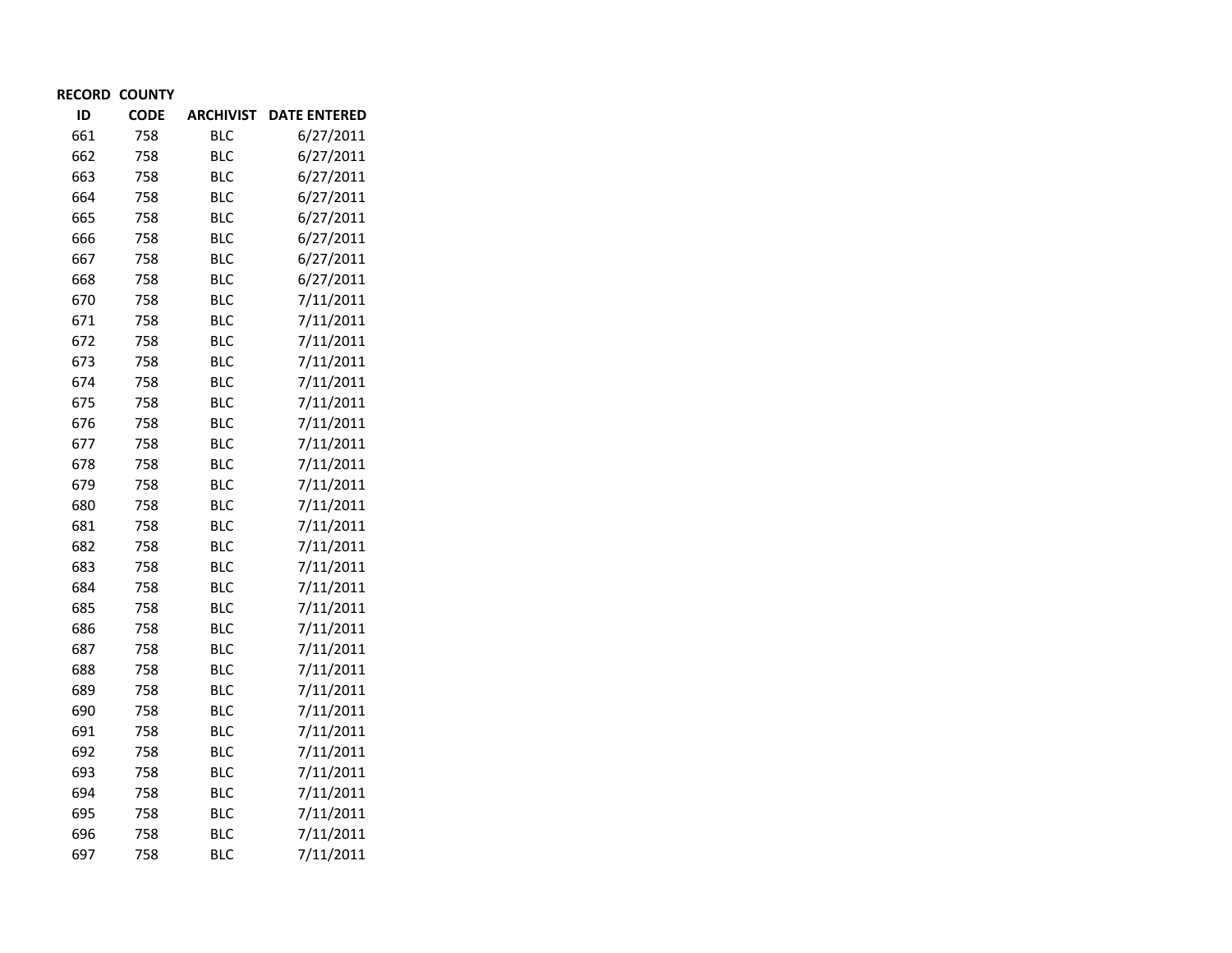**IDCODE ARCHIVIST DATE ENTERED**

| 698 | 758 | <b>BLC</b> | 7/11/2011 |
|-----|-----|------------|-----------|
| 699 | 758 | <b>BLC</b> | 7/11/2011 |
| 700 | 758 | <b>BLC</b> | 7/11/2011 |
| 701 | 758 | <b>BLC</b> | 7/11/2011 |
| 702 | 758 | <b>BLC</b> | 7/11/2011 |
| 703 | 758 | <b>BLC</b> | 7/11/2011 |
| 704 | 758 | <b>BLC</b> | 7/11/2011 |
| 705 | 758 | <b>BLC</b> | 7/11/2011 |
| 706 | 758 | <b>BLC</b> | 7/11/2011 |
| 707 | 758 | <b>BLC</b> | 7/11/2011 |
| 708 | 758 | <b>BLC</b> | 7/11/2011 |
| 709 | 758 | <b>BLC</b> | 7/11/2011 |
| 710 | 758 | <b>BLC</b> | 7/11/2011 |
| 711 | 758 | <b>BLC</b> | 7/11/2011 |
| 712 | 758 | <b>BLC</b> | 7/11/2011 |
| 713 | 758 | <b>BLC</b> | 7/11/2011 |
|     |     |            |           |
| 715 | 758 | <b>BLC</b> | 7/18/2011 |
|     |     |            |           |
| 717 | 758 | <b>BLC</b> | 7/18/2011 |
| 718 | 758 | <b>BLC</b> | 7/25/2011 |
| 719 | 758 | <b>BLC</b> | 7/25/2011 |
| 720 | 758 | <b>BLC</b> | 7/25/2011 |
| 721 | 758 | <b>BLC</b> | 7/25/2011 |
| 722 | 758 | <b>BLC</b> | 7/25/2011 |
| 723 | 758 | <b>BLC</b> | 7/25/2011 |
| 724 | 758 | <b>BLC</b> | 7/25/2011 |
| 725 | 758 | <b>BLC</b> | 7/25/2011 |
| 726 | 758 | <b>BLC</b> | 7/25/2011 |
| 727 | 758 | <b>BLC</b> | 7/25/2011 |
| 728 | 758 | <b>BLC</b> | 7/25/2011 |
| 729 | 758 | <b>BLC</b> | 7/25/2011 |
| 731 | 758 | <b>BLC</b> | 7/25/2011 |
| 732 | 758 | BLC        | 7/25/2011 |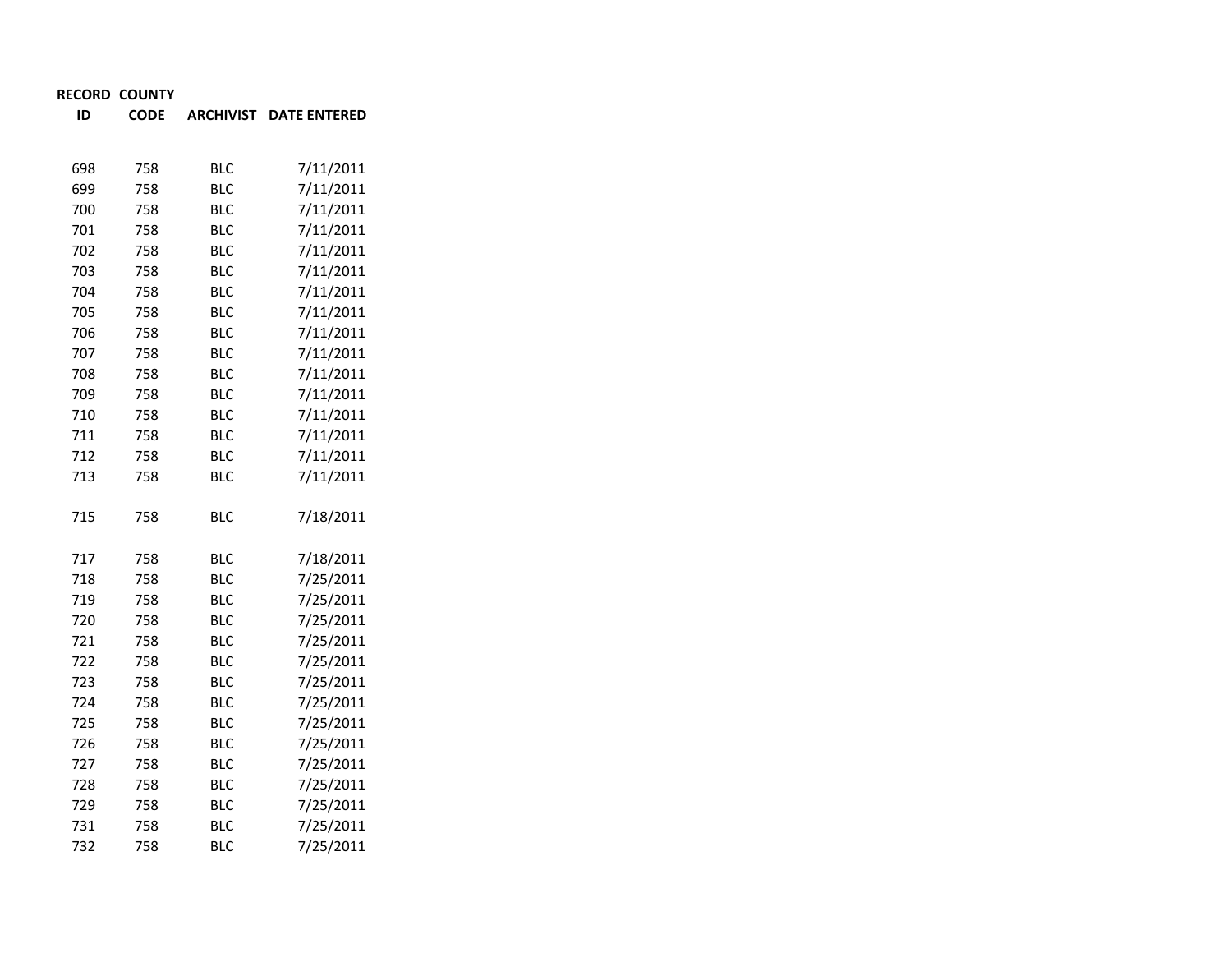| ID  | <b>CODE</b> | <b>ARCHIVIST</b> | <b>DATE ENTERED</b> |
|-----|-------------|------------------|---------------------|
| 733 | 758         | <b>BLC</b>       | 7/25/2011           |
| 734 | 758         | <b>BLC</b>       | 7/25/2011           |
| 736 | 758         | <b>BLC</b>       | 7/25/2011           |
| 737 | 758         | <b>BLC</b>       | 7/25/2011           |
| 738 | 758         | <b>BLC</b>       | 7/25/2011           |
| 739 | 758         | <b>BLC</b>       | 7/25/2011           |
| 740 | 758         | <b>BLC</b>       | 7/25/2011           |
| 741 | 758         | BLC              | 8/8/2011            |
| 742 | 758         | <b>BLC</b>       | 8/8/2011            |
| 743 | 758         | <b>BLC</b>       | 8/8/2011            |
| 744 | 758         | <b>BLC</b>       | 8/8/2011            |
| 745 | 758         | <b>BLC</b>       | 8/8/2011            |
| 746 | 758         | <b>BLC</b>       | 8/8/2011            |
| 747 | 758         | <b>BLC</b>       | 8/8/2011            |
| 748 | 758         | <b>BLC</b>       | 8/8/2011            |
| 749 | 758         | <b>BLC</b>       | 8/8/2011            |
| 750 | 758         | <b>BLC</b>       | 8/8/2011            |
| 751 | 758         | <b>BLC</b>       | 8/8/2011            |
| 752 | 758         | <b>BLC</b>       | 8/8/2011            |
| 753 | 758         | <b>BLC</b>       | 8/8/2011            |
| 754 | 758         | <b>BLC</b>       | 8/8/2011            |
| 755 | 758         | <b>BLC</b>       | 8/8/2011            |
| 756 | 758         | <b>BLC</b>       | 8/8/2011            |
| 757 | 758         | <b>BLC</b>       | 8/8/2011            |
| 758 | 758         | <b>BLC</b>       | 8/8/2011            |
| 759 | 758         | <b>BLC</b>       | 8/8/2011            |
| 760 | 758         | <b>BLC</b>       | 8/8/2011            |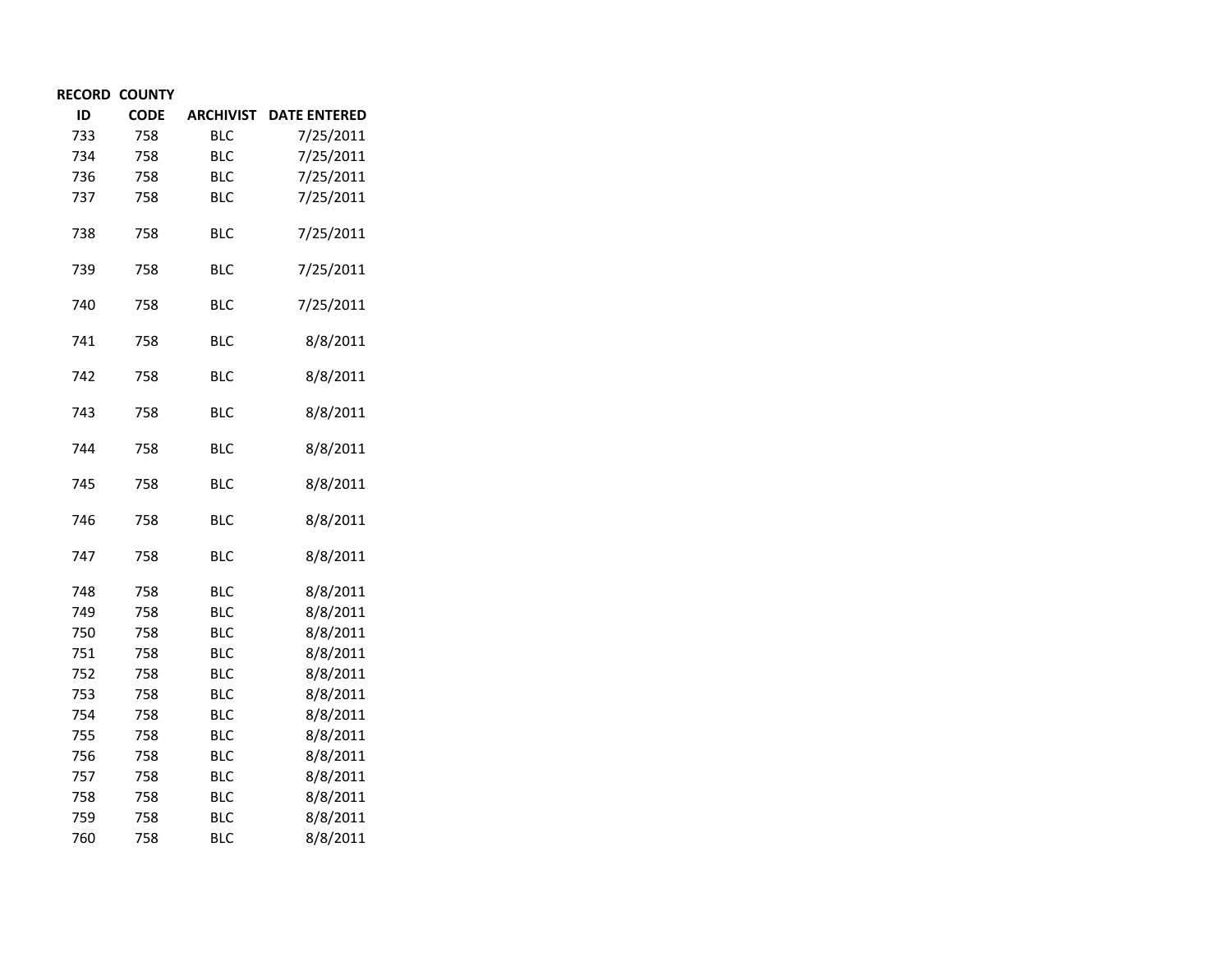| ID  | <b>CODE</b> | <b>ARCHIVIST</b> | <b>DATE ENTERED</b> |
|-----|-------------|------------------|---------------------|
| 761 | 758         | <b>BLC</b>       | 8/8/2011            |
| 762 | 758         | BLC              | 8/8/2011            |
| 763 | 758         | <b>BLC</b>       | 8/8/2011            |
| 764 | 758         | <b>BLC</b>       | 8/8/2011            |
| 765 | 758         | <b>BLC</b>       | 8/8/2011            |
| 766 | 758         | <b>BLC</b>       | 8/8/2011            |
| 767 | 758         | <b>BLC</b>       | 8/8/2011            |
| 768 | 758         | <b>BLC</b>       | 8/8/2011            |
| 769 | 758         | <b>BLC</b>       | 8/8/2011            |
| 770 | 758         | <b>BLC</b>       | 8/8/2011            |
| 771 | 758         | <b>BLC</b>       | 8/8/2011            |
| 772 | 758         | <b>BLC</b>       | 8/8/2011            |
| 773 | 758         | <b>BLC</b>       | 8/8/2011            |
| 774 | 758         | <b>BLC</b>       | 8/8/2011            |
| 775 | 758         | <b>BLC</b>       | 8/8/2011            |
| 776 | 758         | <b>BLC</b>       | 8/8/2011            |
| 777 | 758         | <b>BLC</b>       | 8/8/2011            |
| 778 | 758         | <b>BLC</b>       | 8/8/2011            |
| 779 | 758         | BLC              | 8/8/2011            |
| 780 | 758         | <b>BLC</b>       | 8/8/2011            |
| 781 | 758         | <b>BLC</b>       | 8/8/2011            |
| 782 | 758         | <b>BLC</b>       | 8/8/2011            |
| 783 | 758         | <b>BLC</b>       | 8/8/2011            |
| 784 | 758         | <b>BLC</b>       | 8/8/2011            |
| 785 | 758         | <b>BLC</b>       | 8/8/2011            |
| 786 | 758         | <b>BLC</b>       | 8/8/2011            |
| 787 | 758         | <b>BLC</b>       | 8/8/2011            |
| 788 | 758         | <b>BLC</b>       | 8/8/2011            |
| 789 | 758         | <b>BLC</b>       | 8/8/2011            |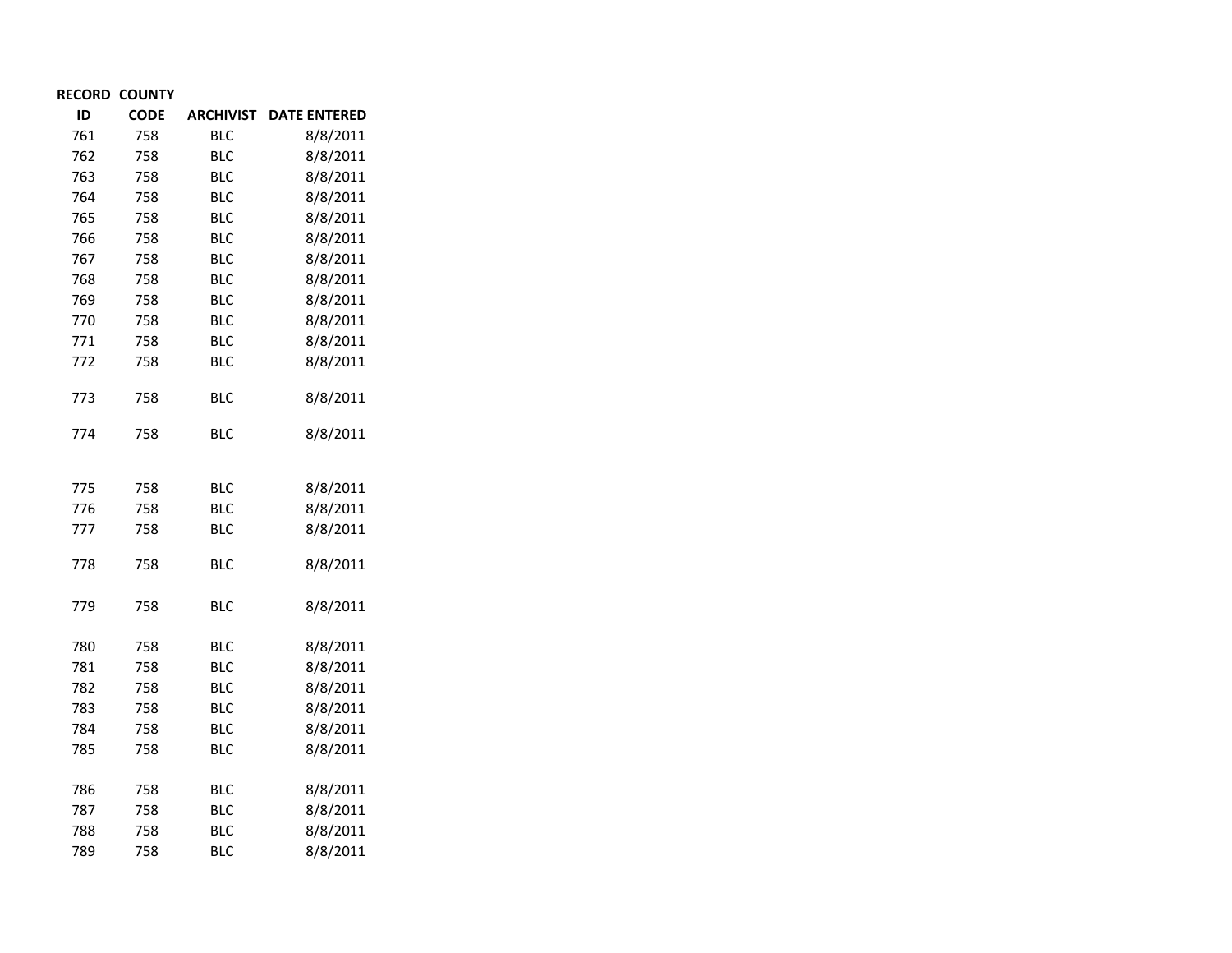| ID  | <b>CODE</b> | <b>ARCHIVIST</b> | <b>DATE ENTERED</b> |
|-----|-------------|------------------|---------------------|
| 790 | 758         | <b>BLC</b>       | 8/15/2011           |
| 791 | 758         | <b>BLC</b>       | 8/15/2011           |
| 792 | 758         | <b>BLC</b>       | 9/12/2011           |
| 793 | 758         | <b>BLC</b>       | 9/12/2011           |
| 794 | 758         | <b>BLC</b>       | 9/12/2011           |
| 795 | 758         | <b>BLC</b>       | 9/12/2011           |
| 796 | 758         | <b>BLC</b>       | 9/12/2011           |
| 797 | 758         | <b>BLC</b>       | 9/12/2011           |
| 798 | 758         | <b>BLC</b>       | 9/12/2011           |
| 799 | 758         | <b>BLC</b>       | 9/12/2011           |
| 800 | 758         | <b>BLC</b>       | 9/12/2011           |
| 801 | 758         | <b>BLC</b>       | 9/12/2011           |
| 802 | 758         | <b>BLC</b>       | 9/12/2011           |
| 803 | 758         | <b>BLC</b>       | 9/12/2011           |
| 804 | 758         | <b>BLC</b>       | 9/12/2011           |
| 805 | 758         | <b>BLC</b>       | 9/12/2011           |
| 806 | 758         | <b>BLC</b>       | 9/12/2011           |
| 807 | 758         | <b>BLC</b>       | 9/12/2011           |
| 808 | 758         | <b>BLC</b>       | 9/12/2011           |
| 809 | 758         | <b>BLC</b>       | 9/12/2011           |
| 810 | 758         | <b>BLC</b>       | 9/12/2011           |
| 811 | 758         | <b>BLC</b>       | 9/12/2011           |
| 812 | 758         | <b>BLC</b>       | 9/12/2011           |
| 813 | 758         | <b>BLC</b>       | 9/12/2011           |
| 814 | 758         | <b>BLC</b>       | 9/12/2011           |
| 815 | 758         | <b>BLC</b>       | 9/12/2011           |
| 816 | 758         | <b>BLC</b>       | 9/12/2011           |
| 817 | 758         | <b>BLC</b>       | 9/12/2011           |
| 818 | 758         | <b>BLC</b>       | 9/12/2011           |
| 819 | 758         | <b>BLC</b>       | 9/12/2011           |
| 820 | 758         | <b>BLC</b>       | 9/12/2011           |
| 821 | 758         | <b>BLC</b>       | 9/12/2011           |
| 822 | 758         | <b>BLC</b>       | 9/12/2011           |
| 823 | 758         | <b>BLC</b>       | 9/12/2011           |